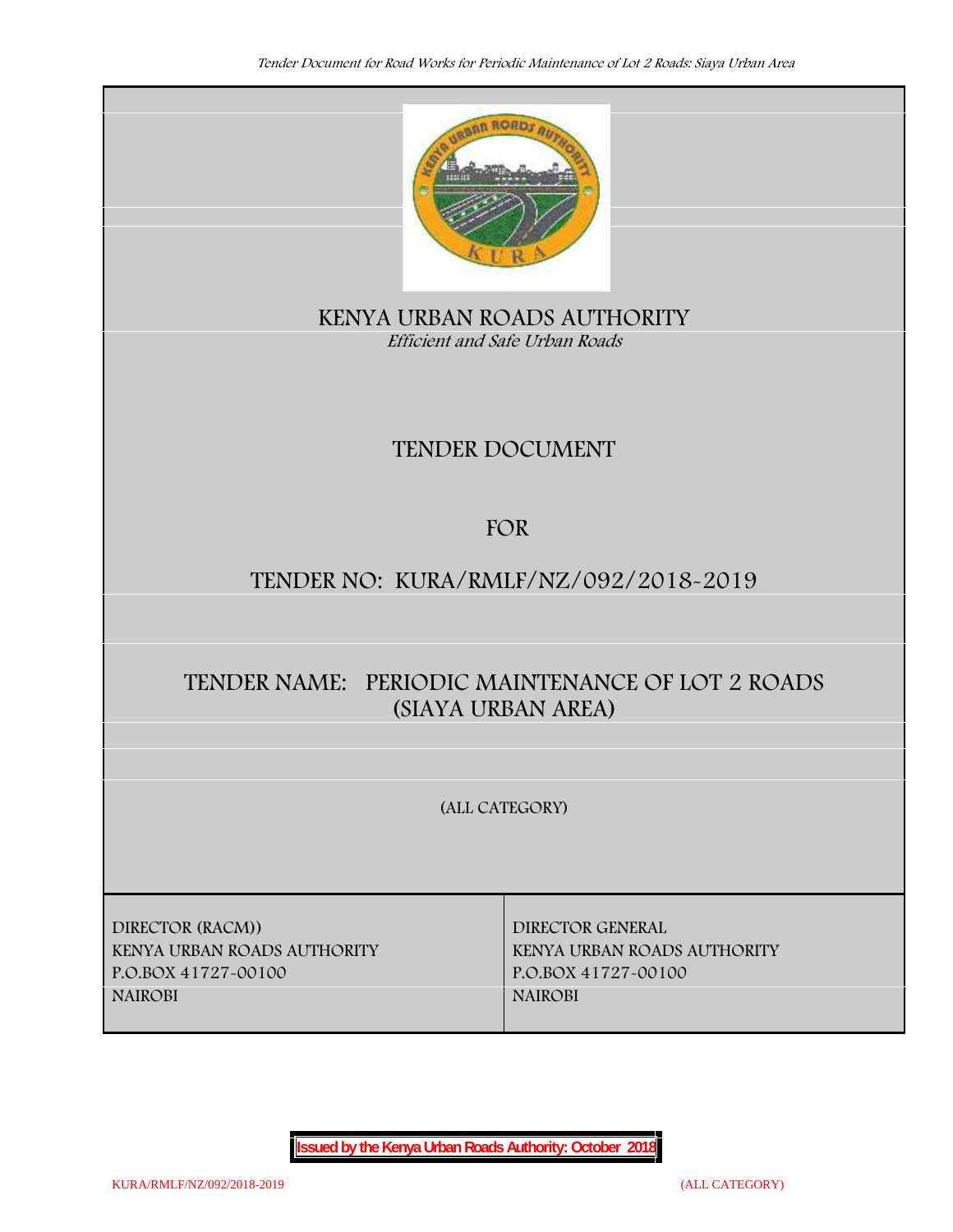# **PERIODIC MAINTENANCE OF LOT 2 ROADS: SIAYA URBAN AREA**

## **TABLE OF CONTENTS**

| SECTION II: INSTRUCTIONS TO TENDERERS AND CONDITIONS OF TENDER 3     |  |
|----------------------------------------------------------------------|--|
|                                                                      |  |
|                                                                      |  |
|                                                                      |  |
|                                                                      |  |
|                                                                      |  |
| SECTION VI: SUPERVISION AND CONTRACT EVALUATION MANUAL 2012109       |  |
|                                                                      |  |
|                                                                      |  |
|                                                                      |  |
|                                                                      |  |
|                                                                      |  |
|                                                                      |  |
|                                                                      |  |
|                                                                      |  |
|                                                                      |  |
| SECTION XIII: FORM OF PERFORMANCE BANK GUARANTEE (UNCONDITIONAL) 148 |  |

1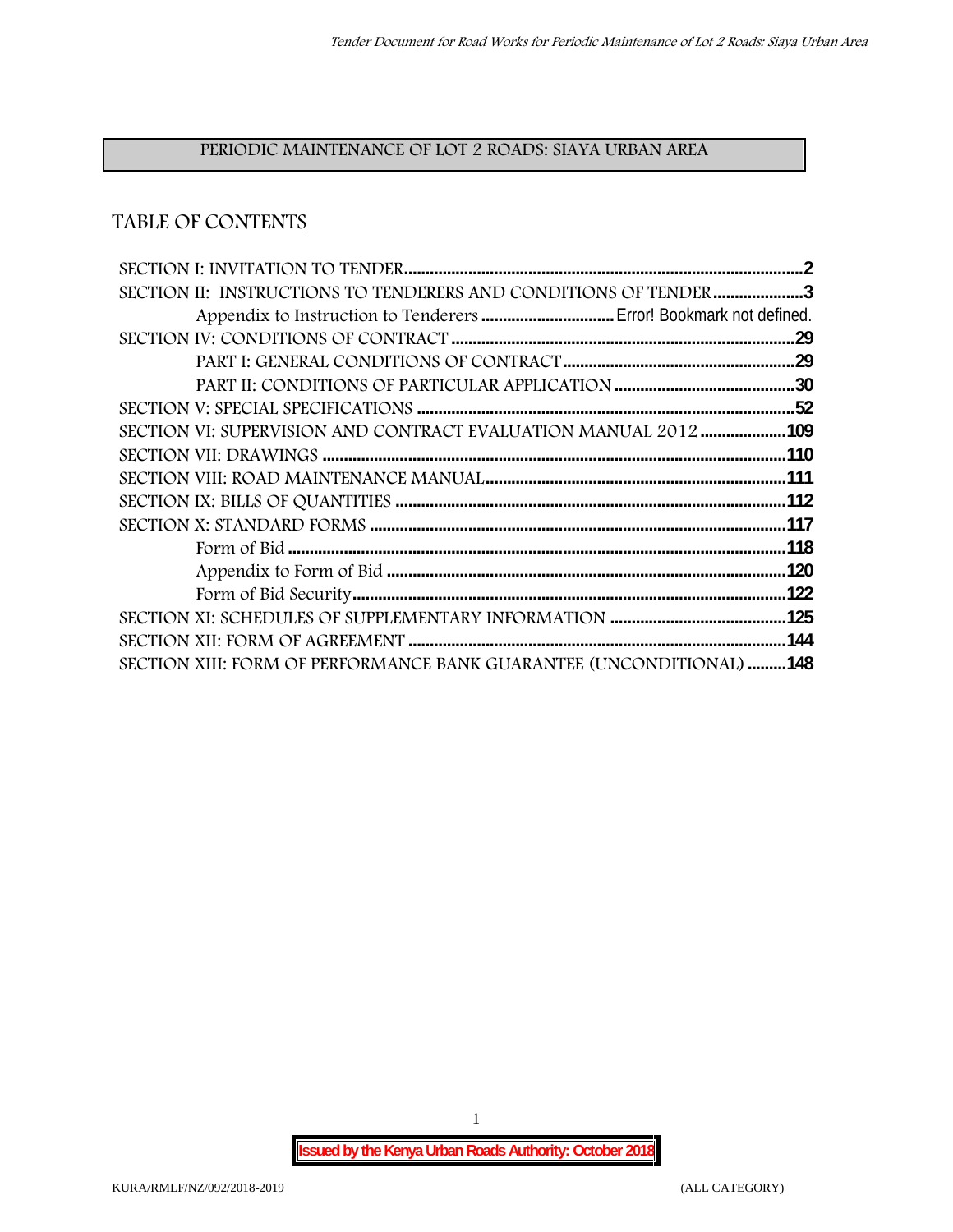# **SECTION I: INVITATION TO TENDER**

(See tender invitation on www.kura.go.ke/tender notices)

2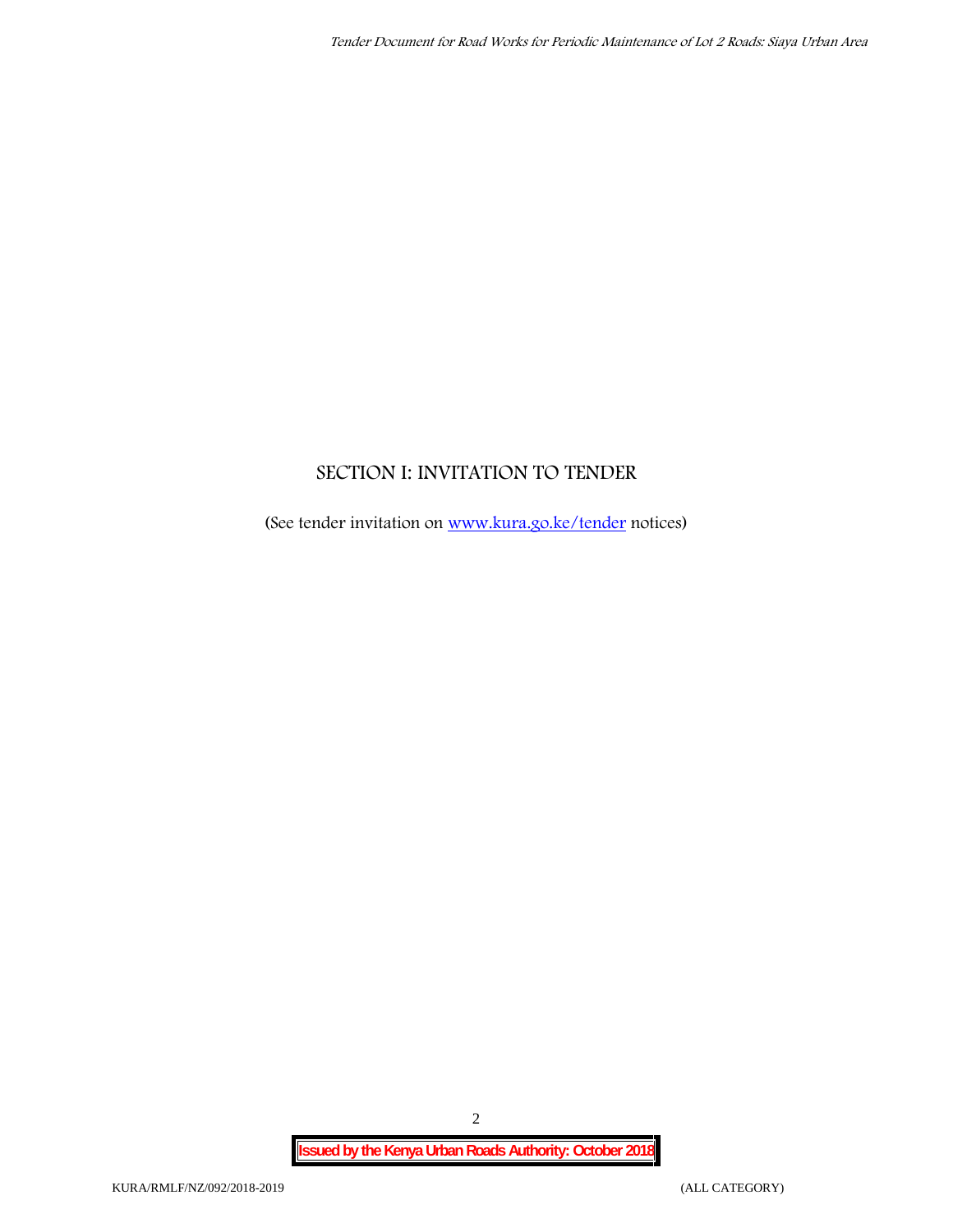# **SECTION II: INSTRUCTIONS TO TENDERERS AND CONDITIONS OF TENDER**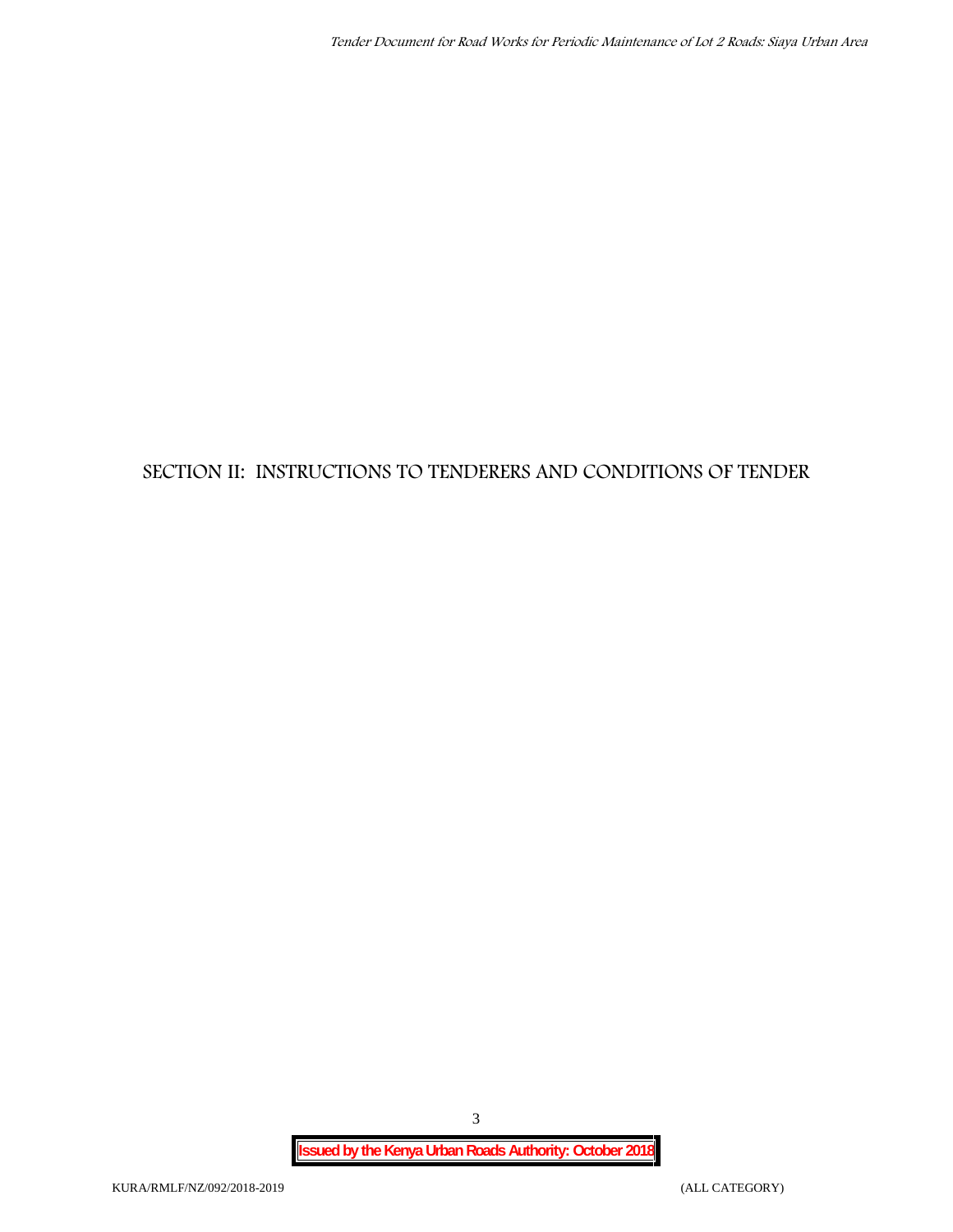#### TABLE OF CONTENTS

| A.        |                                                                      |  |
|-----------|----------------------------------------------------------------------|--|
| 1         |                                                                      |  |
| 2         |                                                                      |  |
| 3         |                                                                      |  |
| 4         |                                                                      |  |
| 5         |                                                                      |  |
| 6         |                                                                      |  |
| 7         |                                                                      |  |
| 8         |                                                                      |  |
| <b>B.</b> |                                                                      |  |
| 9         |                                                                      |  |
| 10        |                                                                      |  |
| 11        |                                                                      |  |
| C.        |                                                                      |  |
| 12        |                                                                      |  |
| 13        |                                                                      |  |
| 14        |                                                                      |  |
| 15        |                                                                      |  |
| 16        |                                                                      |  |
| 17        |                                                                      |  |
| 18        |                                                                      |  |
| 19        |                                                                      |  |
| 20        |                                                                      |  |
| D.        |                                                                      |  |
| 21        |                                                                      |  |
| 22        |                                                                      |  |
| 23        |                                                                      |  |
| 24        |                                                                      |  |
| E.        |                                                                      |  |
| 25        |                                                                      |  |
| 26        |                                                                      |  |
| 27        |                                                                      |  |
| 28        |                                                                      |  |
| 29        |                                                                      |  |
| 30        |                                                                      |  |
| F.        |                                                                      |  |
| G.        |                                                                      |  |
| 31        |                                                                      |  |
| 32        | employer's right to accept any bid and to reject any or all bids  16 |  |
| 33        |                                                                      |  |
| 34        |                                                                      |  |
| 35        |                                                                      |  |
| 36        |                                                                      |  |

 $\overline{4}$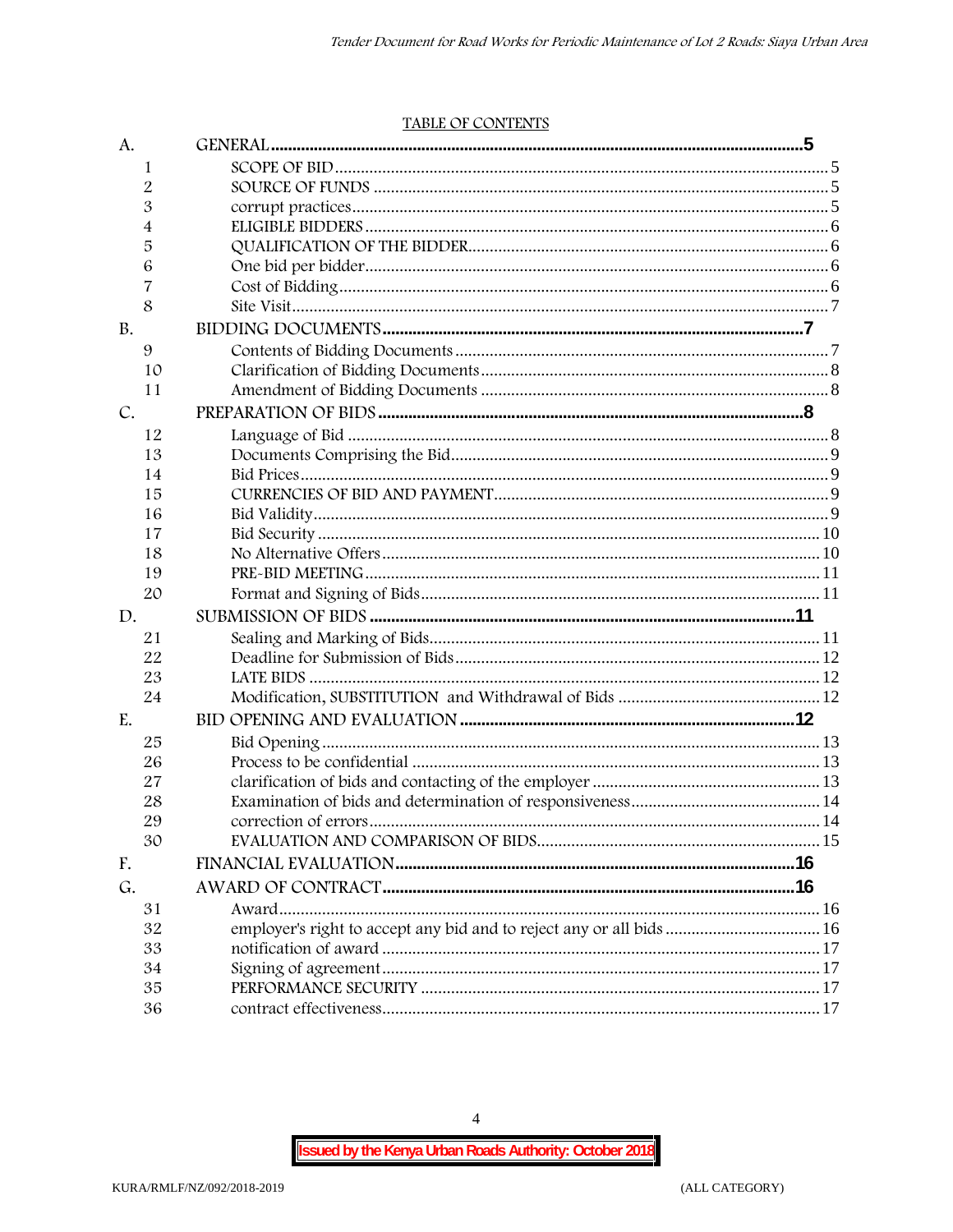## **INSTRUCTIONS TO TENDERERS AND CONDITIONS OF TENDER**

## **A. GENERAL**

- **1 SCOPE OF BID**
	- 1.1 The Employer, as defined in the Conditions of Contract Part II hereinafter "the Employer" wishes to receive bids for the construction of works as described in Section 1, clause 102 of the Special Specifications – "Location and extent of the Works")
	- 1.2 The successful bidder will be expected to complete the Works within the period stated in the Appendix to Form of Bid from the date of commencement of the Works.
	- 1.3 Throughout these bidding documents, the terms bid and tender and their derivatives (bidder/tenderer, bid/tendered, bidding/tendering etc.) are synonymous, and day means calendar day. Singular also means plural.

## **2 SOURCE OF FUNDS**

2.1 The source of funding is the Government of Kenya through the Road Maintenance Levy Fund.

## **3 CORRUPT PRACTICES**

3.1 The government requires that the bidders, suppliers, sub-contractors and supervisors observe the highest standards of ethics during the execution of such contracts. In this pursuit of this policy, the government;

Defines for the purpose of this provision, the terms set forth below as follows:

- i) "corrupt practice" means the offering, giving, receiving, or soliciting of anything of value to influence the action of the public official in the procurement process or in the execution, and
- ii) "fraudulent practice" means a misrepresentation of facts in order to influence a procurement process or the execution of a contract to the detriment of the employer, and includes collusive practices among bidders (prior to or after bid submission) designed to establish bid prices at artificial, non-competitive levels and to deprive the employer the benefits of free and open competition

Will reject a proposal for award if it determines that the bidder recommended for award has engaged in corrupt or fraudulent practices in competing for the contract, and

Will declare a firm ineligible, either indefinitely or for a stated period of time, to be awarded a government contract if it at any time it is determined that the firm has engaged in corrupt or fraudulent practices in competing for, or in executing, a government financed contract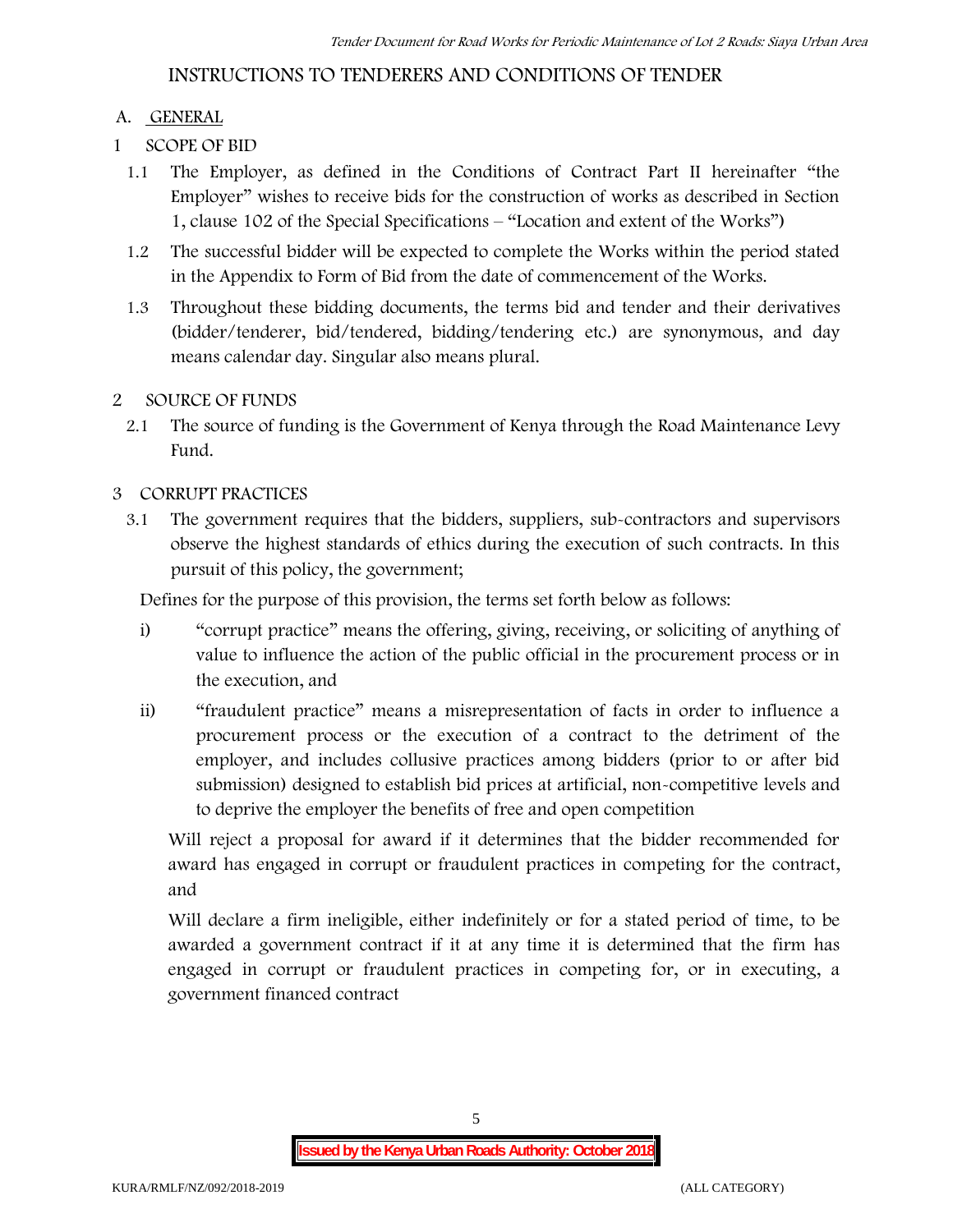## **4 ELIGIBLE BIDDERS**

- 4.1 This invitation to bid is open to all bidders who are legally registered or incorporated in the Republic of Kenya as of the time of bid submission. Registration with National Construction Authority (NCA) as a road works contractor is mandatory.
- 4.2 Bidders shall not have a conflict of interest. Bidders shall be considered to have conflict of interest, if they participated as a consultant in the preparation of the design, documentation or technical specifications of the works that are the subject of this bidding other than as far as required by the Employer.
- 4.3 A firm that is under a declaration of eligibility by the Employer in accordance with clause 3, at the date of submission of the Bid or thereafter, shall be disqualified.
- 4.4 Bidders shall provide such evidence of their continued eligibility satisfactory to the Employer as the Employer shall reasonably request.

## **5 QUALIFICATION OF THE BIDDER**

- 5.1 Bidders shall as part of their bid:
- (a) Submit a written power of attorney authorizing the signatory of the bid to commit the bidder; and
- (b) Update any information submitted with their bids and update in any case the information indicated in the schedules and continue to meet the minimum threshold criteria set out in the bid documents.
	- 5.2 As a minimum, bidders shall update the following information:
- (a) evidence of access to lines of credit from a bank and availability of other financial resources
- (b) financial predictions for the current year and the two subsequent years, including the effect of known commitments
- (c) work commitments
- (d) current litigation information; and
- (e) availability of critical equipment
	- 5.3 Bidders shall also submit proposals of work methods and schedule in sufficient detail to demonstrate the adequacy of the bidders' proposals to meet the technical specifications and the completion time referred to in Clause 1.2 above.
- **6 ONE BID PER BIDDER**
	- 6.1 Each bidder shall submit only one bid. A bidder who submits or participates in more than one bid will be disqualified.

## **7 COST OF BIDDING**

7.1 The bidder shall bear all costs associated with the preparation and submission of his bid and the Employer will in no case be responsible or liable for those costs, regardless of the conduct or outcome of the bidding process.

6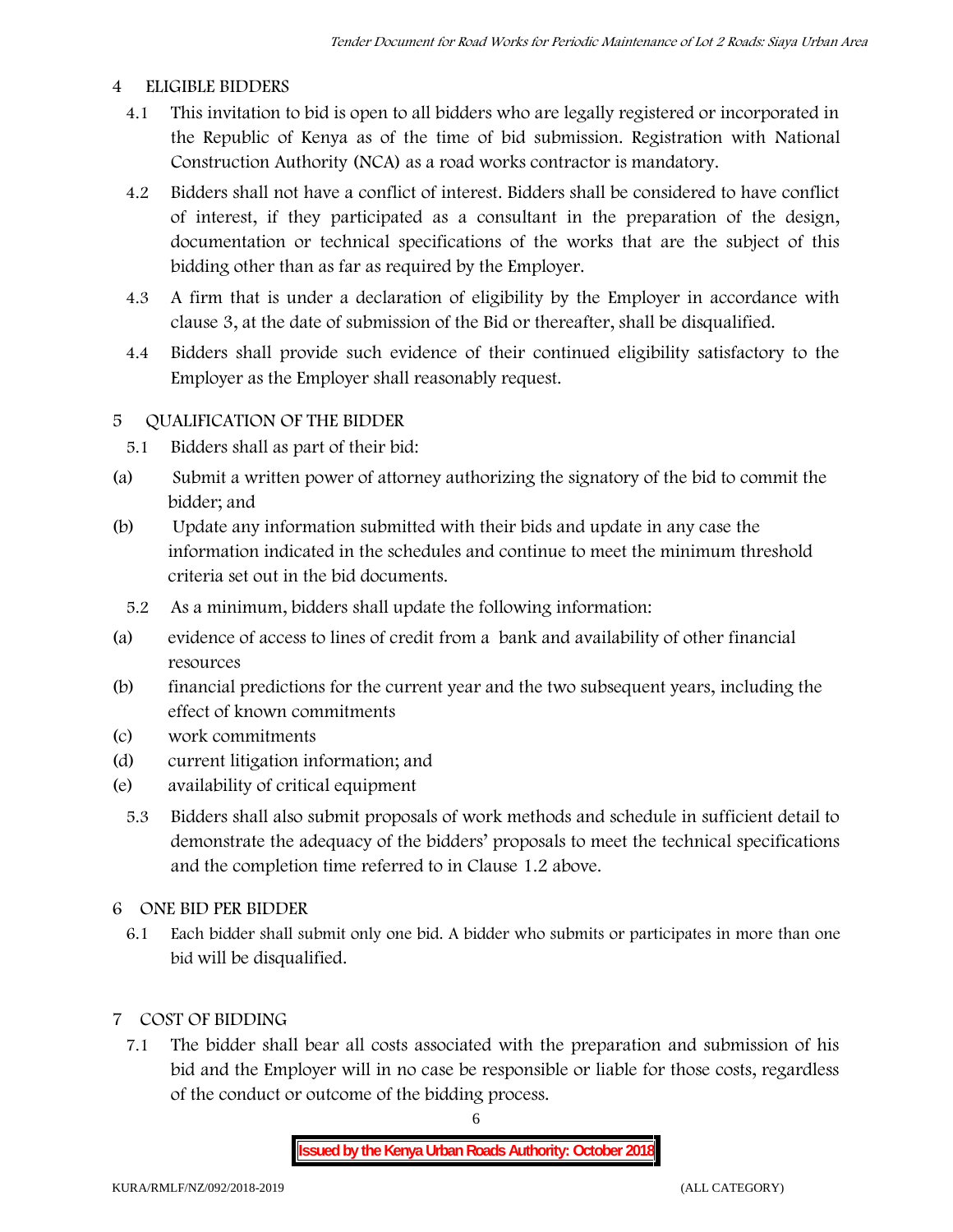## **8 SITE VISIT**

- 8.1 The tenderer is advised to visit and examine the site and its surroundings and obtain for himself on his own responsibility, all information that may be necessary for preparing the tender and entering into a contract. The costs of visiting the site shall be the tenderer's own responsibility.
	- 8.2 The tenderer and any of his personnel or agents will be granted permission by the Employer to enter upon premises and lands for the purpose of such inspection, but only upon the express condition that the tenderer, his personnel or agents, will release and indemnify the Employer from and against all liability in respect of, and will be responsible for personal injury (whether fatal or otherwise), loss of or damage to property and any other loss, damage, costs and expenses however caused, which but for the exercise of such permission, would not have arisen.
	- 8.3 A Mandatory pre-tender site meeting shall be held as specified in the tender notice. A representative of the Employer will be available to meet the intending tenderers at the venue.
	- 8.4 The Employer will conduct a Site Visit concurrently with the pre-bid meeting referred to in Clause 19, attendance for which is necessary for all bidders. Attendance by the tenderers shall be as specified in the tender notice.
	- 8.5 Tenderers must provide their own transport. The representative will not be available at any other time for site inspection visits.
	- 8.6 Each tenderer shall complete the Certificate of Tenderer's Visit to the Site, whether he in fact visits the Site at the time of the organized site visit or by himself at some other time.

## **B. BIDDING DOCUMENTS**

- **9 CONTENTS OF BIDDING DOCUMENTS**
	- 9.1 The set of documents comprising the tender includes the following together with any addenda issued in accordance with Clause 11:
- (a) Invitation to Bid
- (b) Instructions to Bidders and Conditions of Tender
- (c) Appendix to Instruction to Tenderers
- (d) Conditions of Contract Part I
- (e) Conditions of Contract Part II
- (f) Road Maintenance Manual (May 2010 Edition)
- (g) Standard Specifications
- (h) Special Specifications
- (i) Form of Bid, Appendix to Form of Bid and Bid Security
- (j) Bills of Quantities
- (k) Schedules of Supplementary information

7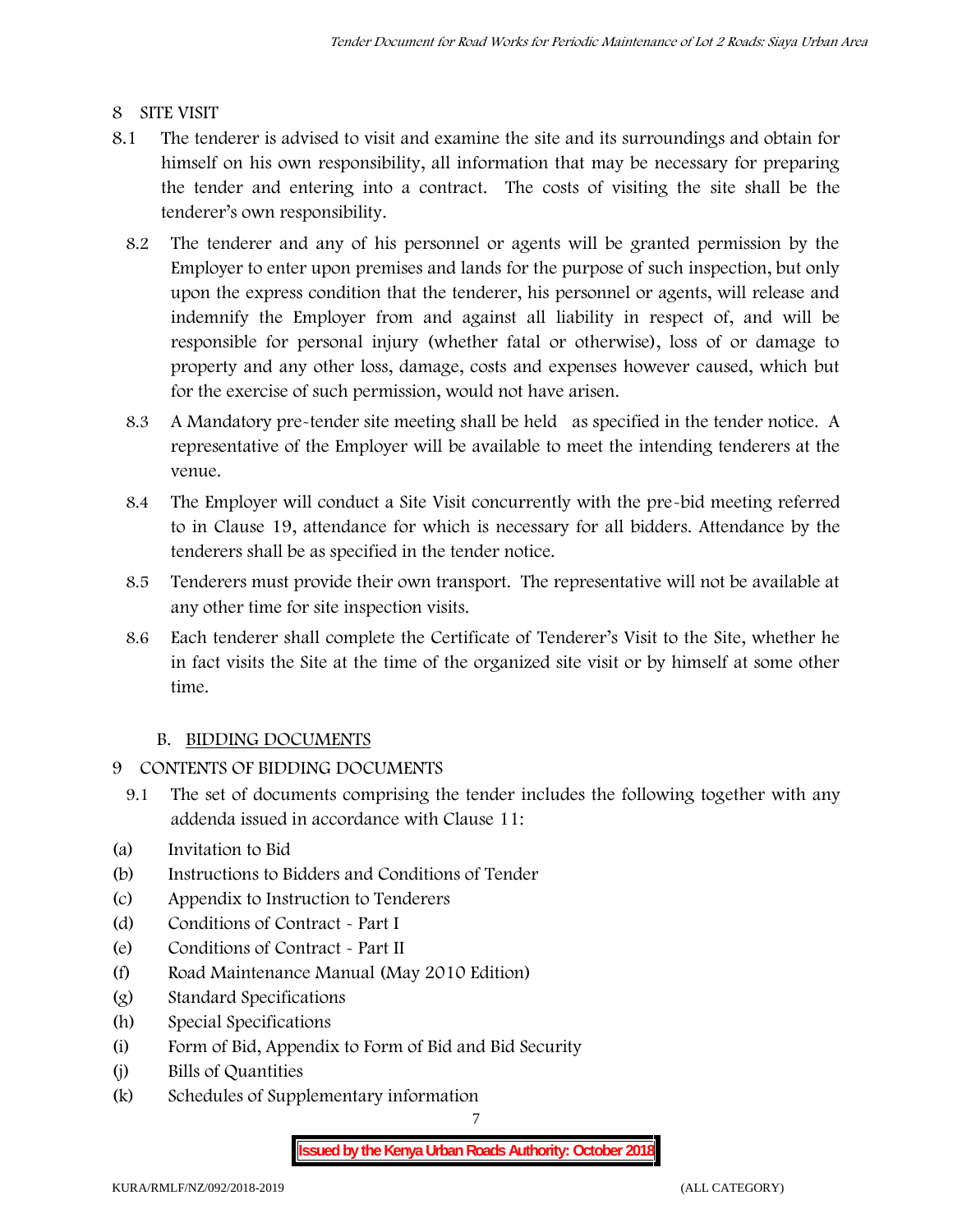- (l) Form of Contract Agreement
- (m) Form of Performance Security
- (n) Drawings
- (o) BID Addenda (Bid Notices)
- (p) Declaration Form
	- 9.2 The bidder is expected to examine carefully all instructions, conditions, forms, terms, specifications and drawings in the bidding documents. Failure to comply with the requirements of bid submission will be at the bidder's own risk. Bids that are not substantially responsive to the requirements of the bidding documents will be rejected.
	- 9.3 All recipients of the documents for the proposed Contract for the purpose of submitting a tender (whether they submit a tender or not) shall treat the details of the documents as "private and confidential".

## **10 CLARIFICATION OF BIDDING DOCUMENTS**

- 10.1 The prospective bidder requiring any clarification of the bidding documents may notify the Employer in writing, cable or by e-mail (hereinafter the term cable is deemed to include telex and facsimile) at the Employer's mailing address indicated in the Bidding Data.
- 10.2 The Employer will respond in writing to any request for clarification that he receives earlier than 7 days prior to the deadline for the submission of bids. Copies of the Employer's response to queries raised by bidders (including an explanation of the query but without identifying the sources of the inquiry) will be sent to all prospective bidders who will have purchased the bidding documents.

### **11 AMENDMENT OF BIDDING DOCUMENTS**

- 11.1 At any time prior to the deadline for submission of bids, the Employer may, for any reason, whether at his own initiative or in response to a clarification requested by a prospective bidder, modify the bidding documents by issuing subsequent Addenda.
- 11.2 The Addendum thus issued shall be part of the bidding documents pursuant to Sub- Clause 10.1 and shall be communicated in writing or cable to all purchasers of the bidding documents. Prospective bidders shall promptly acknowledge receipt of each Addendum in writing or by cable to the Employer.
- 11.3 In order to afford prospective bidders reasonable time in which to take an Addendum into account in preparing their bids, the Employer may, at his discretion, extend the deadline for the submission of bids in accordance with Clause 16.2.

### **C. PREPARATION OF BIDS**

## **12 LANGUAGE OF BID**

12.1 The bid prepared by the bidder and all correspondences and documents relating to the bid exchanged by the bidder and the Employer shall be written in the English Language. Supporting documents and printed literature furnished by the bidder may

8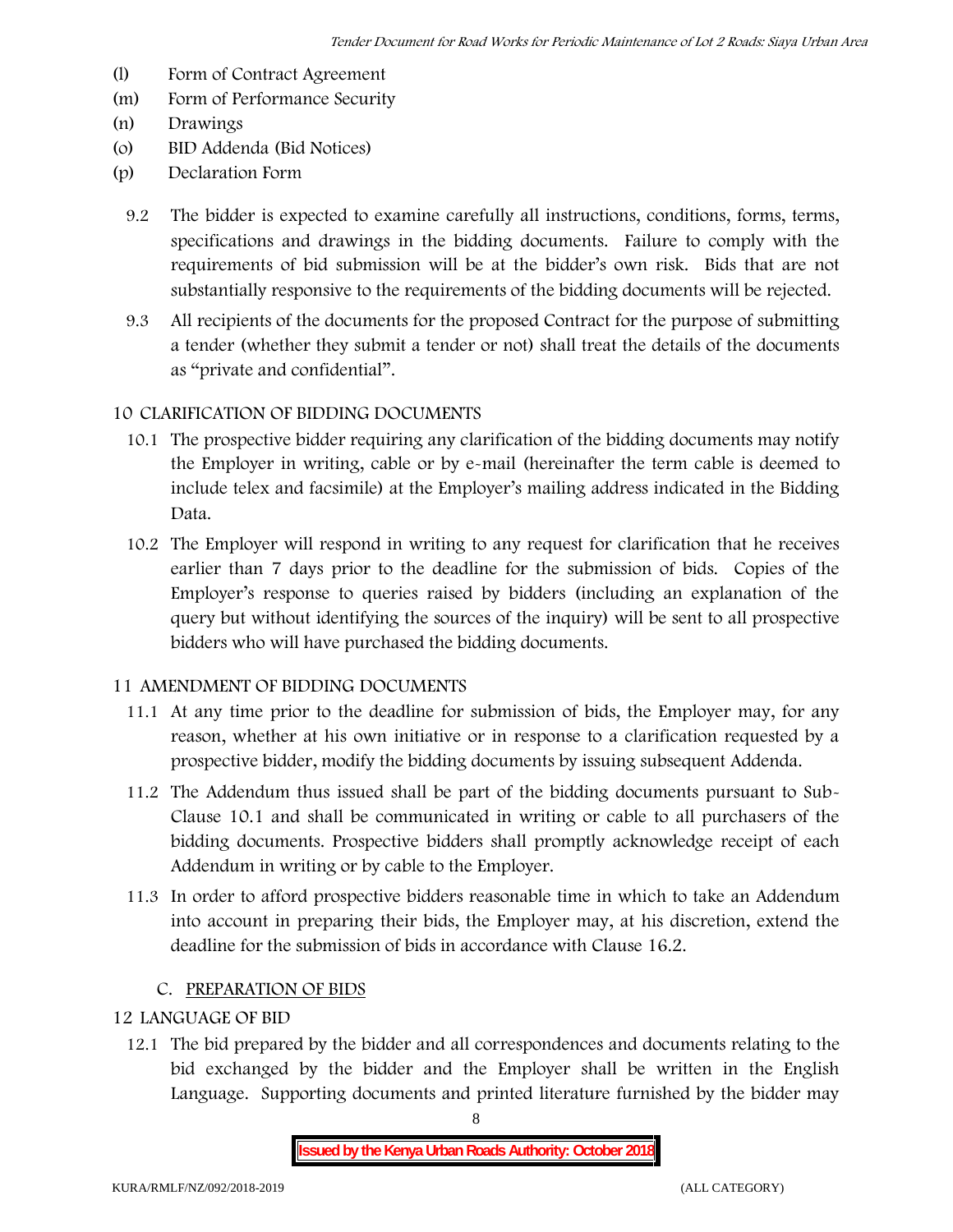be in another language provided they are accompanied by an appropriate translation of pertinent passages in the above stated language. For the purpose of interpretation of the bid, the English language shall prevail.

## **13 DOCUMENTS COMPRISING THE BID**

13.1 The bid to be prepared by the bidder shall comprise:

- (a) Duly filled-in Form of Bid and Appendix to form of bid;
- (b) Bid security;
- (c) Priced Bills of Quantities;
- (d) Schedules of information
- (e) Qualification criteria
- (f) Any other materials required to be completed and submitted in accordance with the Instructions to Bidders embodied in these bidding documents.
	- 13.2 These Forms, Bills of Quantities and Schedules provided in these bidding documents shall be used without exception (subject to extensions of the Schedules in the same format).

## **14 BID PRICES**

- 14.1 Unless explicitly stated otherwise in the bidding documents, the contract shall be for the whole works as described in Sub-Clause 1.1, based on the basic unit rates and prices in the Bill of Quantities submitted by the bidder.
- 14.2 The bidder shall fill in rates and prices for all items of Works described in the Bills of Quantities, whether quantities are stated or not.
- 14.3 All duties, taxes (including VAT) and other levies payable by the Contractor under the Contract, or for any other cause as of the date 7 days prior to the deadline for submission of bids, shall be included in the rates and prices and the total Bid Price submitted by the bidder.
- 14.4 Unless otherwise provided in the Bidding Data and Conditions of Particular Application the rates and prices quoted by the bidder are subject to adjustment during the performance of the contract in accordance with the provisions of Clause 70 of the Conditions of Contract.

### **15 CURRENCIES OF BID AND PAYMENT**

15.1 Bids shall be priced in Kenya Shillings.

## **16 BID VALIDITY**

- 16.1 The bid shall remain valid and open for acceptance for a period of 90 calendar days from the specified date of bid opening specified in Clause 22.
- 16.2 In exceptional circumstances prior to expiry of the original bid validity period, the Employer may request that the bidders extend the period of validity for a specified additional period. The request and the responses thereto shall be made in writing or by

9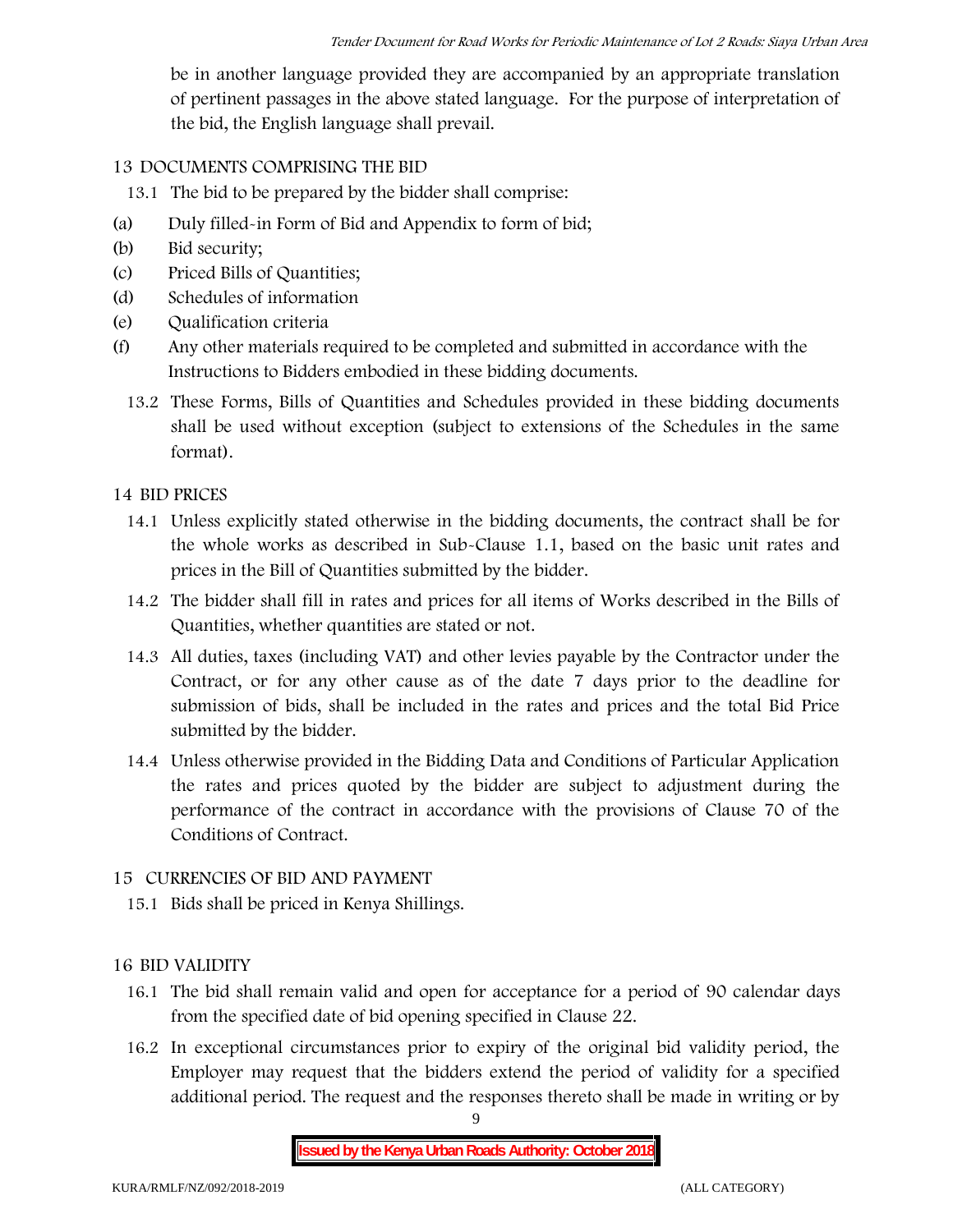cable. A bidder may refuse the request without forfeiting his bid security. A bidder agreeing to the request will not be required nor permitted to modify his bid, but will be required to extend the validity of his bid security for the period of the extension, and in compliance with Clause 17 in all respects.

## **17 BID SECURITY**

- **17.1** The bidder shall furnish, as part of his bid, a bid security in the amount shown in the Appendix to instruction to tenderers. **The bid security must be in form of unconditional Bank guarantee.**
- 17.2 The bid security shall be in the form of unconditional bank guarantee from a reputable bank selected by the bidder and located in Kenya. The format of the bank guarantee shall be in accordance with bid security included in Section 3. The bid security shall remain valid for a period of thirty (30) days beyond the original validity period for the bid, and beyond any period of extension subsequently requested under Sub-Clause 16.2.
- 17.3 Any bid not accompanied by an acceptable bid security will be rejected by the Employer as non-responsive.
- 17.4 The bid securities of unsuccessful bidders will be discharged/ returned as promptly as possible as but not later than 30 days after the expiration of the period of bid security validity.
- 17.5 The bid security of the successful bidder will be discharged upon the bidder signing the Contract Agreement and furnishing the required performance security.
- 17.6 The bid security may be forfeited:
- (a) if a bidder withdraws his bid, except as provided in Sub-Clause 24.2.
- (b) if the bidder does not accept the correction of any errors, pursuant to Sub-Clause 28.2 or
- (c) in the case of a successful bidder, if he fails within the specified time limit to:
	- (i) sign the Contract Agreement or
	- (ii) furnish the necessary performance security

### **18 NO ALTERNATIVE OFFERS**

- 18.1 The bidder shall submit one offer, which complies fully with the requirements of the bidding documents.
- 18.2 The bid submitted shall be solely on behalf of the bidder. A bidder who submits or participates in more than one bid will be disqualified.
- 18.3 A price or rate shall be entered in indelible ink against every item in the Bills of Quantities with the exception of items which already have Prime Cost or Provisional sums affixed thereto. The bidders are reminded that no "nil" or "included" rates or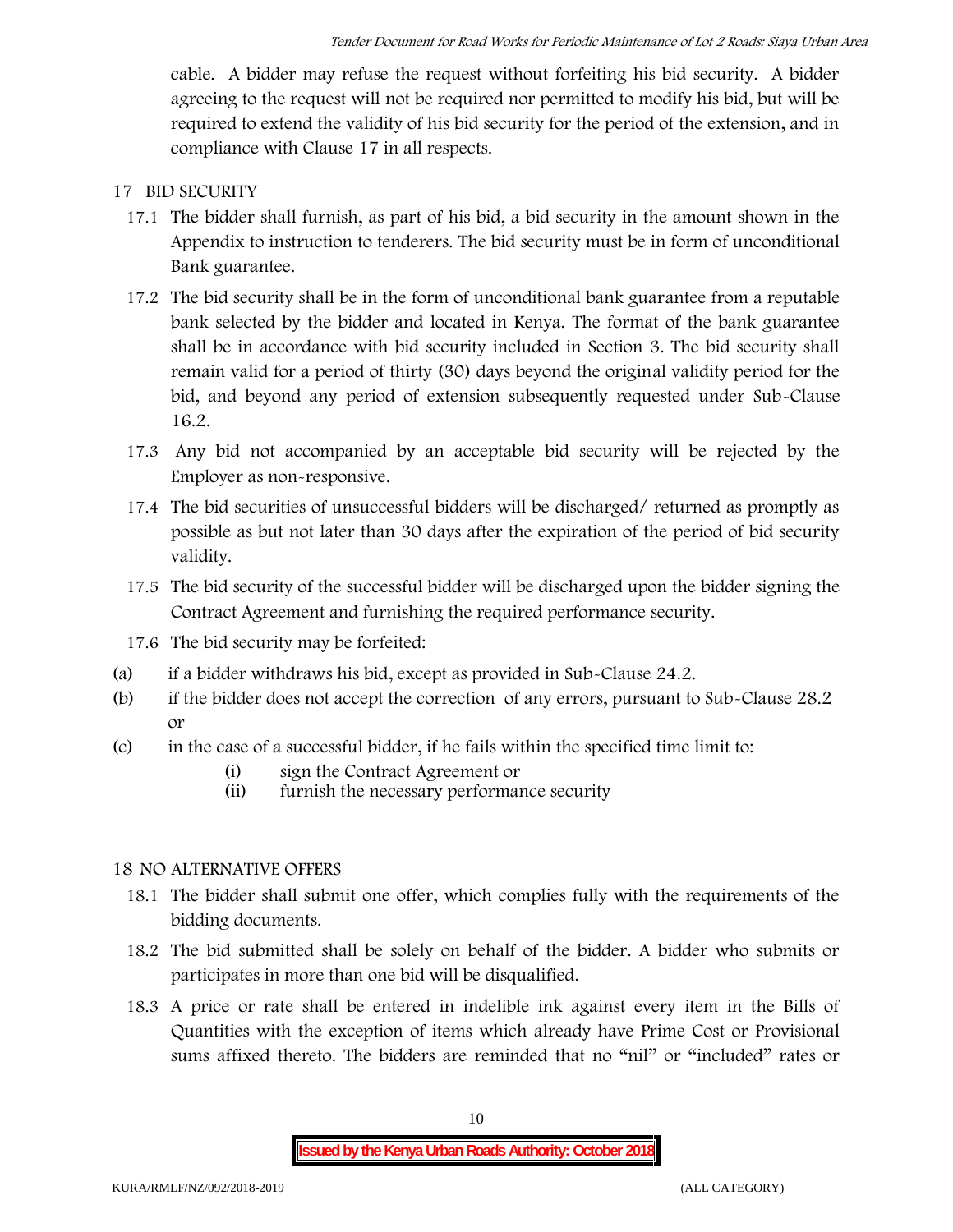"lump-sum" discounts will be accepted. The rates for various items should include discounts if any. Bidders who fail to comply will be disqualified.

#### **19 PRE-BID MEETING**

- 19.1 The bidder's designated representative is invited to attend a mandatory pre-bid meeting, which will take place as specified in the Tender notice. The purpose of the meeting will be to clarify issues and to answer questions on any matter that may be raised at that stage.
- 19.2 The bidder is requested as far as possible to submit any questions in writing or by cable, to reach the Employer not later than one week before the meeting. It may not be practicable at the meeting to answer questions received late, but questions and responses will be transmitted in accordance with the Minutes of the meeting, including the text of the questions raised and the responses given together with any responses prepared after the meeting, will be transmitted without delay to all purchasers of the bidding documents. Any modification of the bidding documents listed in Sub-Clause 9.1, which may become necessary as a result of the pre-bid meeting shall be made by the Employer exclusively through the issue of an Addendum pursuant to Clause 10 or through the minutes of the pre-bid meeting.

### **20 FORMAT AND SIGNING OF BIDS**

- 20.1 The bidder shall prepare one original of the documents comprising the bid as described in Clause 13 of these Instructions to Bidders, bound with the section containing the Form of Bid and Appendix to Bid, and clearly marked "ORIGINAL". In addition, the bidder shall submit another copy of the bid clearly marked "COPY OF ORIGINAL". In the event of discrepancy between them, the original shall prevail.
- 20.2 The original and copies of the bid shall be typed or written in indelible ink (in the case of copies, photocopies are also acceptable) and shall be signed by a person or persons duly authorized to sign on behalf of the bidder pursuant to Sub-Clause 5.1(a) OR 4.3 (c) as the case may be. The person or persons signing the bid shall initial all pages of the bid where entries or amendments have been made.
- 20.3 The bid shall be without alterations, omissions or conditions except as necessary to correct errors made by the bidder, in which case such corrections shall be initialled by the person or persons signing the bid.

### **D. SUBMISSION OF BIDS**

### **21 SEALING AND MARKING OF BIDS**

- 21.1 The bidder shall seal the original and each copy of the bid in separate envelopes duly marking the envelopes "ORIGINAL" and "COPY". The envelopes shall then be sealed in an outer separate envelope.
- 21.2 The inner and outer envelopes shall be:
	- (a) Addressed to the Employer at the address provided in the Appendix to Form of Bid.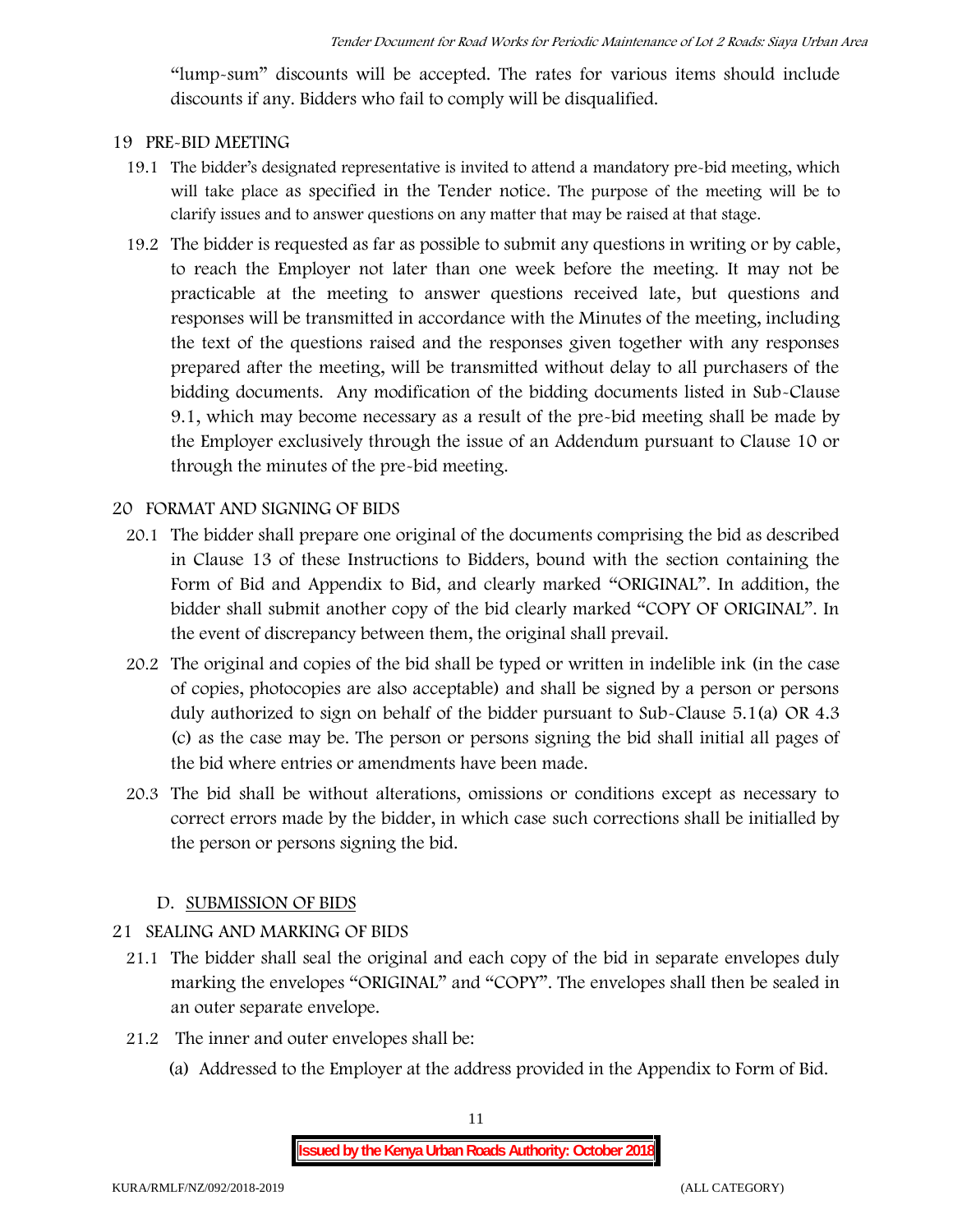- (b) Bear the name and identification number of the contract. In addition to the identification required in sub-Clause 21.2, the inner envelopes shall indicate the name and address of the bidder to enable the bid to be returned unopened in case it is declared "late" pursuant to Clause 23.1, and for matching purposes under Clause 24.
- 21.3 If the outer envelope is not sealed and marked as instructed above, the Employer will assume no responsibility for the misplacement or premature opening of the bid. If the outer envelope discloses the bidder's identity the Employer will not guarantee the anonymity of the bid submission, but this shall not constitute grounds for rejection of the bid.

### **22 DEADLINE FOR SUBMISSION OF BIDS**

22.1 Bids must be received by the Employer at the address specified in Sub Clause 21.2 not later than **the date indicated in the tender notice.**

Tenders delivered by hand must be placed in the "tender box" provided in the office of the employer.

Proof of posting will not be accepted as proof of delivery and any tender delivered after the above stipulated time, from whatever cause arising will not be considered.

- 22.2 The Employer may, at his discretion, extend the deadline for the submission of bids through the issue of an Addendum in accordance with Clause 11 in which case all rights and obligations of the Employer and the bidders previously subject to the original deadline shall thereafter be subject to the new deadline as extended.
- **23 LATE BIDS**
	- 23.1 Any bid received by the Employer after the deadline for submission of bids prescribed in Clause 22 will be returned unopened to the bidder.

## **24 MODIFICATION, SUBSTITUTION AND WITHDRAWAL OF BIDS**

- 24.1 The bidder may modify, substitute or withdraw his bid after bid submission, provided that written notice of modification or withdrawal is received by the Employer prior to the prescribed deadline for submission of bids.
- 24.2 The bidder's modification, substitution or withdrawal notice shall be prepared, sealed, marked and delivered in accordance with the provisions of Clause 21, with the outer and inner envelopes additionally marked "MODIFICATION" or "WITHDRAWAL" as appropriate.
- 24.3 No bid may be modified subsequent to the deadline for submission of bids, except in accordance with Sub-Clause 29.2.
- 24.4 Any withdrawal of a bid during the interval between the deadline for submission of bids and expiration of the period of bid validity specified in Clause 17 may result in the forfeiture of the bid security pursuant to Sub-Clause 17.6.
	- **E. BID OPENING AND EVALUATION**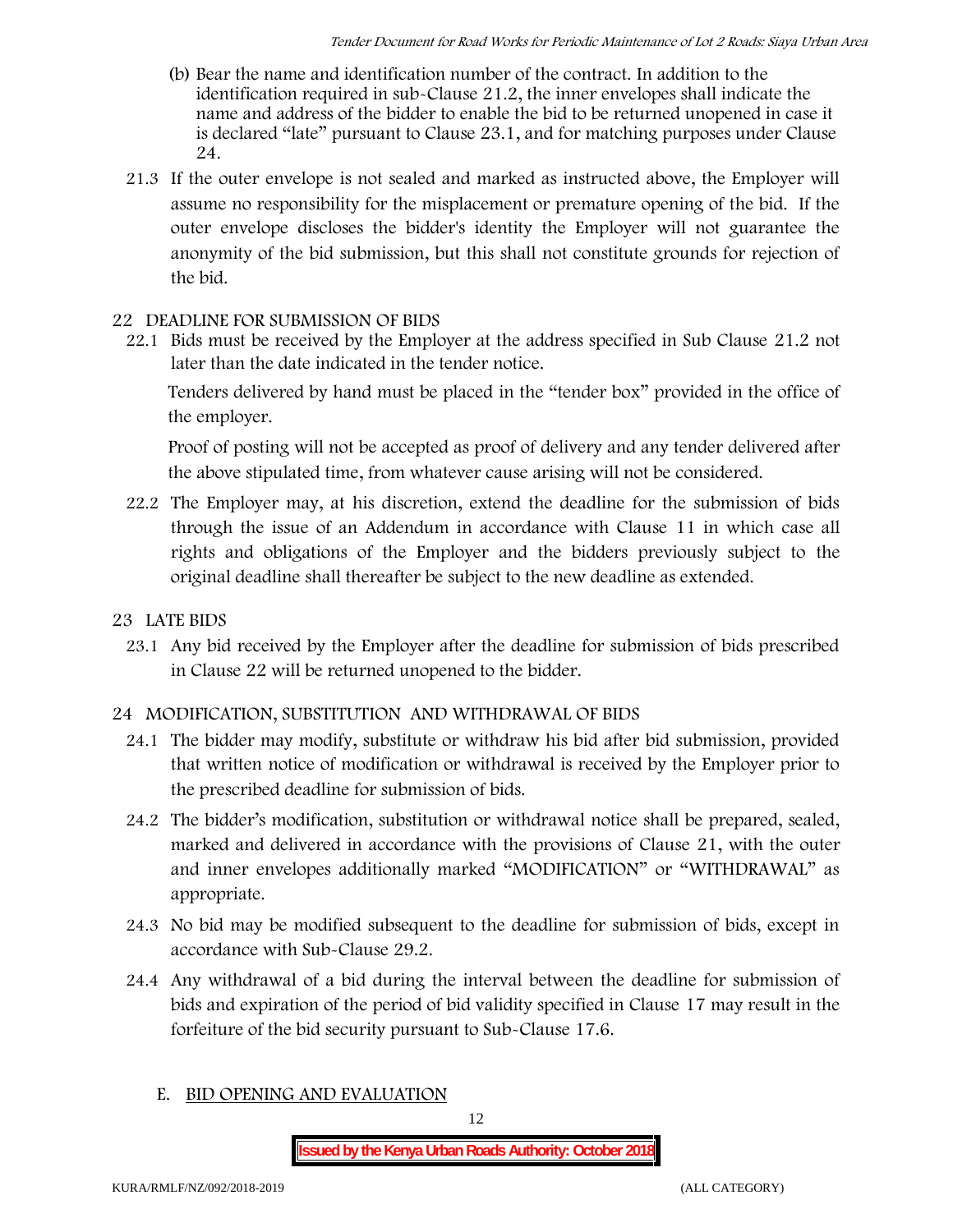### **25 BID OPENING**

- 25.1 The Employer will open the bids, including withdrawals and modifications made pursuant to Clause 24, in the presence of bidders' designated representatives who choose to attend, at the time, date, and location stipulated in the letter of invitation. The bidders' representatives who are present shall sign a register evidencing their attendance.
- 25.2 Envelopes marked "WITHDRAWAL" and "SUBSTITUTION" shall be opened first and the name of the bidder shall be read out. Bids for which an acceptable notice of withdrawal has been submitted pursuant to Clause 24 shall not be opened.
- 25.3 The bidder's name, the Bid Prices, including any bid modifications and withdrawals, the presence (or absence) of bid security, and any such details as the Employer may consider appropriate, will be announced by the Employer at the opening. Subsequently, all envelopes marked "MODIFICATION" shall be opened and the submissions therein read out in appropriate detail. No bid shall be rejected at bid opening except for late bids pursuant to Clause 22.
- 25.4 The Employer shall prepare minutes of the bid opening, including the information disclosed to those present in accordance with Sub-Clause 24.3.
- 25.5 Bids not opened and read out at bid opening shall not be considered further for evaluation, irrespective of the circumstances.

#### **26 PROCESS TO BE CONFIDENTIAL**

26.1 Information relating to the examination, evaluation and comparison of bids, and recommendations for the award of contract shall not be disclosed to bidders or any other persons not officially concerned with such process until the award to the successful bidder has been announced. Any effort by a bidder to influence the Employer's processing of bids or award decisions may result in the rejection of the bidder's bid.

### **27 CLARIFICATION OF BIDS AND CONTACTING OF THE EMPLOYER**

- 27.1 To assist in the examination, evaluation, and comparison of bids, the Employer may, at its discretion, ask any bidder for clarification of its bid, including breakdowns of unit rates. The request for clarification and the response shall be in writing or by cable, but no change in the price or substance of the bid shall be sought, offered, or permitted except as required to confirm the correction of arithmetic errors discovered by the Employer in the evaluation of the bids in accordance with Clause 29.
- 27.2 Subject to Sub-Clause 26.1, no bidder shall contact the Employer on any matter relating to its bid from the time of the bid opening to the time the contract is awarded. If the bidder wishes to bring additional information to the notice of the Employer, should do so in writing.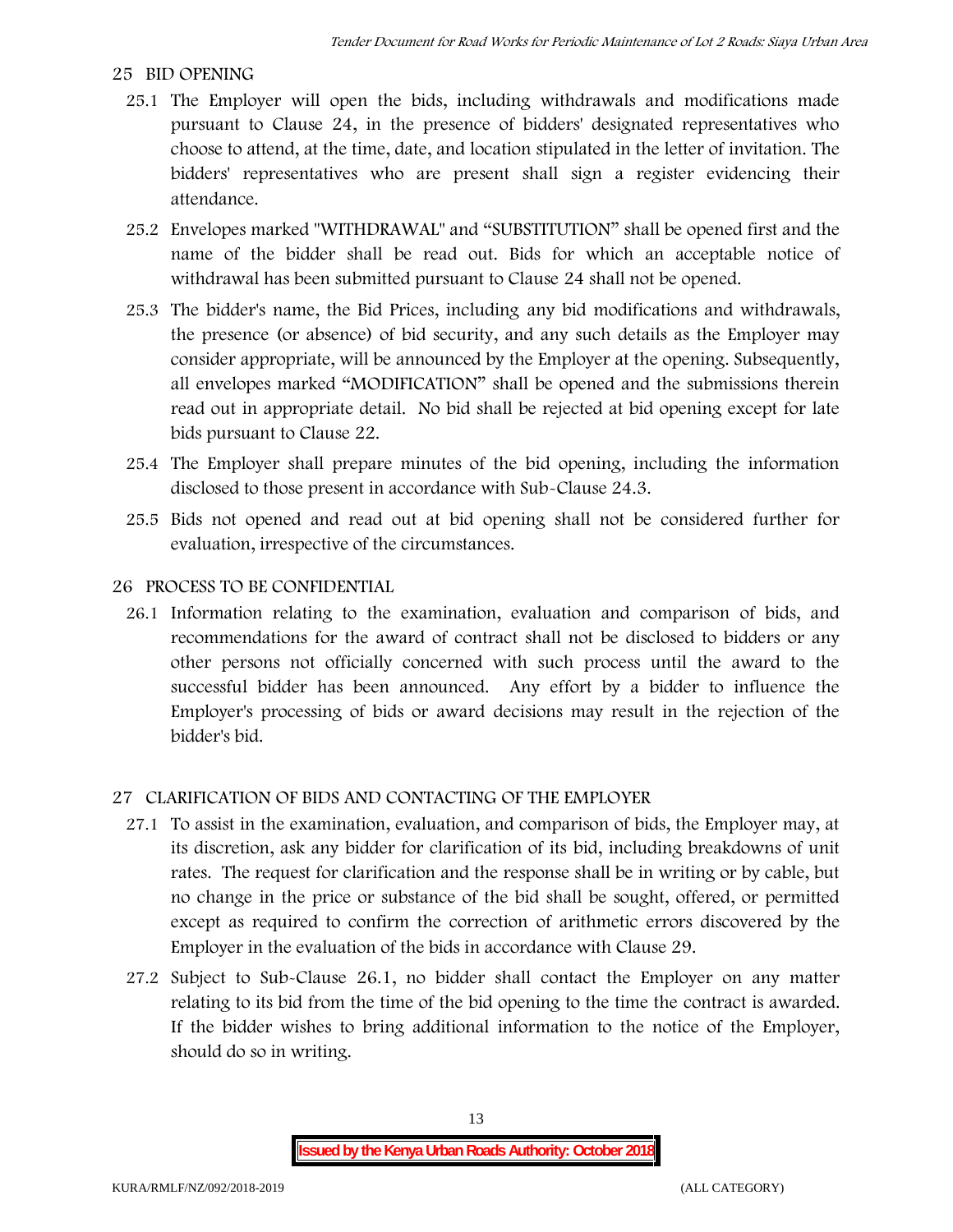27.3 Any effort by the bidder to influence the Employer in the Employer's bid evaluation, bid comparison or contract award decisions may result in the rejection of the bidder's bid.

## **28 EXAMINATION OF BIDS AND DETERMINATION OF RESPONSIVENESS**

- 28.1 Prior to the detailed evaluation of bids, the Employer will determine whether each bid (a) has been properly signed; (b) is accompanied by the required securities; (c) is substantially responsive to the requirements of the bidding documents; and (d) provides any clarification and/or substantiation that the Employer may require to determine responsiveness pursuant to Sub-Clause 28.2.
- 28.2 A substantially responsive bid is one that conforms to all the terms, conditions, and specifications of the bidding documents without material deviation or reservation and has a valid tender bank guarantee. A material deviation or reservation is one

(a) Which affects in any substantial way the scope, quality, or performance of the works;

(b) Which limits in any substantial way, inconsistent with the bidding documents, the Employer's rights or the bidder's obligations under the contract; or

(c) Whose rectification would affect unfairly the competitive position of other bidders presenting substantially responsive bids.

28.3 If a bid is not substantially responsive, it will be rejected by the Employer and may not subsequently be made responsive by correction or withdrawal of the nonconforming deviation or reservation.

## **29 CORRECTION OF ERRORS**

Tenders determined to be substantially responsive shall be checked by the Employer for any arithmetic errors in the computations and summations. Errors will be corrected by the Employer as follows:

- (a) Where there is a discrepancy between the amount in figures and the amount in words, the amount in words will govern.
- (b) Where there is a discrepancy between the unit rate and the line item total resulting from multiplying the unit rate by the quantity, the unit rate as quoted will prevail, unless in the opinion of the Employer, there is an obvious typographical error, in which case adjustment will be made to the entry containing that error.
- (c) In the event of a discrepancy between the tender amount as stated in the Form of Tender and the corrected tender figure in the main summary of the Bills of Quantities, the amount as stated in the Form of Tender shall prevail.
- (d) The Error Correction Factor shall be computed by expressing the difference between the tender amount and the corrected tender sum as a percentage of the corrected work items (i.e. corrected tender sum less Prime Cost and Provisional Sums.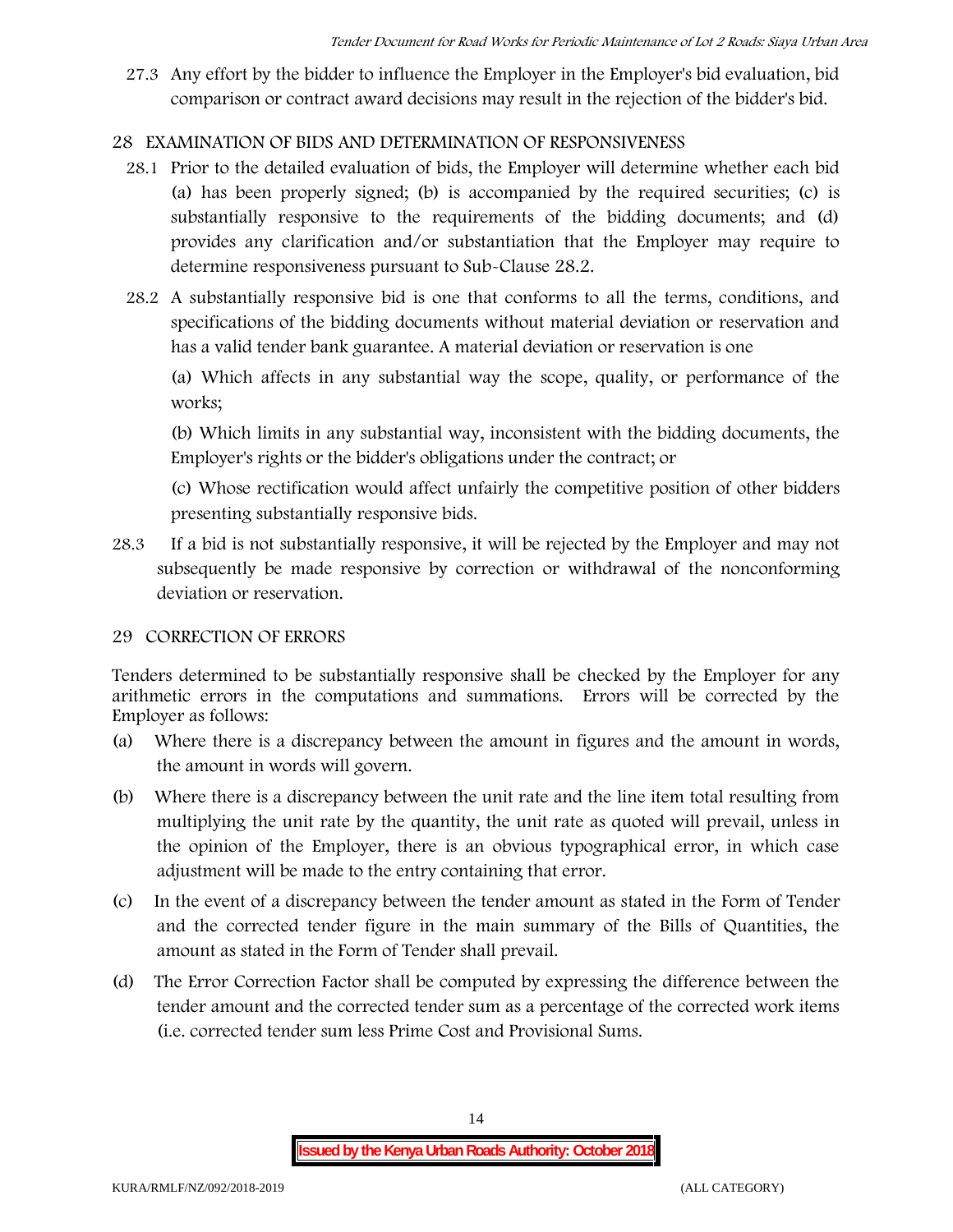- (e) The Error Correction Factor shall be applied to all work items (as a rebate or addition as the case may be) for the purposes of valuations for Interim Certificates and valuations of variations.
- (f) The Bidder shall within three (3) days after issuance of the written notice by the Employer, or such further time as the Employer may allow, correct his tender in such a manner as may be agreed or directed by the Employer failing which the tender may be absolutely rejected and the Bid Security forfeited in accordance with Sub-Clause 17.6 .

## **30 EVALUATION AND COMPARISON OF BIDS**

- 30.1 The Employer will carry out evaluation of details and information provided in post- Qualification Questionnaire and any bidder who does not qualify shall not have his/her bid evaluated further.
- 30.2 The Employer will then evaluate and compare only the bids determined to be substantially responsive in accordance with Clauses 27 and 28.
	- 30.3 The procuring entity may at any time terminate procurement proceedings before contract award and shall not be liable to any person for the termination.
	- 30.4 A tenderer who gives false information in the tender document about its qualification or who refuses to enter into a contract after notification of contract award shall be considered for debarment from participating in future public procurement.

## **31 QUALIFICATION AND EVALUATION CRITERIA**

- 31.1 Post-qualification will be based on meeting all of the following minimum point scale criteria regarding the Applicant's general and particular experience, personnel and equipment capabilities as well as financial position. The Employer reserves the right to waive minor deviations, if they do not materially affect the capacity of an applicant to perform the contract. Subcontractor's experience and resources shall not be taken into account in determining the Applicant's compliance with qualifying criteria.
- **31.2** *General Experience***.**

The Applicant shall meet the following minimum criteria: -

- (a) Average annual turnover for the last 2 years **KShs. 20,000,000.00/-.**
- (b) Successful completion as a prime contractor or sub-contractor in the execution of at least three roads rehabilitation/new construction projects of a similar nature and comparable in complexity to the proposed contract within the last three years, for which at least one was located in an urban environment in Kenya.
- 31.3 *Personnel Capabilities***.** The Applicant should list down personnel of minimum qualification of HND in Civil Engineering for Site Agent, Ordinary Diploma for the surveyor and other supervisory staff.
- 31.4 *Equipment Capabilities.* The Applicant should list down, the plants and equipment that are in his ownership and the ones proposed for hire which should be suitable for executing contract works. – Applicants must attaché evidence of ownership or hiring arrangements.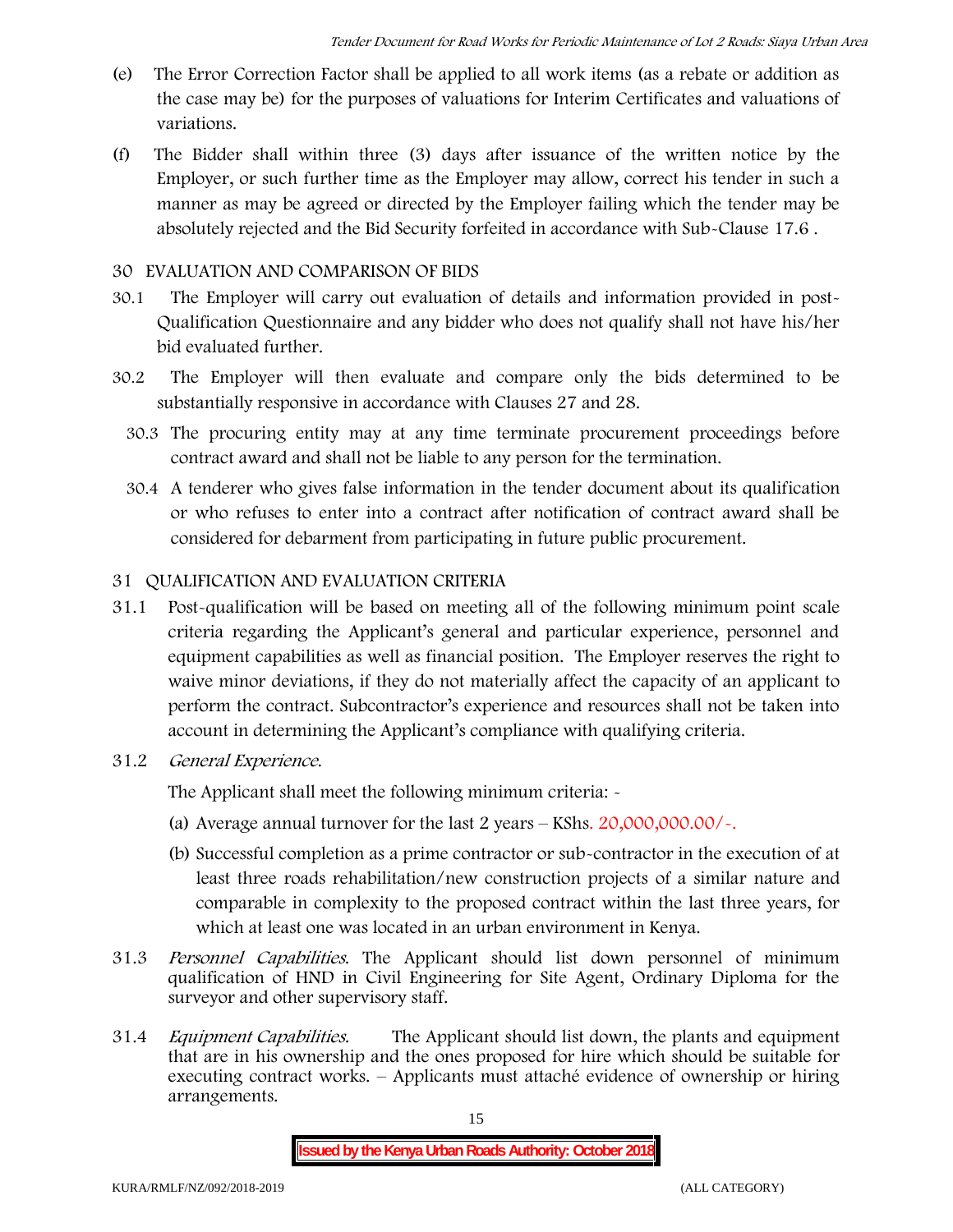- 31.5 *Cash flow statement.* The Applicant should demonstrate that the firm has access to or has available, liquid assets, unencumbered real assets, lines or credit, and other financial means sufficient to meet the construction cash flow for a period of 2 months, estimated at 20% of the estimated tender sum.
- 31.6 **Balance Sheets***.* Signed and stamped Audited balance sheets for the last two years should be submitted and must demonstrate the soundness of the Applicant's financial position, availability of working capital and net worth.
- 31.7 **Financial position/Ratios.** The applicant's financial information will be assessed in terms of ROCE, current ratio and return on equity, and the point scale criteria on their financial position given on this basis. Where necessary, the Employer may make inquiries with the Applicant's bankers.
- 31.8 *Litigation History.* The Applicant should provide accurate information on any litigation or arbitration resulting from contracts complete or under execution by him over the last five years. A consistent history of litigation against the Applicant may result in failure of the application.
- 31.9 Post-qualification criteria are as provided in the Appendix to instruction to tenderers. The bidders who pass the technical criteria will be subjected to financial evaluation.

## **F. FINANCIAL EVALUATION**

31.8 Comparison of major rates of items of construction & credibility of tenderers rates

The Employer will compare the tenderers' rates with the Engineer's estimates for major items of construction. If some bids are seriously unbalanced or front loaded in relation to the Engineer's estimates for the major items of work to be performed under the contract, the Employer may require the bidder to produce detailed price analyses for any or all items of the Bills of Quantities, to demonstrate the internal consistency of those prices with the construction methods and schedule proposed. After evaluation of the price analyses, taking into consideration the schedule of estimated contract payments, the Employer may require that the amount of the Performance Security set forth in Clause 35 be increased at the expense of the bidder to a level sufficient to protect the Employer against financial loss in the event of default of the successful bidder under the contract.

## **G. AWARD OF CONTRACT**

### **32 AWARD**

- 32.1 Subject to Clause 32, the Employer will award the contract to the bidder whose bid has been determined to be substantially responsive to the bidding documents and who has offered the lowest Evaluated Bid Price pursuant to Clause 29, provided that such bidder has been determined to be (a) eligible in accordance with the provisions of Sub-Clause 3.1, and (b) qualified in accordance with the provisions of Clause 4.
- **33 EMPLOYER'S RIGHT TO ACCEPT ANY BID AND TO REJECT ANY OR ALL BIDS**

16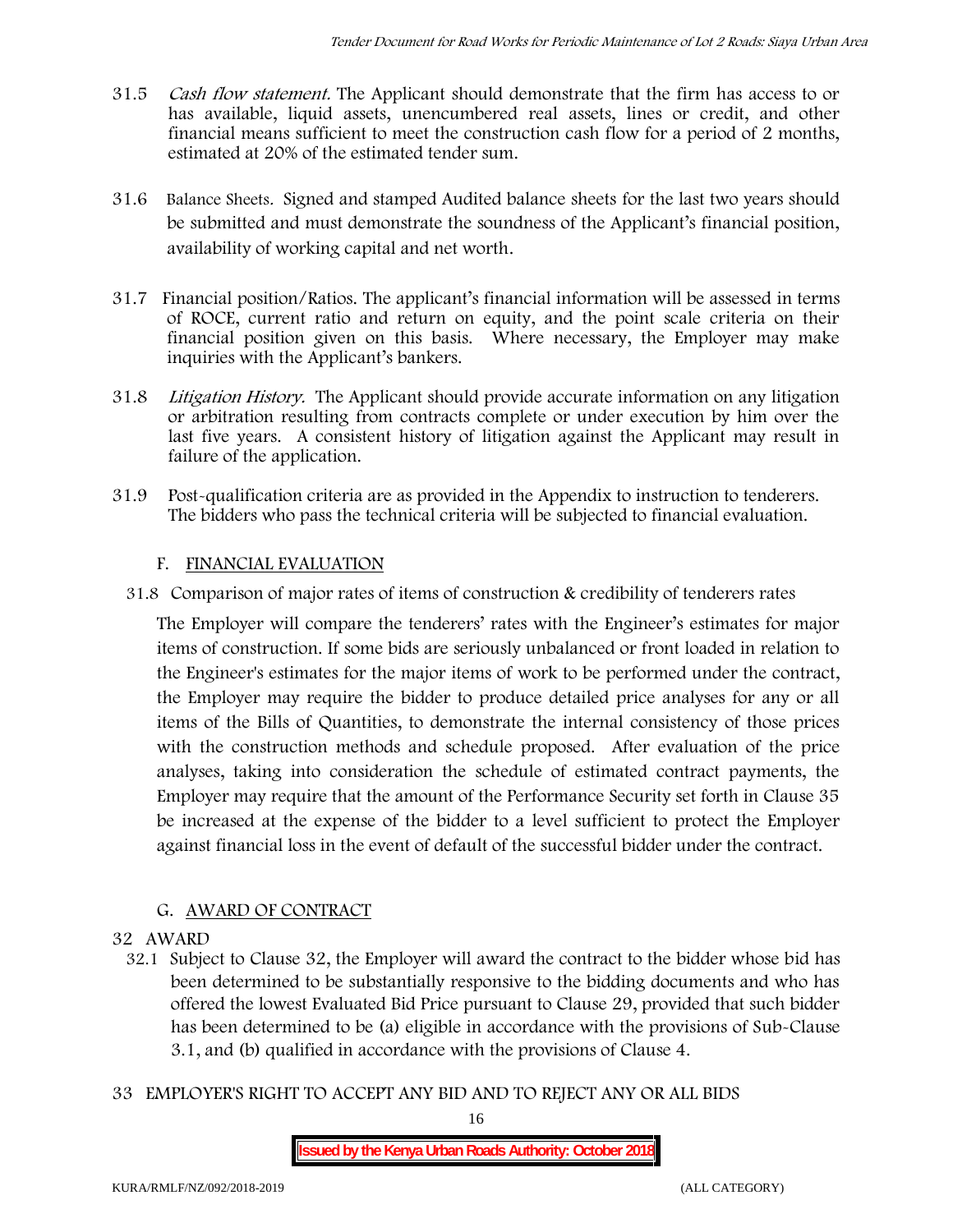33.1 The Employer reserves the right to accept or reject any bid, and to annul the bidding process and reject all bids, at any time prior to award of contract, without thereby incurring any liability to the affected bidder or bidders or any obligation to inform the affected bidder or bidders of the grounds for the Employer's action.

## **34 NOTIFICATION OF AWARD**

- 34.1 Prior to expiration of the period of bid validity prescribed by the Employer, the Employer will notify the successful bidder in writing or by cable confirmed by registered letter that its bid has been accepted. This letter (hereinafter and in the Conditions of Contract called "Letter of Acceptance") shall specify the sum, which the Employer will pay the Contractor in consideration of the execution and completion of the works and the remedying of any defects therein by the Contractor as prescribed by the contract (hereinafter and in the Conditions of Contract called "the Contract Price").
- 34.2 At the same time that the Employer notifies the successful bidder that his bid has been accepted, the Employer shall notify the other bidders that their bids have been unsuccessful and that their bid security will be returned as promptly as possible, in accordance with sub clause 17.4.

## **35 SIGNING OF AGREEMENT**

35.1 Within 21 days of receipt of the Notification of Award, the successful bidder shall sign the Form of Agreement and return it to the Employer, together with the required performance security.

## **36 PERFORMANCE SECURITY**

- 36.1 Within 14 days of receipt of the Letter of Acceptance from the Employer, the successful bidder shall furnish to the Employer a performance security in the form stipulated in the Conditions of contract. The form of performance security provided in Section 9 of the bidding documents shall be used.
- 36.2 The successful bidder shall provide a performance security in the form of an Unconditional Bank Guarantee from a reputable bank located in Kenya.
- 36.3 Failure by successful bidder to lodge the required performance Guarantee within 14 days of the receipt of the letter of Acceptance shall constitute sufficient grounds for annulment of the award and forfeiture of the bid surety; in which event the Employer may make the award to another bidder or call for new bids.

## **37 CONTRACT EFFECTIVENESS**

37.1 The Contract will be effective only upon signature of the Agreement between the Contractor and the Employer.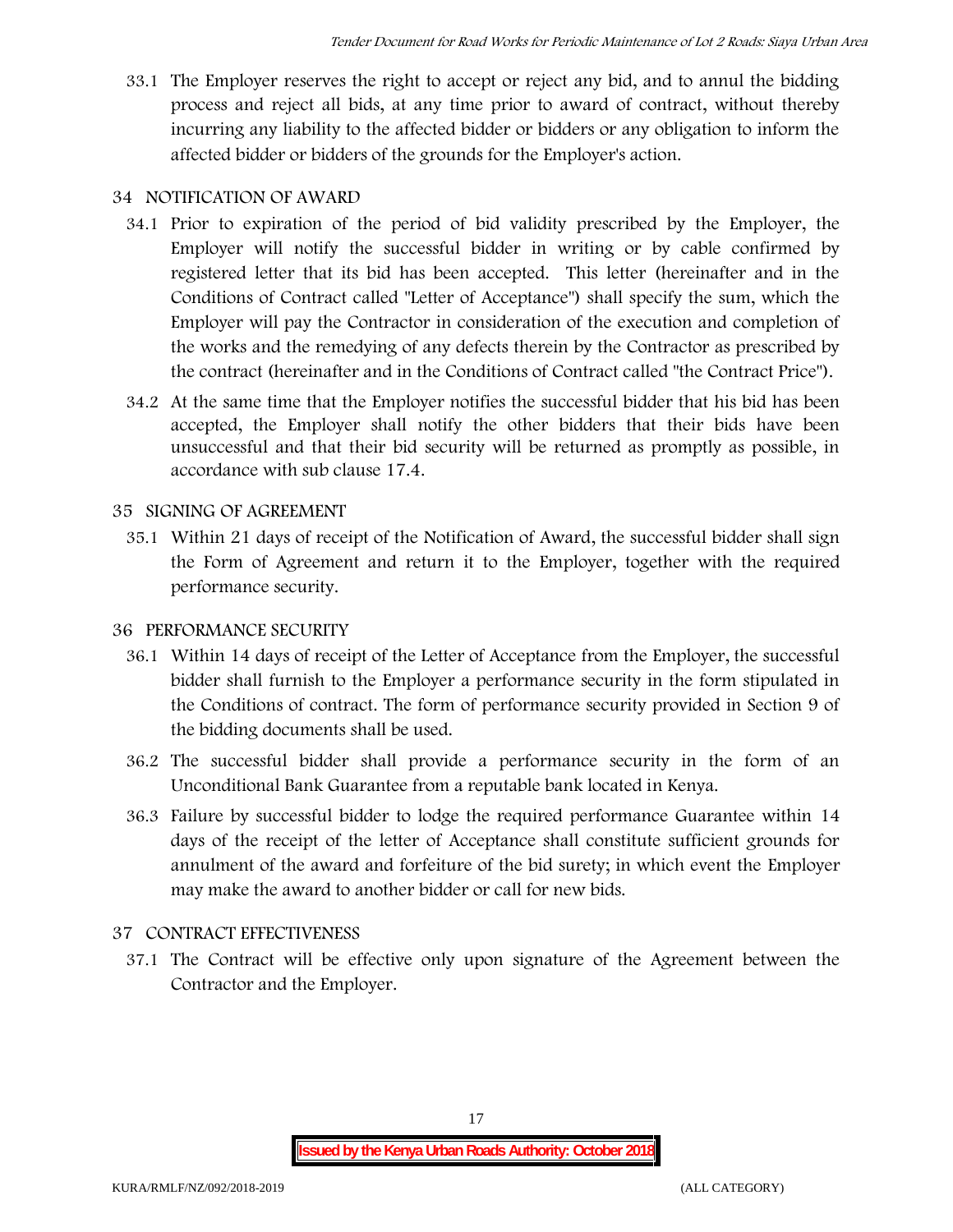## **QUALIFICATION CRITERIA**

This Section contains all the factors, methods and criteria that the Employer shall use to evaluate applications. The information to be provided in relation to each factor and the definitions of the corresponding terms are included in the respective Application Forms.

### **Contents**

| 7. Schedule of the Major Items of Plant/Equipment Available for Proposed Contract. Error! |  |
|-------------------------------------------------------------------------------------------|--|
| Bookmark not defined.                                                                     |  |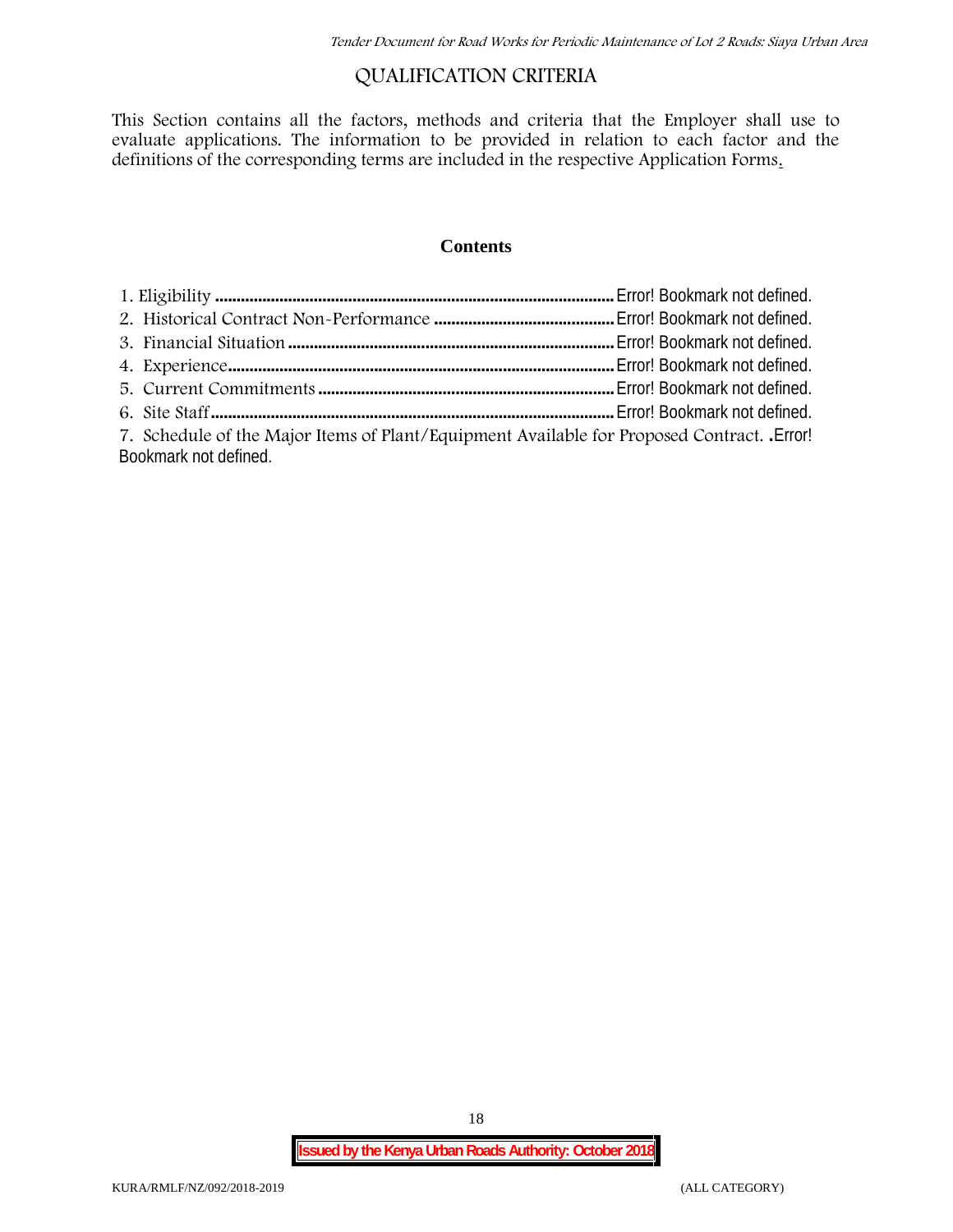| No. | Subject                                                                              | Requirement                                                                                                                                                                                                                                                                                                                                                                                                                                                                   | Bidder                | Submission<br>Requirements |
|-----|--------------------------------------------------------------------------------------|-------------------------------------------------------------------------------------------------------------------------------------------------------------------------------------------------------------------------------------------------------------------------------------------------------------------------------------------------------------------------------------------------------------------------------------------------------------------------------|-----------------------|----------------------------|
|     | 1. Eligibility                                                                       |                                                                                                                                                                                                                                                                                                                                                                                                                                                                               |                       |                            |
| 1.1 | Eligibility                                                                          | Nationality in accordance with<br>Sub-Clause 4.1.                                                                                                                                                                                                                                                                                                                                                                                                                             | Must meet requirement | Section 2, Schedule 1      |
| 1.2 | Conflict of Interest                                                                 | No conflicts of interest in Sub-<br>Clause 4.2.                                                                                                                                                                                                                                                                                                                                                                                                                               | Must meet requirement | Section 2, Schedule 1      |
| 1.3 | Debarment                                                                            | Not having been declared<br>ineligible by the Employer, as<br>described in Sub-Clause 4.3.                                                                                                                                                                                                                                                                                                                                                                                    | Must meet requirement | Section 2, Schedule 11     |
| 1.4 | Incorporation &<br>Registration                                                      | Pursuant to sub-clause 4.1 the<br>following shall be provided;<br>- Copy of Certificate of<br>incorporation certified by a<br>Commissioner of Oaths or<br>issuing authority to show that<br>the applicant is a registered<br>company and legally authorised<br>to do business in Kenya<br>- Proof of registration with the<br>National Construction Authority<br>(NCA) in the categories<br>indicated in the tender notice.                                                   | Must meet requirement | Section 2, Schedule 1      |
| 2.1 | 2. Historical Contract Non-Performance<br>History of Non-<br>Performing<br>Contracts | Non-performance of a contract<br>did not occur within the last<br>five (5) years prior to the<br>deadline for application<br>submission based on all<br>information on fully settled<br>disputes or litigation. A fully<br>settled dispute or litigation is<br>one that has been resolved in<br>accordance with the Dispute<br>Resolution Mechanism under<br>the respective contract, and<br>where all appeal instances<br>available to the applicant have<br>been exhausted. | Must meet requirement | Section 2, Schedule 5      |
| 2.2 | Pending Litigation                                                                   | All pending litigation shall in<br>total not represent more than<br>fifty percent (50%)] of the<br>Applicant's net worth and shall<br>be treated as resolved against<br>the Applicant.                                                                                                                                                                                                                                                                                        | Must meet requirement | Section 2, Schedule 10     |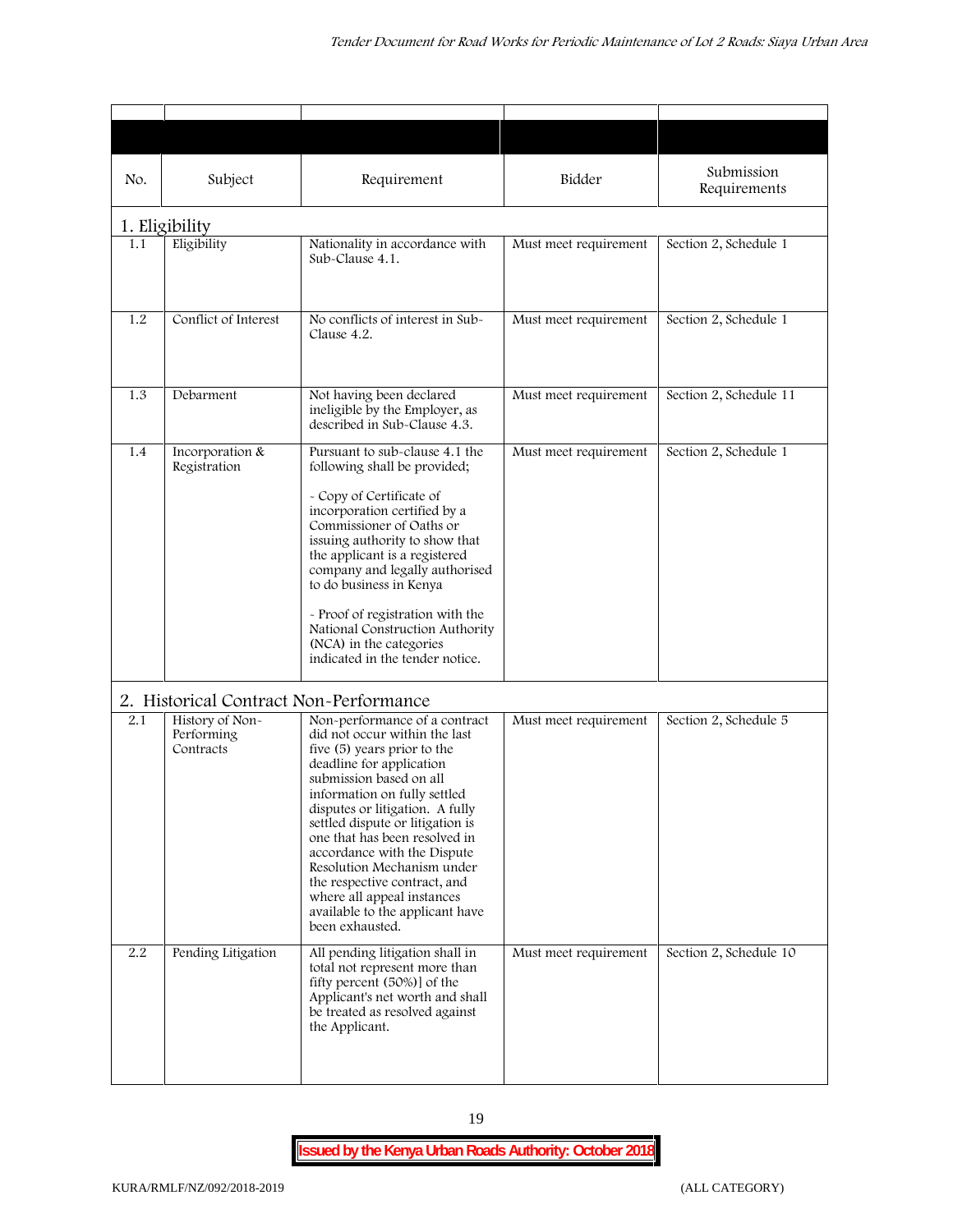| No.    | Subject                                    | Requirement                                                                                                                                                                                                                                                                                                                                                                                                                            | Bidder                                                                                                                              | Submission<br>Requirements                                                                                                                                                                                                                                                                                                                                                                                                                                                              |
|--------|--------------------------------------------|----------------------------------------------------------------------------------------------------------------------------------------------------------------------------------------------------------------------------------------------------------------------------------------------------------------------------------------------------------------------------------------------------------------------------------------|-------------------------------------------------------------------------------------------------------------------------------------|-----------------------------------------------------------------------------------------------------------------------------------------------------------------------------------------------------------------------------------------------------------------------------------------------------------------------------------------------------------------------------------------------------------------------------------------------------------------------------------------|
|        | 3. Financial Situation                     |                                                                                                                                                                                                                                                                                                                                                                                                                                        |                                                                                                                                     |                                                                                                                                                                                                                                                                                                                                                                                                                                                                                         |
| 3.1    | Financial<br>Performance                   | (a) Submission of audited<br>balance sheets or other financial<br>statements acceptable to the<br>Employer, for the last two [2]<br>years and authenticated bank<br>statement for the last six (6)<br>months to demonstrate:<br>(b) the current soundness of the<br>applicants financial position<br>and its prospective long term<br>profitability, and<br>(c) capacity to have a cash flow<br>equivalent to 20% of the tender<br>sum | Must submit as<br>required and bidders<br>who meet the<br>requirement are<br>marked YES, those<br>that do not meet are<br>marked NO | Attach evidence on<br>the requirement of<br>Section 2, Schedule 8<br>a) All pages must be<br>initialized and<br>stamped by both a<br>practicing Auditor<br>registered with<br>ICPAK and one of the<br>Directors. Auditor's<br>practicing<br>membership number<br>from ICPAC must be<br>indicated. Non-<br>adherence to this to<br>part a, b and c leads<br>to disqualification.<br>(b) All pages in the<br>bank statement must<br>be initialized and<br>stamped by the<br>issuing bank. |
| 3.2    | Average Annual<br>Construction<br>Turnover | (d) Average annual<br>construction turnover of<br>KShs.20 Million [twenty<br>Million], calculated as total<br>certified payments received for<br>contracts in progress or<br>completed, within the last two<br>$[ (2) ]$ years                                                                                                                                                                                                         | Must submit as<br>required and bidders<br>who meet the<br>requirement are<br>marked YES, those<br>that do not meet are<br>marked NO | Section 2, Schedule 8                                                                                                                                                                                                                                                                                                                                                                                                                                                                   |
|        | 4. Experience                              |                                                                                                                                                                                                                                                                                                                                                                                                                                        |                                                                                                                                     |                                                                                                                                                                                                                                                                                                                                                                                                                                                                                         |
| 4.1(a) | General<br>Construction<br>Experience      | Experience under construction<br>contracts in the role as a main<br>contractor or subcontractor for<br>at least the last five [5] years<br>prior to the applications<br>submission deadline                                                                                                                                                                                                                                            | Must submit as<br>required and bidders<br>who meet the<br>requirement are<br>marked YES, those<br>that do not meet are<br>marked NO | Section 2, Schedule 6A                                                                                                                                                                                                                                                                                                                                                                                                                                                                  |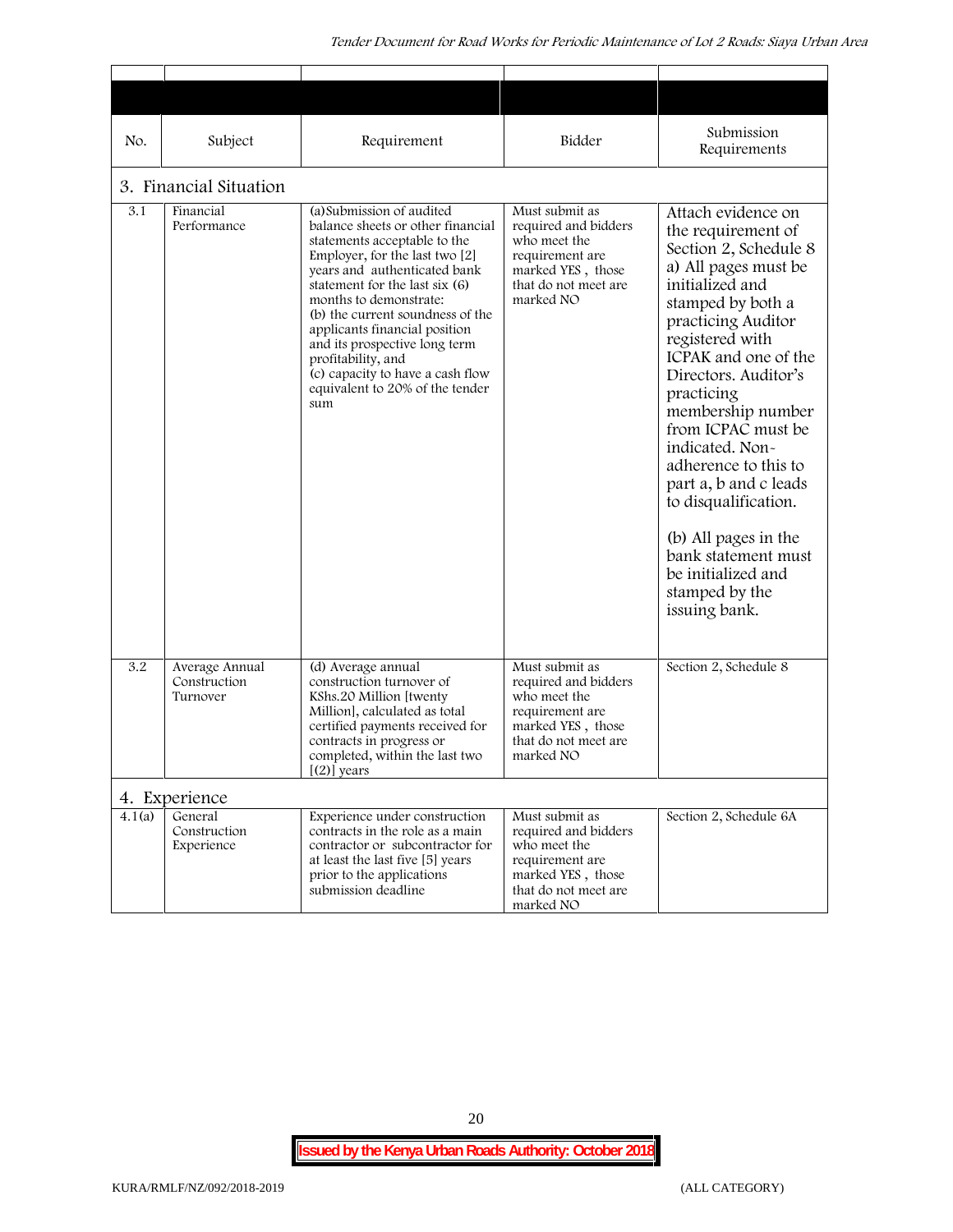| No.    | Subject                                | Requirement                                                                                                                                                                                                                                                                                                                                                                                                                                                                            | Bidder                                                                                                                              | Submission<br>Requirements |
|--------|----------------------------------------|----------------------------------------------------------------------------------------------------------------------------------------------------------------------------------------------------------------------------------------------------------------------------------------------------------------------------------------------------------------------------------------------------------------------------------------------------------------------------------------|-------------------------------------------------------------------------------------------------------------------------------------|----------------------------|
| 4.2(b) | Specific<br>Construction<br>Experience | Participation as a roads<br>contractor, management<br>contractor or subcontractor, in<br>at least three (3) each with a<br>value of at least<br>KShs. 6 Million (six million),<br>successfully and substantially<br>completed. One (1) of the<br>contracts should be in a City<br>and that are similar to the<br>proposed works. The similarity<br>shall be based on the physical<br>size, complexity,<br>methods/technology or other<br>characteristics as described in<br>Section 2. | Must submit as<br>required and bidders<br>who meet the<br>requirement are<br>marked YES, those<br>that do not meet are<br>marked NO | Section 2, Schedule6A      |
|        | 5. Current Commitments                 |                                                                                                                                                                                                                                                                                                                                                                                                                                                                                        |                                                                                                                                     |                            |
| 5.1    | On-going contracts                     | The total value of outstanding<br>works on the on-going<br>contracts should not exceed the<br>average annual turnover for the<br>last two years.                                                                                                                                                                                                                                                                                                                                       | Must submit as<br>required and bidders<br>who meet the<br>requirement are<br>marked YES, those<br>that do not meet are<br>marked NO | Section 2, Schedule 6B     |
|        | 6. Site Staff                          |                                                                                                                                                                                                                                                                                                                                                                                                                                                                                        |                                                                                                                                     |                            |
|        | HQ Staff                               | The site staff shall posses<br>minimum levels of<br>qualifications set below;<br>Qualification $=$<br>Diploma in Civil<br>Engineering/Building<br>construction                                                                                                                                                                                                                                                                                                                         | Must submit as<br>required and bidders<br>who meet the                                                                              | Section 2, Schedule 5      |
|        | Site Agent                             | $Qualification =$<br>Degree in Civil Engineering                                                                                                                                                                                                                                                                                                                                                                                                                                       | requirement are<br>marked YES, those<br>that do not meet are<br>marked NO                                                           |                            |
|        | Foreman                                | General Experience<br>Specific Experience<br>Qualification = $Dip$ . Civil<br>Engineering<br>General Experience $=$ 5 yrs<br>Specific Experience $=$ 3 Yrs                                                                                                                                                                                                                                                                                                                             | Must submit as<br>required and bidders<br>who meet the<br>requirement are                                                           |                            |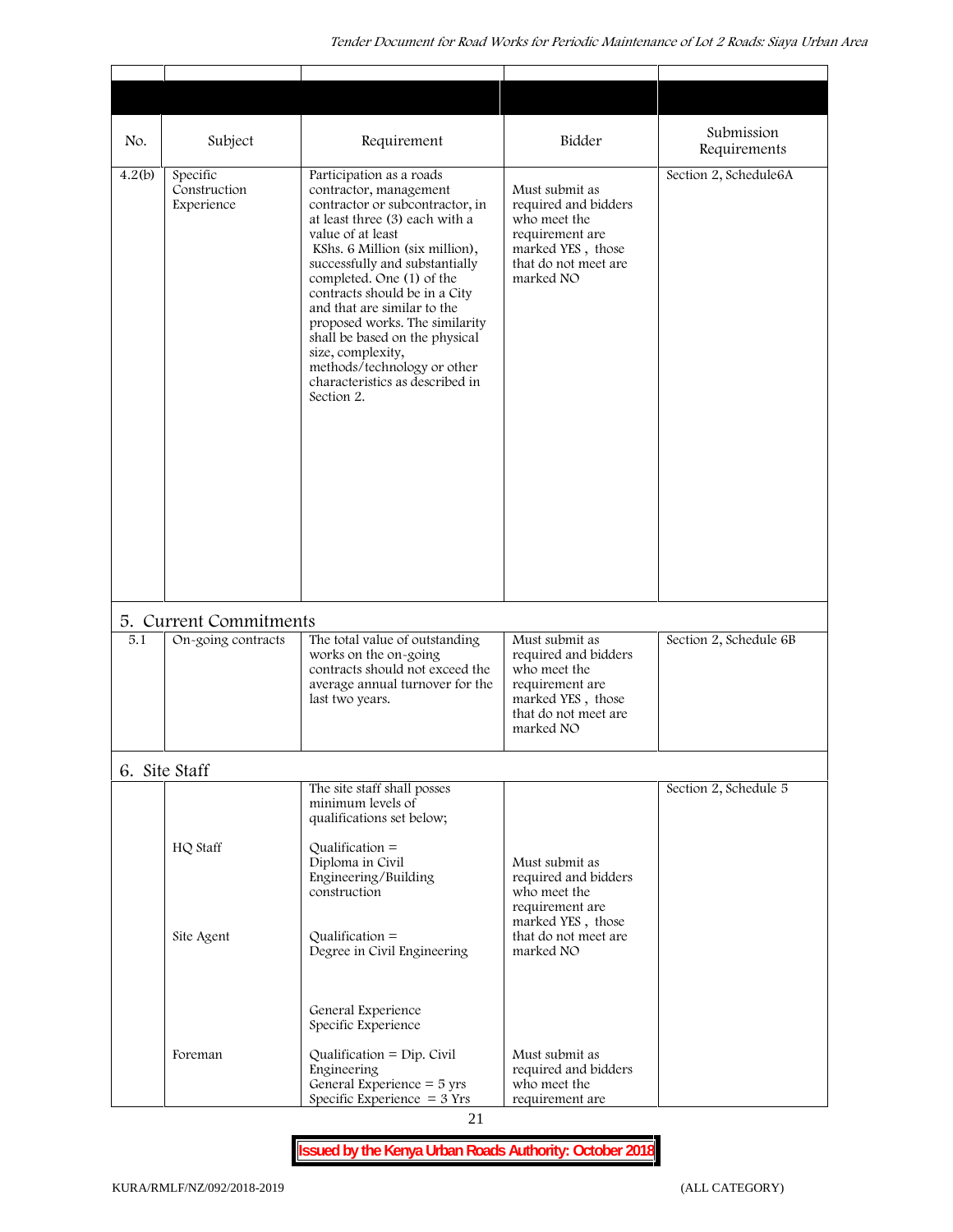| No. | Subject                                | Requirement                                                                                           | Bidder                                                                                                                              | Submission<br>Requirements |
|-----|----------------------------------------|-------------------------------------------------------------------------------------------------------|-------------------------------------------------------------------------------------------------------------------------------------|----------------------------|
|     | Site Surveyor                          | Qualification = Diploma in<br>Survey<br>General Experience $=$ 3 yrs<br>Specific Experience $= 2$ Yrs | marked YES, those<br>that do not meet are<br>marked NO                                                                              |                            |
| 5.  | PLANT AND EQUIPMENT                    |                                                                                                       |                                                                                                                                     |                            |
|     | See description<br>below in Schedule 7 |                                                                                                       |                                                                                                                                     |                            |
| 6.  | Work Methodology                       | Submission of a brief work<br>methodology in accordance with<br>sub-clause 5.3                        | Must submit as<br>required and bidders<br>who meet the<br>requirement are<br>marked YES, those<br>that do not meet are<br>marked NO | Section 2                  |
| 7.  | Business permit and<br>office location | Should have a physical address<br>and Current business Permit                                         | Must submit as<br>required and bidders<br>who meet the<br>requirement are<br>marked YES, those<br>that do not meet are<br>marked NO | Section 2, Schedule 1      |
| 8.  | Litigation History                     | The applicant to provide a valid<br>Sworn affidavit for the tender.                                   | Must submit as<br>required and bidders<br>who meet the<br>requirement are<br>marked YES, those<br>that do not meet are<br>marked NO | Section 2, Schedule 10     |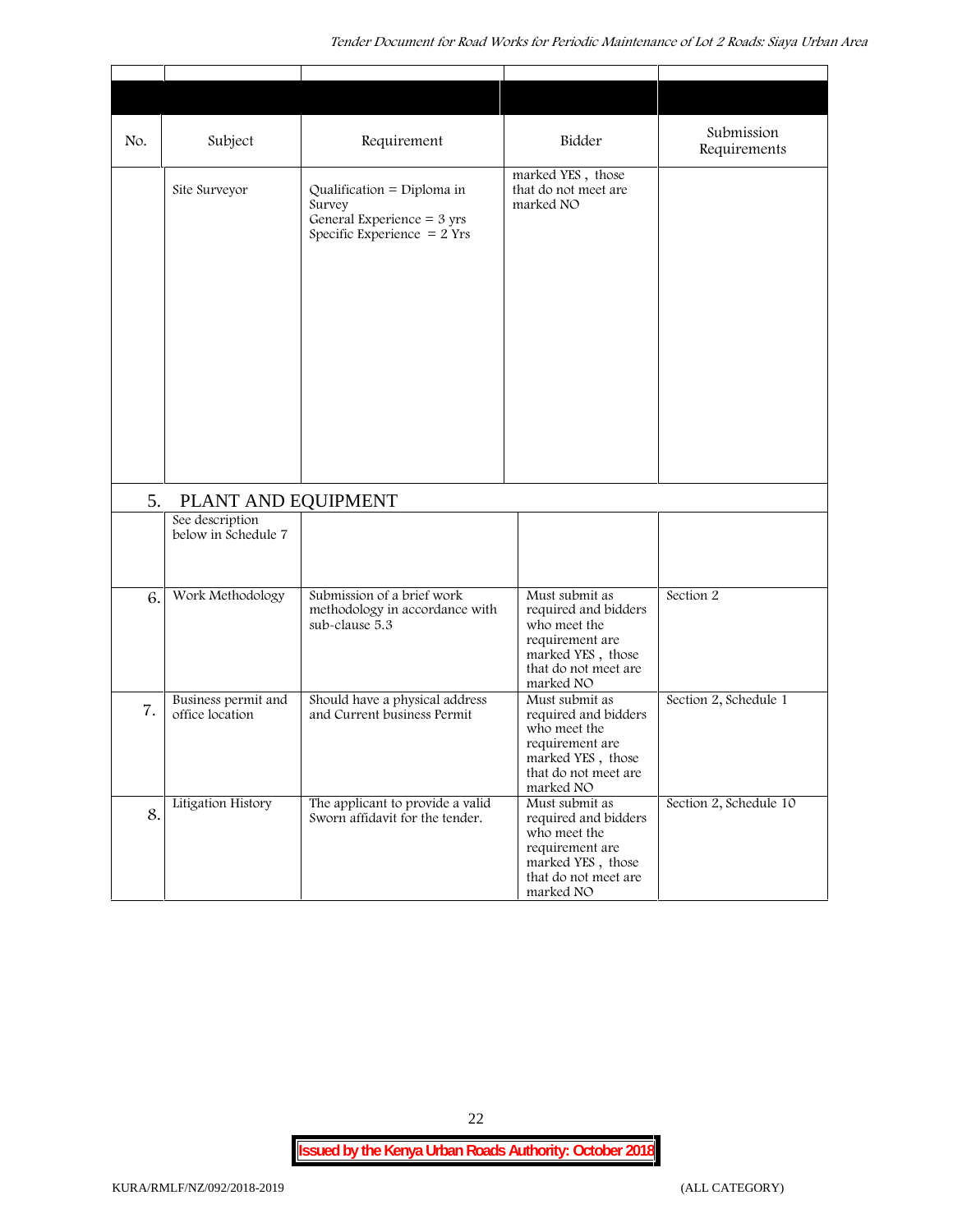**7. Schedule of the Major Items of Plant/Equipment Available for Proposed Contract.**

The Bidder must indicate the core plant and equipment considered by the company to be necessary for undertaking the project together with proof of ownership or lease of the same. The lease must be current i.e. dated from July 2018. Leases which are out dated will not be accepted. (\* Mandatory minimum number of equipment required by the Employer for the execution of the project that the bidder must make available for the Contract).

| Item<br>No.               | Equipment Details                         | *Minimum<br>Number<br>Required<br>for the<br>Contract<br>Execution | Compliance<br>Requirement | No of<br>Equipment<br>Owned by<br>the Bidder | No. of<br>equipment<br>to be<br>hired/<br>purchased<br>by the<br>Bidder | No. of<br>equipment<br>to be made<br>available for<br>the Contract<br>by the<br>Bidder |
|---------------------------|-------------------------------------------|--------------------------------------------------------------------|---------------------------|----------------------------------------------|-------------------------------------------------------------------------|----------------------------------------------------------------------------------------|
| $\mathbf{A}$              | General Plant                             |                                                                    |                           |                                              |                                                                         |                                                                                        |
|                           | Asphalt Concrete patching<br>plant        | optional                                                           |                           |                                              |                                                                         |                                                                                        |
| $\, {\bf B}$              | Milling Machine                           |                                                                    |                           |                                              |                                                                         |                                                                                        |
|                           | Asphalt Milling Machine                   | optional                                                           |                           |                                              |                                                                         |                                                                                        |
| $\mathcal{C}$             | Bituminous Plants                         |                                                                    |                           |                                              |                                                                         |                                                                                        |
|                           | Bitumen Pressure distributor              | optional                                                           |                           |                                              |                                                                         |                                                                                        |
|                           | Asphalt concrete paver                    | optional                                                           |                           |                                              |                                                                         |                                                                                        |
| $\mathbf D$               | Compactors                                |                                                                    |                           |                                              |                                                                         |                                                                                        |
|                           | Vibrating compaction plate<br>300 mm wide | optional                                                           |                           |                                              |                                                                         |                                                                                        |
|                           | Vibrating compaction plate<br>600 mm wide | optional                                                           |                           |                                              |                                                                         |                                                                                        |
| ${\bf E}$                 | Pot hole repair machines                  |                                                                    |                           |                                              |                                                                         |                                                                                        |
|                           | Colas Sprayer                             | $\mathcal{O}$                                                      |                           |                                              |                                                                         |                                                                                        |
|                           | Pavement Cutter Machine                   | $\mathcal{O}$                                                      |                           |                                              |                                                                         |                                                                                        |
|                           | Paver Braker Machine                      | $\mathcal{O}$                                                      |                           |                                              |                                                                         |                                                                                        |
|                           | Pedestrian Roller                         | $\mathcal{O}$                                                      |                           |                                              |                                                                         |                                                                                        |
| $\boldsymbol{\mathrm{F}}$ | Concrete Equipment                        |                                                                    |                           |                                              |                                                                         |                                                                                        |
|                           | Mobile concrete mixers                    | $\mathbf{1}$                                                       | Yes/no                    |                                              |                                                                         |                                                                                        |
|                           | Concrete vibrators                        | $\mathbf{1}$                                                       | Yes/no                    |                                              |                                                                         |                                                                                        |
|                           |                                           |                                                                    |                           |                                              |                                                                         |                                                                                        |

23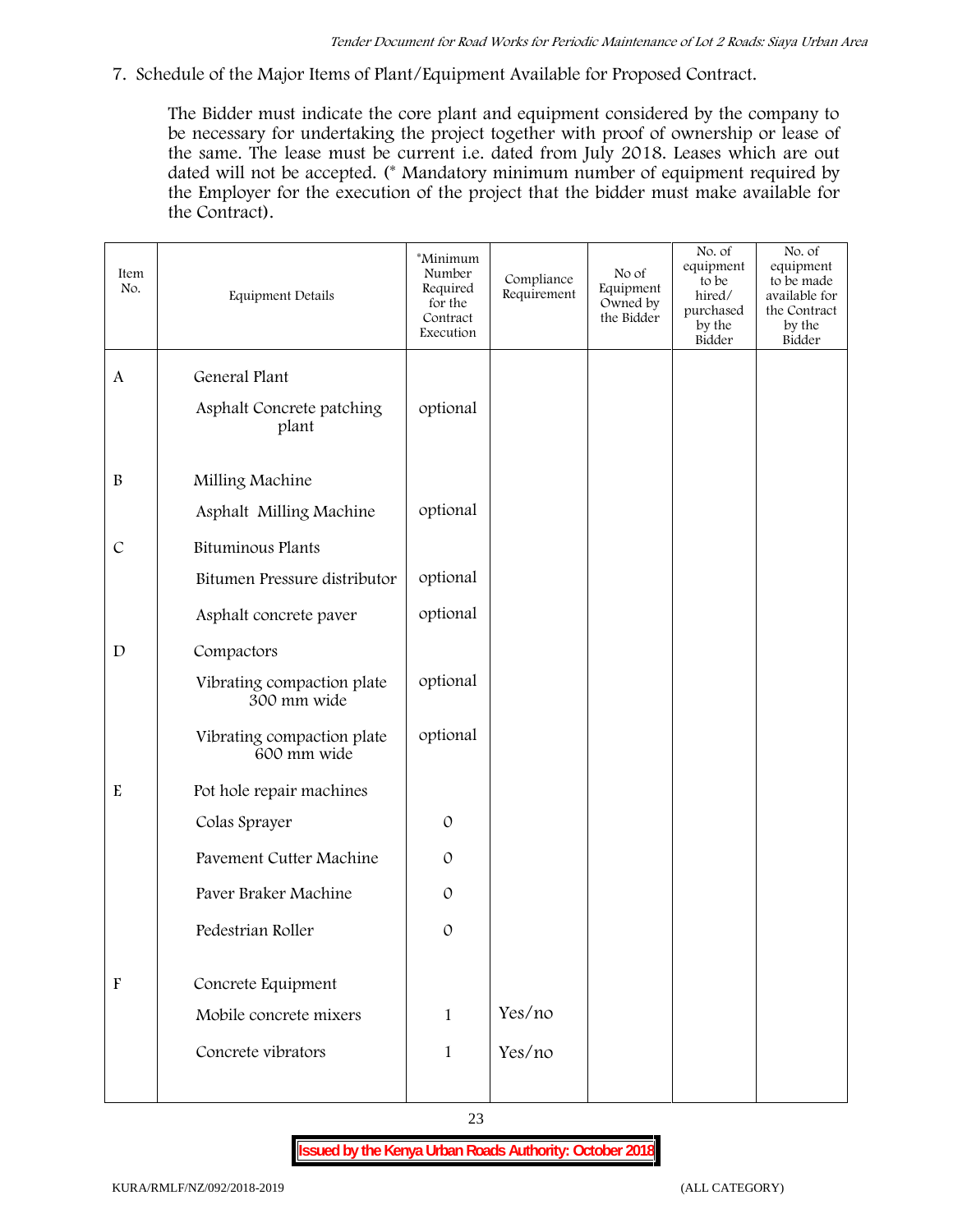| Item<br>No. | Equipment Details                                                                                 | *Minimum<br>Number<br>Required<br>for the<br>Contract<br>Execution | Compliance<br>Requirement | No of<br>Equipment<br>Owned by<br>the Bidder | No. of<br>equipment<br>to be<br>hired/<br>purchased<br>by the<br>Bidder | No. of<br>equipment<br>to be made<br>available for<br>the Contract<br>by the<br>Bidder |
|-------------|---------------------------------------------------------------------------------------------------|--------------------------------------------------------------------|---------------------------|----------------------------------------------|-------------------------------------------------------------------------|----------------------------------------------------------------------------------------|
| $\mathsf G$ | Transport (Tippers,<br>dumpers, water tankers)                                                    |                                                                    |                           |                                              |                                                                         |                                                                                        |
|             | $4X2$ tippers payload $7 - 12$<br>tonnes                                                          |                                                                    |                           |                                              |                                                                         |                                                                                        |
|             | 6X4 tippers payload $16 - 20$<br>tonnes                                                           |                                                                    |                           |                                              |                                                                         |                                                                                        |
|             | 8X4 tippers payload $16 - 20$<br>tonnes                                                           |                                                                    |                           |                                              |                                                                         |                                                                                        |
|             | Flat bed lorries                                                                                  |                                                                    |                           |                                              |                                                                         |                                                                                        |
|             | Subtotal for $G$ – tippers &<br>dumpers                                                           | 3                                                                  | Yes/no                    |                                              |                                                                         |                                                                                        |
|             | Water tankers $(18,000 -$<br>20,000 litres<br>capacity)                                           | optional                                                           |                           |                                              |                                                                         |                                                                                        |
| H           | Earth – Moving Equipment                                                                          |                                                                    |                           |                                              |                                                                         |                                                                                        |
|             | Wheeled loaders                                                                                   |                                                                    |                           |                                              |                                                                         |                                                                                        |
|             | Motor graders (93 -<br>205kW)                                                                     |                                                                    |                           |                                              |                                                                         |                                                                                        |
|             | Trench excavator                                                                                  |                                                                    |                           |                                              |                                                                         |                                                                                        |
|             | Subtotal for $H$ – Earth<br>moving equipment                                                      | $\mathbf{1}$                                                       | Yes/no                    |                                              |                                                                         |                                                                                        |
|             |                                                                                                   |                                                                    |                           |                                              |                                                                         |                                                                                        |
|             |                                                                                                   |                                                                    |                           |                                              |                                                                         |                                                                                        |
| I           | Excavators                                                                                        |                                                                    |                           |                                              |                                                                         |                                                                                        |
|             | Hydraulic crawler mounted<br>$(7 - 10 \text{ tonnes}) - 0.25 - 0.4$<br>m <sup>3</sup> SAE bucket. |                                                                    |                           |                                              |                                                                         |                                                                                        |
|             | Hydraulic crawler mounted<br>$(10 - 16 \text{ tonnes}) - 0.40$<br>0.60 m <sup>3</sup> SAE bucket. |                                                                    |                           |                                              |                                                                         |                                                                                        |
|             | Hydraulic wheel mounted<br>$(7 - 10 \text{ tonnes}) - 0.25 - 0.4$                                 |                                                                    |                           |                                              |                                                                         |                                                                                        |

24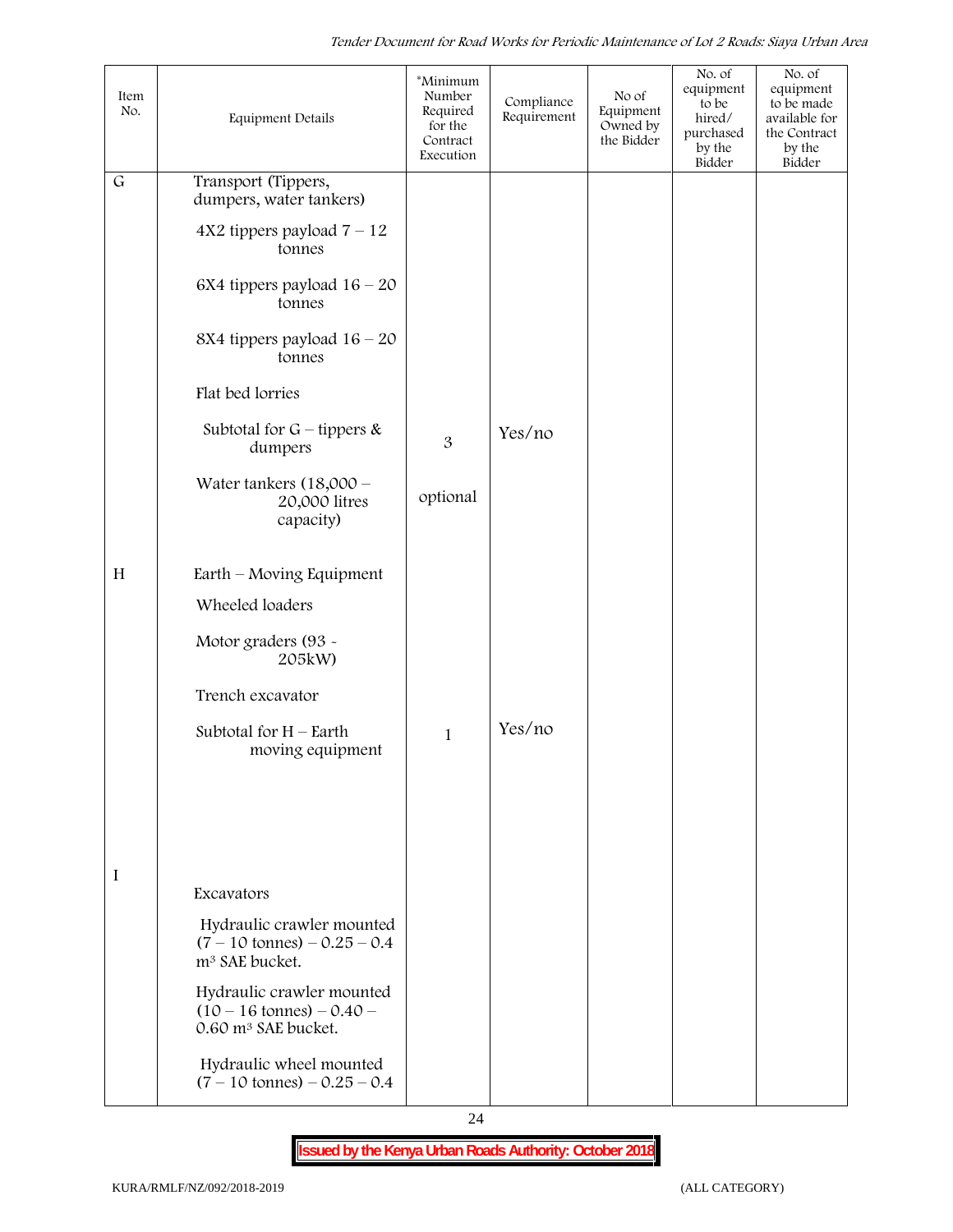*Tender Document for Road Works for Periodic Maintenance of Lot 2 Roads: Siaya Urban Area*

| Item<br>No. | <b>Equipment Details</b>                                                                                    | *Minimum<br>Number<br>Required<br>for the<br>Contract<br>Execution | Compliance<br>Requirement | No of<br>Equipment<br>Owned by<br>the Bidder | No. of<br>equipment<br>to be<br>hired/<br>purchased<br>by the<br>Bidder | No. of<br>equipment<br>to be made<br>available for<br>the Contract<br>by the<br>Bidder |
|-------------|-------------------------------------------------------------------------------------------------------------|--------------------------------------------------------------------|---------------------------|----------------------------------------------|-------------------------------------------------------------------------|----------------------------------------------------------------------------------------|
|             | m <sup>3</sup> SAE bucket.                                                                                  |                                                                    |                           |                                              |                                                                         |                                                                                        |
|             | Hydraulic wheel mounted<br>$(10 - 16 \text{ tonnes}) - 0.40 -$<br>0.6 m <sup>3</sup> SAE bucket.            |                                                                    |                           |                                              |                                                                         |                                                                                        |
|             | Hydraulic wheel mounted<br>backloader $(7 - 10 \text{ tonnes})$<br>$-0.25 - 0.4$ m <sup>3</sup> SAE bucket. | $\mathbf{1}$                                                       | Yes/no                    |                                              |                                                                         |                                                                                        |
|             | Subtotal for I (Excavators)                                                                                 |                                                                    |                           |                                              |                                                                         |                                                                                        |
| J           | Rollers                                                                                                     |                                                                    |                           |                                              |                                                                         |                                                                                        |
|             | Self-propelled single drum<br>vibrating (various types)                                                     | $\mathbf{1}$                                                       | Yes/no                    |                                              |                                                                         |                                                                                        |
|             | Pneumatic rubber tyre (1-2<br>tonnes/wheel)                                                                 | $\mathbf{1}$                                                       | Yes/no                    |                                              |                                                                         |                                                                                        |
|             | Double drum vibrating<br>pedestrian roller                                                                  | Optional                                                           |                           |                                              |                                                                         |                                                                                        |
|             |                                                                                                             |                                                                    |                           |                                              |                                                                         |                                                                                        |
|             |                                                                                                             |                                                                    |                           |                                              |                                                                         |                                                                                        |

25

`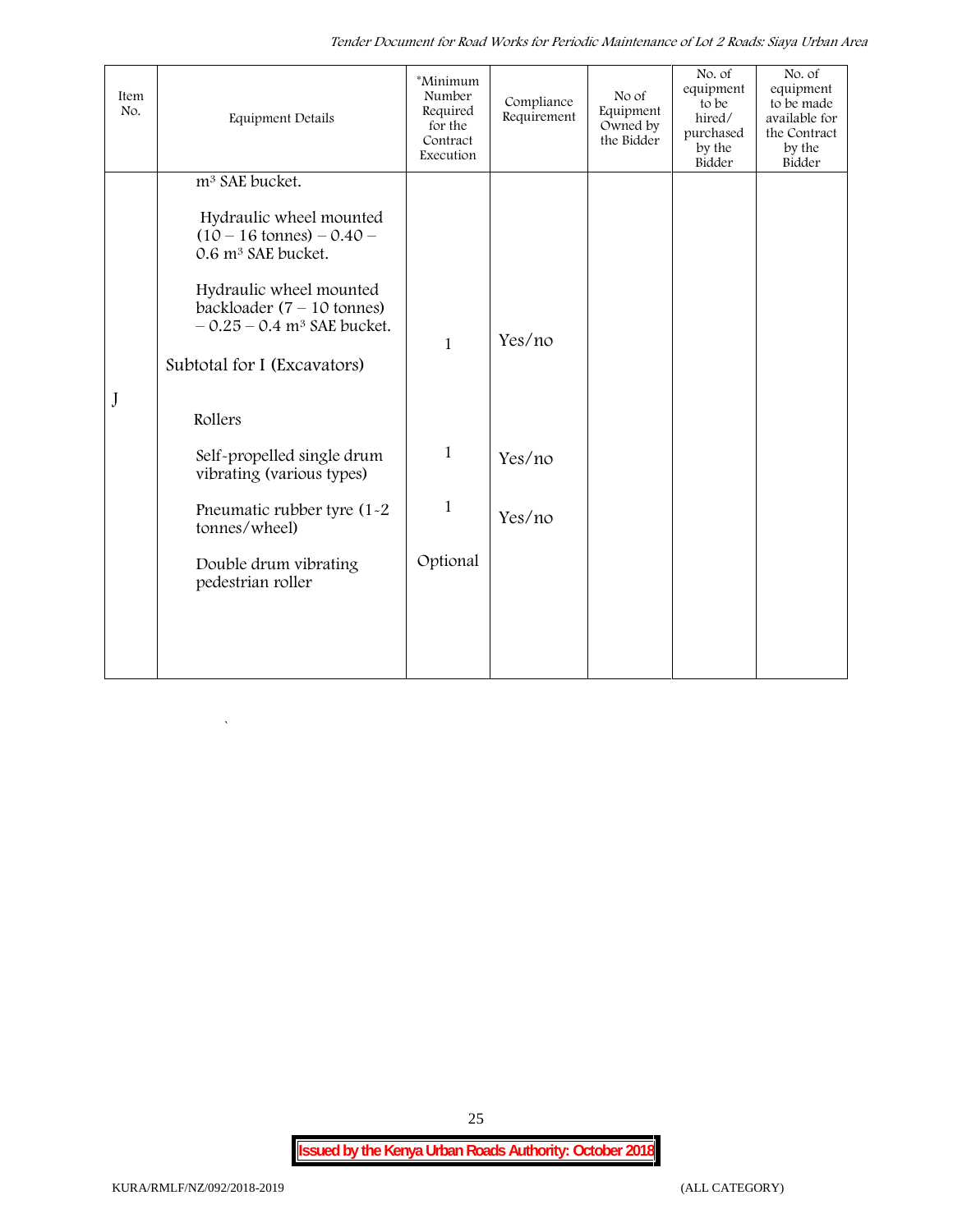# **Appendix to Instruction to Tenderers**

# **Table 1: Pre- Qualification Checklist for Completeness and Responsiveness.**

| $S/NO$ . | Completeness and<br>Responsiveness<br>Criteria                | References                                   | Requirement                                                                                                                        |
|----------|---------------------------------------------------------------|----------------------------------------------|------------------------------------------------------------------------------------------------------------------------------------|
| 1.       | Form of Bid                                                   | Section II<br>Clause 20.2                    | - Amount must be indicated<br>Properly stamped, filled and signed<br>$\tilde{\phantom{a}}$                                         |
| 2.       | Appendix to Form of<br>Bid                                    | Section II<br>Clause 20.2                    | Properly stamped, filled and signed                                                                                                |
| 3.       | <b>Bid Security</b>                                           | Section II<br>Clause 17                      | Unconditional bank guarantee<br>In the format provided with all<br>conditions<br>- must be valid for 30 days after bid<br>validity |
| 4.       | Confidential Business<br>Questionnaire                        | Section IX;<br>Schedule 1                    | Properly filled, stamped and signed<br>Provide all required information                                                            |
| 5.       | Form of Power of<br>Attorney                                  | Section IX;<br>Schedule 2<br>Clause $5.1(a)$ | Properly filled, stamped and signed                                                                                                |
| 6.       | Tax Compliance<br>Certificate                                 | Tender notice                                | - Provide valid tax compliance certificate                                                                                         |
| 7.       | Registration with<br>National Construction<br>Authority (NCA) | Tender notice<br>Item 1.4 of QC              | - Copy of valid certificate and practicing<br>license                                                                              |
| 8.       | Certificate of<br>Incorporation                               | Tender notice<br>Item 1.4 of $QC$            | - Copy of certificate Certified by<br>Commissioner for Oaths                                                                       |
| 9.       | Priced Bill of<br>Quantities                                  | Clause 14.1<br>Section IX                    | - Fill all rates, prices and amounts and<br>counter sign any alteration(s)<br>Stamp and initial all pages of BOQ's                 |
| 10.      | Eligibility                                                   | Section II;<br>Schedule 1<br>Clause 4.1      | - Legible copies of National ID or passport<br>for all directors<br>- System generated Form CR12 (12<br>months)                    |
| 11.      | Conflict of interest                                          | Section II;<br>Schedule 1<br>Clause 4.2      | - to state explicitly                                                                                                              |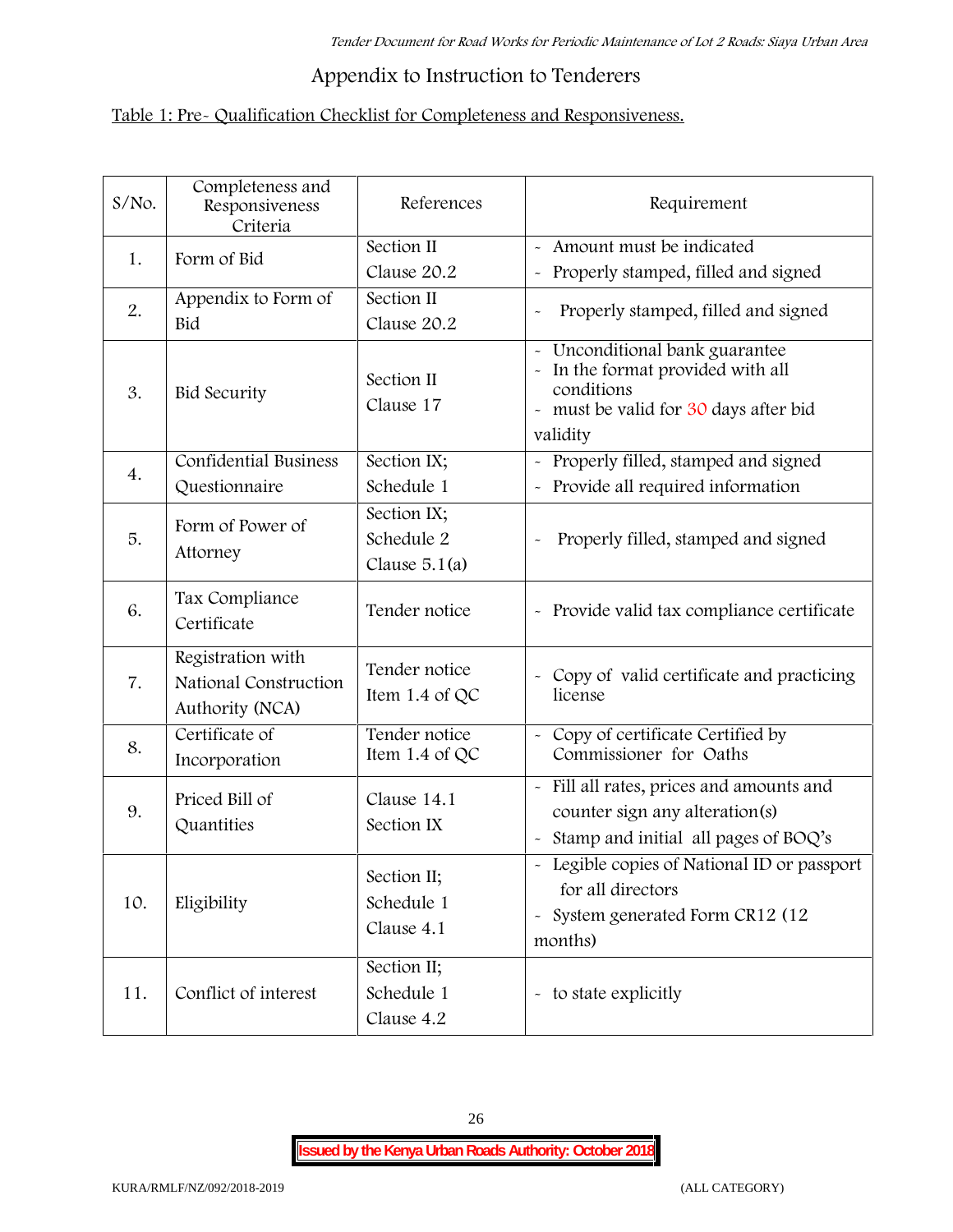| 12. | Debarment                                                                  | Section II<br>Clause 30.4;<br>Schedule 11<br>Item 1.3 of QC | Properly filled, stamped and signed                                                                                                                                                                                                                                                                                                            |
|-----|----------------------------------------------------------------------------|-------------------------------------------------------------|------------------------------------------------------------------------------------------------------------------------------------------------------------------------------------------------------------------------------------------------------------------------------------------------------------------------------------------------|
| 13. | Pending Litigation                                                         | Item $2.2$ of QC                                            | Provide original sworn affidavit for the<br>specific tender                                                                                                                                                                                                                                                                                    |
| 14. | Litigation History                                                         | Section II Clause<br>31.8; Schedule 10                      | Properly filled, stamped and signed                                                                                                                                                                                                                                                                                                            |
| 15. | History of Non<br>performance                                              | Schedule 6B<br>Item $2.1$ of QC                             | - Fill information on non-completed<br>works                                                                                                                                                                                                                                                                                                   |
| 16. | Certificate of<br>Tenderers Visit to Site                                  | Section II;<br>Clause 8.3                                   | - Attend pre-bid meeting/visit<br>- Certificate must be signed and stamped<br>by the Employer's representative                                                                                                                                                                                                                                 |
| 17. | Schedule of Major<br>Items of Plant                                        | Section XI<br>Item 5 of QC;<br>Schedule 7                   | Properly filled, stamped and signed                                                                                                                                                                                                                                                                                                            |
| 18. | Schedule of Key<br>Personnel                                               | Section XI<br>Item 6 of QC;<br>Schedule 5                   | Properly filled, stamped and signed                                                                                                                                                                                                                                                                                                            |
| 19. | Roadwork Completed<br>Satisfactorily                                       | Section XI;<br>Item 4 of QC<br>Schedule 6A                  | Properly filled, stamped and signed<br>$\tilde{\phantom{a}}$                                                                                                                                                                                                                                                                                   |
| 20. | Schedule of Ongoing<br>Projects                                            | Section XI;<br>Item 5.1 of QC<br>Schedule 7                 | Properly filled, stamped and signed                                                                                                                                                                                                                                                                                                            |
| 21  | Schedule of other<br>Supplementary<br>Information /<br>Financial Standings | Section XI;<br>Item $5.1$ of QC<br>Schedule 9               | Properly filled, stamped and signed                                                                                                                                                                                                                                                                                                            |
| 22  | Declaration form for<br>bankrupt or insolvent                              | Schedule 11                                                 | Properly filled, stamped and signed                                                                                                                                                                                                                                                                                                            |
| 23  | Anti-corruption form                                                       | Schedule 12                                                 | Properly filled, stamped and signed                                                                                                                                                                                                                                                                                                            |
| 24. | Copy of Bid Document                                                       | Clause 20.1                                                 | Replica of the original                                                                                                                                                                                                                                                                                                                        |
| 25. | Bid documents must<br>be serialized                                        | <b>PPDA 2015</b>                                            | -All pages of the tender documents must<br>be serialized. (either the bidder serializes<br>from the first page of the tender<br>documents or serializes as continuity from<br>the KURA tender documents <i>i.e.</i> if the<br>KURA tender documents ends at page 200<br>then the next document of the bidder<br>should continue as $201, 2012$ |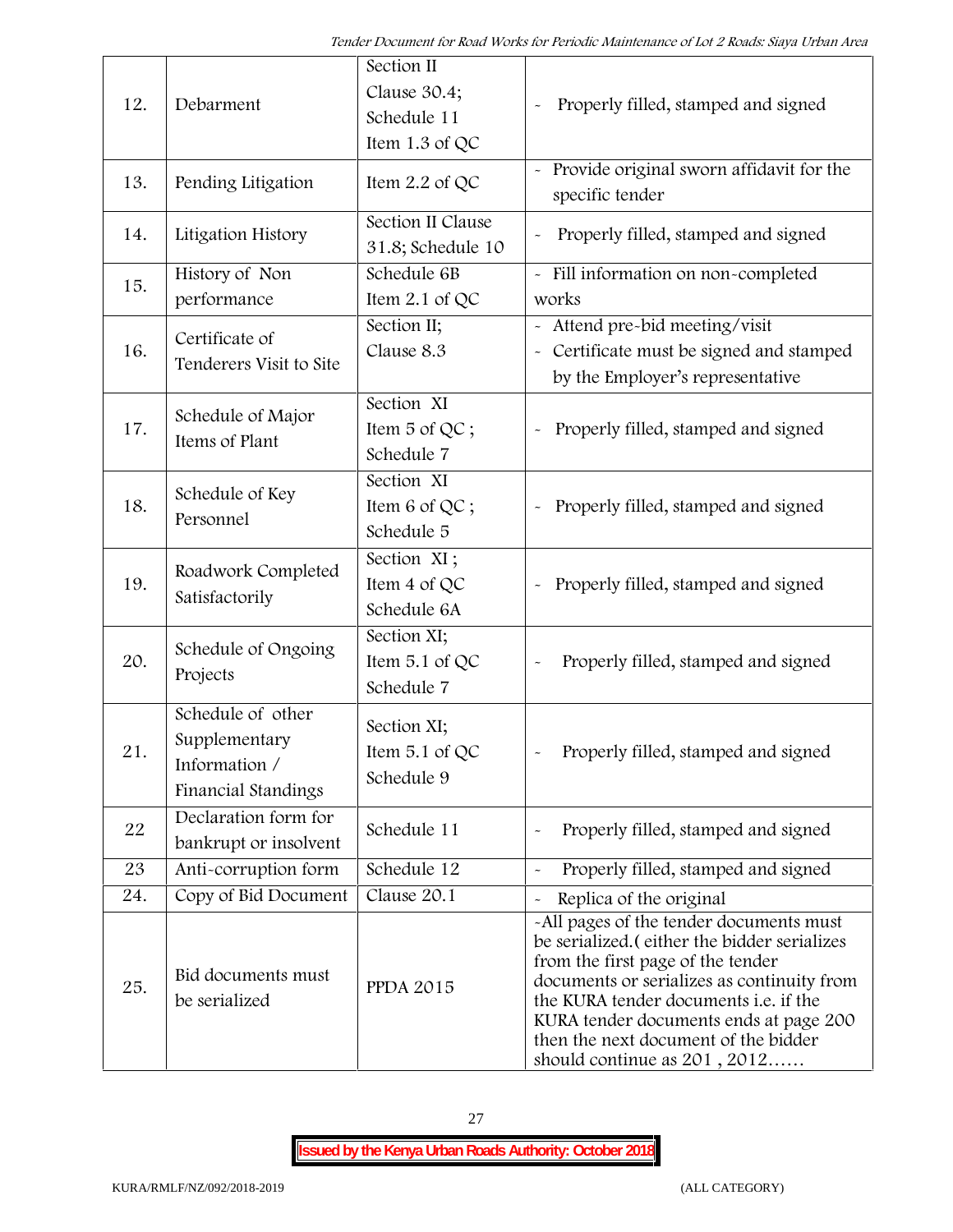| <b>REMARKS</b> | Clause 13.1/20.2 | Bid document to be complete, properly<br>filled and signed. |  |
|----------------|------------------|-------------------------------------------------------------|--|
|----------------|------------------|-------------------------------------------------------------|--|

## **Key:** QC – Qualification Criteria

#### **Table 2: Post- qualification Score**

| <b>ITEM</b>    |               | <b>DESCRIPTION</b>                   | <b>MEET</b><br><b>MUST</b> |
|----------------|---------------|--------------------------------------|----------------------------|
|                |               |                                      | <b>CRITERIA</b>            |
| 1              |               | <b>FINANCIAL CAPACITY</b>            |                            |
|                | a             | <b>Audited Statements</b>            | YES/NO                     |
|                | b             | Cash flow statement (forecasts)      | YES/NO                     |
|                | $\mathcal{C}$ | Financial position/Ratios            | YES/NO                     |
|                | d             | Turnover                             | YES/NO                     |
| $\overline{2}$ |               | <b>EXPERIENCE</b>                    |                            |
|                |               | General Experience                   | YES/NO                     |
|                |               | Specific experience in related works | YES/NO                     |
| 3              |               | <b>CURRENT COMMITMENTS</b>           |                            |
|                |               | On-going works                       | YES/NO                     |
| $\overline{4}$ |               | <b>KEY PERSONNEL</b>                 |                            |
|                |               | HQ Staff                             | YES/NO                     |
|                |               | Site Agent                           | YES/NO                     |
|                |               | Surveyor                             | YES/NO                     |
|                |               | Foreman                              | YES/NO                     |
| 5              |               | PLANT AND EQUIPMENT                  |                            |
|                |               | Equipment capabilities               | YES/NO                     |
| 6              |               | WORK METHODOLOGY                     | YES/NO                     |
| $\overline{7}$ |               | LITIGATION HISTORY                   | YES/NO                     |
| 8              |               | Business permit and office location  | YES/NO                     |
|                |               | <b>REMARKS</b>                       | YES/NO                     |

Bidders must achieve YES in all the measured parameters to qualify.

 The bidders who pass the technical criteria will be subjected to financial evaluation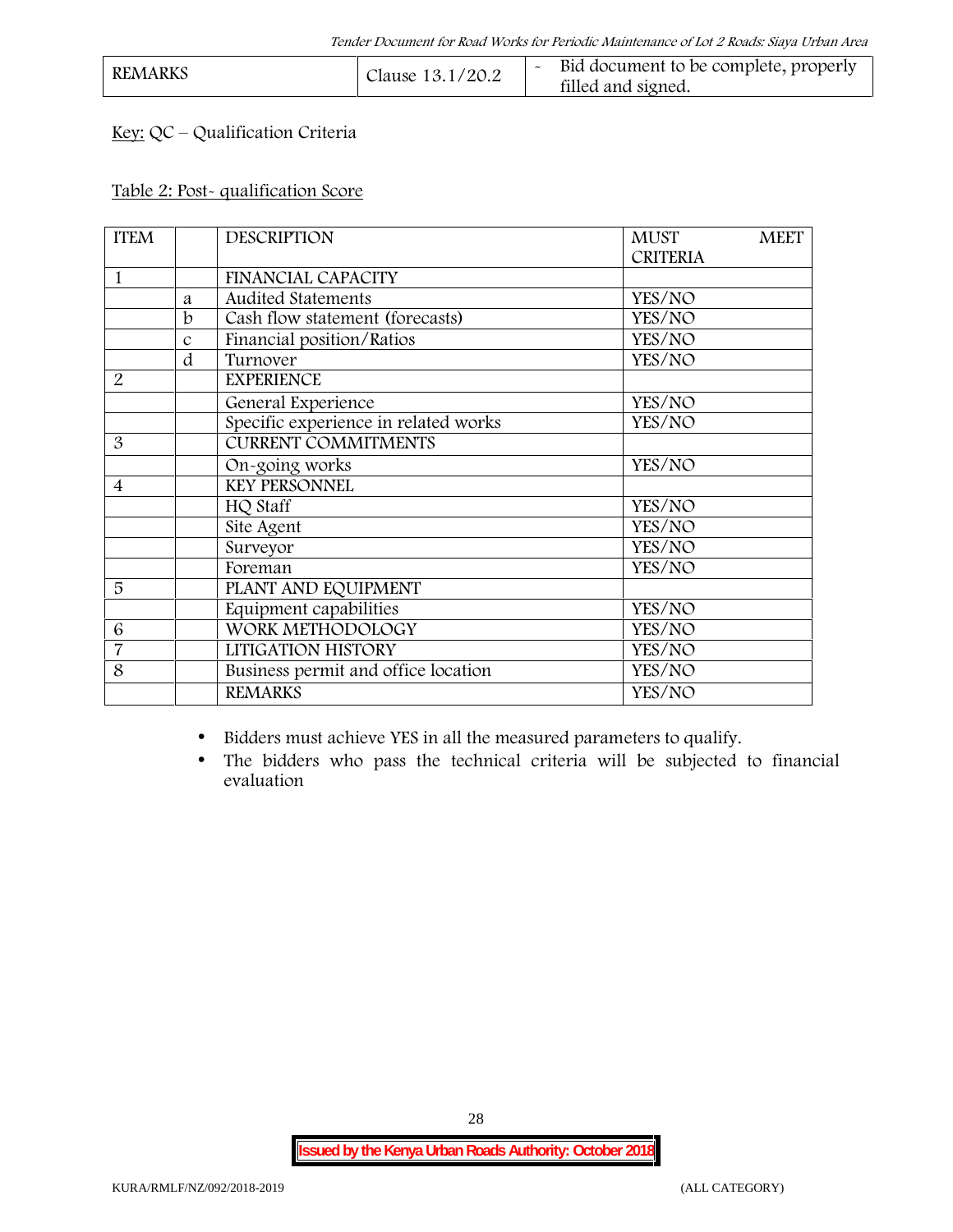# **SECTION IV: CONDITIONS OF CONTRACT PART I: GENERAL CONDITIONS OF CONTRACT**

The Conditions Of Contract Part 1 – General Conditions shall be those forming Part 1 of the Conditions Of Contract for works of Civil engineering construction Fourth Edition 1987, reprinted in 1992 with further amendments, prepared by the Federation Internationale des Ingenieurs Conseils (FIDIC)

Copies of the FIDIC Conditions of Contract can be obtained from:

FIDIC Secretariat P.O. Box 86 1000 Lausanne 12 **Switzerland** Fax: 41 21 653 5432 Telephone: 41 21 653 5003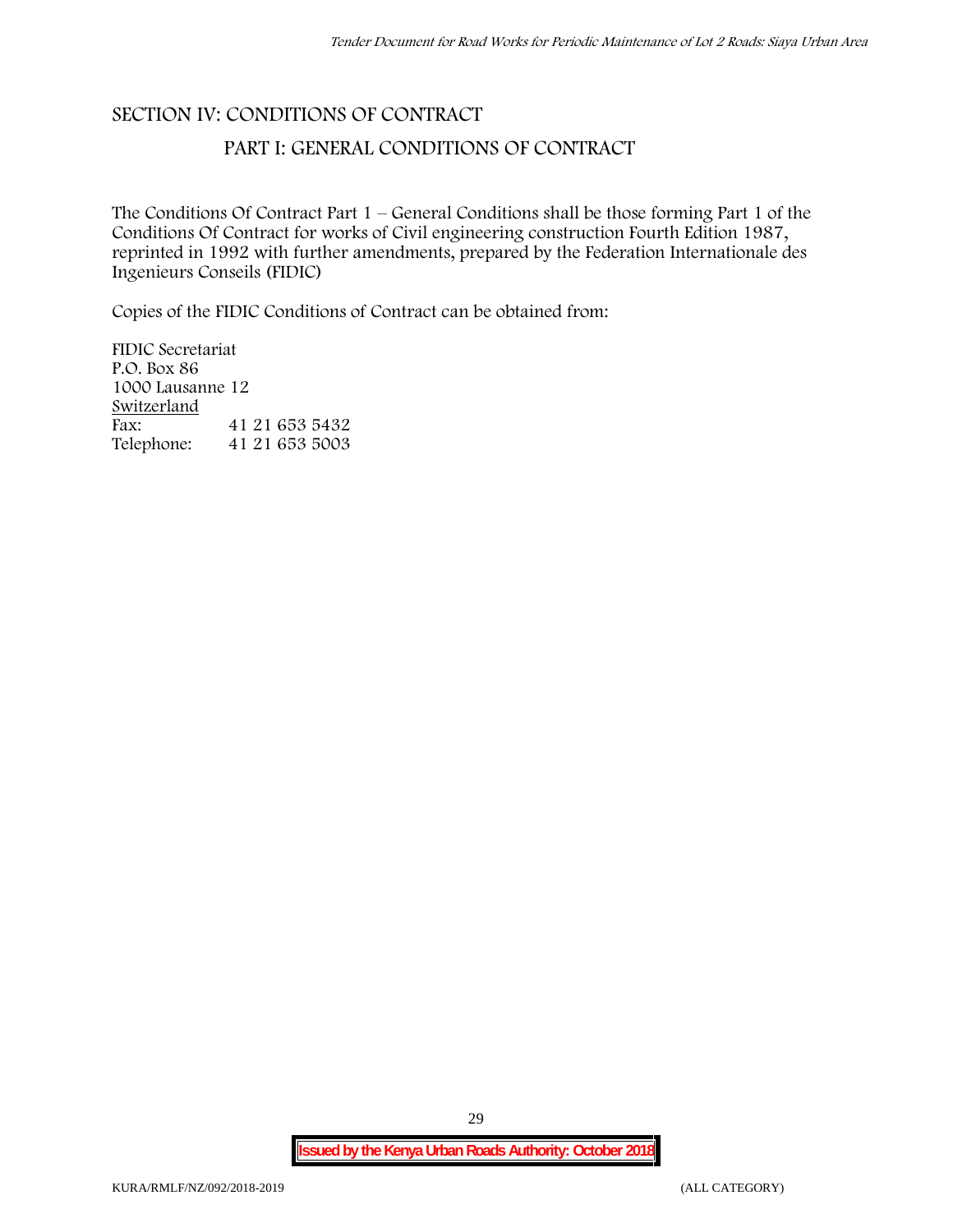## **PART II: CONDITIONS OF PARTICULAR APPLICATION**

The following Conditions of Particular Application shall supplement the General Conditions of Contract. Whenever there is a conflict, the provisions herein shall prevail over those in the General Conditions of Contract. The Particular Condition is preceded by the corresponding clause number of the General Conditions to which it relates.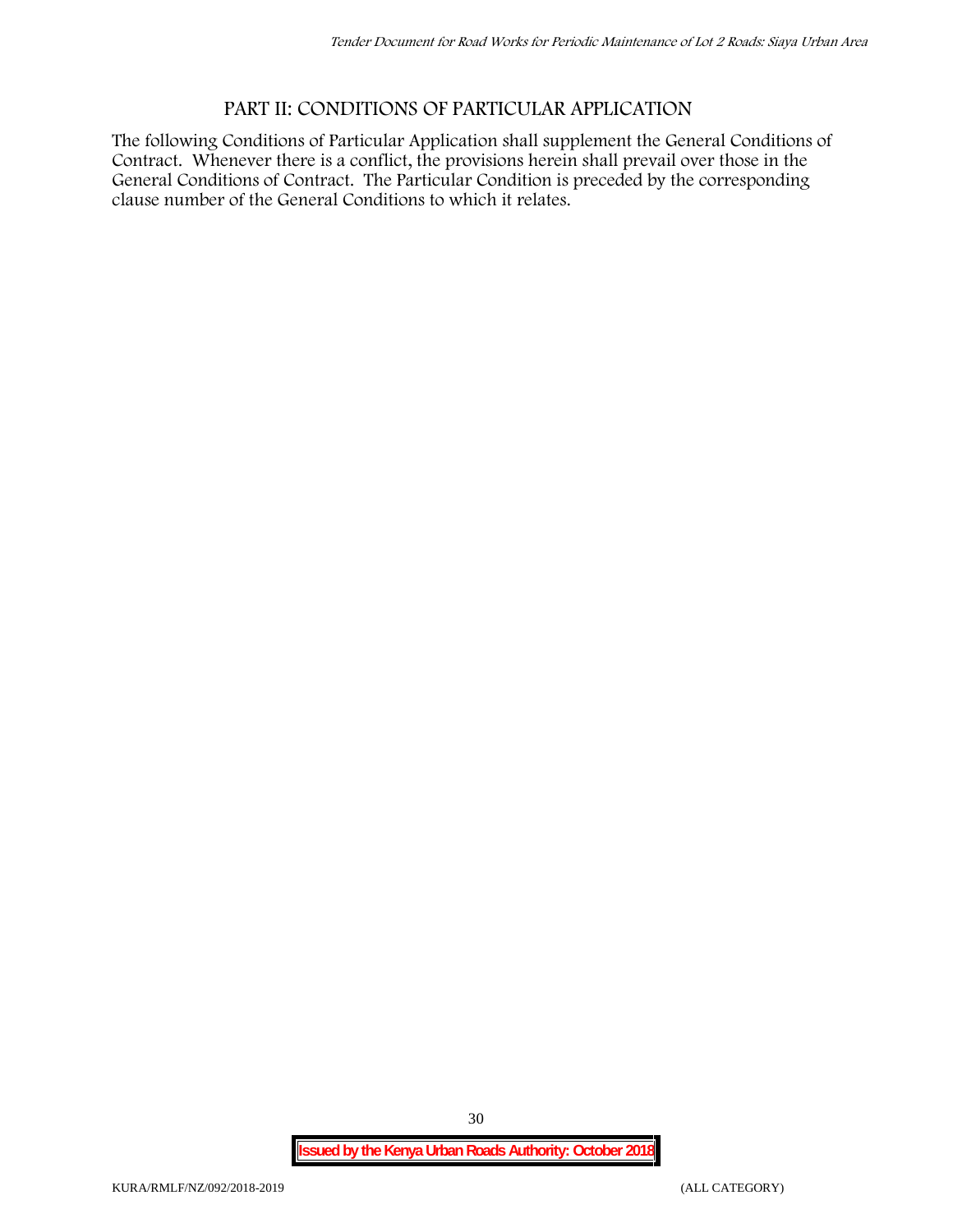#### **CONTENTS**

| SUBCLAUSE 15.2-LANGUAGE ABILITY AND QUALIFICATIONS OF CONTRACTOR'S         |  |
|----------------------------------------------------------------------------|--|
|                                                                            |  |
|                                                                            |  |
| SUBCLAUSE 16.3- QUALIFICATION AND LANGUAGE ABILITY OF SUPERINTENDING STAFF |  |
|                                                                            |  |
| SUBCLAUSE 19.1 - SAFETY, SECURITY AND PROTECTION OF THE ENVIRONMENT 37     |  |
|                                                                            |  |
| SUBCLAUSE 21.1 - INSURANCE OF WORKS AND CONTRACTOR 'S EQUIPMENT 38         |  |
|                                                                            |  |
|                                                                            |  |
|                                                                            |  |
|                                                                            |  |
|                                                                            |  |
|                                                                            |  |
|                                                                            |  |
|                                                                            |  |
| SUBCLAUSE 29.2 - REINSTATEMENT AND COMPENSATION FOR DAMAGES TO PERSONS     |  |
|                                                                            |  |
|                                                                            |  |
|                                                                            |  |
|                                                                            |  |
|                                                                            |  |
|                                                                            |  |
|                                                                            |  |
|                                                                            |  |
|                                                                            |  |
|                                                                            |  |
|                                                                            |  |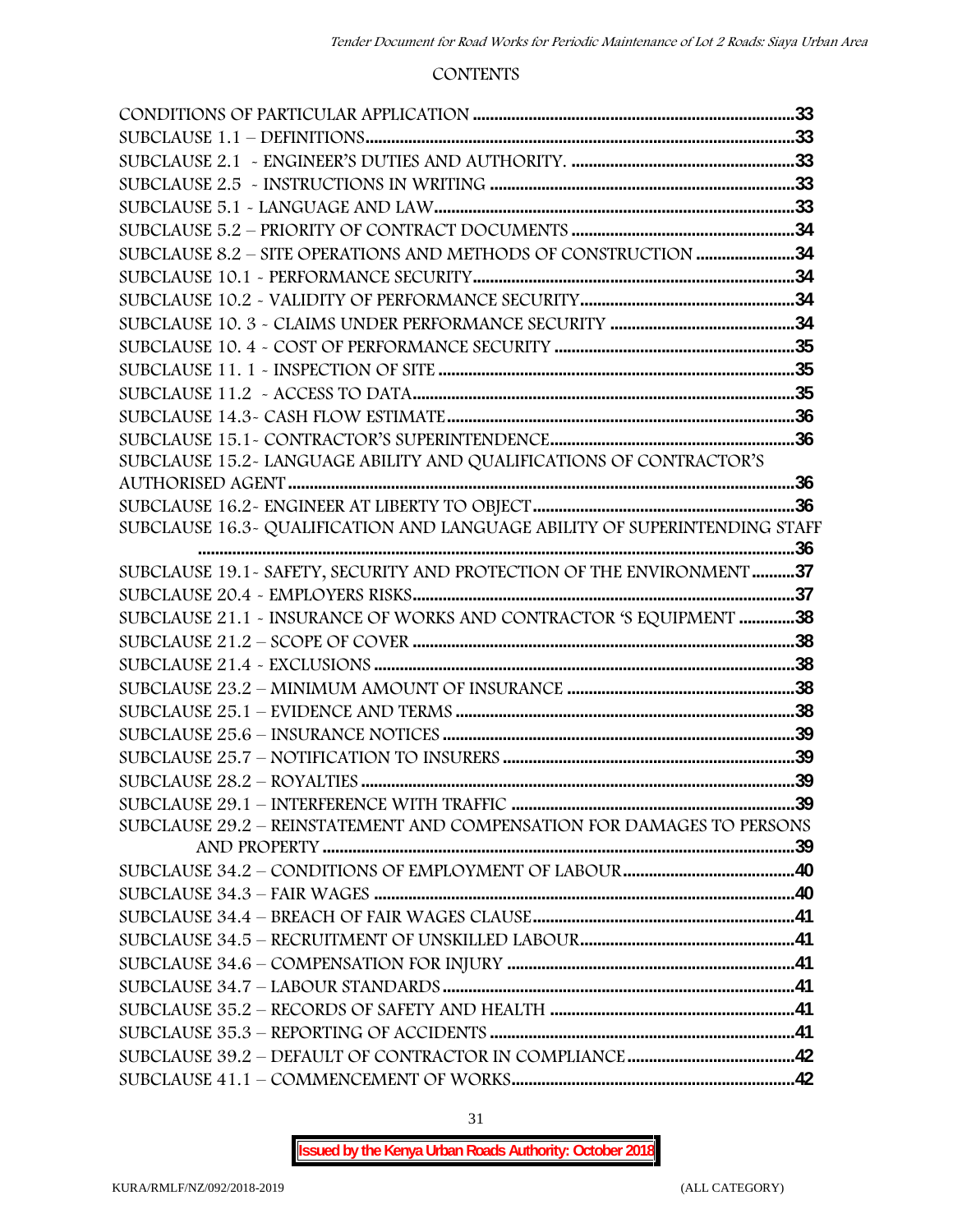| SUBCLAUSE 54.1 - CONTROCTOR'S EQUIPMENT, TEMPORARY WORKS AND MATERIALS |  |
|------------------------------------------------------------------------|--|
|                                                                        |  |
|                                                                        |  |
|                                                                        |  |
|                                                                        |  |
|                                                                        |  |
| SUBCLAUSE 60.3 - RETENTION MONEY AND PAYMENT OF RETENTION MONEY44      |  |
|                                                                        |  |
|                                                                        |  |
|                                                                        |  |
|                                                                        |  |
|                                                                        |  |
|                                                                        |  |
|                                                                        |  |
|                                                                        |  |
|                                                                        |  |
|                                                                        |  |
|                                                                        |  |
|                                                                        |  |
|                                                                        |  |
|                                                                        |  |
|                                                                        |  |
|                                                                        |  |
|                                                                        |  |
|                                                                        |  |
|                                                                        |  |
|                                                                        |  |
|                                                                        |  |
|                                                                        |  |
|                                                                        |  |
|                                                                        |  |
|                                                                        |  |
|                                                                        |  |
|                                                                        |  |
|                                                                        |  |
|                                                                        |  |

32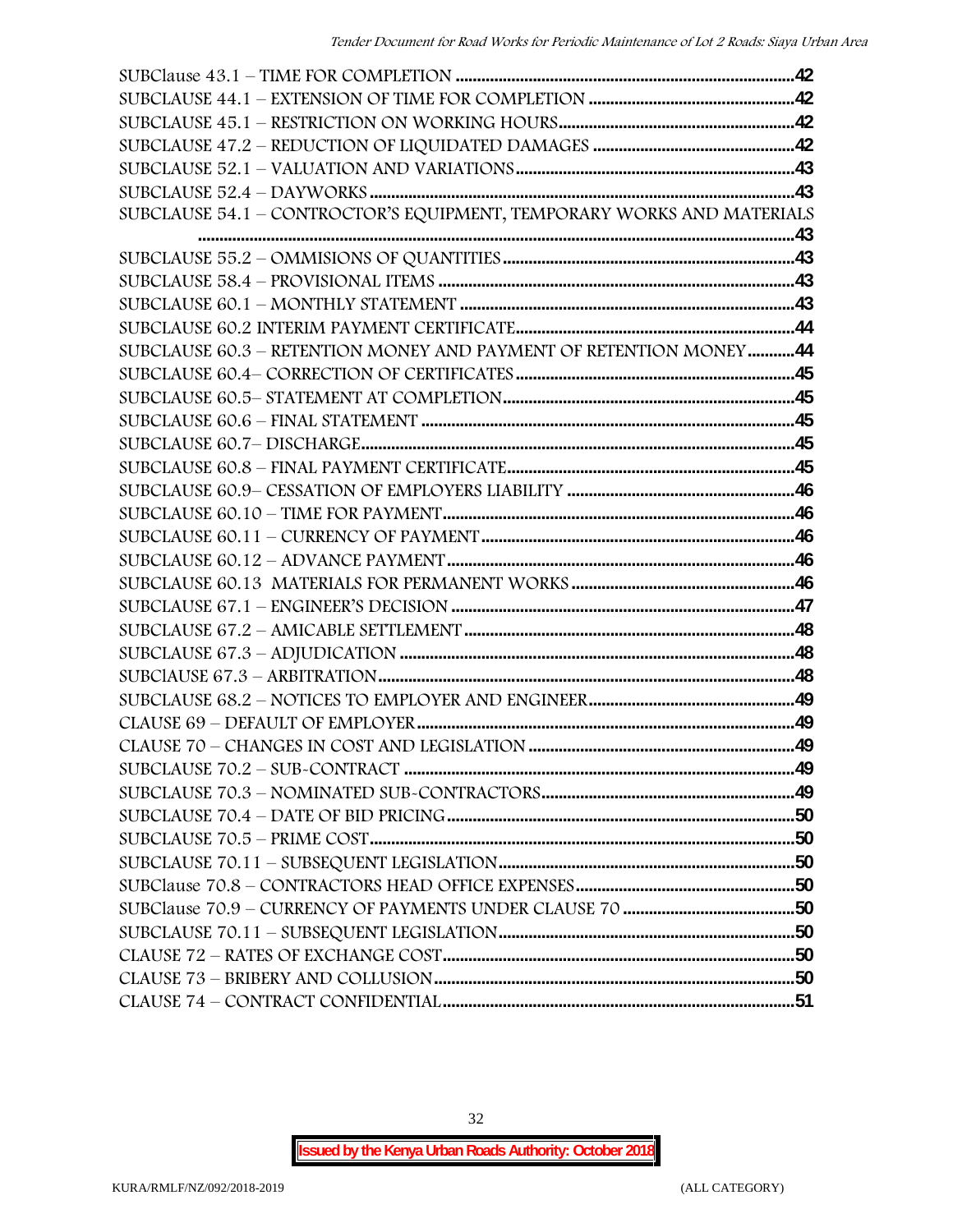#### CONDITIONS OF PARTICULAR APPLICATION

#### SUBCLAUSE 1.1 – DEFINITIONS

Amend this sub-clause as follows:

(a) (i) The "Employer" is the Kenya Urban Roads Authority, represented by the Director General - Kenya Urban Roads Authority.

(ii) The "Engineer" is the Director (Road Asset and Corridor Management) - Kenya Urban Roads Authority.

.(b) (i) Insert in line 2 after the Bills Of Quantities", the following, "the rates entered by the Contractor (whether or not such rate be employed in computation of the Contract Price),"

Amend subparagraph (b) (v) of Sub-Clause 1.1 by adding the following words at the end: The word "BID" is synonymous with "bid" and the word "Appendix to BID" with "Appendix to Bid" and the word "BID documents" with "bidding documents".

Add the following at the end of this sub-clause:

(h) "Materials" means materials and other things intended to form or forming part of the Permanent Works.

(i) "Quantified site instructions" means Site instructions from the Engineer or his representative to the Contractor instructing him to carry out quantified works drawn from the contract to be carried out within a specified period.

SUBCLAUSE 2.1 - ENGINEER'S DUTIES AND AUTHORITY.

With reference to Sub-Clause 2.1 (b), the following shall also apply: The Engineer shall obtain the specific approval of the Employer before taking any of the following actions specified in Part 1:

(a) Consenting to the subletting of any part of the works under Clause 4;

- (b) Certifying additional cost determined under Clause 12;
- (c) Determining an extension of time under Clause 44;

(d) Issuing a variation under Clause 51;

(e) Fixing rates or prices under Clause 52

#### SUBCLAUSE 2.5 - INSTRUCTIONS IN WRITING

Add at the end of sub-clause 2.5 the following: "The site instructions shall be in the form of quantified site instructions and the contractor shall commence execution of the site instructions within three (3) days and complete within the completion period as stipulated in the instructions.

### SUBCLAUSE 5.1 - LANGUAGE AND LAW

The Contract document shall be drawn up in the ENGLISH LANGUAGE. Communication between the Contractor and the Engineer's Representative shall be in this given language.

The Laws applicable to this Contract shall be the Laws of the Republic of Kenya.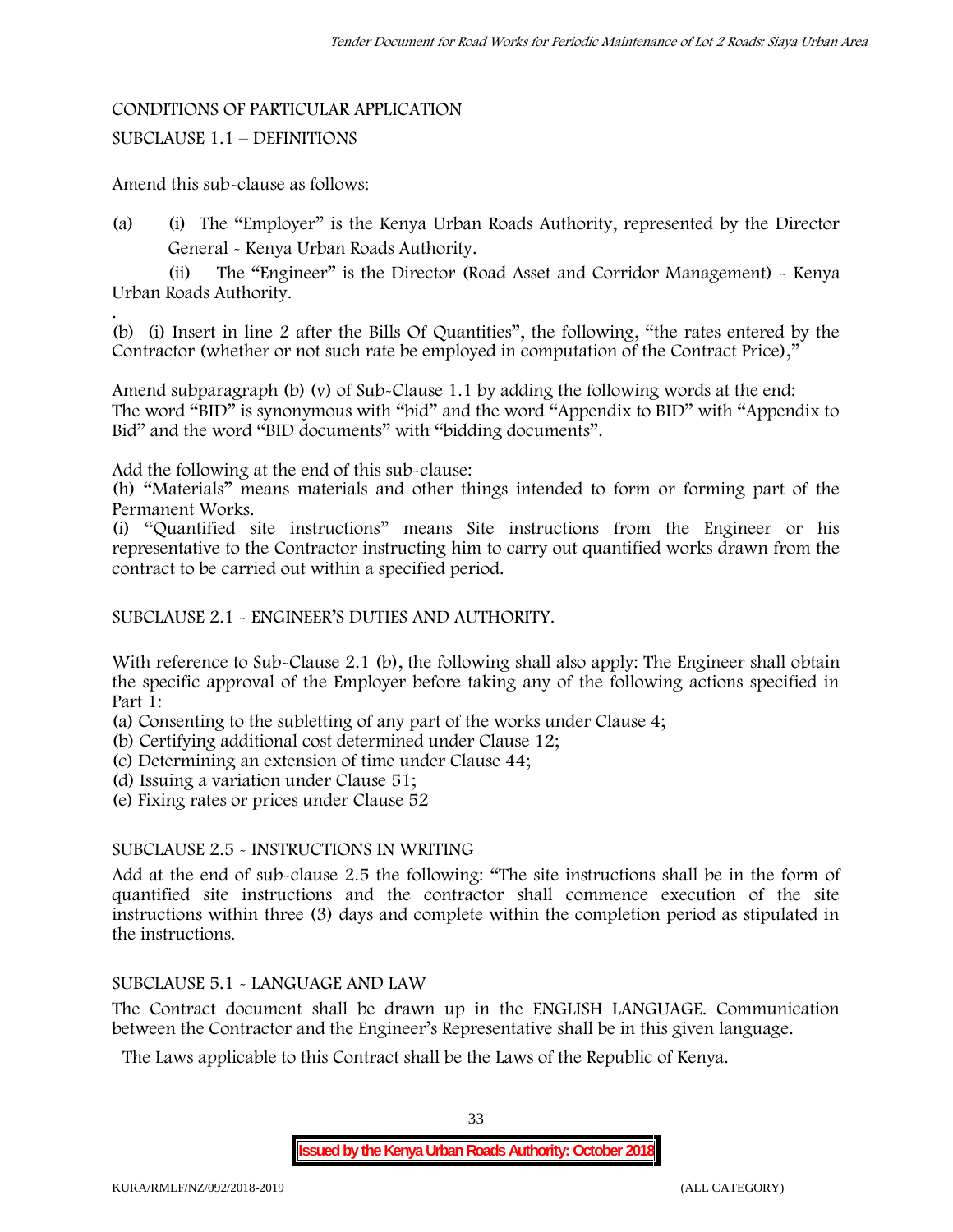### SUBCLAUSE 5.2 – PRIORITY OF CONTRACT DOCUMENTS

Delete the documents listed 1-6 and substitute:

- (1) The Contract Agreement (if completed)
- (2) The Letter Of Acceptance;
- (3) The Bid and Appendix to Bid;
- (4) The Conditions of Contract Part II;
- (5) The Conditions of Contract Part I;
- (6) The Special Specifications;
- (7) The Standard Specification for Road and Bridge Construction, 1986;
- (8) The Drawings;
- (9) The priced Bills of Quantities
- (10) Other documents as listed in the Appendix to form of Bid

### SUBCLAUSE 8.2 – SITE OPERATIONS AND METHODS OF CONSTRUCTION

Add sub- clause 8.2(b) at the end as follows:

"The Contractor shall submit to the Engineer Works Methodology not later than 14 days from the date of award of the contract and general description of his proposed arrangements and methods for the execution of the Works. This shall include inter-alia temporary office, buildings, access roads, construction plant and its intended production output, working shift arrangements, labour strength, skilled and unskilled, and supervision arrangements, power supply arrangements, supply of materials including a materials utilisation programme, stone crushing, aggregate production and storage, cement handling, concrete mixing and handling, methods of excavation, dealing with water, testing methods and facilities."

### SUBCLAUSE 10.1 - PERFORMANCE SECURITY

Replace the text of Sub-clause 10.1 with the following:

"The Contractor shall provide security for his proper performance of the Contract within 28 days after receipt of the Letter of Acceptance. The Performance Security shall be in the form of a bank guarantee as stipulated by the Employer in the Appendix to Bid. The Performance Security shall be issued by a bank incorporated in Kenya. The Contractor shall notify the Engineer when providing the Performance Security to the Employer.

"Without limitation to the provisions of the preceding paragraph, whenever the Engineer determines an addition to the Contract Price as a result of a change in cost, the Contractor, at the Engineers written request, shall promptly increase the value of the Performance Security by an equal percentage.

SUBCLAUSE 10.2 - VALIDITY OF PERFORMANCE SECURITY

The Performance Security shall be valid until a date 28 days after the date of issue of the Defects Liability Certificate. The security shall be returned to the Contractor within 14 days of expiration.

SUBCLAUSE 10. 3 - CLAIMS UNDER PERFORMANCE SECURITY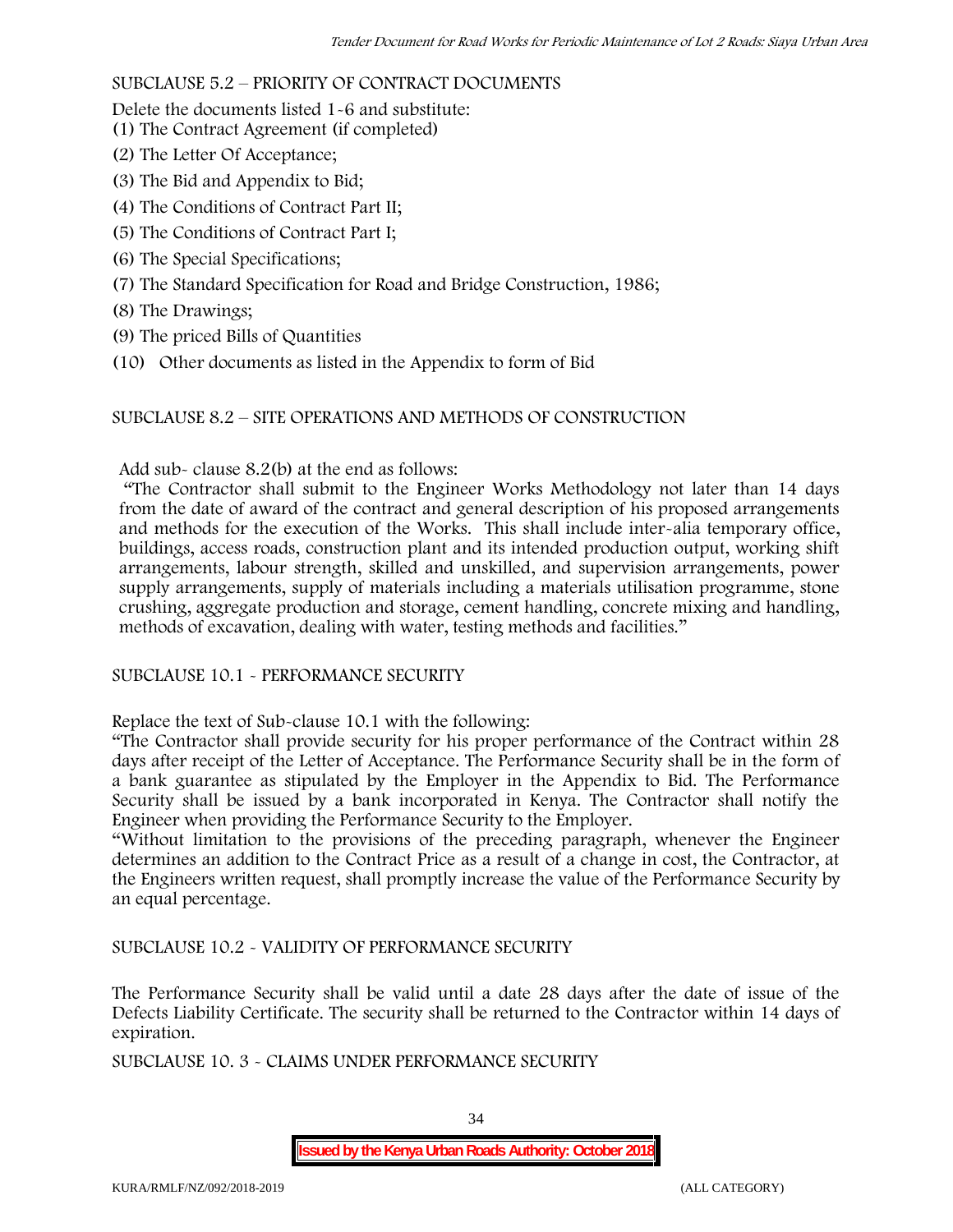Delete the entire sub-clause 10.3.

## SUBCLAUSE 10. 4 - COST OF PERFORMANCE SECURITY

The cost of complying with the requirements of this clause shall be borne by the Contractor.

#### SUBCLAUSE 11. 1 - INSPECTION OF SITE

#### In line 17 after "affect his Bid" add

"and the Contractor shall be deemed to have based his Bid on all the aforementioned"

Delete the last paragraph completely and replace with the following:

"The Employer in no way guarantees completeness nor accuracy of the soil, materials, subsurface and hydrological information made available to the Contractor at the time of Bidding or at any other time during the period of the Contract, and the Contractor shall be responsible for ascertaining for himself all information as aforesaid for the execution of works and his BID shall be deemed to have been priced accordingly.

#### SUBCLAUSE 11.2 - ACCESS TO DATA

Data made available by the Employer in accordance with Clause 11.1 shall be deemed to include data listed elsewhere in the Contract as open for inspection at the address stipulated in the Appendix to Bid.

#### SUBCLAUSE 14.1 PROGRAM TO BE SUBMITTED

The time within which the program shall be submitted shall be fourteen (14) days from the issuance of order to commence**.**

The programme shall be in the form of a Critical Path Method Network (CPM network) showing the order of procedure and description of the construction methods and arrangements by which he proposes to carry out the works. It should also be supplemented by a time – bar chart of the same programme.

The programme shall be coordinated with climatic, groundwater and other conditions to provide for the completion of the Works in the instruction and by the time specified. The programme shall be revised on demand by the Engineer or his representative.

During the execution of the works, the Contractor shall submit to the Engineer full and detailed particulars of any proposed amendments to the arrangements and methods submitted in accordance with the foregoing. If details of the Contractor's proposals for Temporary Works are required by the Engineer for his own information the Contractor shall submit such details within seven days of being requested to do so.

The various operations pertaining to the works shall be carried out in such a progressive sequence as will achieve a continuous and consecutive output of fully completed road works inclusive of all bridge works and culverts within the time limits specified in the Contract and the instructions. Generally the Contractor shall carry out works within the sections stated in the instructions.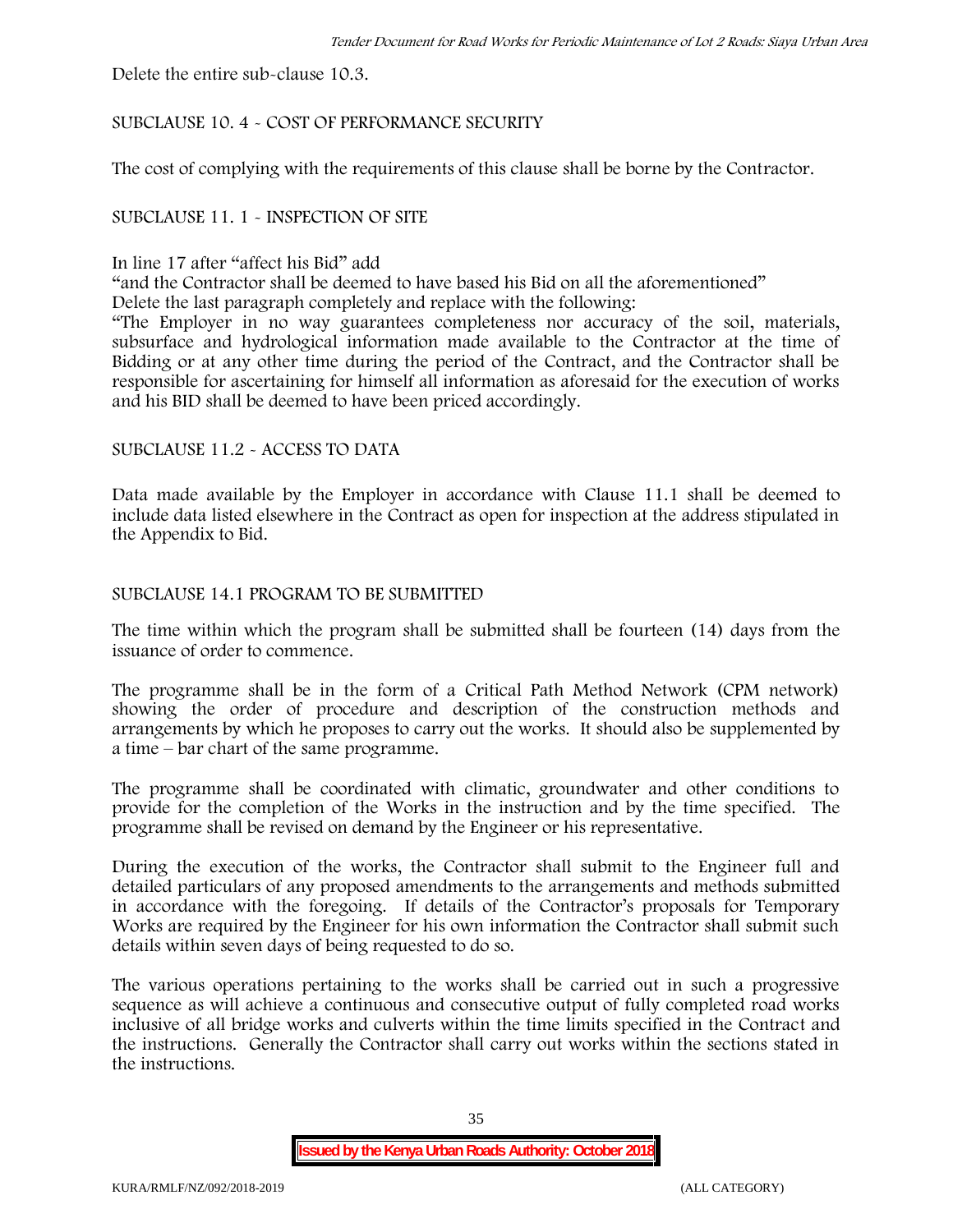The Contractor shall allow in his programme for the following 10 public holidays per calendar year in Kenya.

- New Years Day  $(1<sup>st</sup>$  January)
- Good Friday
- Easter Monday
- Labour day  $(1<sup>st</sup> May)$
- Madaraka Day (1<sup>st</sup> June)
- Idd Ul Fitr
- Mashujaa Day (20<sup>th</sup> October)
- Jamhuri day (12<sup>th</sup> December)
- $\bullet$  Christmas Day (25<sup>th</sup> December)
- Boxing day (26<sup>th</sup> December)

The Contractor should also allow per calendar year for a further 2 unspecified public holidays which may be announced by the Government of Kenya with no prior notification.

Add the following at the end of this sub-clause: -

The Employer shall have the right to withhold payment at any time if the contractor fails to submit the programme or revised programme due to his negligence, failure or omission.

# SUBCLAUSE 14.3- CASH FLOW ESTIMATE

The cash flow estimates shall be submitted together with the works programme.

# SUBCLAUSE 15.1- CONTRACTOR'S SUPERINTENDENCE

Add the following at the end of the first paragraph of sub-clause 15.1: "The Contractor shall, within seven (7) days of receipt of the Engineer's order to commence the works inform the Engineer in writing the name of the Contractor's Representative and the anticipated date of his/her arrival on site."

Add the following Sub-clause 15.2

## SUBCLAUSE 15.2- LANGUAGE ABILITY AND QUALIFICATIONS OF CONTRACTOR'S AUTHORISED AGENT

The Contractor's Agent or Representative on the site shall have as a minimum an ordinary diploma in civil Engineering or building construction or have equivalent status approved by the Engineer and shall be able to read and write English fluently.

The Contractor's Agent or Representative shall have at least 3 years related experience.

SUBCLAUSE 16.2- ENGINEER AT LIBERTY TO OBJECT

At the end of this Clause add

"by a competent substitute approved by the Engineer and at the Contractors own expense." Add the following Sub-Clauses 16.3 and 16.4:

SUBCLAUSE 16.3- QUALIFICATION AND LANGUAGE ABILITY OF SUPERINTENDING STAFF

36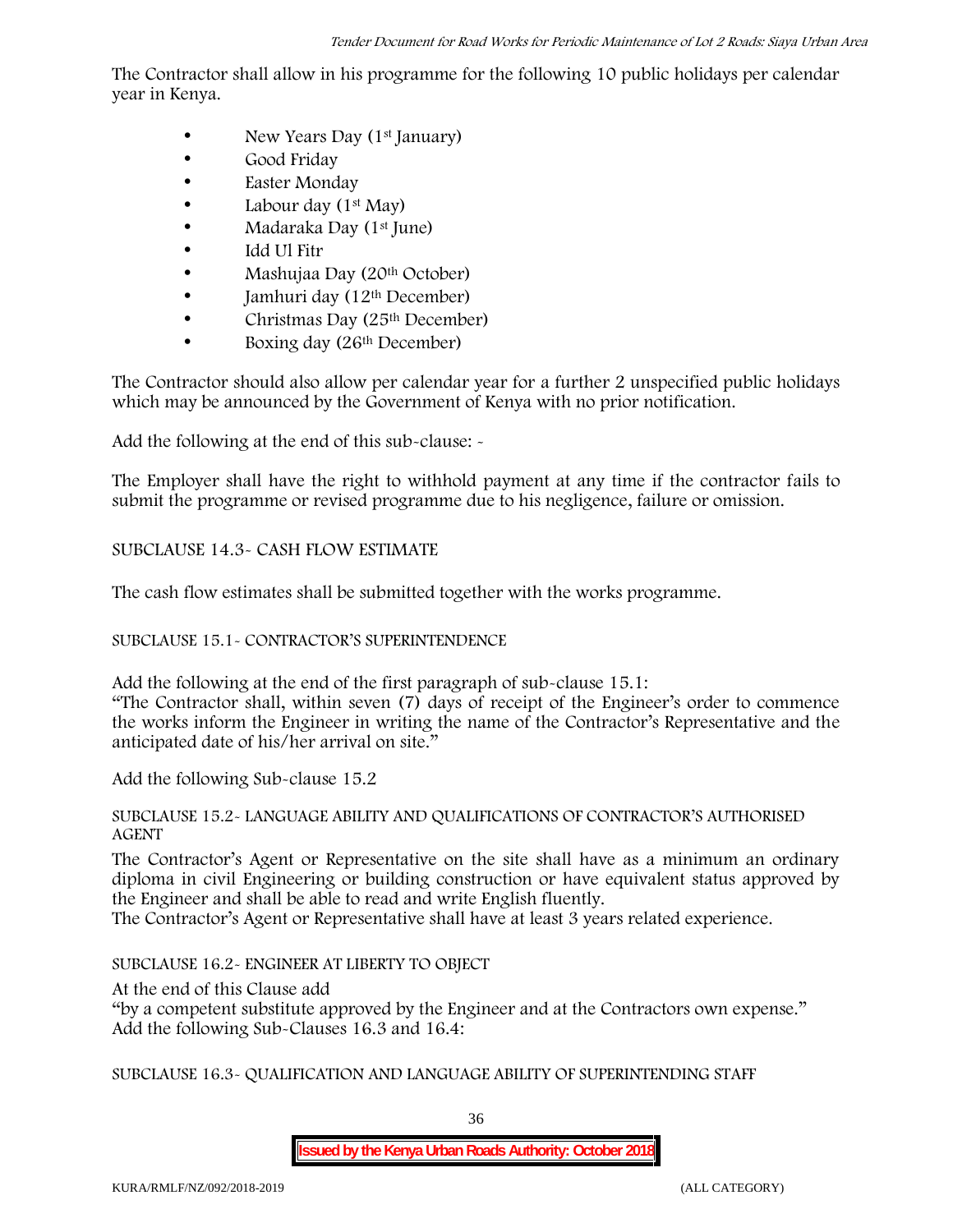The Contractor's superintending staff shall meet the following minimum qualifications: Should have a working knowledge of English or Kiswahili. Should any of the superintending staff not be able to meet this condition, the Contractor shall propose to the Engineer arrangements for provision of a sufficient number of interpreters of approved qualifications. The Engineer, at his discretion, may amend, approve or reject such arrangements or reject deployment of superintending staff not meeting the language requirements. The Engineer may at any time during the duration of the Contract amend any approved arrangements made for interpreters, which shall be implemented at the Contractors expense.

The key staff listed below must have academic qualifications from government-recognised institutions or equivalent institutions of the levels set out in Section 5, Part 6.

- Site Agent
- Site Engineer
- Site Surveyor
- Foremen

The key staff listed below must have minimum experience set out in Section 5, Part 6:

- Site Agent
- Site Engineer
- Site Surveyor
- Foremen

Qualifications as above shall be subject to verification and approval on site by the Engineer or his representative on site before commencement of the said works.

## SUBCLAUSE 19.1- SAFETY, SECURITY AND PROTECTION OF THE ENVIRONMENT

Add Sub-Clause-paragraph (d) of Sub-Clause 19 as follows:

Notwithstanding the Contractor's obligation under Sub-Clause-paragraph (a), (b) and 9(c) of Sub-Clause 19.1 of the Conditions Of Contract, the Contractor shall observe the following measures with a view to reducing or elimination adverse environmental effects by the site works:

- (i) All quarries and borrow pits shall be filled and landscaped to their original state after extraction of construction material
- (ii) Soil erosion due to surface runoff or water from culverts or other drainage structures should be avoided by putting in place proper erosion control measures that shall include, but are not limited to grassing and planting if trees
- (iii) Long traffic diversion roads shall be avoided so as to minimize the effect of dust on the surrounding environment. In any case all diversions shall be kept damp and dust free
- (iv) Spillage of oils, fuels and lubricants shall be avoided and if spilt, shall be collected and disposed off in such a way as not to adversely affect the environment
- (v) Rock blasting near settlement areas shall be properly coordinated with the relevant officers of the Government so as to minimize noise pollution and community interference.

## SUBCLAUSE 20.4 - EMPLOYERS RISKS

Delete Sub-Clause (h) and substitute with;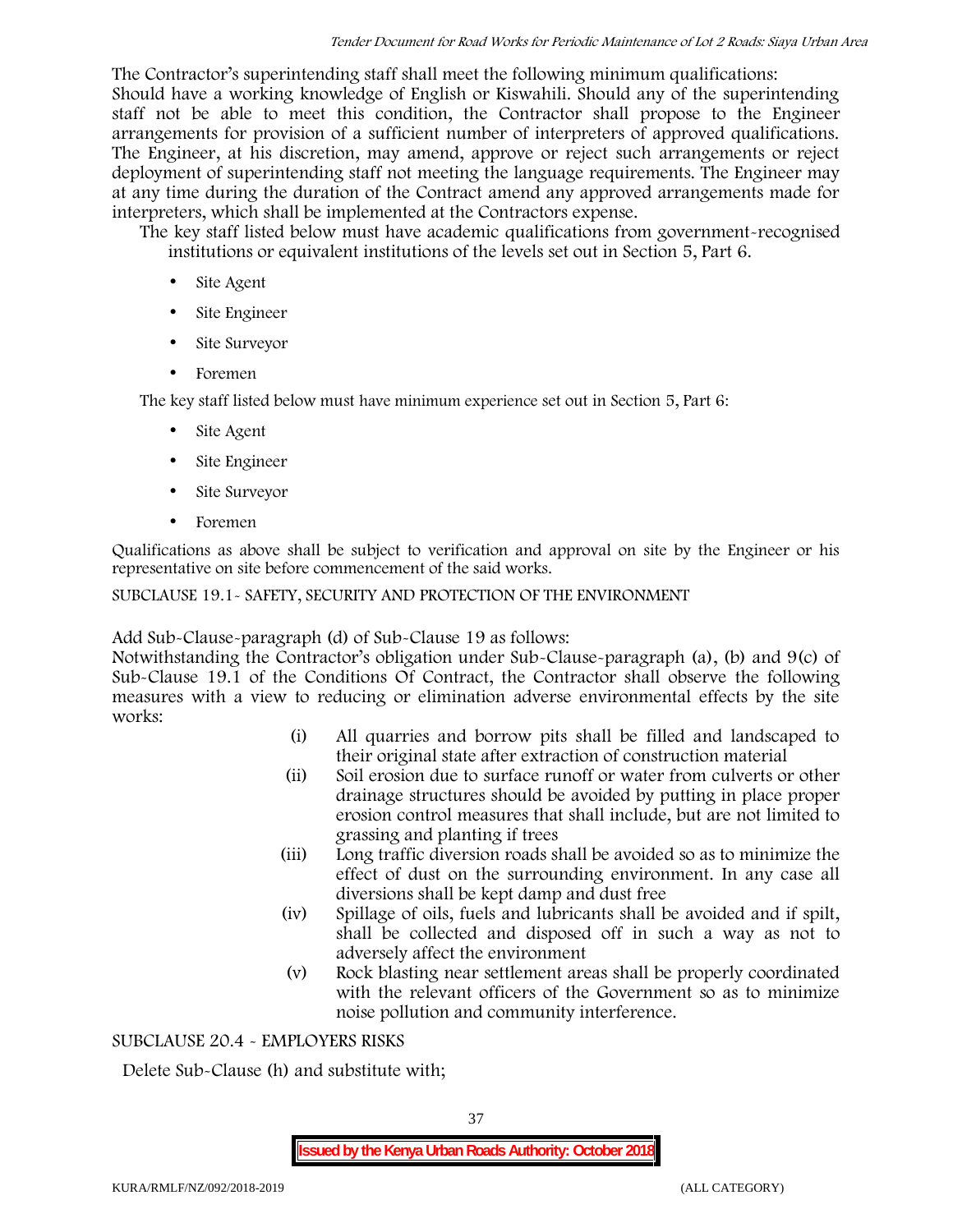- (h) any operation of the forces of nature (insofar as it occurs on site) which an experienced contractor:
	- (i) could not have reasonably foreseen, or
	- (ii) could reasonably have foreseen, but against which he could not reasonably have taken at least one of the following measures:
		- (A) prevent loss or damage to physical property from occurring by taking appropriate measures or
		- (B) insure against such loss or damage

SUBCLAUSE 21.1 - INSURANCE OF WORKS AND CONTRACTOR 'S EQUIPMENT

Add the following words at the end of Sub-paragraph (a) and immediately before the last word of Sub-paragraph (b) of Sub-Clause 21.1:

"It being understood that such insurance shall provide for compensation to be payable in the types and proportions of currencies required to rectify the loss or damage incurred"

Delete the first sentence of this Clause and replace with the following:

"prior to commencement of the Works the Contractor shall, without limiting his or the Employer's obligations and responsibilities under Clause 20, insure to the satisfaction of the Employer:"

SUBCLAUSE 21.2 – SCOPE OF COVER

Amend sub-paragraph (a) of Sub-Clause 21.2 as follows:

Delete words "from the start of work at the site" and substitute the words "from the first working day after the Commencement Date"

Add the following as Sub-Clause (c) under Sub-Clause-Clause 21.2

(c) It shall be the responsibility of the Contractor to notify the insurance company of any change in the nature and extent of the Works and to ensure the adequacy of the insurance coverage at all times during the period of the Contract.

SUBCLAUSE 21.4 - EXCLUSIONS

Amend Sub-Clause 21.4 to read as follows:

"There shall be no obligation for the insurances in Sub-Clause 21.1 to include loss or damage caused by the risks listed under Sub-Clause 20.4 sub-paragraph (a) (i) to(iv) of the Conditions of Particular Application."

SUBCLAUSE 23.2 – MINIMUM AMOUNT OF INSURANCE

Add the following at the end of this Clause: "... with no limits to the number of occurrences".

SUBCLAUSE 25.1 – EVIDENCE AND TERMS

Amend Sub-Claus OF INSURANCE 25.1 as follows:

Insert the words "as soon as practicable after the respective insurances have been taken out but in any case" before the words "prior to the start of work at the site"

38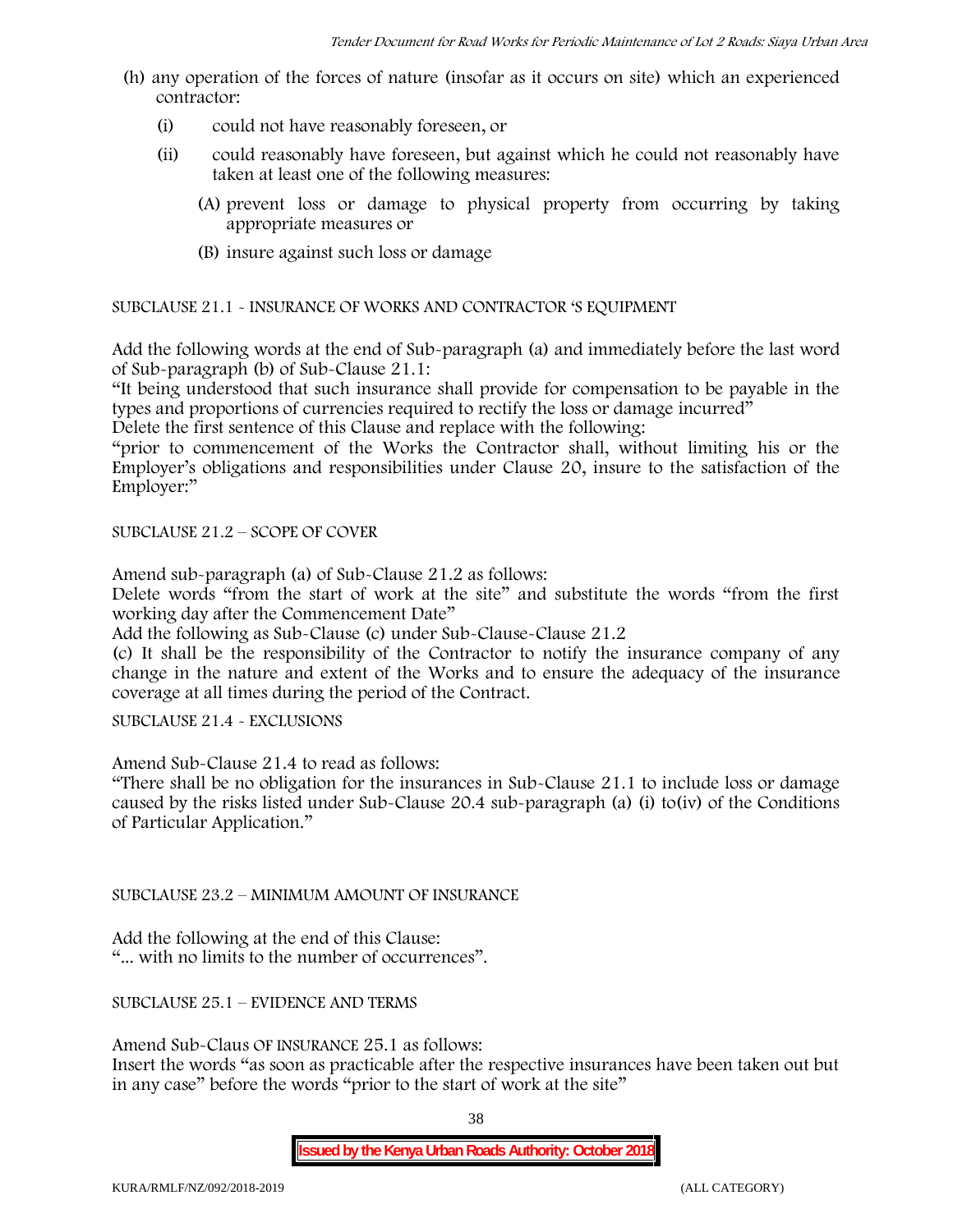Add the following Sub-Clauses 25.6, 25.7

## SUBCLAUSE 25.6 – INSURANCE NOTICES

Each policy of insurance effected by the Contractor for purposes of the Contract shall include a provision to the effect that the Insurer shall have a duty to give notice in writing to the Contractor and Employer of the date when a premium becomes payable. This shall not be more than thirty (30) days before that date and the policy shall remain in force until thirty (30) days after the giving of such notice.

## SUBCLAUSE 25.7 – NOTIFICATION TO INSURERS

It shall be the responsibility of the Contractor to notify insurers under any of the insurance referred to in the preceding clauses 21, 23 and 24 on any matter or event, which by the terms of such insurance are required to be so notified. The Contractor shall indemnify and keep indemnified the Employer against all losses, claims, demands, proceedings, costs, charges and expenses whatsoever arising out of or in consequence of any default by the Contractor in complying with the requirements of this Sub-Clause whether as a result of avoidance of such insurance or otherwise.

## SUBCLAUSE 28.2 – ROYALTIES

Add at the end of this Sub-Clause the following sentence:

"The Contractor shall also be liable for all payments or compensation if any that are levied in connection with the dumping of part or all of any such material."

## SUBCLAUSE 29.1 – INTERFERENCE WITH TRAFFIC

Supplement Sub-Clause 29.1 by adding the following sentence at the end:

"The Contractor will be permitted to use existing public roads for access to the site. The Contractor shall pay vehicle license tax and road maintenance duty in accordance with relevant regulations and shall obtain any necessary permits or licenses from relevant authorities for transporting his equipment."

Add the following subclause 29.2:

#### SUBCLAUSE 29.2 – REINSTATEMENT AND COMPENSATION FOR DAMAGES TO PERSONS AND PROPERTY

The Contractor shall reinstate all properties whether public or private which are damaged in consequence of the construction and, maintenance of the works to a condition as specified and at least equal to that prevailing before his first entry on them.

If in the opinion of the Engineer the Contractor shall have failed to take reasonable and prompt action to discharge his obligations in the matter of reinstatement, the Engineer will inform the Contractor in writing of his opinion, in which circumstances the Employer reserves the right to employ others to do the necessary work of reinstatement and to deduct the cost thereof from any money due or which shall become due to the Contractor.

The Contractor shall refer to the Employer without delay all claims which may be considered to fall within the provisions of Clause 22.1.

Add the following Sub-Clause 34.2 to 34.8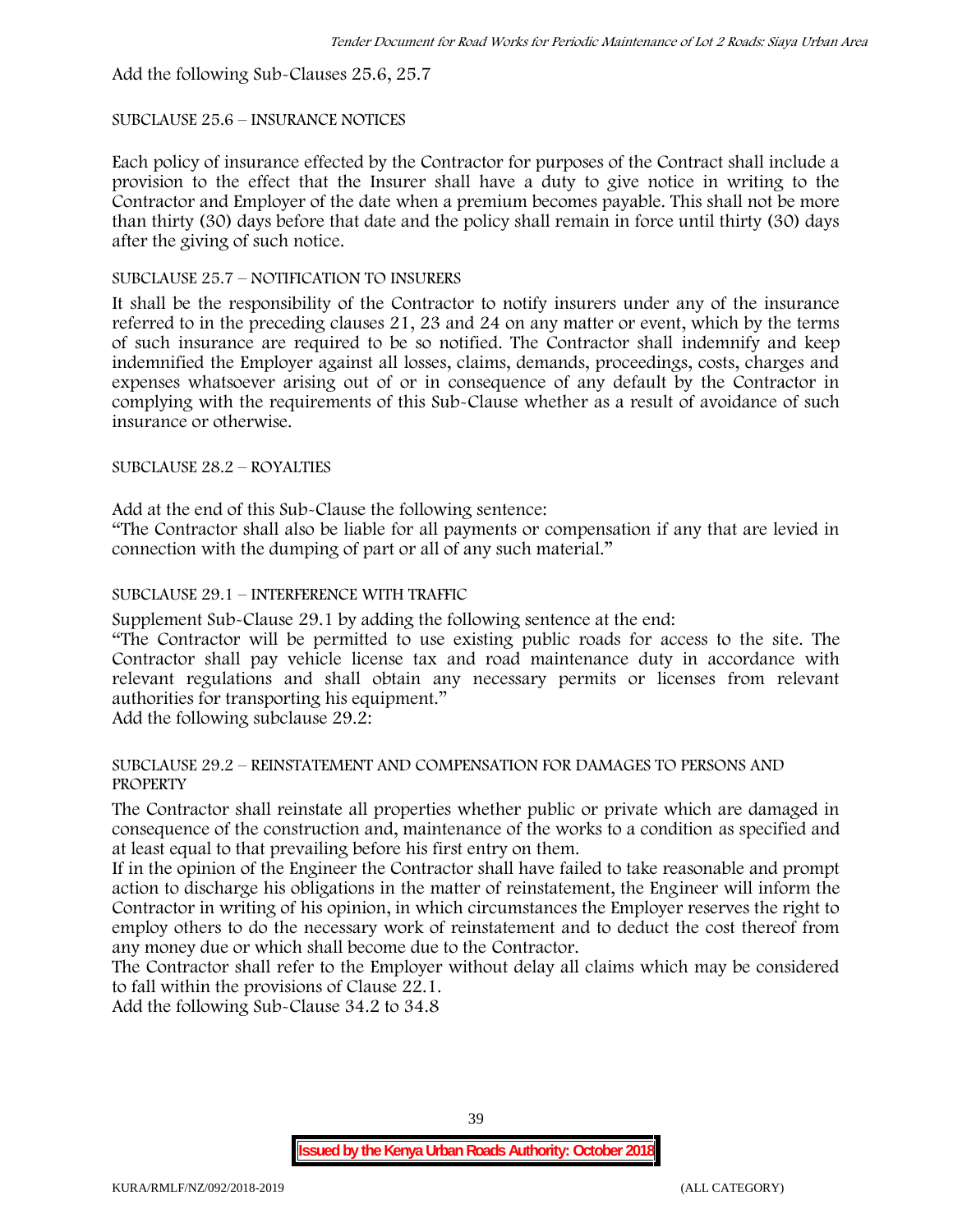## SUBCLAUSE 34.2 – CONDITIONS OF EMPLOYMENT OF LABOUR

The Contractor shall be responsible for making all arrangements for and shall bear all costs relating to recruitment, obtaining of all necessary visas, permits or other official permission for movements of staff and labour.

#### SUBCLAUSE 34.3 – FAIR WAGES

The Contractor shall, in respect of all persons employed anywhere by him in the execution of the Contract, and further in respect of all persons employed by him otherwise than in the execution of the Contract in every factory, Workshop or place occupied or used by him for the execution of the Contract, observe and fulfil the following conditions:

- (a) The Contractor shall pay rates of wages, observe hours of labour and provide conditions of labour, housing, amenities and facilities not less favourable than those required by the latest Regulation of Wages (Building and Construction Industry) Order as of the time of bid submission, and subsequent amendments thereto, or in any wage scales, hours of work or conditions agreed by the Ministry of Labour or other Government Department in consultation with the appropriate wage fixing authority and generally recognized by other employees in the district whose general circumstances in the trade or industry in which the Contractor is engaged are similar.
- (b) In the absence of any rates of wages, hours or conditions of labour so established the Contractor shall pay rates of wages and observe hours and conditions of labour which are not less favourable than the general level of wages, hours and conditions observed by other Employers whose general circumstances in the trade or industry in which the Contractor is engaged are similar.
- (c) Where the absence of established rates of wages, hours and conditions of labour or the dissimilarity of the general circumstances in the trade of industry in which the Contractor is engaged prevent the Contractor from observing rates of wages, hours and conditions of labour ascertained under sub-paragraph (a) and (b) above the Contractor in fixing the rates of wages, hours and conditions of labour of his employees shall be guided by the advice of the Labour Department.
- (d) The Contractor shall recognize the freedom of his employees to be members of trade unions.
- (e) The Contractor shall maintain records in English of the time worked by, and the wages paid to, his employees. The Contractor shall furnish to the Engineer or Employer, if called upon to do so, such particulars of the rates, wages and conditions of labour as the Employer or Engineer may direct.
- (f) The Contractor shall at all times during the continuance of the contract display, for the information of his employees in every factory, workshop or place occupied or used by him for the execution of the Contract, a copy of this clause together with a notice setting out the general rates of wages, hours and conditions of labour of his employees.
- (g) The Contractor shall be responsible for the observance of this clause by sub-Contractors employed in the execution of the works.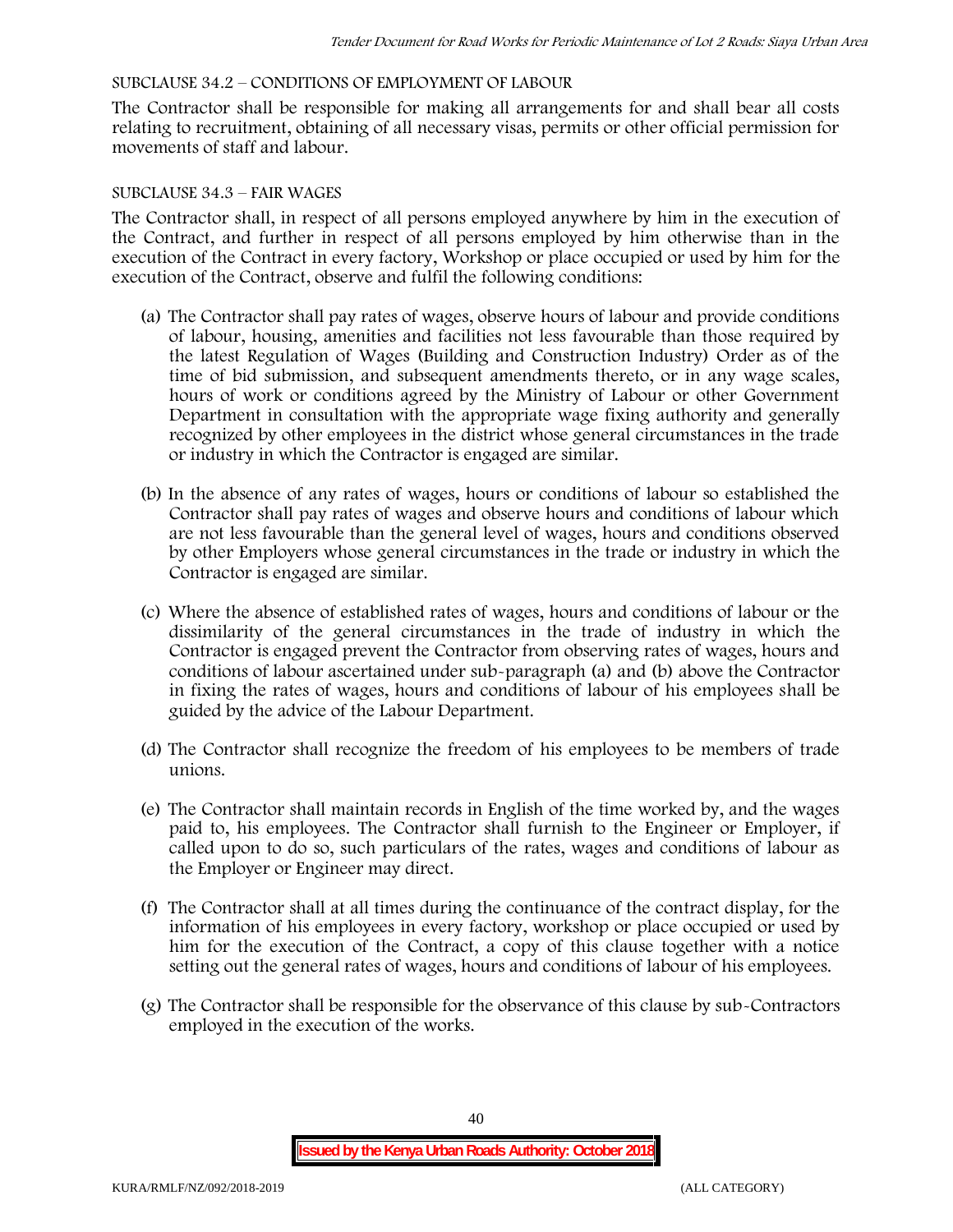#### SUBCLAUSE 34.4 – BREACH OF FAIR WAGES CLAUSE

Any Contractor or Sub-Contractor who is found to be in breach of Fair Wages Clause shall cease to be approved as a Contractor or Sub-Contractor for such period as the Permanent Secretary for the Ministry of Roads may determine.

Should a claim be made to the Employer alleging the Contractor's default in payment of Fair Wages of any workman employed on the Contract and if proof thereof satisfactory to the Employer is furnished by the Labour Authority, the Employer may, failing payment by the Contractor, pay the claims out of any monies due or which may become due to the Contractor under the Contract.

#### SUBCLAUSE 34.5 – RECRUITMENT OF UNSKILLED LABOUR

Any additional unskilled labour which is required by the Contractor for the works and which is not in his employment at the time of the acceptance of the BID shall be recruited by the Contractor from the Labour Exchange or Exchange or Exchanges nearest to the site or sites of the work.

#### SUBCLAUSE 34.6 – COMPENSATION FOR INJURY

The Contractor shall in accordance with the Workmen's Compensation Act of the Laws of Kenya and any other regulations in force from time to time pay compensation for loss or damage suffered in consequence of any accident or injury or disease resulting from his work to any workman or other person in the employment of the Contractor or any Subcontractor.

#### SUBCLAUSE 34.7 – LABOUR STANDARDS

(a) the Contractor shall comply with the existing local labour laws, regulations and labour standards

(b) the Contractor shall formulate and enforce an adequate safety program with respect to all work under his contract, whether performed by the Contractor or subcontractor. The Contractor has assurance from the Employer of cooperation where the implementation of these safety measures requires joint cooperation.

(c) Upon written request of the Employer the Contractor shall remove or replace any of his employees employed under this Contract.

Add the following Sub-Clause 35.2 and 35.3.

# SUBCLAUSE 35.2 – RECORDS OF SAFETY AND HEALTH

The Contractor shall maintain such records and make such reports concerning safety, health and welfare of persons and damage to property as the Engineer may from time to time prescribe.

#### SUBCLAUSE 35.3 – REPORTING OF ACCIDENTS

The Contractor shall report to the Engineer details of any accident as soon as possible after its occurrence. In the case of any fatality or serious accident, the Contractor shall, in addition, notify the Engineer immediately by the quickest available means. The Contractor shall also notify the relevant authority whenever the Laws of Kenya require such a report.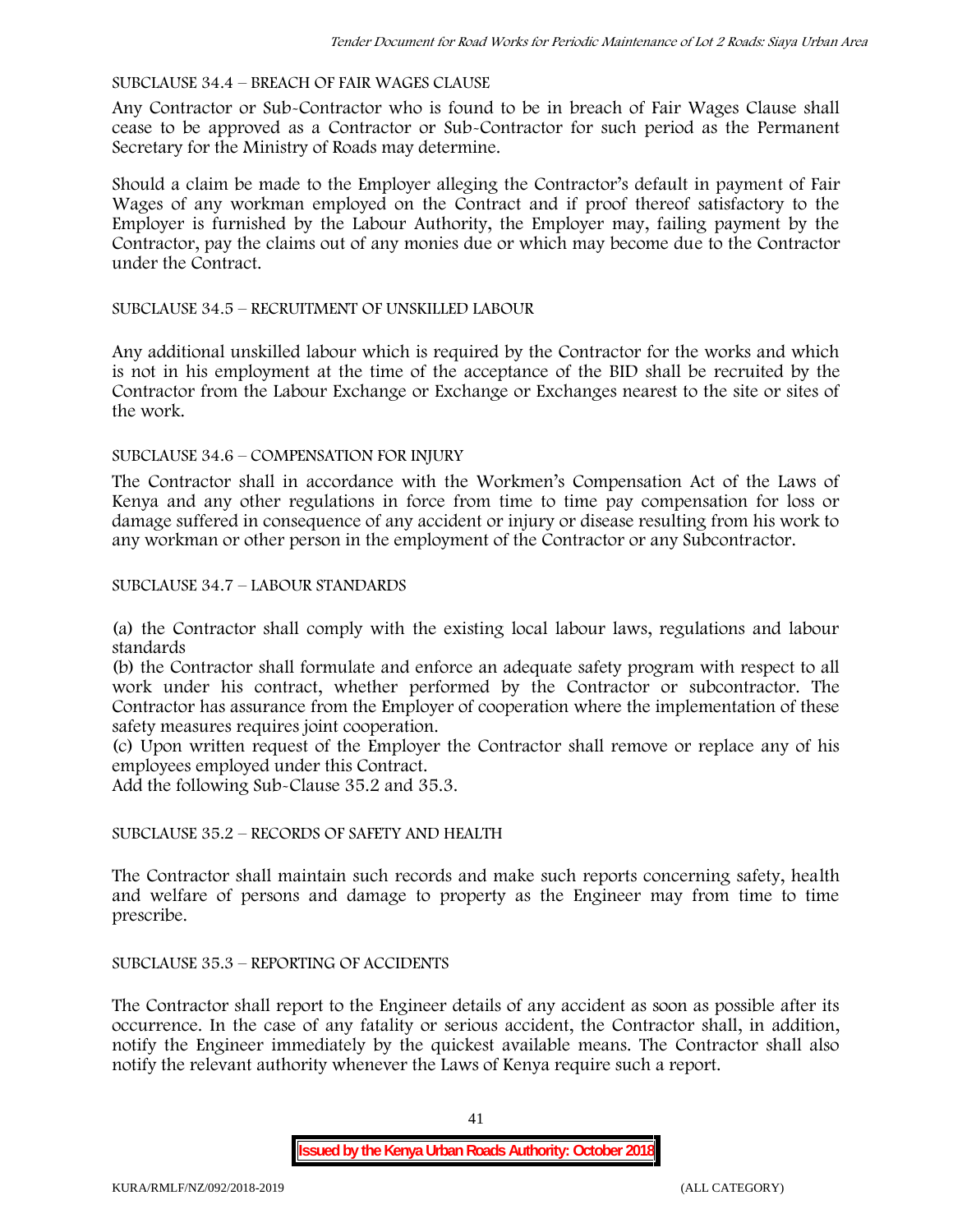SUBCLAUSE 39.2 – DEFAULT OF CONTRACTOR IN COMPLIANCE

Add at the end of Sub-Clause 39.2 the following: "Where the contractor has no pending payments with the employer and the retention funds are less than the value of works to be carried out by the employer, the employer shall apply funds as per clause 10.3". The contract shall then stand determined clause 63 notwithstanding.

## SUBCLAUSE 41.1 – COMMENCEMENT OF WORKS

Amend Sub-Clause 41.1 as follows:

Delete the words "as soon as is reasonably possible" in the first sentence and replace with "within the period stated in the Appendix to Bid".

For the purposes of this clause the quantified site instructions shall be treated as the works and delay in commencement in the instructed works shall constitute breach of contract that will lead to institution of remedies under clause 63 of these conditions.

#### SUBCLAUSE 43.1 – TIME FOR COMPLETION

Amend Sub-Clause 43.1 as follows:

Delete the words "within the time" to "such extended time" and substitute "by the date or dates stated or implied in Clause 14 of these Conditions of Particular Application.

SUBCLAUSE 44.1 – EXTENSION OF TIME FOR COMPLETION

Add at the end of Sub-Clause 44.1 the following:

"Neither rains falling within the rainy seasons as occurs in Kenya nor floods caused by such rains shall be deemed exceptional weather conditions such as may fairly entitle the Contractor to an extension of time for the completion of the work."

#### SUBCLAUSE 45.1 – RESTRICTION ON WORKING HOURS

Add at the end of Sub-Clause 45.1 the following:

"If the Contractor requests permission to work by night as well as by day, then if the Engineer shall grant such permission the Contractor shall not be entitled to any additional payments for so doing. All such work at night shall be carried out without unreasonable noise or other disturbance and the Contractor shall indemnify the Employer from and against any liability for damages on account of noise or other disturbance created while or in carrying out night work and from and against all claims, demands, proceedings, costs, charges and expenses whatsoever in regard or in relation to such liability.

"In addition, the Contractor will be required to provide, for any work carried out at night or recognized days of rest, adequate lighting and other facilities so that the work is carried out safely and properly.

"In the event of the Engineer granting permission to the Contractor to work double or rotary shifts or on Sundays, the Contractor shall be required to meet any additional costs to the Employer in the administration and supervision of the Contract arising from the granting of this permission."

SUBCLAUSE 47.2 – REDUCTION OF LIQUIDATED DAMAGES

Add the following paragraphs at the end of this Sub-Clause:

42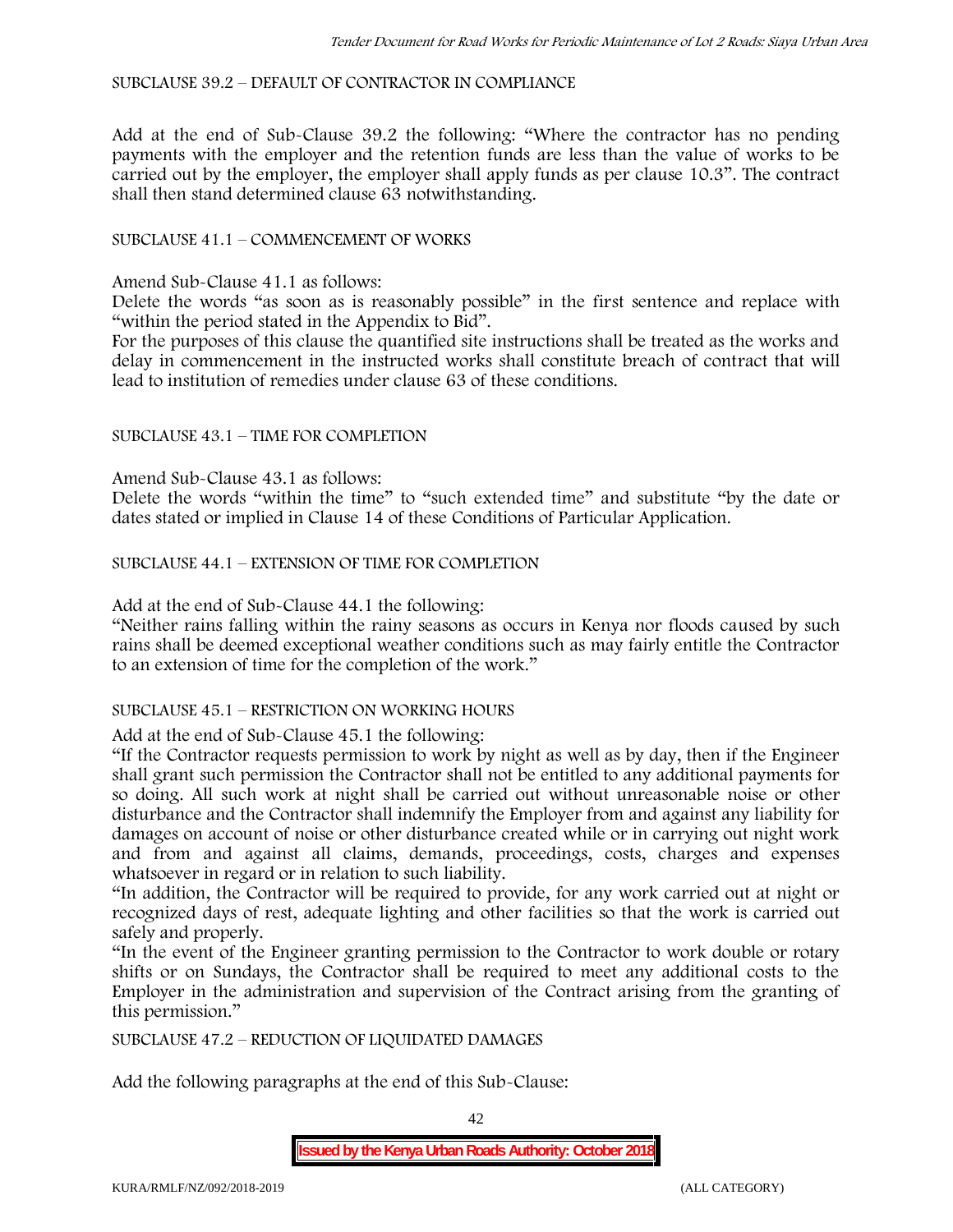"There shall be no reduction in the amount of liquidated damages in the event that a part or a section of the Works within the Contract is certified as completed before the whole of the Works comprising that Contract.

The Employer shall pay no bonus for early completion of the Works to the Contractor.

SUBCLAUSE 52.1 – VALUATION AND VARIATIONS

Add new Clause 52.2(c)

No change in the unit rates or prices quoted shall be considered for items included in the schedule of Dayworks rates, or Provisional Sums and items, or for any item in the BOQ.

SUBCLAUSE 52.4 – DAYWORKS

Add the following at the end of Sub-Clause 52.4:

The work so ordered shall immediately become part of the works under the contract. The Contractor shall, as soon as practicable after receiving the Dayworks order from the Engineer undertake the necessary steps for due execution such work. Prior to commencement of any work to be done on a Dayworks basis, the Contractor shall give an advance notice to the Engineer stating the exact time of such commencement.

# SUBCLAUSE 54.1 – CONTROCTOR'S EQUIPMENT, TEMPORARY WORKS AND MATERIALS

: Exclusive use for the works

Amend Sub-Clause 54.1 as follows: Line 5: add "written" between "the" and "consent". Delete Sub-Clauses 54.2 and 54.5.

SUBCLAUSE 55.2 – OMMISIONS OF QUANTITIES

Items of Works described in the Bills of Quantities for which no rate or price has been entered in the Contract shall be considered as included in other rates and prices in the Contract and will not be paid for separately by the Employer.

Add the following Sub-Clause 58:

Add the words "or Engineer's representative" where the word "Engineer" appears in clause 58.

SUBCLAUSE 58.4 – PROVISIONAL ITEMS

Provisional items shall be read as Provisional Sums and shall be operated as such in accordance with Sub-Clauses 58.1 to 58.3.

Clause 60 of the General Conditions is deleted and substituted with the following:-

## SUBCLAUSE 60.1 – MONTHLY STATEMENT

The Contractor shall submit a statement to the Engineer at the end of each month, in a tabulated form approved by the Engineer, showing the amounts to which the Contractor considers himself to be entitled. The statement shall include the following items, as applicable;

- the value of the Permanent Work executed up to the end of previous month

43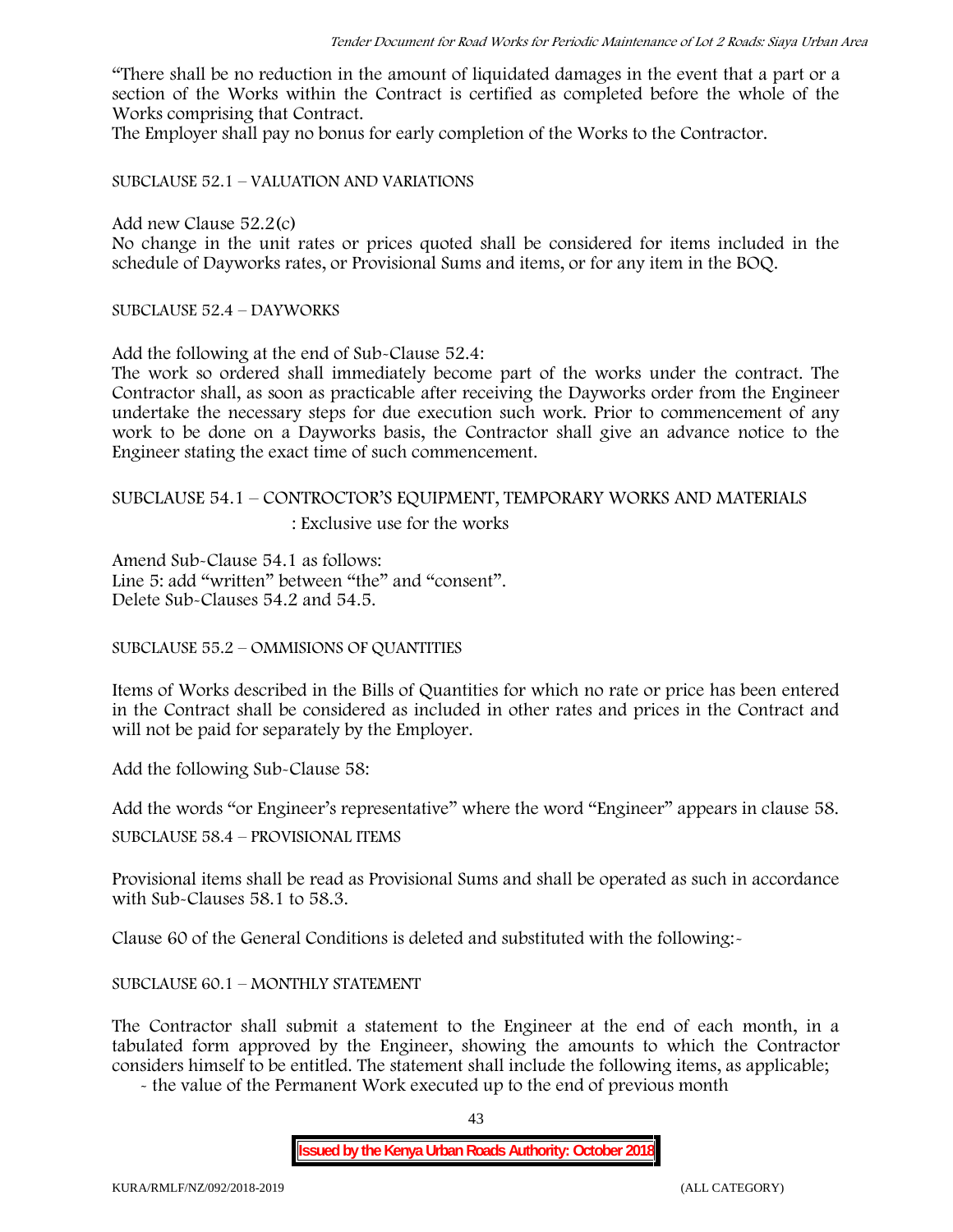- such amount as the Engineer may consider fair and reasonable for any Temporary Works for which separate amounts are provided in the Bill of Quantities

- any amount to be withheld under retention provisions of Sub-clause 60.3
- any other sum to which the Contractor may be entitled under the Contract

If the Engineer disagrees with or cannot verify any part of the statement, the Contractor shall submit such further information as the Engineer may reasonably require and shall make such changes and corrections in the statement as may be directed by the Engineer. In cases where there is difference in opinion as to the value of any item, the Engineer's view shall prevail.

#### SUBCLAUSE 60.2 INTERIM PAYMENT CERTIFICATE

The Contractor shall forward to the Engineer an Interim Payment Certificate based on the statement as corrected above and, should it be necessary in the Engineers opinion, shall promptly make any further amendments and corrections to the Interim Payment Certificate.

The Engineer shall not unreasonably withhold certifying an Interim Payment Certificate and in case of likely delay in establishing the value of an item, such item may be set aside and the remainder certified for payment.

Within 14 days after receipt of the Interim Payment Certificate and subject to the Contractor having made such further amendments and corrections as the Engineer may require, the Engineer will forward to the Employer the certified Interim Payment Certificate.

Provided that the Engineer shall not be bound to certify any payment under this Clause if the net amount thereof, after all retentions and deductions, would be less than the minimum amount of Interim Payment Certificate's stated in the Appendix to Form of Bid. However in such a case, the uncertified amount will be added to the next interim payment, and the cumulative unpaid certified amount will be compared to the minimum amount of interim payment.

SUBCLAUSE 60.3 – RETENTION MONEY AND PAYMENT OF RETENTION MONEY

A retention amounting to the percentage stipulated in the Appendix to Bid shall be made by the Engineer in the first and following Interim Payment Certificates until the amount retained shall reach the "Limit of Retention Money" named in the Appendix to Form of BID.

Upon the issue of the Taking-Over Certificate, with respect to the whole of the works one half of the retention money shall become due and shall be paid to the Contractor when the Engineer shall certify in writing that the last section of the whole works has been substantially completed.

Upon expiration of the Defects Liability Period for the works, the other half of the Retention Money shall be certified by the Engineer for payment to the Contractor.

Provided that in the event of different Defects Liability Periods being applicable to different Sections of the Permanent Works pursuant to Clause 48, the expression "expiration of the Defects Liability Period " shall, for the purpose of this sub-clause, be deemed to mean the expiration of the latest of such periods.

Provided also that if at such time, there remain to be executed by the Contractor any work instructed, pursuant to Clause 49 and 50, in respect of the works, the Engineer shall be entitled to withhold certification until completion of any such work or so much of the balance of the Retention money as shall in the opinion of the Engineer, represents the cost of the remaining work to be executed.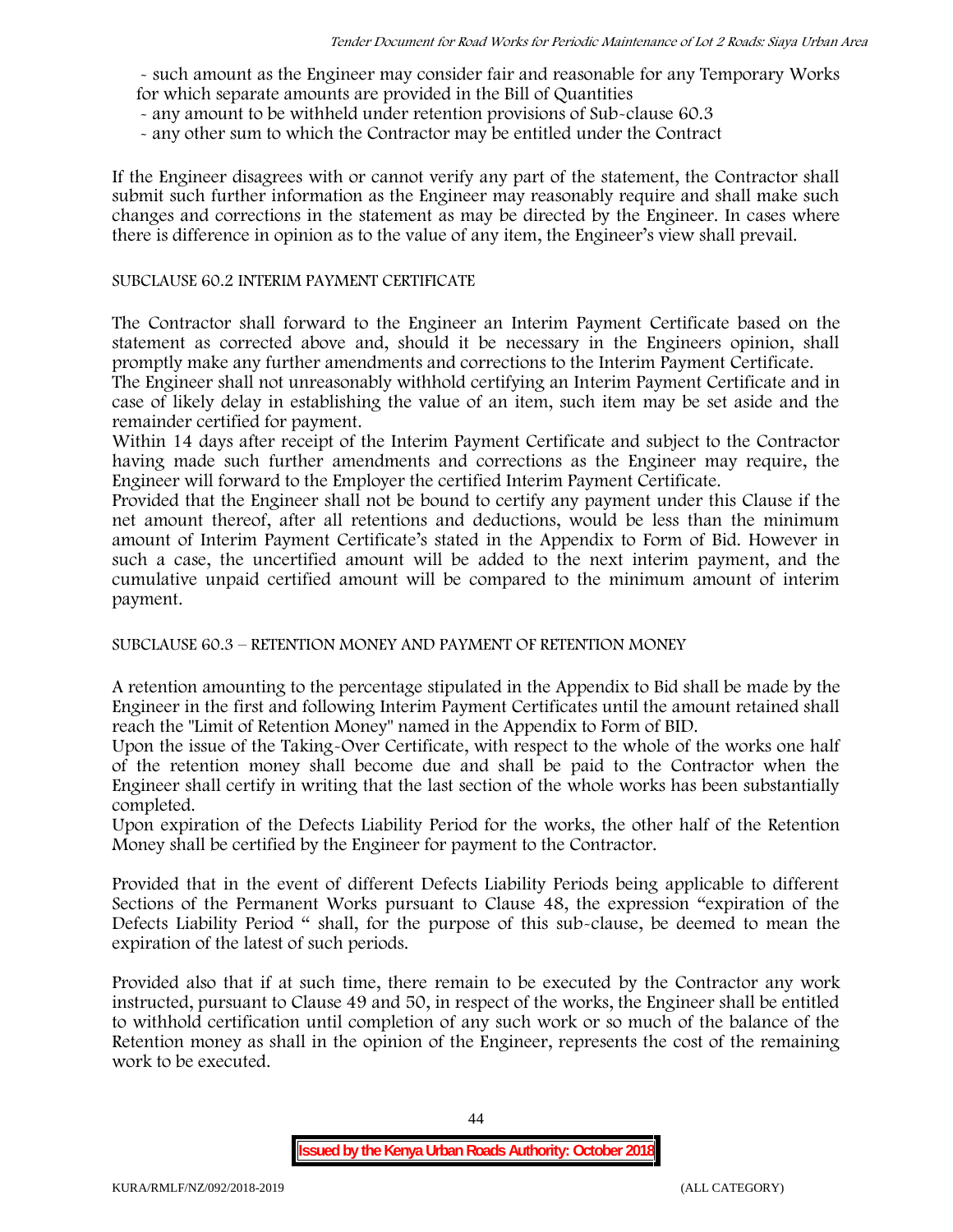#### SUBCLAUSE 60.4– CORRECTION OF CERTIFICATES

The Engineer may in any Interim Payment Certificate make any correction or modification to any previous Interim Payment Certificate signed by him and shall have authority, if any work is not being carried out to his satisfaction to omit or reduce the value of such work in any Interim Payment Certificate.

# SUBCLAUSE 60.5– STATEMENT AT COMPLETION

Not later than 84 days after the issue of the Taking-Over Certificate in respect of the whole of the works, the Contractor shall submit to the Engineer a statement at completion showing in detail, in a form approved by the Engineer;

The final value of all work done in accordance with the Contract up to the date stated in such Taking-Over Certificate.

Any further sums which the Contractor considers to be due; and

An estimate of amounts that the Contractor considers will become due to him under the Contract.

Estimate amounts shall be shown separately in the Statement at Completion. The Contractor shall amend and correct the Statement as directed by the Engineer and submit a Certificate at Completion to be processed as in Sub-Clause 60.2.

## SUBCLAUSE 60.6 – FINAL STATEMENT

Not later than 56 days after the issue of the Defects Liability Certificate pursuant to Sub-Clause 62.1, the Contractor shall submit to the Engineer for consideration a draft final statement with supporting documents showing in detail, in the form approved by the Engineer; The final value of all work done in accordance with the Contract;

Any further sums which the Contractor considers to be due to him.

If the Engineer disagrees with or cannot verify any part of the draft final statement, the Contractor shall submit such further information as the Engineer may reasonable require and shall make such changes in the draft as may be required.

SUBCLAUSE 60.7– DISCHARGE

Upon submission of the Final Statement, the Contractor shall give to the Employer, with a copy to the Engineer, a written discharge confirming that the total of the Final statement represents full and final settlement of all monies due to the Contractor arising out of or in respect of the Contract. Provided that such discharge shall become effective only after payment under the Final Payment Certificate issued pursuant to Sub-Clause 60.8 has been made and the Performance Security referred to in Sub-Clause 10.1 has been returned to the Contractor.

## SUBCLAUSE 60.8 – FINAL PAYMENT CERTIFICATE

Upon acceptance of the Final Statement as given in Sub-Clause 60.6, the Engineer shall prepare a Final Payment Certificate which shall be delivered to the Contractor's authorized agent or representative for his signature. The Final Payment Certificate shall state:

The final value of all work done in accordance with the Contract;

45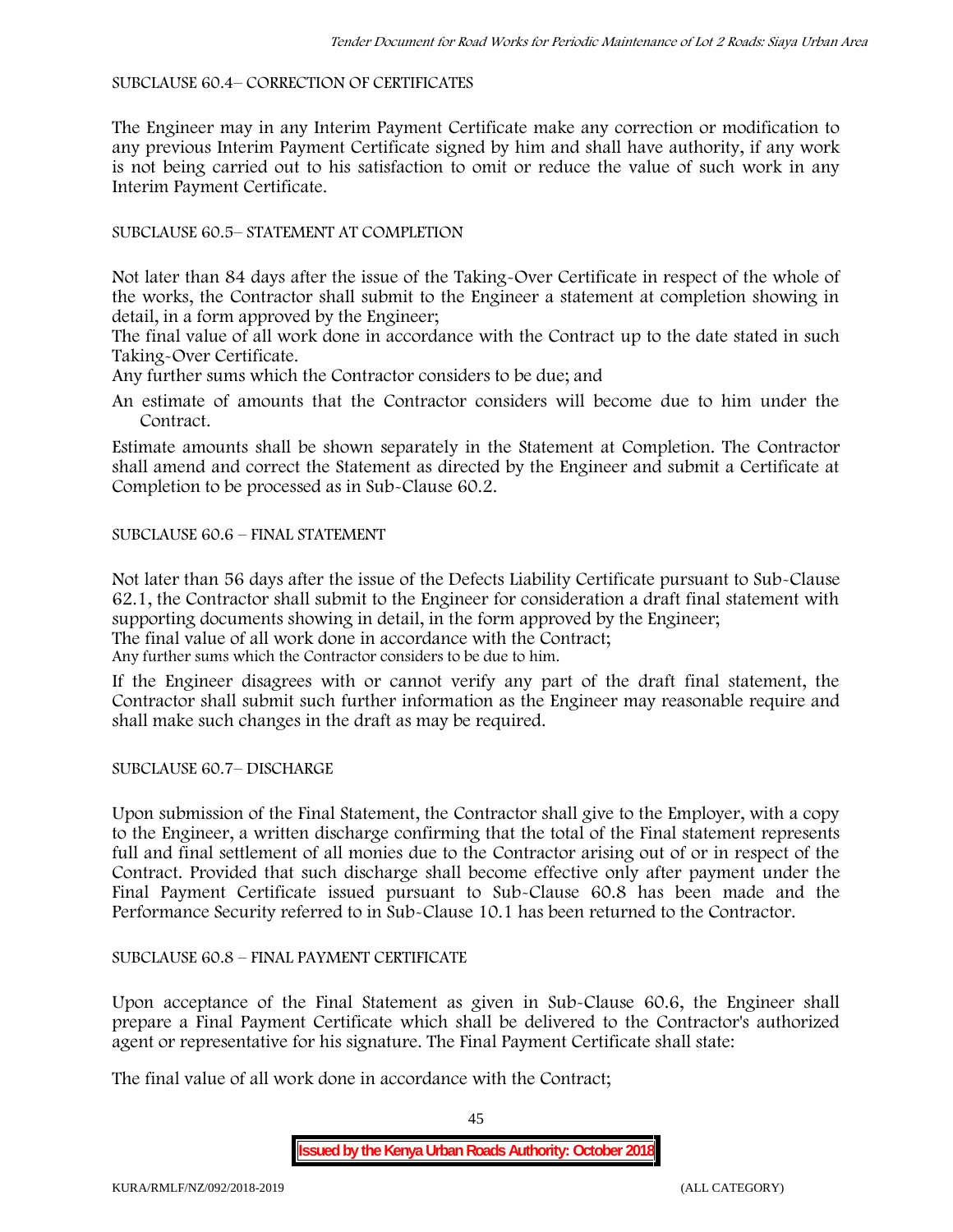After giving credit to the Employer for all amounts previously paid by the Employer, the balance, if any, due from the Employer to the Contractor or the Contractor to the Employer.

Final Certificate shall be issued for any sum due to the Contractor even if such is less than the sum named in the Appendix to the Form of BID.

## SUBCLAUSE 60.9– CESSATION OF EMPLOYERS LIABILITY

unless the Contractor notifies the Engineer of his objection to the Final Certificate within fourteen days of delivery thereof he shall be deemed to have agreed that he accepts the total Contract Price as set out in the Final Certificate as full settlement for all Work Done under the Contract including any variations and omissions thereof but excluding any variations and claims previously made in writing.

## SUBCLAUSE 60.10 – TIME FOR PAYMENT

The amount due to the Contractor under any Interim Payment Certificate or Final Payment Certificate issued pursuant to this Clause or to any other term of the Contract, shall, subject to Clause 47, be paid by the Employer to the Contractor as follows:

- (i) In the case of Interim Payment Certificate, within the time stated in the Appendix to Form of Bid, after the Engineer has signed the Interim Payment Certificate.
- (i) In the case of the Final Payment Certificate pursuant to Sub clause 60.8, within the time stated in the Appendix to Form Of Bid, after the Engineer has signed the Final Payment Certificate.
- (ii) In the event of the failure of the Employer to make payment within the times stated, the Employer shall make payment to the Contractor of simple interest at a rate equal to two percentage points above the averaged Base Lending Rate of three leading banks namely Kenya Commercial Bank, Standard Chartered Bank and Barclays Bank for the time being or as shall be the case from the time to time obtained from the Central Bank of Kenya. The provisions of this Sub clause are without prejudice to the Contractor's entitlements under Clause 69 or otherwise.

SUBCLAUSE 60.11 – CURRENCY OF PAYMENT

The Contract Price shall be designated in Kenyan Currency.

All work performed by the Contractor under the Contract shall be valued in Kenya Shillings using the rates and prices entered in the Bills of Quantities together with such other increases to the Contract Price, except for variation of price payments in accordance with Clause 70.1.

SUBCLAUSE 60.12 – ADVANCE PAYMENT

Advance payment shall not be offered in this Contract.

SUBCLAUSE 60.13 MATERIALS FOR PERMANENT WORKS

With respect to materials brought by the Contractor to the site for incorporation into the permanent works, the Contractor shall,

-Receive a credit in the month in which these materials are brought to site,

-Be charged a debit in the month in which these materials are incorporated in the permanent works.

46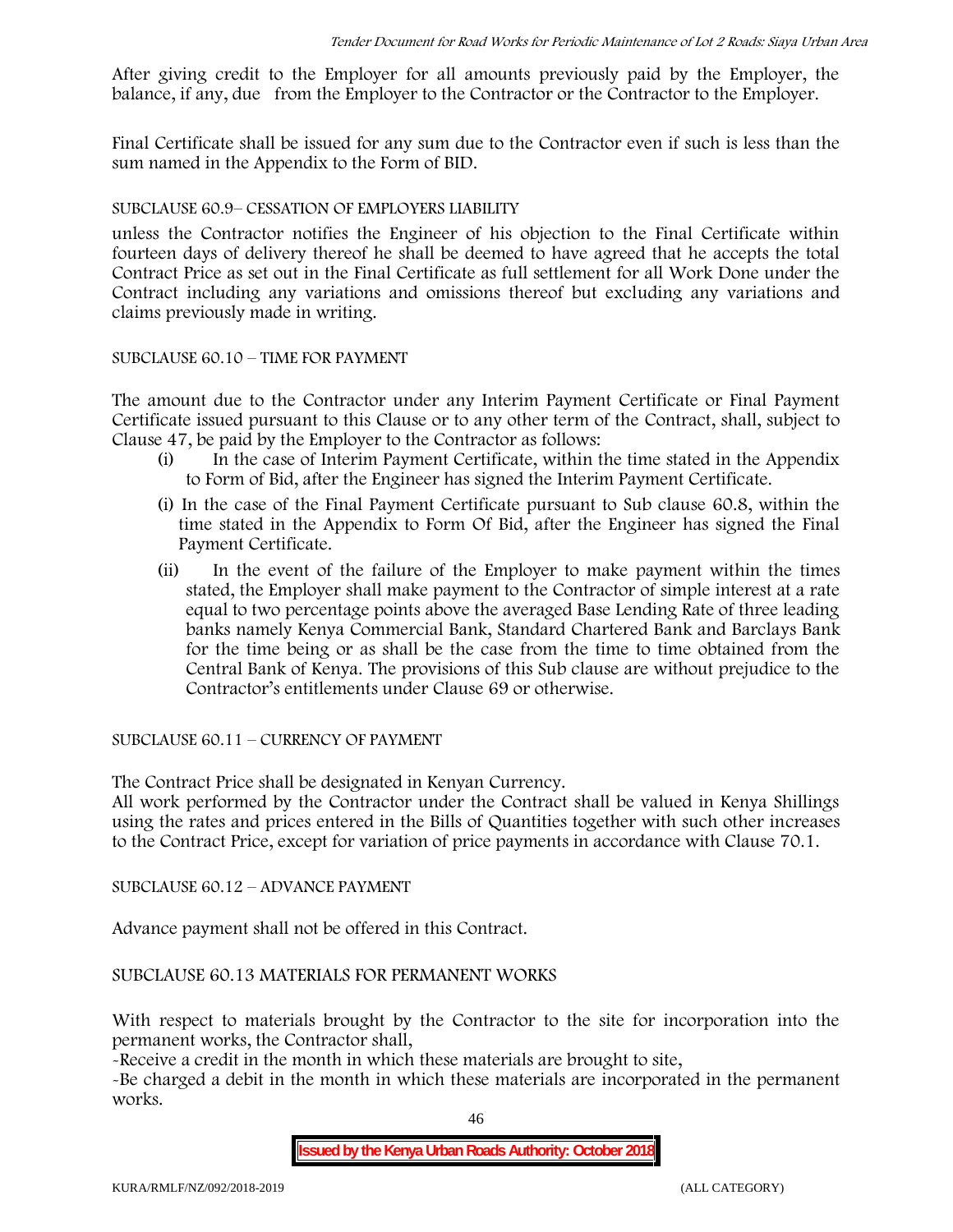Both such credit and debit to be determined by the Engineer in accordance with the following provisions.

No credit shall be given unless the following conditions shall have been met to the Engineers satisfaction

- The materials are in accordance with the specifications for the works;
- The materials have been delivered to site and are properly stored and protected against loss, damage or deterioration;
- The Contractors record of the requirements, orders receipts and use of materials are kept in a form approved by the Engineer, and such records are available for inspection by the Engineer;
- The Contractor has submitted a statement of his cost of acquiring and delivering the materials and plant to the Site, together with such documents as may be required for the purpose of evidencing such cost;
- The materials are to be used within a reasonable time.
- The amount to be credited to the Contractor shall not be more than 75% of the Contractor's reasonable cost of the materials delivered to site, as determined by the Engineer after review of the documents listed in subparagraphs (a) (iv) above;
- The amount to be debited to the Contractor for any materials incorporated into the works shall be equivalent to the credit previously granted to the Contractor for such materials pursuant to Clause (b) above as determined by the Engineer.

SUBCLAUSE 63.1 – DEFAULT OF THE CONTRACTOR

# SUBCLAUSE 67.1 – ENGINEER'S DECISION

Delete the entire Sub clause 67.1 and add the following;

"If a dispute of any kind whatsoever arises between the Employer and the Contractor in any connection with, or arising out of, the Contract or the execution of the works, whether during the execution of the works or after their completion and whether before or after repudiation or other termination of the Contract including any dispute as to any opinion, instruction, determination, certificate or valuation of the Engineer, the matter in dispute shall, in the first place, be referred in writing to the Engineer, with a copy to the other party. Such reference shall state it is made pursuant to this clause. No later than 28 (twenty eight) day after the day on which he received such reference the Engineer shall give notice of his decision to the Employer and the Contractor. Such decision shall state it is made pursuant to this clause.

Unless the Contract has already been repudiated or terminated, the Contractor shall, in every case, continue to proceed with the works with all due diligence and the Contractor and the Employer shall give effect forthwith to every such decision of the Engineer unless and until the same shall be revised, as hereinafter provided, in an Amicable Settlement, Adjudicator's or Arbitrator's award.

If either the Employer or the Contractor be dissatisfied with the any decision of the Engineer, or if the Engineer fails to give notice of his decision on or before the 28th (twenty eighth) after the day on which he received the reference, then either the Employer or the Contractor may, on or before the 28th (twenty eighth) day after the day the day on which he received notice of such decision, or on or before the 28th (twenty eighth) day after the day the day on which the

**Issued by the Kenya Urban Roads Authority: October 2018**

47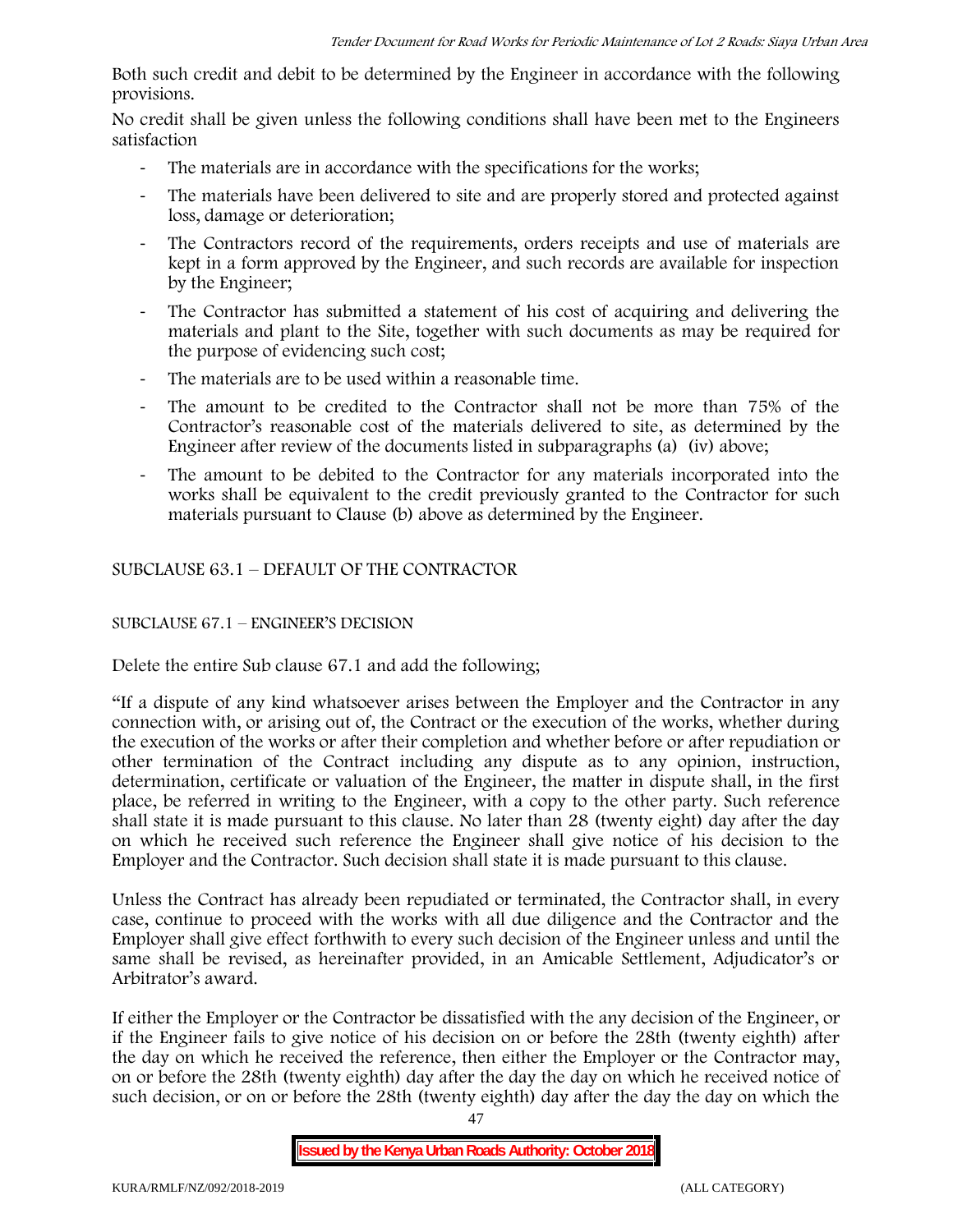said period of 28 days expired, as the case may be, give notice to the other party, with a copy for information to the Engineer, of his intention to commence Adjudication, as hereinafter provided, as to the matter in dispute. Such notice shall establish the entitlement of the party giving the same to commence Adjudication, as hereinafter provided, as to such dispute; no adjudication in respect thereof may be commenced unless such notice is given.

If the Engineer has given notice of his decision as to a matter in dispute to the Employer and the Contractor and no notice of intention to commence adjudication as to such dispute has been given by either the Employer or the Contractor on or before the twenty eighth day after the day on which the parties received notice as to such decision from the Engineer, the said decision shall become final and binding upon the Employer and the Contractor. "

SUBCLAUSE 67.2 – AMICABLE SETTLEMENT

Delete the entire subclause 67.2 and add the following;

"Where notice to of intention to commence adjudication as to a dispute has been in accordance with subclause 67.1, the parties shall attempt to settle such dispute in amicably before the commencement of Adjudication; provided that, unless the parties otherwise agree, Adjudication may be commenced on or after the 14th (fourteenth) day after the day on which notice of intention to commence adjudication of such dispute was given, even if an attempt at amicable settlement thereto has been made."

SUBCLAUSE 67.3 – ADJUDICATION

Delete the entire subclause 67.3 and add the following;

"The Adjudicator shall be appointed by the Chartered Institute of Arbitrators (Kenya) unless the appointment is agreed by the parties within 7 (seven) days of the notice to adjudication.

The adjudication process shall be conducted according to the Laws of Kenya and the Rules of the Chartered Institute of Arbitrators (Kenya)."

SUBCLAUSE 67.3 – ARBITRATION

Delete the entire subclause 67.3 and add the following;

"Any dispute in respect of which:

The decision, if any, of the Adjudicator has not become final and binding pursuant to subclause 67.1, and Amicable settlement has not been reached within the period stated in subclause 67.2,

shall be finally settled, under the Laws of Kenya and the Arbitration Rules of the Chartered Institute of Arbitrators (Kenya Branch) by one or more arbitrators appointed by the Chartered Institute of Arbitrators (Kenya Branch).

Neither party shall be limited in the in the proceedings before such arbitrator/s to the evidence or arguments put before the Adjudicator for the purpose of obtaining his said decision pursuant to subclause 67.1.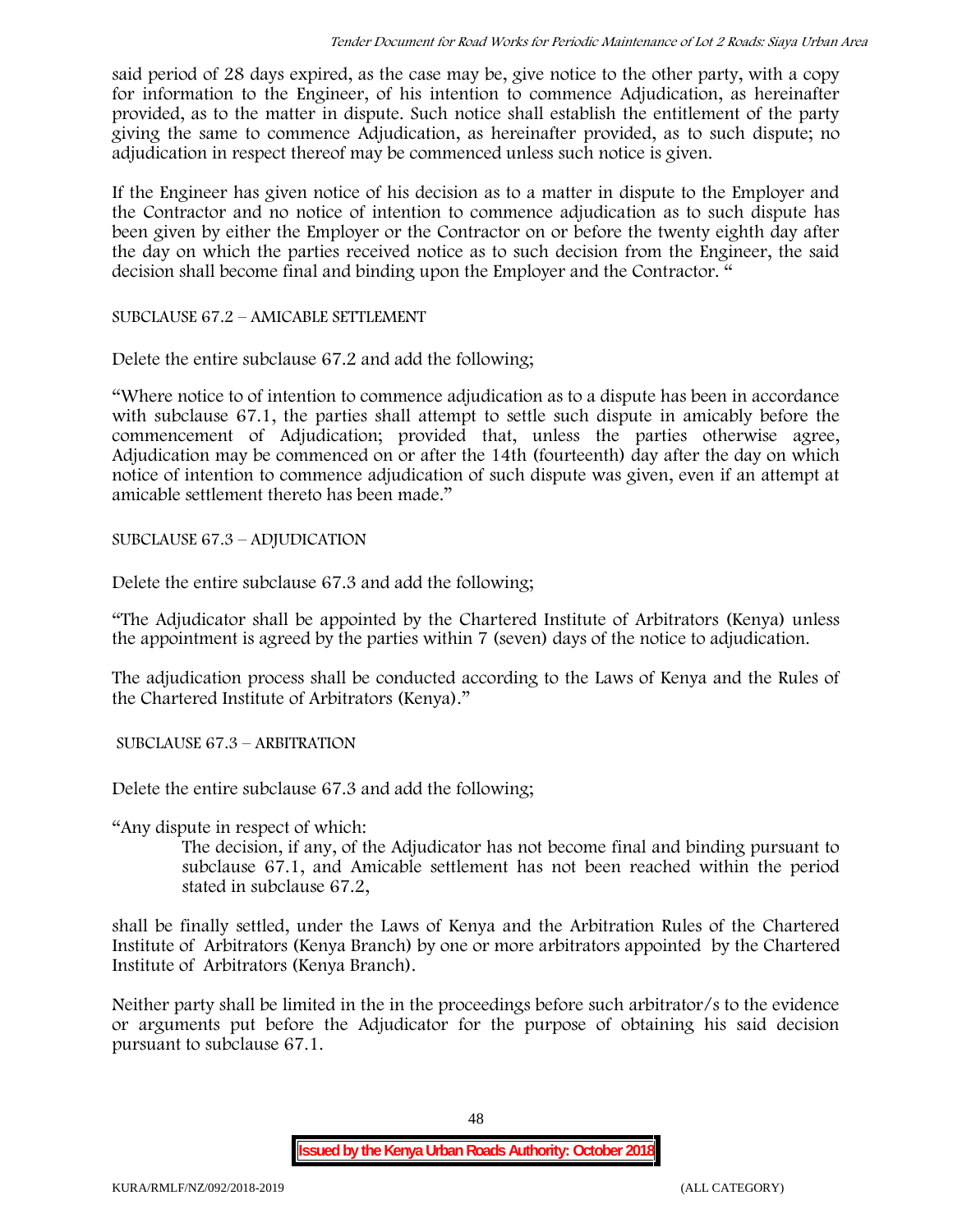Arbitration may be commenced prior to or after completion of the works, provided that the obligations of the Employer, the Engineer and the Contractor shall not be altered by reason of the arbitration being conducted during the progress of the works.

SUBCLAUSE 68.2 – NOTICES TO EMPLOYER AND ENGINEER

Delete in Sub-Clause 68.2 the words "nominated for that purpose in Part II of these conditions".

- a. The Employer's address is: The Director General, Kenya Urban Roads Authority (KURA), P.O. Box 41727 - 00100 **NAIROBI**
- b. The Engineer's address is: Director (Road Asset and Corridor Management), Kenya Urban Roads Authority (KURA), P.O. Box 41727 - 00100 **NAIROBI**

SUBCLAUSE 68.4 – All letters and notices from the Contractor to the Employer and/Engineer must be signed by the Managing Director or the person given written power of Attorney.

CLAUSE 69 – DEFAULT OF EMPLOYER

Delete Sub-Clause 69.1 (c)

In Sub-Clause 69.4 add at the end of first paragraph the following "the period of such suspension shall be as agreed upon by both parties and in any case not more than six (6) months".

In Subclause 69.4 of General Conditions of Contract Part I, insert at the end -----"The amounts of such costs which shall be added to the Contract Price shall exclude any cost due to idle time for equipment, plant and labour."

CLAUSE 70 – CHANGES IN COST AND LEGISLATION

There shall be no claims of payments for Variation of Prices (VOP) or changes in cost for legislation.

SUBCLAUSE 70.2 – SUB-CONTRACT

(a) If the Contractor shall decide subject to Clause 4 thereof to sub-let any portion of the work he shall incorporate in the sub-contract provisions to the like effect as those contained in sub clause (1) of this Clause;

(b) If the price payable under a sub-contract as aforesaid is increased above or decreased below the price in such sub-contract by reason of the operation of the incorporated provisions of sub- clause (1) of this clause then the net amount of such increase or decrease shall as the case may be, be paid to or allowed by the Contractor under this contract.

SUBCLAUSE 70.3 – NOMINATED SUB-CONTRACTORS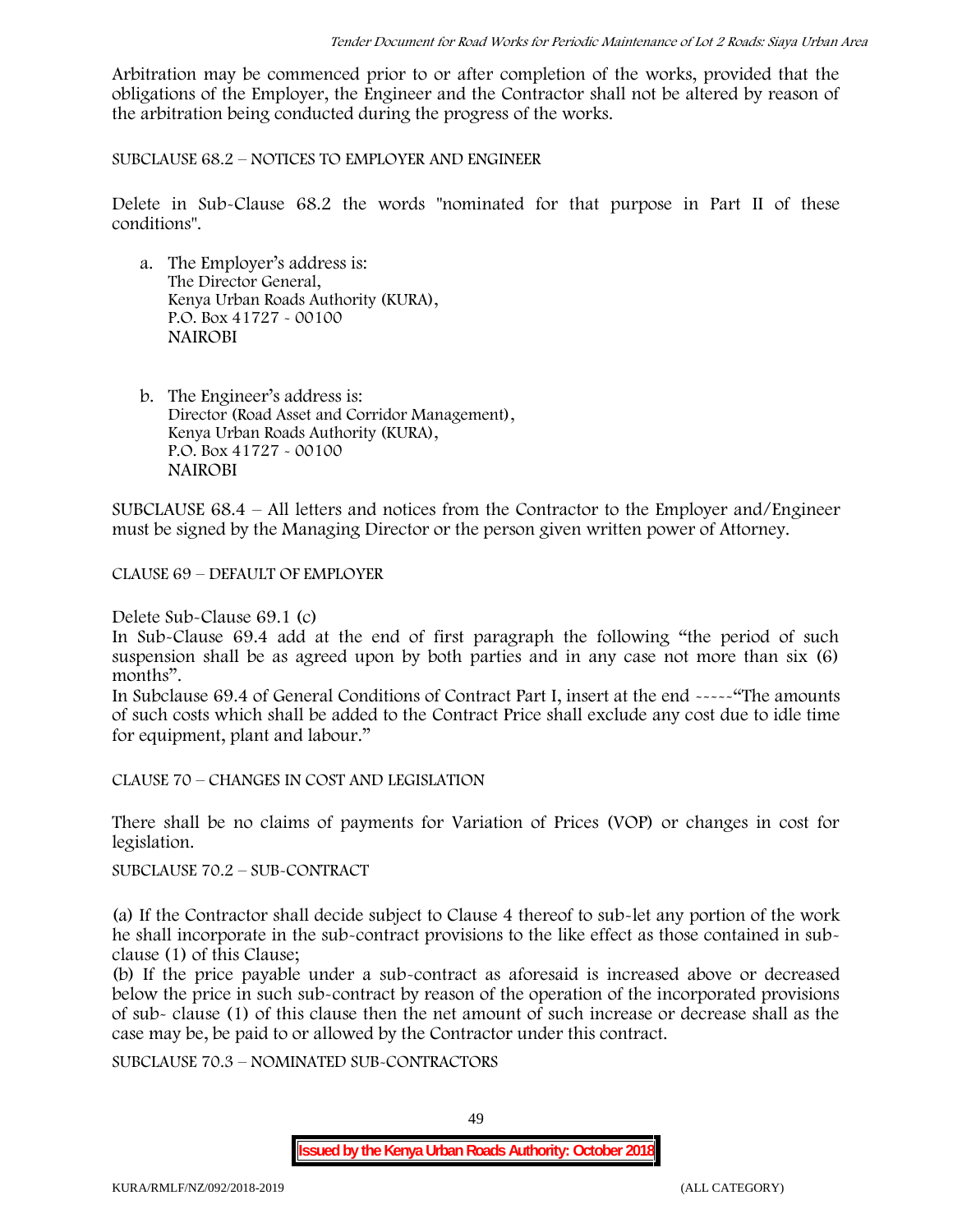This clause shall not apply in respect of work executed by any nominated sub-Contractor (fluctuation in relation to nominated sub-Contractors shall be dealt with under provisions in relation thereto which may be included in the appropriate sub-contract or contract of sale).

SUBCLAUSE 70.4 – DATE OF BID PRICING

The expression "the date of BID pricing" as used in this Clause means the date 30 days prior to the final date for submission of BIDs as determined by the Employer in the BID documents

#### SUBCLAUSE 70.5 – PRIME COST

For imported materials, the supplier's/ manufacturer's Prime costs shall be C.I.F. cost at point of entry by the same means of transport as determined by the Contractor's Basic Rate. For locally produced materials, the supplier's or manufacturer's prime costs shall be at their nearest depot or the nearest railway station relevant to the works.

For materials that are subject to Government Price Control, payments for price variations will be determined from the difference between the control price in force at a date 30 days prior to the final date for submission of BIDs and the price in force on the date of purchase.

SUBCLAUSE 70.11 – SUBSEQUENT LEGISLATION

No payment shall be paid for changes in the prices of the materials and labour.

SUBCLAUSE 70.8 – CONTRACTORS HEAD OFFICE EXPENSES

No payments will be made for price variation related to expenses incurred by the Contractor in his Head Office in Kenya, or overseas.

SUBCLAUSE 70.9 – CURRENCY OF PAYMENTS UNDER CLAUSE 70

All payments made pursuant to Clause 70 shall be in Kenya Shillings.

SUBCLAUSE 70.11 – SUBSEQUENT LEGISLATION

Renumber sub-clause 70(2) of part I as sub-clause 70.11 and add the following:

"Notwithstanding the foregoing, such additional or reduced cost shall not be separately paid or credited as aforesaid if the same shall already have been taken into account in accordance with the provisions of sub-clause 70.1 through 70.10 of this clause.

CLAUSE 72 – RATES OF EXCHANGE COST

Delete clause 72 in its entirety and substitute the following: The currency of BID and payment is Kenya Shillings and rates of exchange requirements are not applicable.

CLAUSE 73 – BRIBERY AND COLLUSION

Add new Clause 73.1: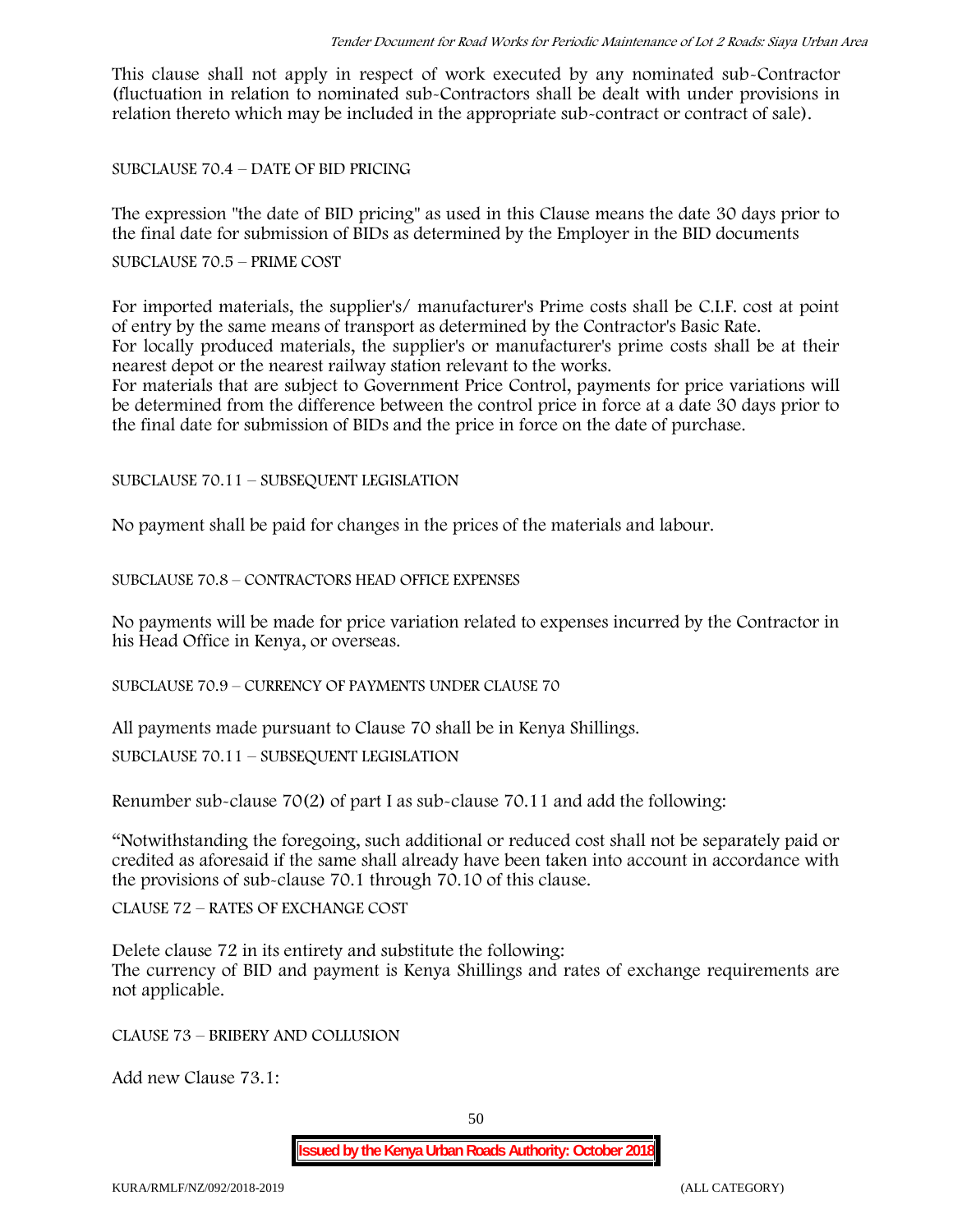"The Contractor shall not:

(a) Offer or give or agree to give to any person in the service of the Government of Kenya any gift or consideration or any kind as an inducement or reward for doing or forbearing to do or for having done or forborne to do any act in relation to the obtaining or execution of this or any other contract to which the Government of Kenya is a party or for showing or forbearing to show favour or disfavour to any person in relation to this or any other contract for the Government of Kenya.

(b) Enter into this or any other contract with the Government of Kenya in connection with which commission has been paid or agreed to be paid by or on his behalf or to his knowledge, unless before the contract is made particulars of any such commission and of the terms and conditions of any agreement for the payment thereof have been disclosed in writing to the Employer.

Any breach of this condition by the Contractor or by anyone employed by him or acting on his behalf (whether with or without the knowledge of the Contractor) or the commission of any offence by the Contractor or by anyone employed by him or acting on his behalf in relation to this or any other contract to which the Government of Kenya is a party shall entitle the Employer to determine the Contract (See Condition 63 hereof) and/ or to recover from the Contractor the amount or value of any such gift, consideration or commission.

Any dispute or difference of opinion arising in respect of either the interpretation, effect or application of this condition or of the amount recoverable hereunder by the Employer from the Contractor shall be decided by the Employer, whose decision shall be final and conclusive.

CLAUSE 74 – CONTRACT CONFIDENTIAL

Add new Clause 74.1:

The Contractor shall treat the details of this Contract as Private and Confidential and shall not publish or disclose the same or any particulars thereof in any trade or technical paper or elsewhere (save in so far as may be necessary for the purpose thereof) without the previous consent in writing of the Government. If any dispute arises as to the necessity of any publication or disclosures for the purposes of this Contract the same shall be referred to the decision of the Engineer mentioned in the said Conditions of Contract whose award shall be final.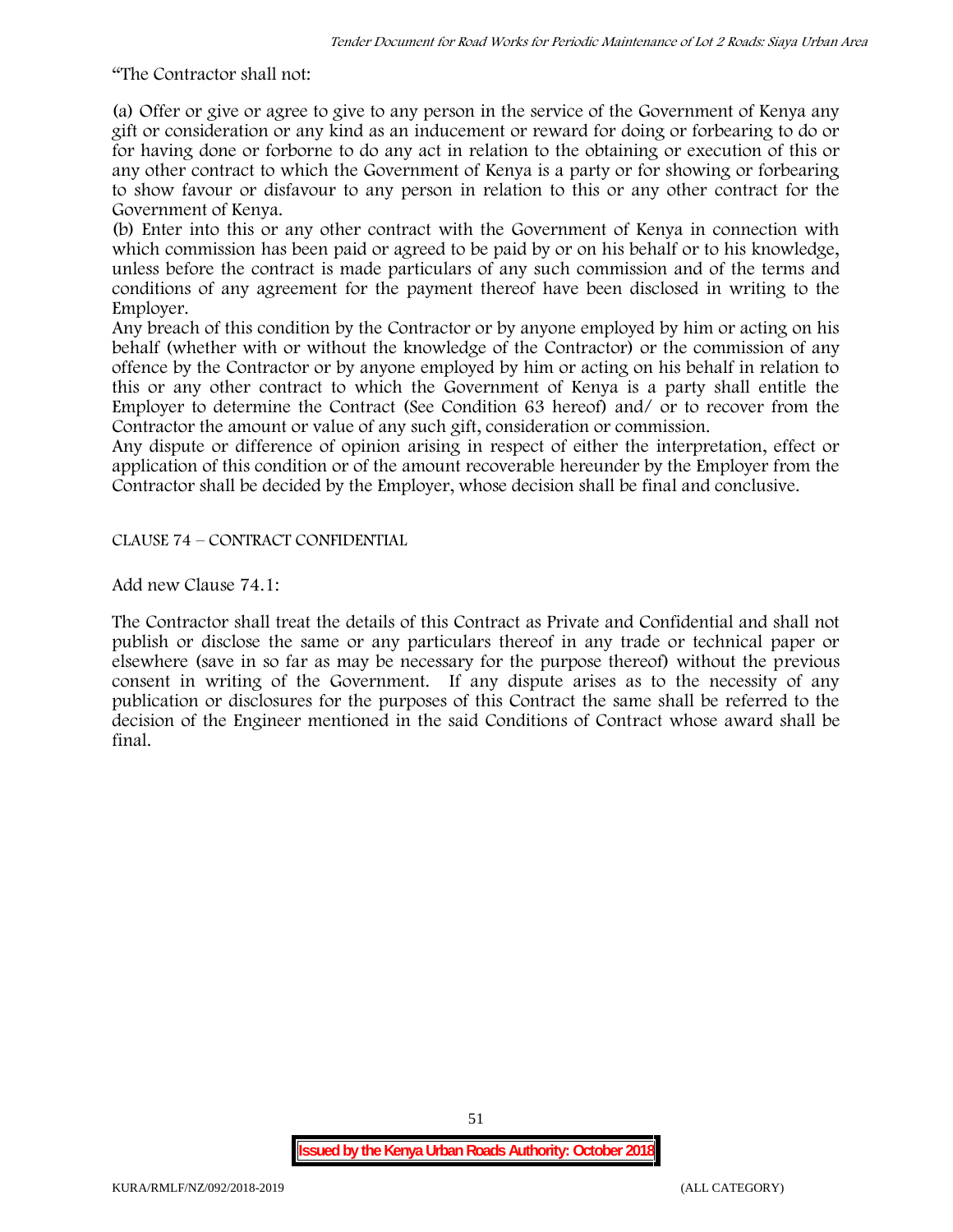# **SECTION V: SPECIFICATIONS**

52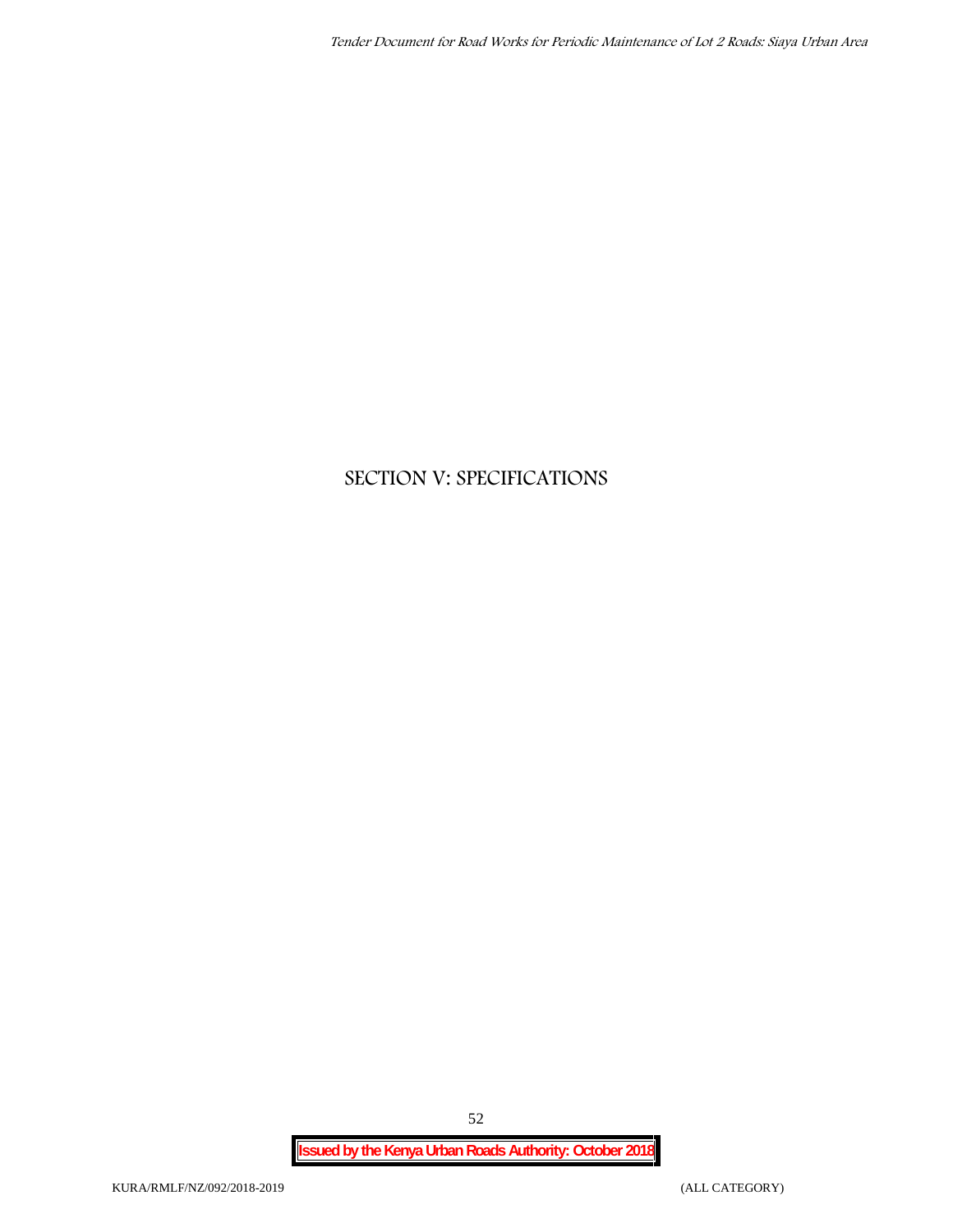#### **PART I: STANDARD SPECIFICATIONS**

Standard Specifications refers to the Standard Specifications for Road and Bridge Construction, 1986 Edition.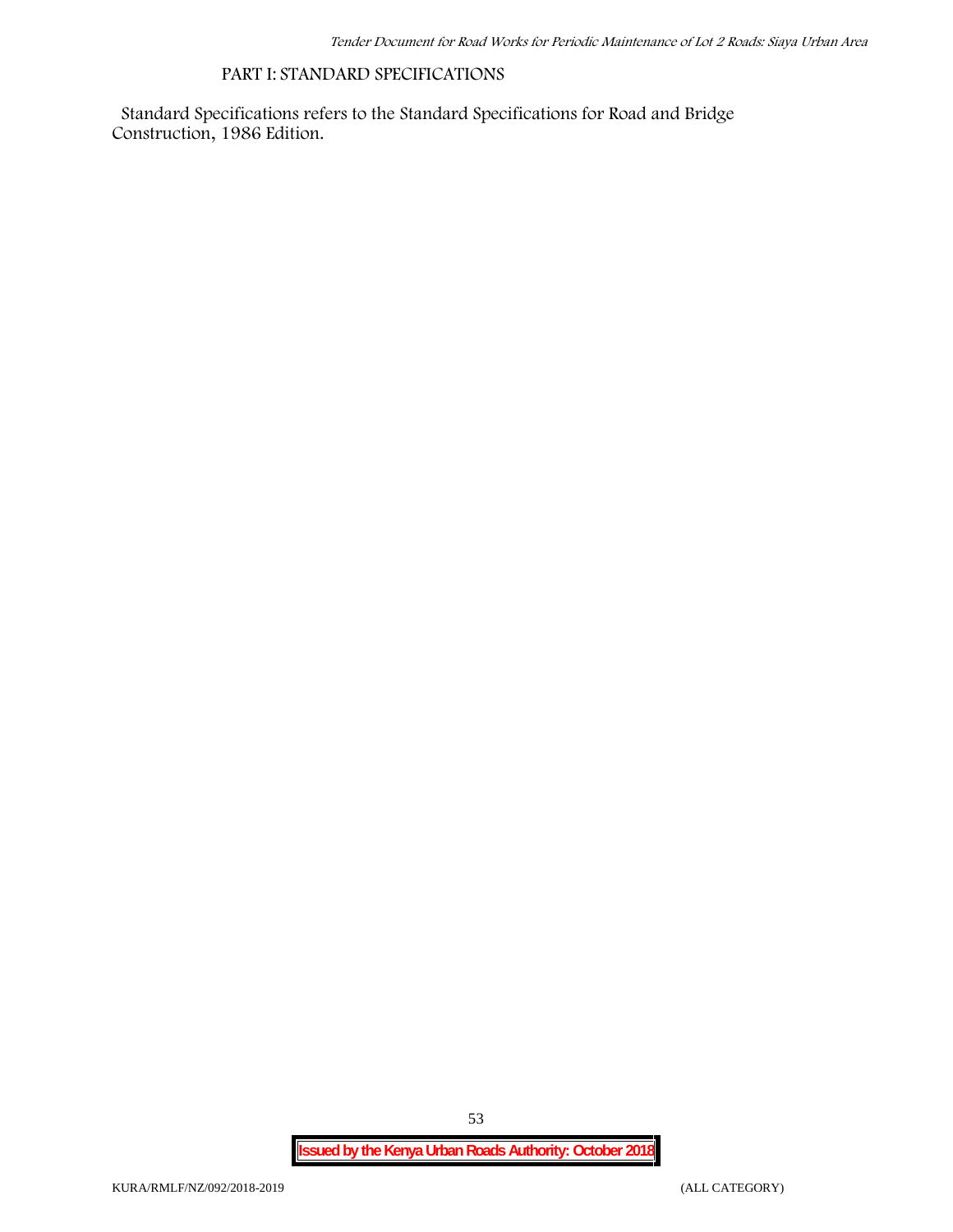**PART II: SPECIAL SPECIFICATIONS**

**SECTION 1 – GENERAL**

**101 SPECIAL SPECIFICATIONS**

Special specification is supplementary to the Standard Specifications and the two must be read in conjunction. In any case where there appears to be conflict between the two then the Special Specifications will take precedence.

**102 LOCATION OF CONTRACT.**

The works are located in Nyanza Region within Siaya Urban Area.

The roads contained in Lot 2 are as detailed below:

| S/N <sub>O</sub> | Road                  | Length (Km) |
|------------------|-----------------------|-------------|
|                  | Works - Awelo Phase 2 | 0.50        |
|                  | Total                 | 0.50        |

## **103 EXTENT OF CONTRACT**

The works to be executed under the Contract comprise mainly of but not limited to the following: -

- **1. Road Works**
- Site Clearance and top soil stripping
- Scarifying and compaction of existing ground to at least 95% MDD to a depth of 150mm
- Providing, placing and compacting natural gravel with CBR greater than 30% for sub-base
- Providing, placing, spreading and compacting natural gravel base
- Stabilization of base layer with cement
- Spraying MC 30 as prime coat to carriageway, shoulders and busbays
- Providing, laying and rolling asphalt concrete type 1 (bitumen content 5-6%) by weight) for carriageway and shoulders
- Spraying K160 as tack coat to carriageway, shoulders and busbays
- Speed bump construction with asphalt concrete
- Placing of kerbs for carriageway restraint
- **2. Drainage Works**
- Provide and place class 25/20 concrete for drain lining
- Stone pitching
- Drain excavation
- Drain cleaning
- Culvert cleaning

54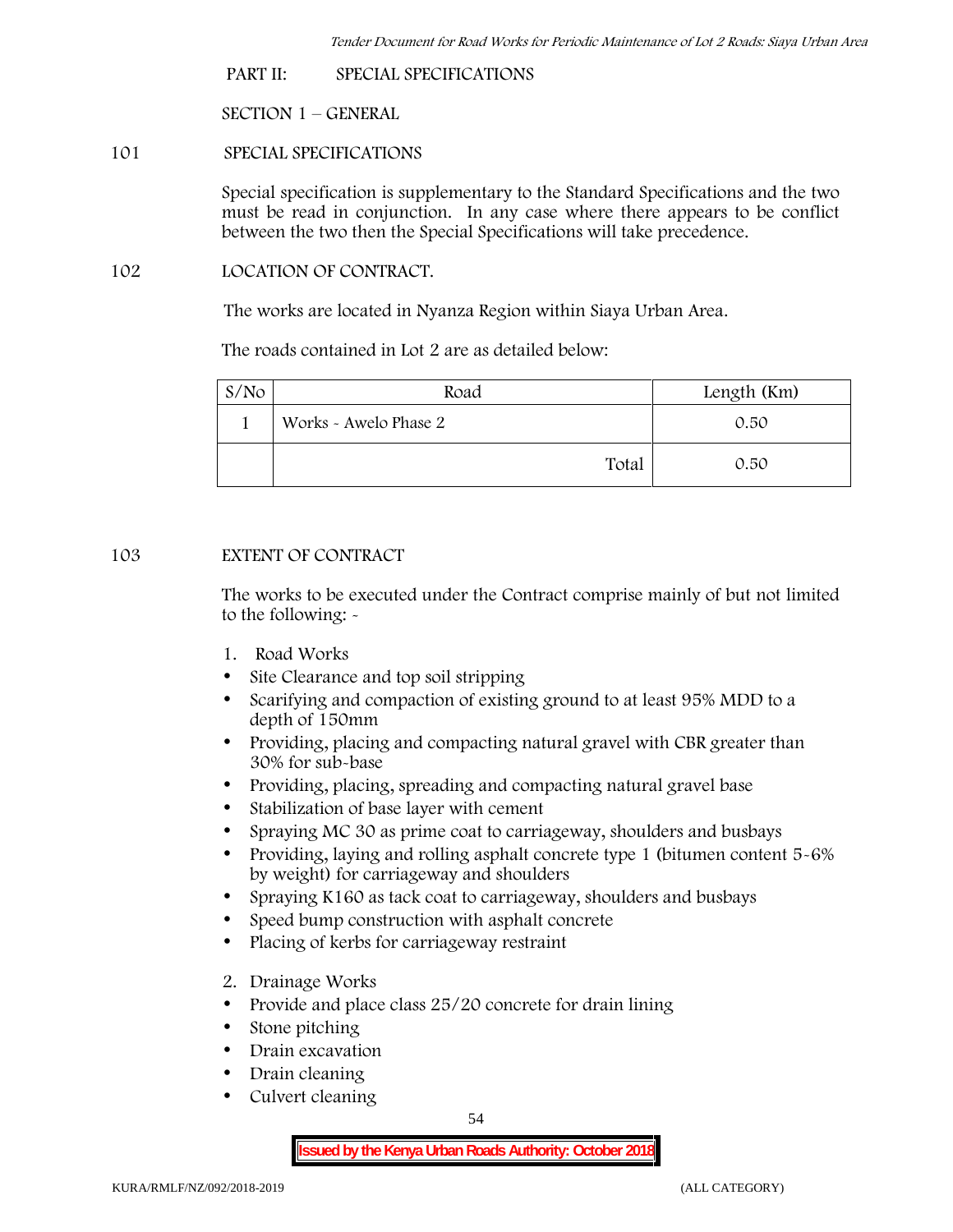- **3. Maintenance of passage of traffic through and around the works.**
- **4. Relocation of services.**
- **5. Maintenance of works during Contract Period – Defect Liability Period shall be 6 months.**

Any other activity not listed above in either category but deemed to be necessary by the Engineer, shall be subject to the Engineer's formal instructions within the mode of payment stipulated either by day works or on a measured basis.

#### **105 ORDER OF EXECUTION OF WORKS**

In addition to Clause 105 of the Standard Specification the Contractor shall carry out the Works such that a continuous and consecutive output of fully completed work is achieved.

**107 TAKING OVER CERTIFICATE**

The minimum length of the road for which a certificate will be issued under clause 48 of the conditions of Contract shall be the whole length of each section of the road substantially completed.

#### **109 NOTICE OF OPERATIONS**

Add the following sub- Clause.

Notification Terms

It shall be the Contractor's responsibility to notify the Engineer when any item of works scheduled are completed and ready for approval, and the contractor shall give sufficient notice to allow control tests to be performed.

Explosive and Blasting

- (a) The requirements of the Laws of Kenya governing explosives and other requirements and regulations of Government of Kenya and other authorities shall be complied with.
- (b) No explosives of any kind shall be used without prior written consent of the Engineer.

The Contractor shall be solely responsible for the provision, handling, storage and transporting of all explosives, ancillary materials and all other items of related kind whatsoever required for blasting.

## **120 PROTECTION OF EXISTING WORKS AND SERVICES**

The Contractor shall acquaint himself with the position of all existing services such as sewers, water drains, cables for electricity and telephone, lighting and telephone poles, water mains, etc., before commencing any excavation or other work likely to affect the existing services.

The cost of all plant, equipment and materials, labour, technical and professional staff, transport and the like necessary for determining the locations of existing services, including the making good of any damage caused to such services all to the satisfaction of the Engineer, shall be deemed to be included in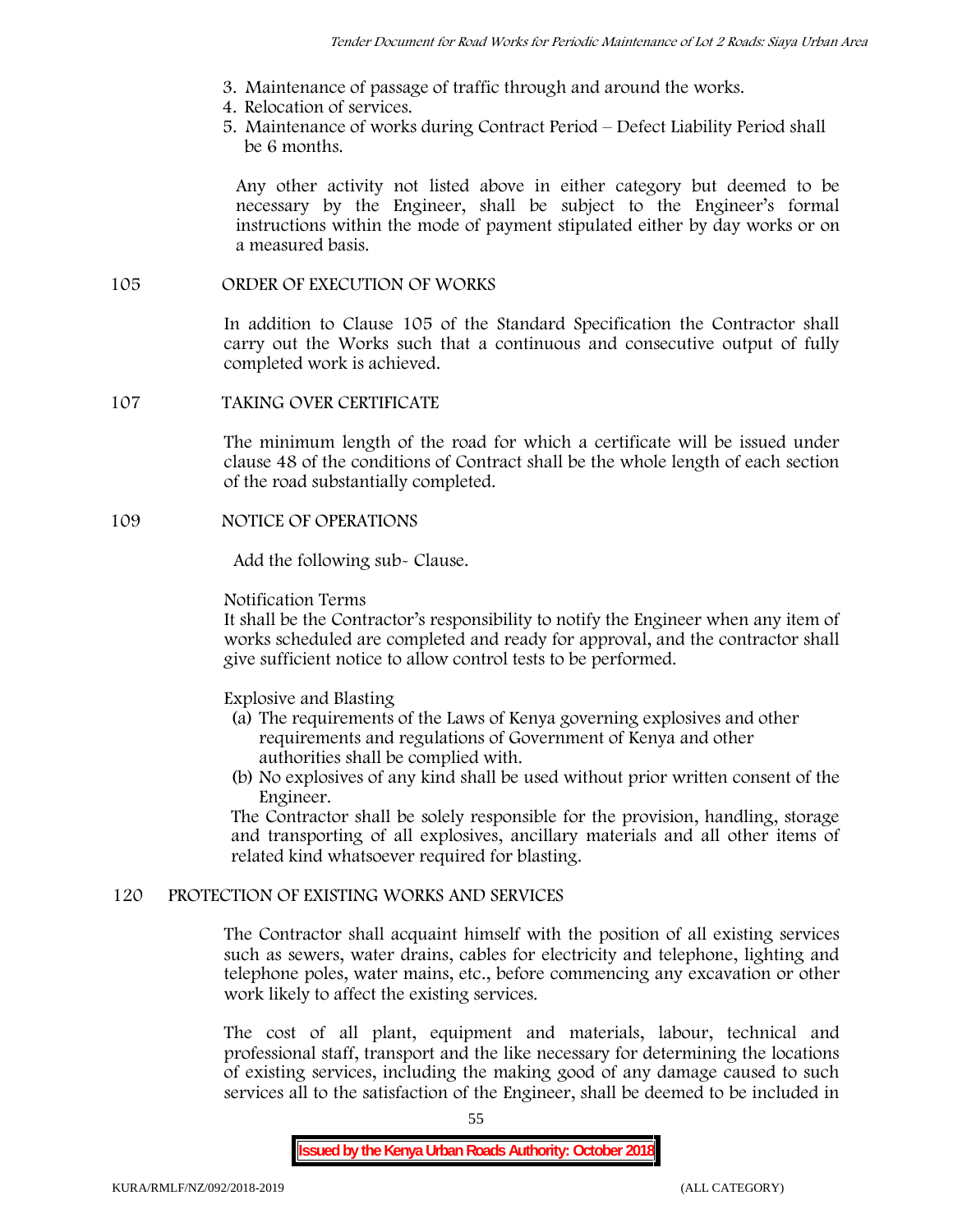the tender rates. No other payment shall be made for the costs of such operations, nor for the making good of damage caused thereby to the existing services.

The Contractor shall be held responsible for injury to existing structures, works or services and shall indemnify and keep indemnified the Employer against any claims in this respect (including consequential damages).

#### **121 DIVERSION OF SERVICES**

- (a) The Contractor shall acquaint himself with the location of all existing services such as telephone lines, electricity cables, water pipes, sewers etc., before execution of any works that may affect the services. The cost of determining the location of the existing services together with making good or repairing of any damage caused all to the satisfaction of the Engineer shall be included in the BID rates.
- (b) Subject to the agreement with the Engineer, the Contractor shall be responsible for removal of alteration and relocation of existing services.
- (c) The Contractor shall indemnify the Employer against claims originating from damage to existing services or works.

# **123 LIAISON WITH GOVERNMENT AND POLICE OFFICIALS**

The Contractor shall keep in close touch with the Police and the other Government officials of the area regarding their requirements in the control of traffic or other matters, and shall provide all assistance or facilities, which may be required by such officials in the execution of their duties.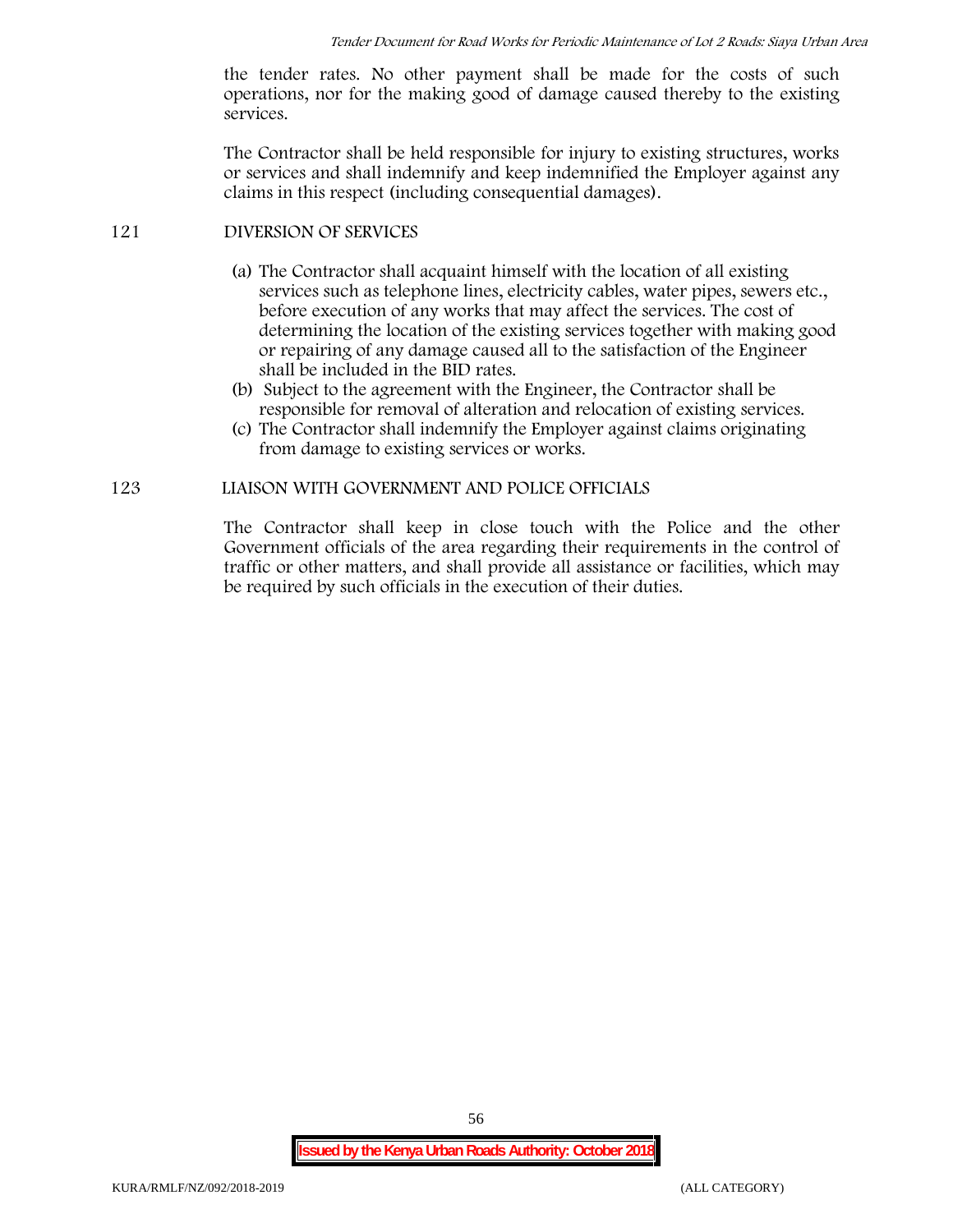#### **124 LAND FOR ALL CAMPS SITES AND FOR THE CONTRACTOR'S OWN PURPOSES, INCLUDING TEMPORARY WORKS.**

Notwithstanding Clause 124 of the Standard Specification all requirements of land for temporary works and construction purposes shall be to the approval of the Engineer but the Contractor will make all necessary arrangements with the property owners concerned and pay all charges arising therefrom. On or before completion of the Contract, the Contractor shall remove all temporary works and shall restore all such land to the condition in which it was immediately prior to the occupation thereof as far as is reasonable and practicable. No separate payment will be made to the Contractor on account of these items and the Contractor must make due allowance for them in his rates.

Notwithstanding Clause 120 of the Standard Specifications, the Contractor shall be required to appoint competent surveyors who will liaise with the Engineer on matters related to the demarcation of the existing road reserve, site measurements, removal and reinstatement of existing services.

#### **128 STORAGE OF MATERIALS**

All materials shall be stored on Site in a manner approved by the Engineer and the Contractor shall carefully protect from the weather all work and materials which may be affected thereby.

#### **129 TEST CERTIFICATES**

When instructed by the Engineer the Contractor shall submit certificates of test from the suppliers of materials and goods required in connection with the works as the Engineer may require.

Such certificates shall certify that the materials or goods concerned have been tested in accordance with the requirements of the specifications and shall give the results of all the tests carried out. The Contractor shall provide adequate means of identifying the materials and goods delivered to the site with the corresponding certificates.

## **131 SIGNBOARDS**

The Contractor shall provide and erect two (2) publicity signs on the site as directed. The Engineer shall, as shown in the Drawings, direct the minimum dimensions and thickness of the steel framework and sheet. The framework and sheet shall be prepared and painted black, while the ring at the top of the supporting frames shall be painted white. The wordings and KURA's logo shall be printed on backlit sticker paper resistant to the effects of weather using reflectorised paint or material approved by the Engineer. The sticker shall be placed on both sides of the board. The colours, fonts and heights of the letters shall be as indicated on the typical drawings and as directed by the Engineer.

## **132 OFFICE FOR THE RESIDENT ENGINEER, SURVEY EQUIPMENT AND FURNITURE**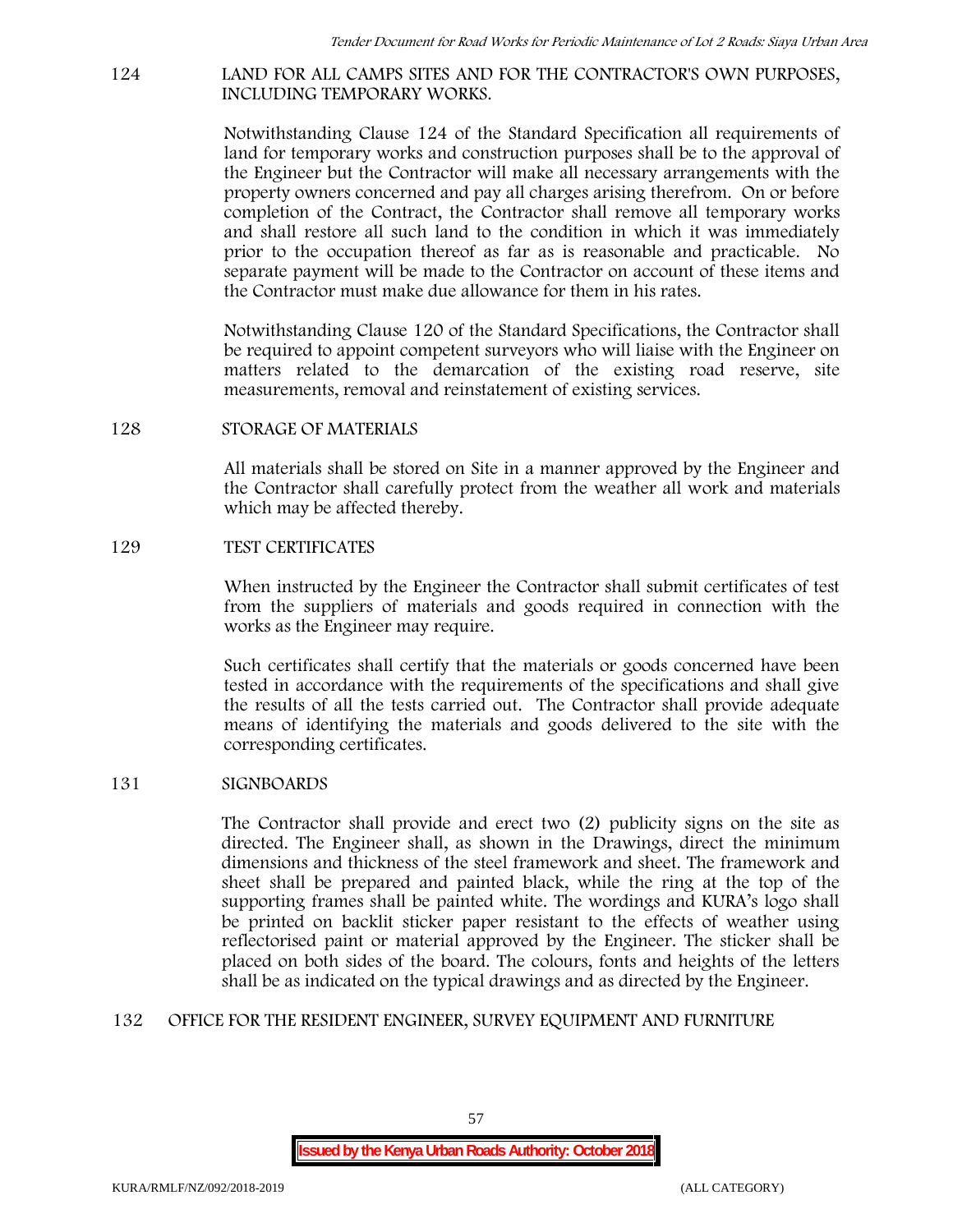## **132.1 ENGINEER'S REPRESENTATIVE OFFICE**

The contractor, when instructed, shall for the duration of the Contract, furnish and equip Resident engineer's office located at the KURA's Regional offices. The room to be occupied by the Engineer's Representative and its front office shall be provided with a floor carpet to be approved by the Engineer. The windows shall be fitted with curtains and blinders.

A telephone shall also be provided for the Resident Engineer's office for his exclusive use. All the charges and fees related to the installation and maintenance of the telephone shall be deemed to have been included in the rates for providing and maintaining the Office. The Contractor will be reimbursed, separately, the cost of operating the telephone under appropriate bill item in the BoQ.

The offices shall be provided with day and night watchmen and security lights, the cost of which shall be deemed to have been included in the rates for the offices.

The Contractor may be instructed by the Engineer under clause 58 of the General Conditions of Contract to make payments of general receipted accounts for such items as stationery, stores, furniture and equipment, claims and allowances for supervision personnel and any miscellaneous claims or the Engineer may direct the Contractor to purchase or pay for the above. The Contractor will, on provision of receipts, be paid under appropriate bill items in the BoQ.

**The survey equipment to be provided would include:**

| 1. Engineer's automatic level Wild NAK 2 or similar                                                      | 2N <sub>O</sub> |
|----------------------------------------------------------------------------------------------------------|-----------------|
| 2. Total station reading 1" with tripod and setting on                                                   |                 |
| pole with datalogger and survey software to match                                                        |                 |
| Total Station Datalogger. Include data transfer program,<br>and plotting modes, setting out calculations |                 |
| and Cogo facilities                                                                                      | 1No             |
| 3. Levelling staff 5m. with levelling bubble Wild GNLE                                                   |                 |
| or similar                                                                                               | 4No             |
| 4. 50 m. steel band measuring tape                                                                       | 2N <sub>o</sub> |
| 5. 30 m. linen measuring tape                                                                            | 2No.            |
| 6. 3m. aluminium straight edge                                                                           | 2N <sub>O</sub> |
| 7. 1m. stainless steel straight edge                                                                     | 1No             |
| 8. 100m. steel band tape                                                                                 | 2No.            |
| 9. Draughtsman's stool                                                                                   | 3No.            |
| 10. Complete set of highway curves                                                                       | 1No             |
| 11. Programmable scientific calculators FX 880P or                                                       |                 |
| equivalent                                                                                               | 4No             |
| 12. Survey umbrella                                                                                      | 2No.            |
| 13. Roll of tracing paper                                                                                | 10No            |
| 14. Protractor 360                                                                                       | 2N <sub>o</sub> |
| 15. Graph paper A3 size                                                                                  | 100No           |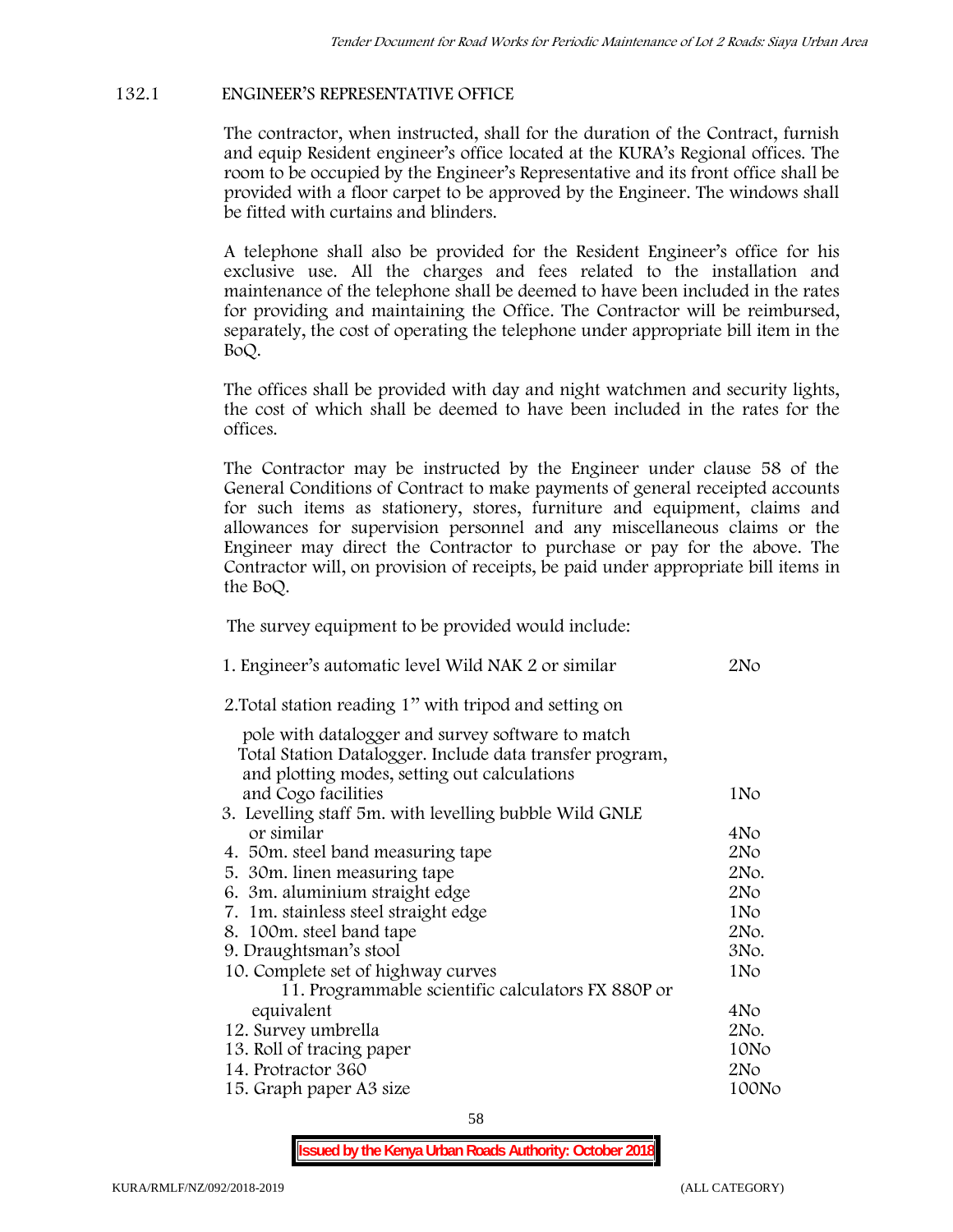| 16. Drawing table    | 2No.            |
|----------------------|-----------------|
| 17. Erasing shield   | 4No.            |
| 18. 3m. ranging rods | 9N <sub>O</sub> |
| 19. Marker pens      | 30No.           |

The contractor may be directed to pay for stationery, equipment or reagents that are foresaid and also pay for servicing and repair of the laboratory equipment being used on the project.

The Contractor shall provide, install and maintain in a good state of repair, such as survey and other equipment as listed for the duration of the contract.

Such equipment shall be of approved manufacture, and shall be made available to the Engineer for the Engineer's exclusive use throughout the Contract, not later than three (3) weeks after the Engineer's order to supply. All equipment shall be ready to use and complete to perform the tests. The equipment shall revert to the Employer on completion of the Contract.

Any delays to the Contractor or the Contractor's activities caused by the Engineer being unable to perform survey work, field or laboratory tests due to the contractor's failure to supply and/or maintain the said equipment shall be deemed to have been caused entirely by the Contractors own actions, and any consequences of such delays shall be interpreted as such.

The payment to comply with this requirement is provided in the Bill of Quantities and ownership of all equipment paid for as instructed above shall revert to the Employer after the completion of the Works.

Failure by the Contractor to provide or maintain the equipment shall make him responsible to bear all costs that may be incurred as a result of the Engineer's staff using alternative means of communication, including delays in supervision and approval of Works by the Engineer.

# **132.3 COMMUNICATION FOR THE ENGINEEER**

## **(a) Mobile phones**

The Contractor shall provide, connect and maintain mobile phones for the exclusive use by the Engineer for the duration of the contract. The Contractor shall include for the cost of providing the mobile units complete with charger unit, "hands free" headset for each unit, connection to the network and all service charges applicable all as directed by the Engineer. The Contractor shall provide air-time with each mobile phone which shall be paid for under prime cost sum allowed for in the bills of quantities. The mobile telephones shall be WAP enabled with e-mail capabilities and integrated camera of a minimum of 3.0 mega pixels. Payment for these mobiles and associated costs is included in the Bill of Quantities, and ownership of mobile phones will revert to the Employer after completion of the Works.

## **(b) Internet and e-mail services**

Where directed, the contractor shall provide 24 hours terrestrial or wireless internet connectivity with minimum throughput speed of 128kilobytes per second for the exclusive use by the Engineer, including all accessories and Terminal Equipment and pay for all associated installation, maintenance and usage charges throughout the duration of the contract.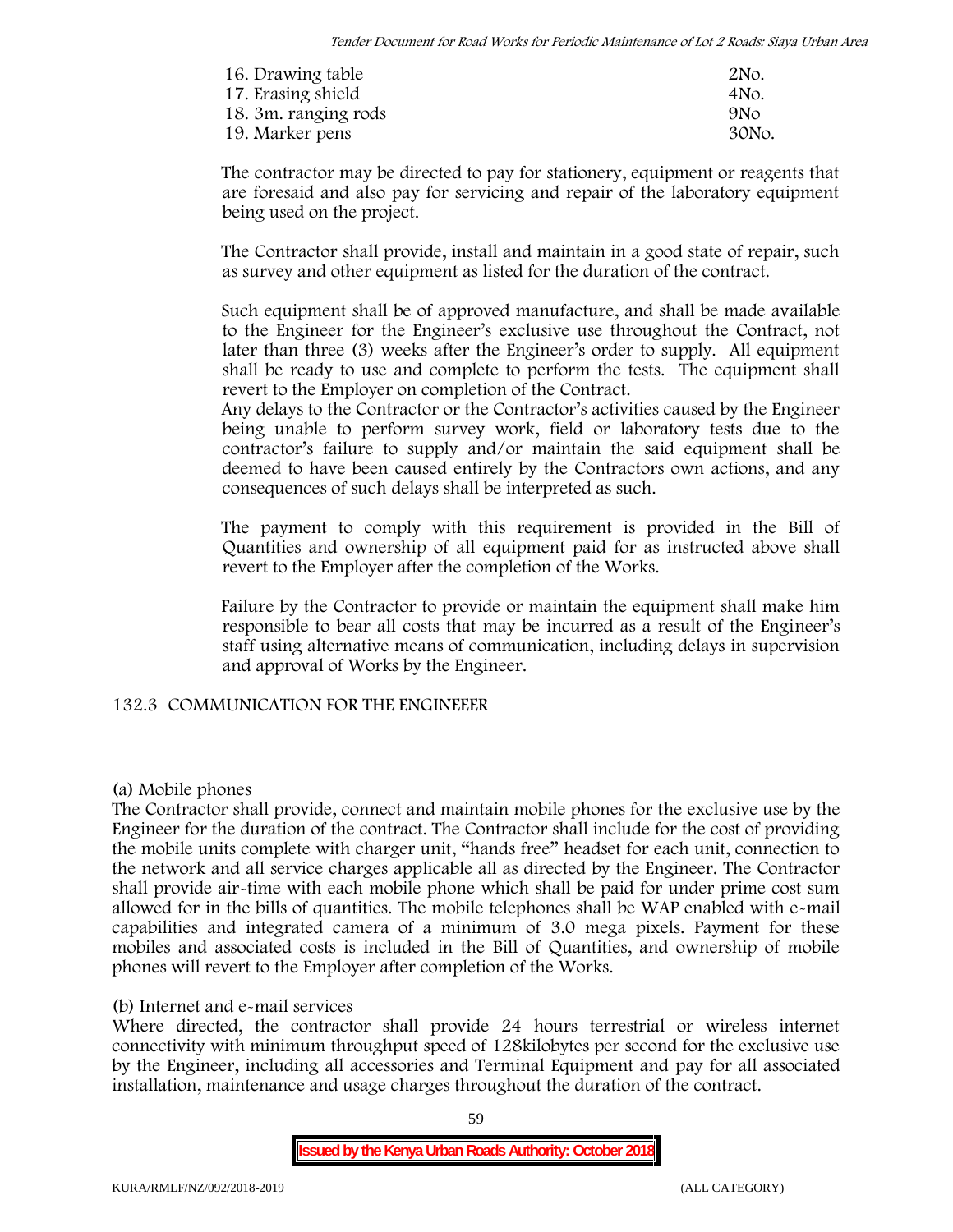The contractor shall allow for the provision and maintenance of internet connectivity and associated costs as per Appendix to item 1.17 of the Bills of Quantities.

# **137 ATTENDANCE UPON THE ENGINEER AND HIS STAFF**

In addition to the staff stated in Clause 135, the following staff will be provided for the supervision of work: 1No. Artisans, 2No. Labourers, 1No. Office assistants, 2No. Lab attendants. Additional attendant staff, as required by the Engineer, shall be paid for under Item 01-80-030 of the Bill of Quantities.

## **138 VEHICLES AND DRIVERS FOR THE ENGINEER AND HIS STAFF AND METHOD OF PAYMENT**

In addition to provisions of the Clause 138 of the Standard Specification, the Contractor shall when instructed, provide and maintain in good working condition for the exclusive use of the Engineer and his staff throughout the Contract, the following types and numbers of brand new vehicles or as specified. The Engineer shall approve the type of vehicles and confirm the number of each type to be provided. The Contractor shall insure the vehicles comprehensively for any licensed drivers and shall provide competent drivers during normal working hours and whenever required by the Engineer. The cost of provision of the vehicle shall be inclusive of the first 4,000 kilometers travelled in any month.

.Should any vehicle supplied not be in roadworthy condition, the Contractor shall provide an acceptable equivalent replacement vehicle until such a time as the original vehicle is repaired to the satisfaction of the Engineer and returned for use.

# **(a) Type 1 Vehicles (Double Cabin 4WD Pick up)**

Type 1 Vehicles should be four Wheel Drive (4WD), with power assisted steering, Double wishbone independent suspension at front axle and rigid axle with leaf springs at rear, diesel propelled engine maximum 2,500 cc. The starting mileage of the vehicles shall not exceed 60,000km odometer reading. The vehicles should be fitted with other accessories below:

- (a) Spare tyre and wheel jack;
- (b) FM radio and CD player;
- (c) Power Windows;
- (d) Full Air-conditioning;
- (e) Immobilizer and antitheft security system;
- (e) Driver and passenger SRS Airbags;
- (f) Canvas cover over the carrying deck at the back.

At the end of the contract, all type 1 vehicles shall revert to the Contractor.

## **(c) Type 2 Vehicles (station wagon/saloon)**

Specifications for Type 2 Vehicles shall be station wagon/saloon vehicles; petrol propelled engine maximum 1,800 cc. The starting mileage of the vehicles shall not exceed 60,000km odometer reading and shall in addition be fitted with a fibre glass body or similar and two columns of sitting benches on the carting deck at the back.

The Contractor shall insure comprehensively the vehicles for any licensed drivers and shall provide competent drivers during normal working hours and whenever required by the Engineer.

At the end of the contract, all type 2 vehicles shall revert to the Contractor.

60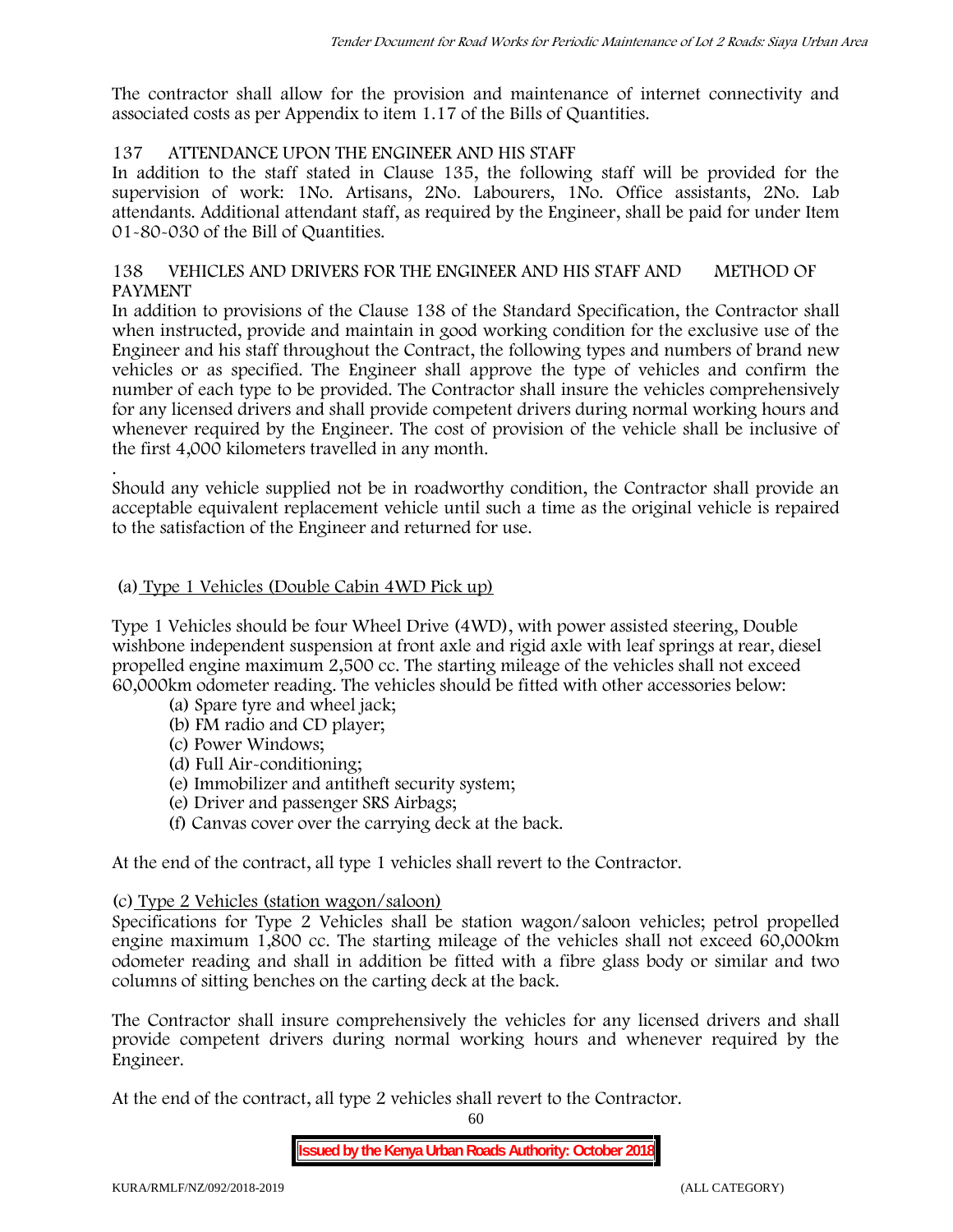Payment of vehicle shall be per vehicle month in item 01-80-017/18 of the BOQ.

# **139 MISCELLANEOUS ACCOUNTS**

The Contractor maybe instructed by the Engineer to make payments of general miscellaneous accounts for such items as stationary, stores and equipment and miscellaneous supervision personnel and claims or the Engineer may direct the Contractor to purchase or pay for the above. The Contractor will be paid on a prime cost basis plus a percentage for overheads and profits under appropriate items in the Bills of Quantities.

# **142 ENVIRONMENTAL PROTECTION**

The Contractor shall comply with the Statutory Regulations in force in Kenya regarding environmental protection and waste disposal, and shall liaise with the National Environmental Management Agency (NEMA).

The Contractor shall ensure so far as is reasonably practicable and to the satisfaction of the Engineer; that the impact of the construction on the environment shall be kept to a minimum and that appropriate measures are taken to mitigate any adverse effects during the construction.

- (a) The Contractor shall exercise care to preserve the natural landscape and shall conduct his construction operations so as to prevent any unnecessary destruction, scarring, or defacing of the natural surroundings in the vicinity of the work. Except where clearing is required for permanent works, all trees, native shrubbery, and vegetation shall be preserved and shall be protected from damage by the Contractor's construction operations and equipment. All unnecessary destruction, scarring, damage or defacing resulting from the Contractor's operations shall be repaired, replanted, reseeded or otherwise corrected as directed by the Engineer, and at the Contractor's expense.
- (b) The Contractor shall ensure that measures are in place to control soil erosion and water pollution, by use of berms, dykes, silt fences, brush barriers, dams, sediment basins, filter mats, netting, gravel, mulches, grasses, slope drains, contour banks, and other erosion control devices and methods. Temporary erosion control provisions shall be coordinated with permanent erosion control features to assure economical, effective and continuous measures throughout the period of the works. The Contractor's attention is drawn to the requirements of Clause 502, in that works need to be progressively finished so that permanent vegetation can establish quickly to mitigate soil erosion and erosion of drains.
- (c) The Contractor shall provide all the labour, equipment, materials, and means required and shall carry out proper and efficient measures wherever and as often as necessary to minimise the dust nuisance.
- (d) The Contractor shall comply with all applicable Kenyan laws, orders and regulations concerning the prevention, control and abatement of excessive noise. Blasting, use of jackhammers, pile driving, rock crushing, or any other activities producing highintensity impact noise may be performed at night only upon approval of the Engineer.
- (e) Immediately after extraction of materials, all borrows pits shall be backfilled to the satisfaction of the Engineer. In particular borrow pits near the project road shall be backfilled in such a way that no water collects in them.

61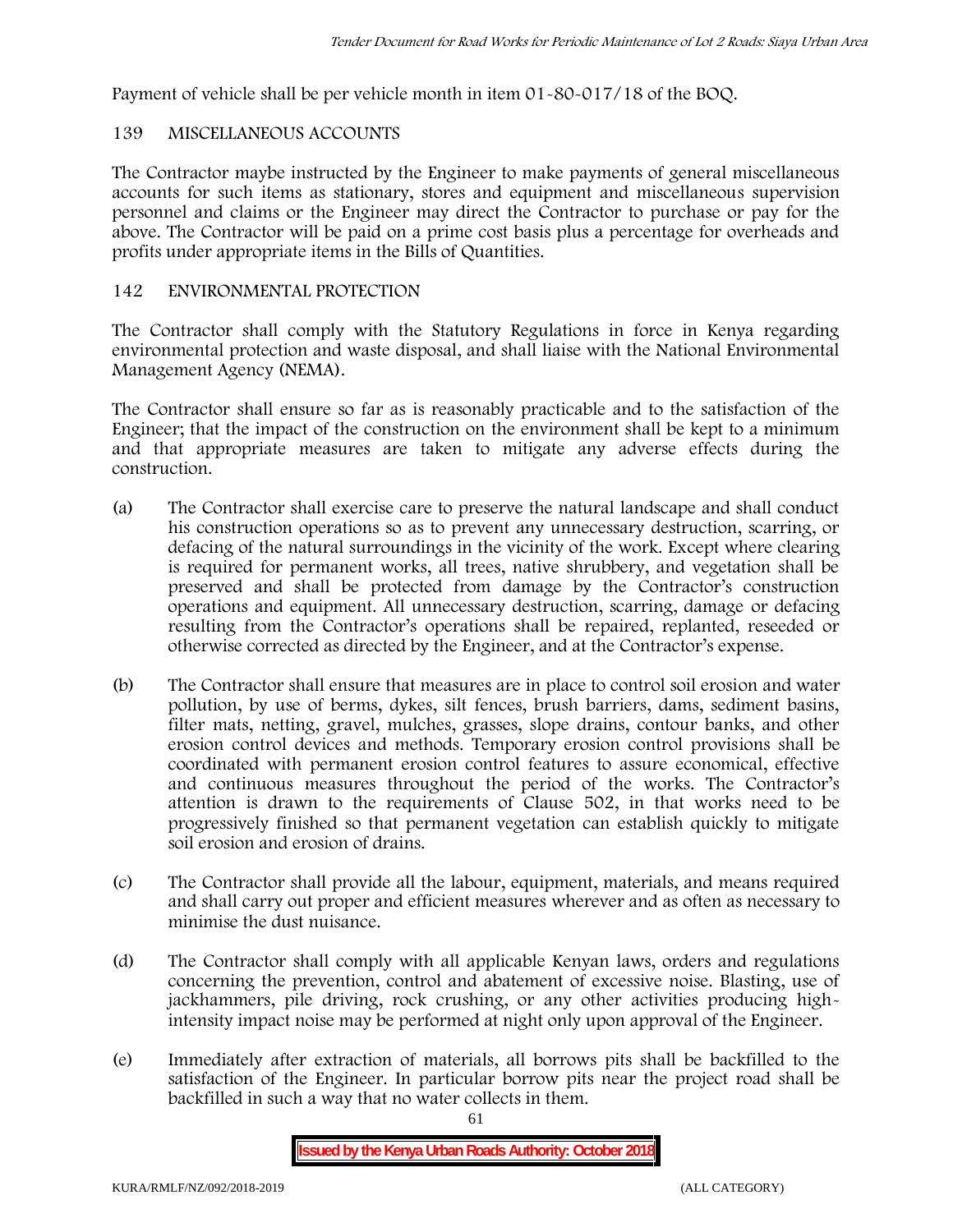- (f) Spilling of bitumen fuels Oils and other pollutants shall be cleared up.
- (g) The Contractor's attention is drawn to the requirements of the Standard Specification in regard to the environment and in particular to the following clauses: Clause 115: Construction Generally

| Clause 110. Construction denerally                                  |  |  |
|---------------------------------------------------------------------|--|--|
| Clause 116: Protection from Water                                   |  |  |
| Clause 136: Removal of Camps                                        |  |  |
| Clause 605: Safety and Public Health Requirements Clause            |  |  |
| Clause 607: Site Clearance and Removal of Topsoil and<br>Overburden |  |  |

(h) No additional payment will be made to the Contractor to cover costs arising from the requirements for this Clause and the Contractor must include these costs in the rates inserted into the Bills of Quantities.

#### **143 STAFF TRAINING**

The Contractor shall allow for training of engineers, technicians and other support staff as may be instructed by the Engineer.

The payment of the allowances of such staff shall be made as instructed by the Engineer under the relevant provisions in the Bills of Quantities.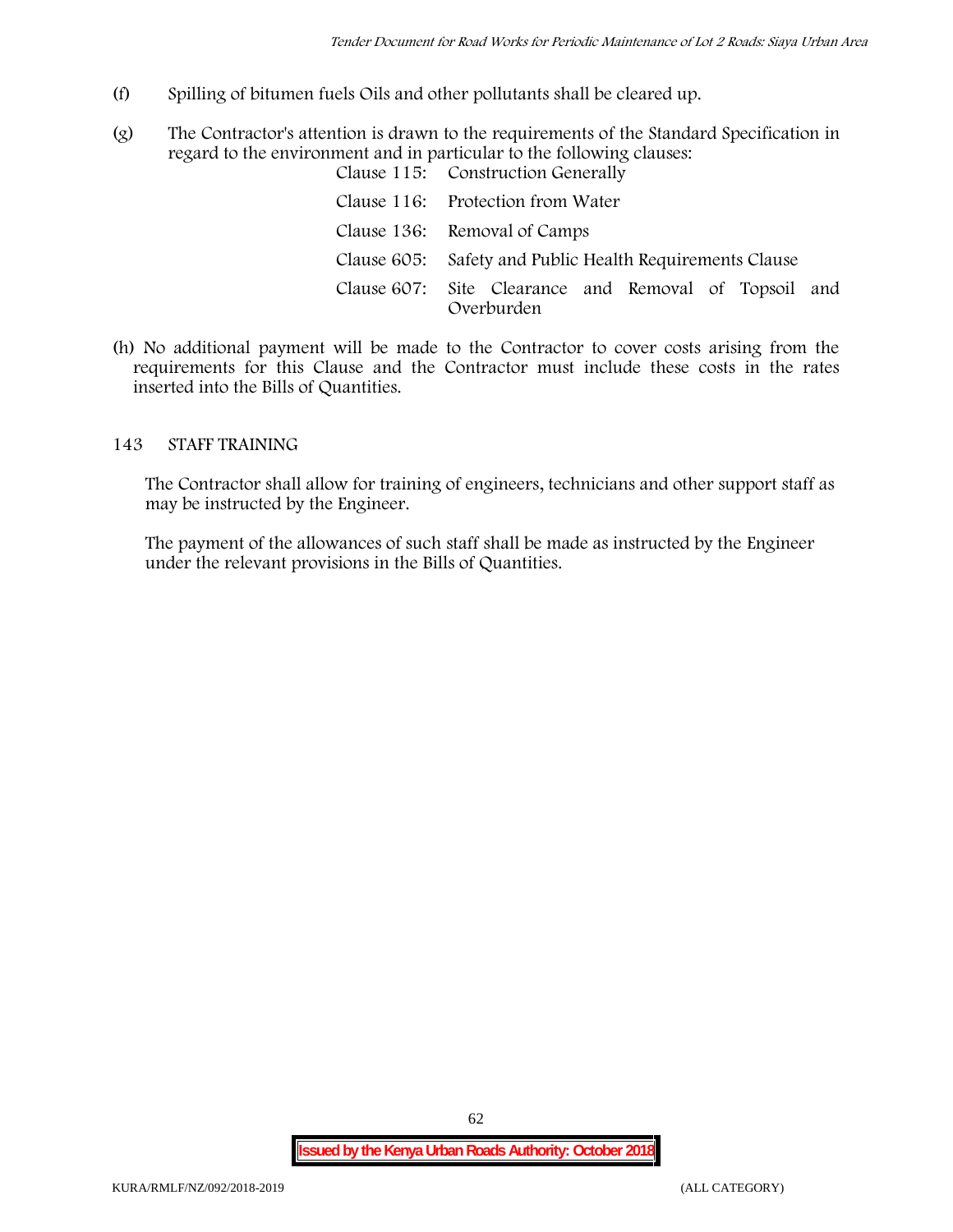# **SECTION 2 - MATERIALS AND TESTING OF MATERIALS**

All materials testing shall be in accordance with Section 2 of the Standard Specifications.

#### **SECTION 3 - SETTING OUT & TOLERANCES**

#### **301 SETTING OUT**

a) In addition to the provisions of clause 3.01(a) if the traverse points to be used for the setting out are close to the existing carriageway and interfere with construction works then the Contractor will have to relocate them to a location where they will not be disturbed. The co ordinates and heights of all traverse points so located shall be listed and provided to the Engineer for checking and/or approval. Contractor shall also monument the new centreline every 200m along straight and all salient points along curves by a pin in the concrete beacon before commencement of any works.

The road reserve boundary posts shall have 12mm diameter steel pins embedded in concrete, 200mm long with 25mm exposed to the air, sticking out form its top surface. This pin shall be co-ordinated and heighted and result of the same shall be provided to the Engineer for approval. Cost of these works shall be included in the rates as no separate item has been provided.

Commencement of the works shall not be permitted until this basic survey data has been provided and approved by the Engineer for at least 2 Kms of the road.

b) Detailed Setting Out

Reference pegs shall be 50mm by 50mm in section 600mm long driven 400mm firmly into ground and painted white above the ground. The offset from centre line shall be indicated by small nail 20mm to 25mm long with its head driven flush with the top of the peg.

Chainages, offset and reference elevation shall be clearly indicated to the sides of the peg to the satisfaction of the Engineer.

After cutting of benches and prior to commencement of earthworks or subgrade works, Contractor shall take cross-sections again and submit the copy of the same to Engineer for agreement. These cross-sections shall then be used as basis of measurement for all subsequent layers, unless otherwise stated.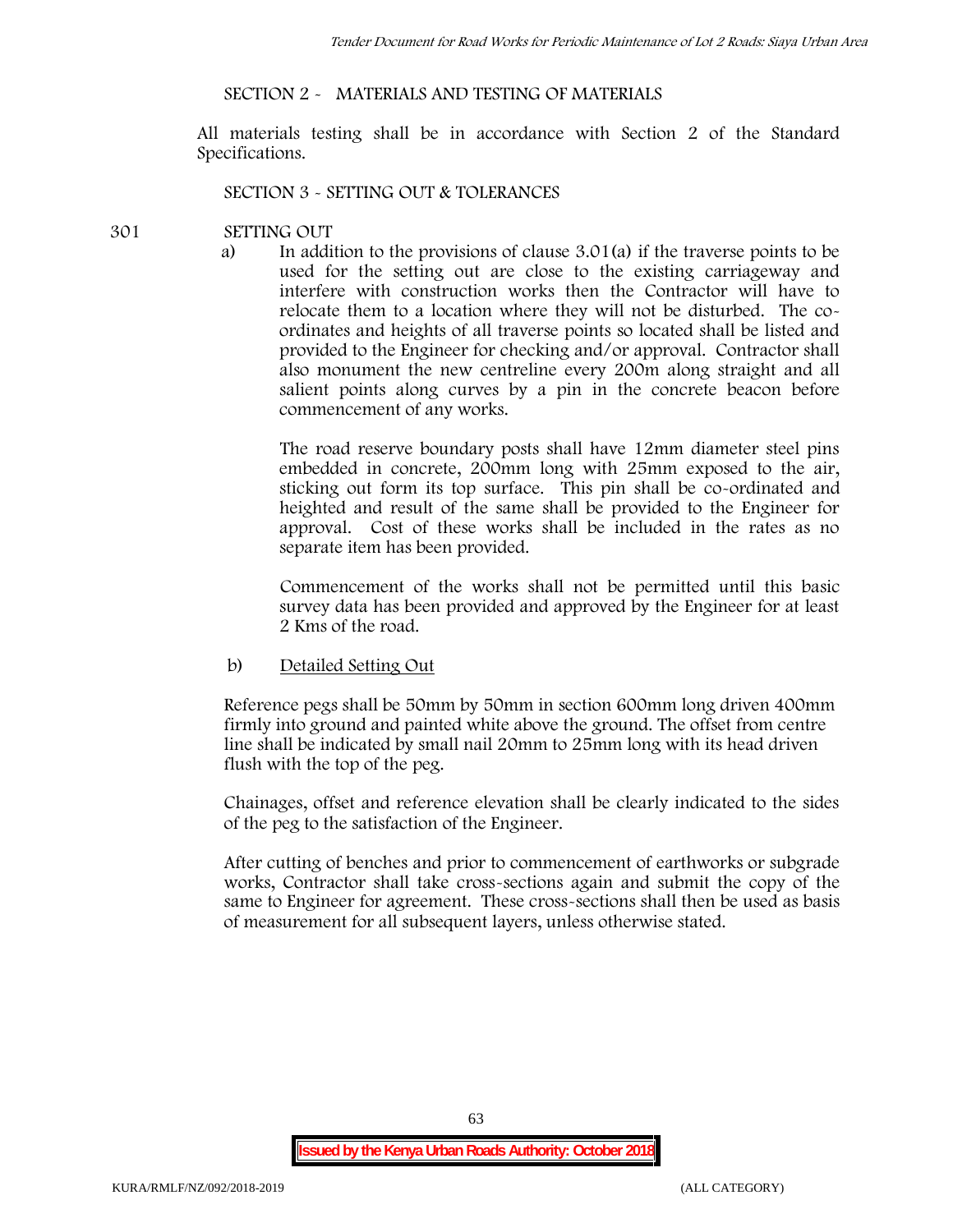**SECTION 4- SITE CLEARANCE AND TOP SOIL STRIPPING**

# **401 SITE CLEARANCE**

Site Clearance shall be carried out as directed by the Engineer.

**402 REMOVAL OF TOPSOIL**

Topsoil shall include up to 200mm depth of any unsuitable material encountered in existing or newly constructed drains, drainage channels, and accesses.

**403 REMOVAL OF STRUCTURES, FENCES AND OBSTRUCTIONS**

When instructed by the Engineer, the Contractor shall demolish or remove any structure and payment for this shall be made on day works basis.

**SECTION 5 - EARTHWORKS**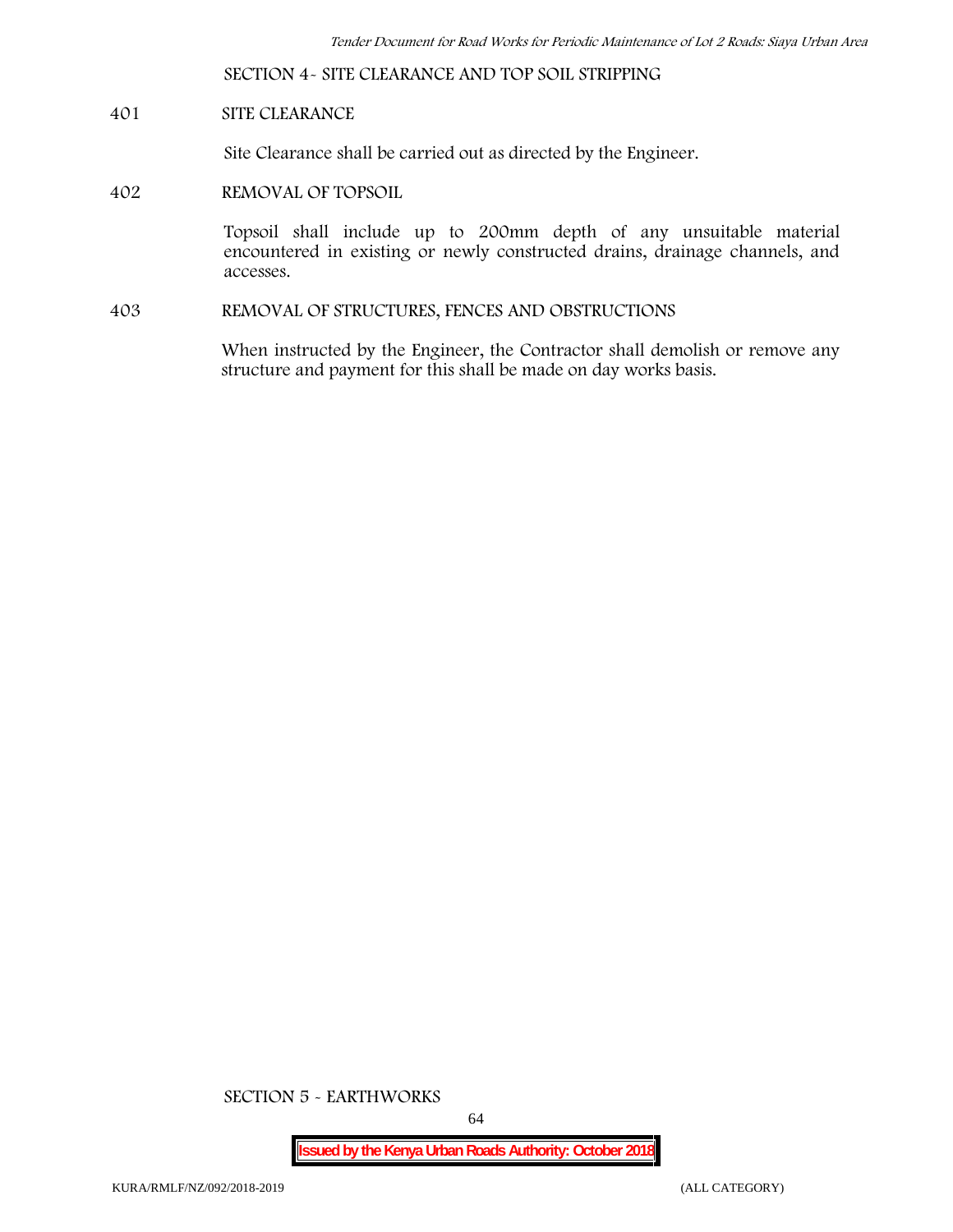## **504 PREPARATION PRIOR TO FORMING EMBANKMENT**

Where benching is required for existing pavement to accommodate earthworks subgrade or subbase for widening the road, the rate for compaction of existing ground shall be deemed to cover this activity.

Excavation in the pavement of the existing road shall be kept dry. In the event of water penetrating the underlying layer, construction of the subsequent layers shall be postponed until the underlying layers are dry enough to accommodate the construction plant without deforming or otherwise showing distress.

Step construction shall be carried out per layer at the joint where excavating both vertically and perpendicular to the direction of the travel. The step shall be 500mm perpendicular to the direction of the travel and 150mm vertical unless otherwise instructed by the Engineer.

Special care shall be taken when compacting the new material at the joint ensuring that specified density is achieved.

## **505 CONSTRUCTION OF EMBANKMENTS**

Only material approved by the Engineer shall be used for fill in embankments. Material with high swelling characteristics or high organic matter content and any other undesirable material shall not be used, unless specifically directed by the Engineer. Unsuitable material shall include:

- (i) All material containing more than 5% by weight or organic matter (such as topsoil, material from swamps, mud, logs, stumps and other perishable material)
- (ii) All material with a swell of more than 3% (such as black cotton soil)
- (iii) All clay of plasticity index exceeding 50.
- (iv) All material having moisture content greater than 105% of optimum moisture content (Standard Compaction)

Subgrade: Shall mean upper 300mm of earthworks either insitu or in fill and subgrade shall be provided for as part of earthworks operation and payment shall be made as "fill". The material for subgrade shall have a CBR of not less than 8% measured after a 4 day soak in a laboratory mix compacted to a dry density of 100% MDD (AASHTO T99) and a swell of less than 1%.

Subgrade repair: Where directed by the Engineer, any localized failure in the subgrade shall be repaired by filling in selected soft, hard or natural of minimum CBR 30% and compacted in accordance with clauses in the specifications applying to normal subgrade.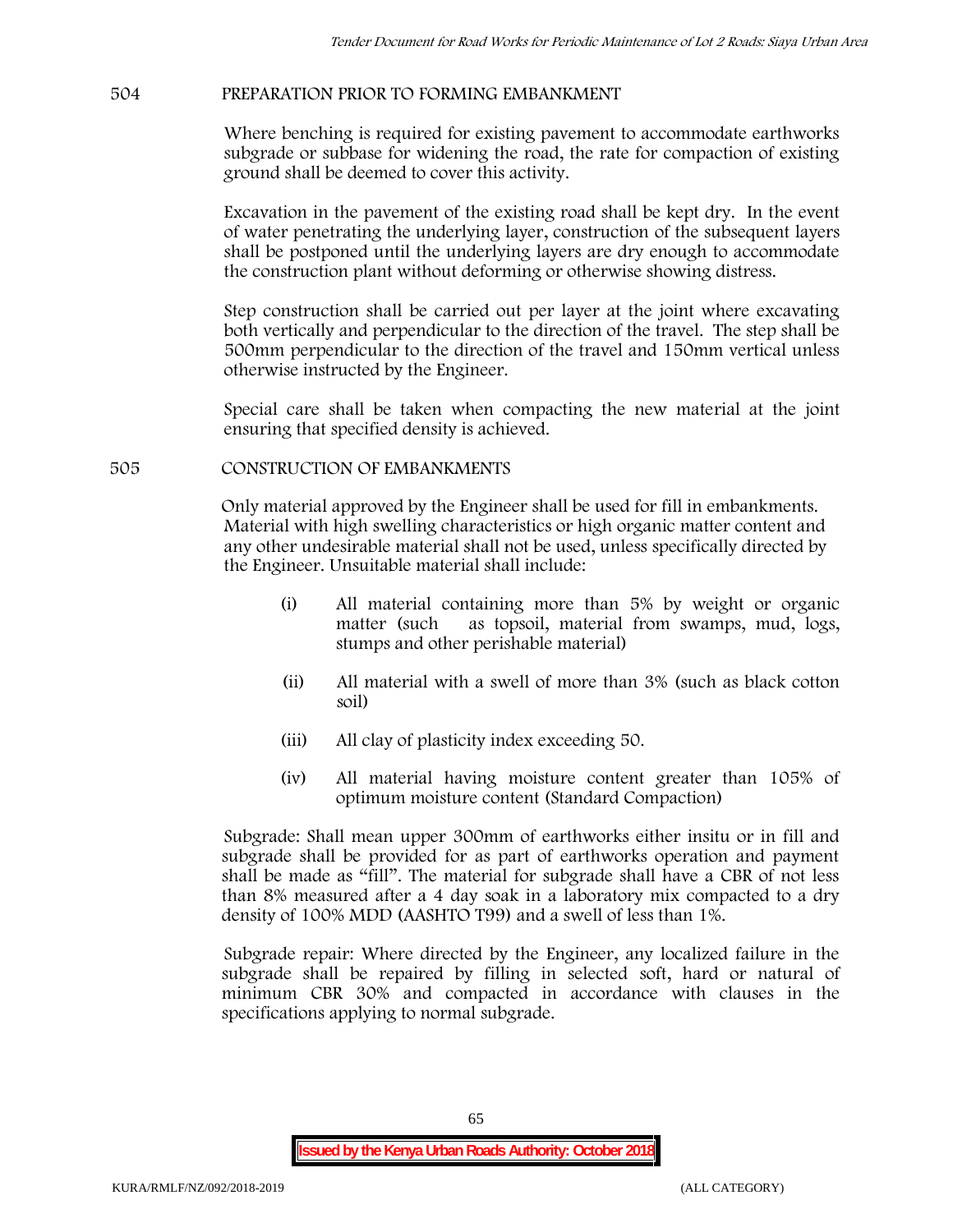Embankment repair: Where directed by the Engineer, any localized filling in soft, hard or natural; selected material requirements shall be executed in accordance with Clause 505.

#### **508 COMPACTION OF EARTHWORKS**

At pipe culverts, all fill above ground level around the culverts shall be compacted to density of 100% MDD (AASHTO T.99) up to the level of the top of the pipes or top of the surround(s), if any and for a width equal to the internal diameter of the pipe on either side of the pipe(s) or surround(s) as applicable.

At locations adjacent to structures, all fill above ground level upto the underside of the subgrade shall be compacted to density of 105% MDD (AASHTO T.99). In case of fill around box culverts this should be carried out for the full width of the fill and for a length bounded by the vertical plane passing through the ends of the wingwalls.

Notwithstanding the provision of clause 503 of the standard Specification, Compaction of subgrade material (i.e. material immediately below formation) in cut areas shall not be carried out by the contractor in areas where the formation is formed in hard material, unless specific instructions to the contrary are issued by the Engineer.

Where improved sub-grade material shall be required, this shall be compacted and finished to the same standards and tolerances as those required for normal subgrade and clauses in the specifications applying to normal subgrade shall also apply.

## **511 BORROW PITS**

The first part of the Standard Specification is amended as follows:

Fill material which is required in addition to that provided by excavation shall be obtained from borrow pits to be located and provided by the Contractor but to the approval of the Engineer contrary to what has been stated.

## **517 MEASUREMENT AND PAYMENT**

Notwithstanding the provisions of clause 517 of the standard specifications, the rate for compaction of fill in soft material shall allow for the requirements of clause 508 of the special specification and no extra payment shall be made for compaction around pipe culverts (100% MDD AASHTO T.99).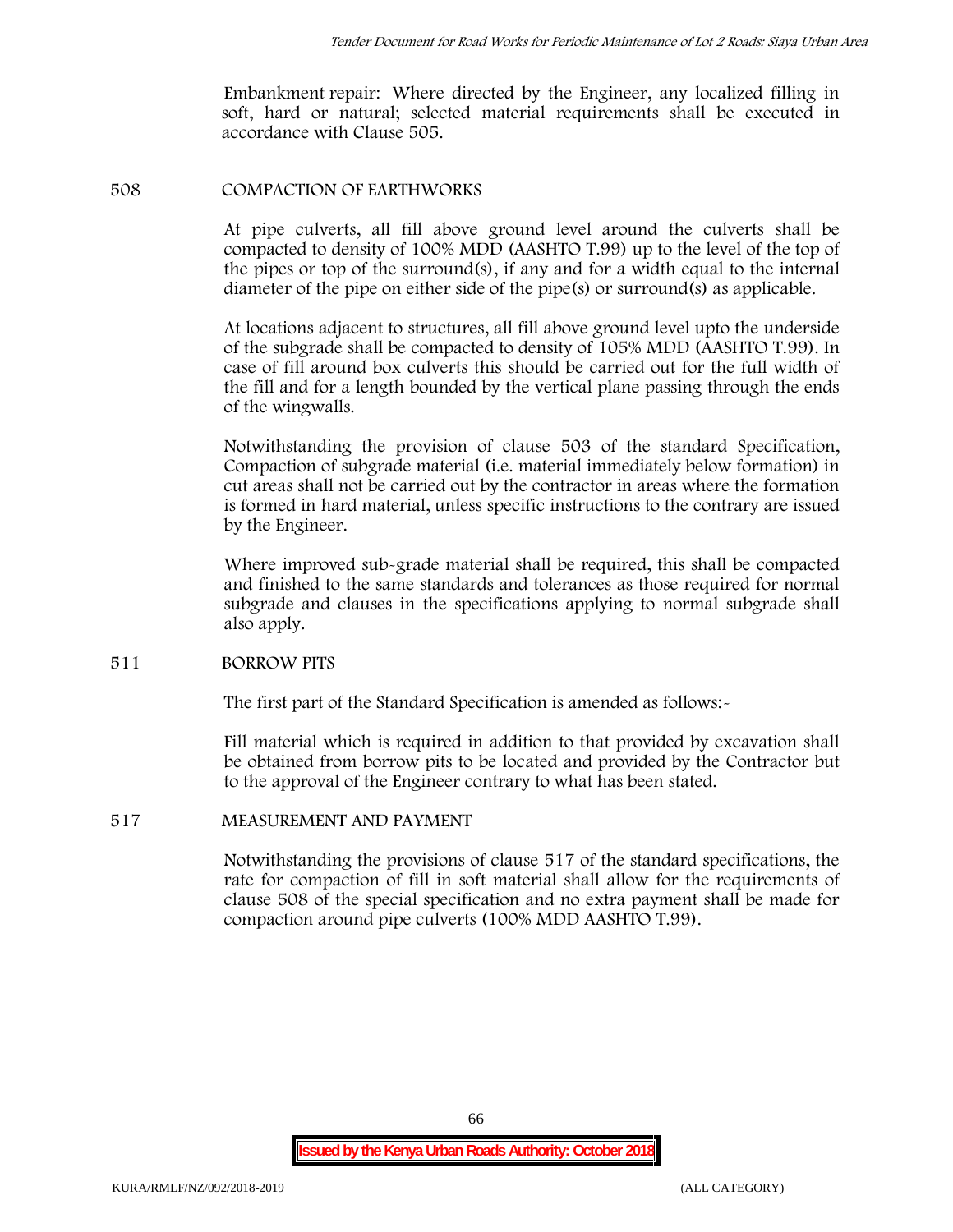**SECTION 6 - QUARRIES, BORROW PITS, STOCKPILES AND SPOIL AREAS**

#### **601 GENERAL**

Notwithstanding any indications to the contrary in the Standard specification the Engineer will not make available to the Contractor any land for quarries, borrow pits, stockpiles and spoil areas, except for those areas in road reserves specifically approved by him.

The contractor will be entirely responsible for locating suitable sources of materials complying with the Standard and Special Specifications, and for the procurement, Wining, haulage to site of these materials and all costs involved therein. Similarly the contractor will be responsible for the provision and costs involved in providing suitable areas for stockpiling materials and spoil dumps. Should there be suitable sites for spoil dumps or stockpiles within the road reserve forming the site of the works the Contractor may utilise these subject to the approval of the Engineer.

No additional payment will be made to the Contractor to cover costs arising from the requirements for this Clause and the Contractor must include these costs in the rates inserted into the Bills of Quantities.

#### **602 MATERIAL SITES**

The information on possible material sites is given for the general guidance of bidders. Bidders are however advised to conduct their own investigation as the information contained therein is neither guaranteed nor warranted

#### **603 PROVISION OF LAND**

Notwithstanding any indications to the contrary in the Standard specification the Engineer will not make available to the Contractor any land for quarries, borrow pits, stockpiles and spoil areas, except for those areas in road reserves specifically approved by him.

The contractor will be entirely responsible for locating suitable sources of materials complying with the Standard and Special Specifications, and for the procurement, Wining, haulage to site of these materials and all costs involved therein. Similarly the contractor will be responsible for the provision and costs involved in providing suitable areas for stockpiling materials and spoil dumps. Should there be suitable sites for spoil dumps or stockpiles within the road reserve forming the site of the works the Contractor may utilise these subject to the approval of the Engineer.

No additional payment will be made to the Contractor to cover costs arising from the requirements for this Clause and the Contractor must include these costs in the rates inserted into the Bills of Quantities.

#### **605 SAFETY AND PUBLIC HEALTH REQUIREMENTS**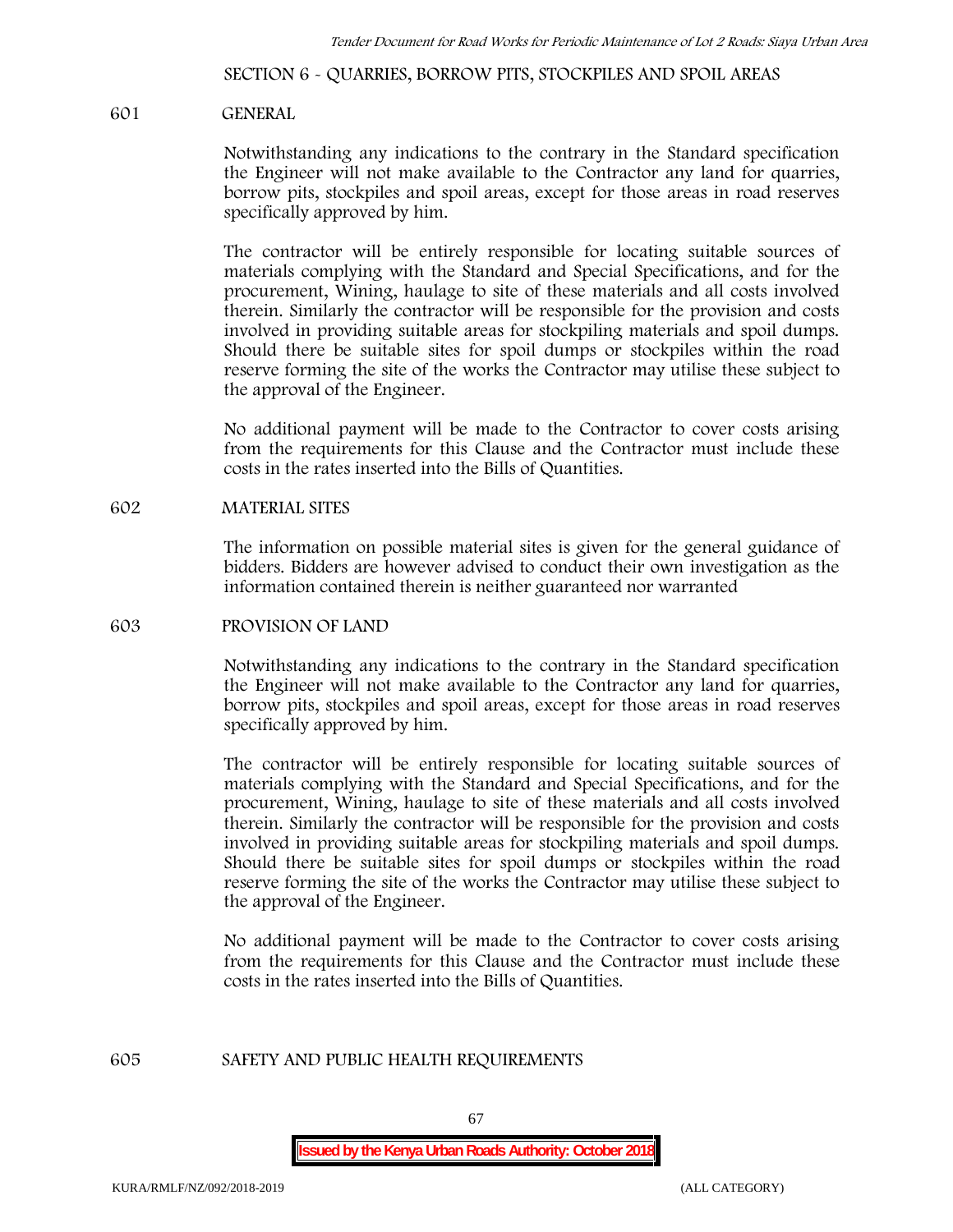In addition to clause 605, the contractor shall allow for professionals to conduct lectures to the workers regarding the spread of HIV/Aids.

**SECTION 7 - EXCAVATION AND FILLING FOR STRUCTURES**

#### **703 EXCAVATION OF FOUNDATIONS FOR STRUCTURES**

Unless otherwise instructed by the Engineer, all excavated surfaces in material other than hard material, on which foundations for structures shall be placed, shall be compacted to 100% MDD (AASHTO T.99) immediately before structures are constructed.

Paragraph 4, last line: - Replace "95%" with "100%".

#### **707 BACKFILLING FOR STRUCTURES**

Unless otherwise instructed by the Engineer, all backfilling material shall be compacted to a minimum of 100% MDD (AASHTO T.99).

## **709 EXCAVATIONS FOR RIVER TRAINING AND NEW WATER COURSES**

Payments for river training and establishment of new watercourses shall only be made where such work constitute permanent works. Works done for road deviation or other temporary works shall not qualify for payment.

#### **710 STONE PITCHING**

Stone pitching to drains, inlets and outlets of culverts to embankments and around structure shall consist of sound unweathered rock approved by the Engineer.

The stone as dressed shall be roughly cubical in shape with minimum dimensions of 150 x 150mm for normal thickness of stone pitching.

The surface to receive the pitching shall be compacted and trimmed to slope and the stone laid, interlocked and rammed into the material to give an even finished surface.

In areas where stone pitching has been damaged, the Contractor shall identify such areas and notify the Engineer for his agreement of the extent of the Works required and his approval and instructions to proceed with the Works. Stone Pitching Repair and Reconstruction shall be carried out in accordance with Clause 710 of the Standard Specifications.

The Works shall involve removal of the damaged stone pitching and reconstruction of the said areas in accordance with Clause 710 of the Standard Specifications by use of the sound salvaged material together with any necessary additional material where all such materials shall comply with Section 7 of the Standard Specifications.

Contrary to clause 713 of the standard specifications, the rates inserted for stone pitching shall allow for grouting.

68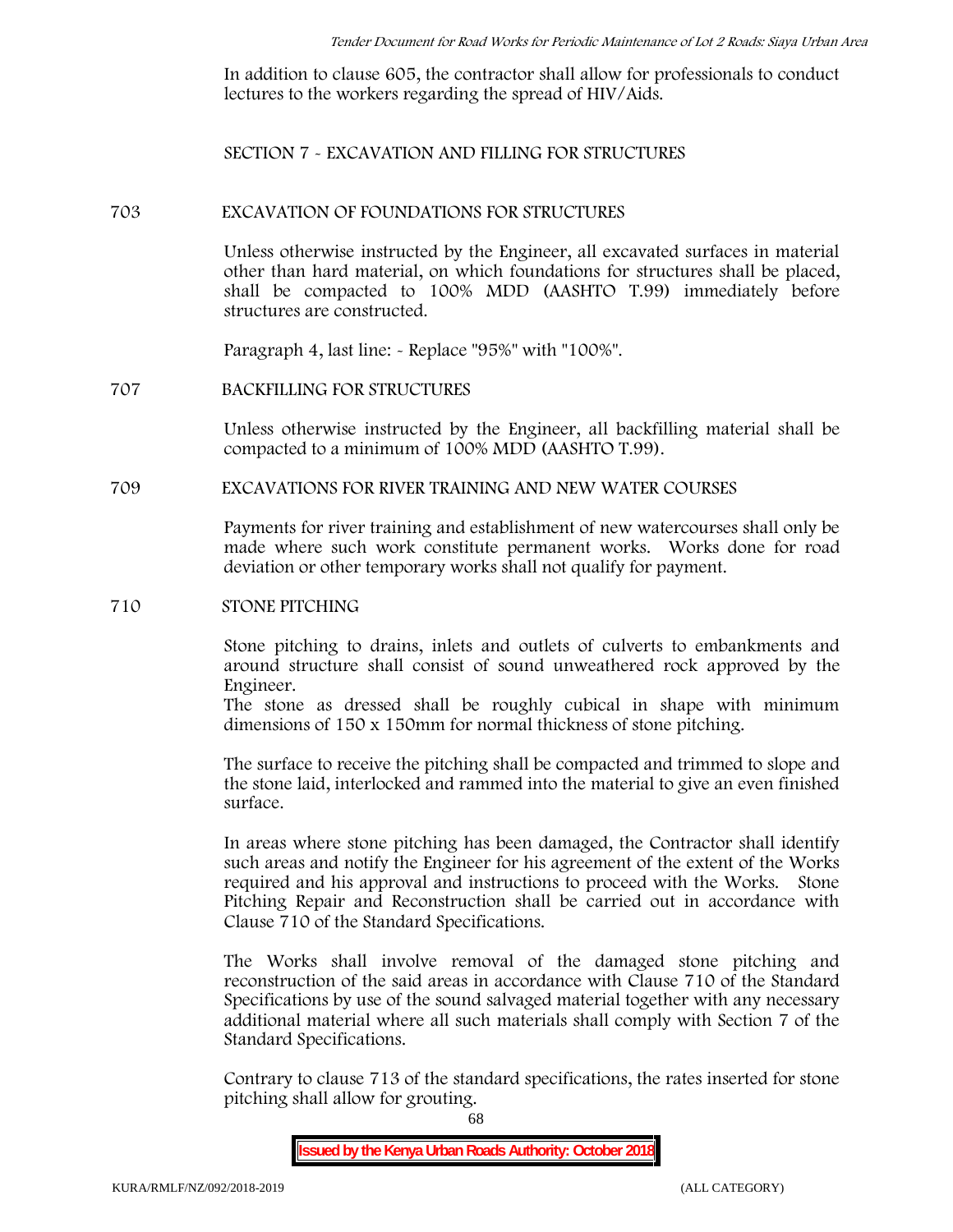## **711 GABIONS**

Where instructed by the Engineer the Contractor will install gabions as protection works to washout areas or bridge Piers and or Abutments. Gabions shall be constructed in accordance with Clause 711 of the Standard Specification.

I n cases where existing gabions have been damaged, the Contractor shall identify them and notify the Engineer for his agreement of the extent of the Work required and his approval and instructions to proceed with the Works.

The Works shall involve removal of the damaged gabions / rocks, excavation to the correct levels and grades as directed by the Engineer, and in accordance with Clause 711 of the Standard Specifications and reconstruction with new gabions and other necessary materials as necessary. The damaged gabions shall be recovered and transported to the nearest KURA'S Yard or M.O. R &P.W Department depot.

# **712 RIP-RAP PROTECTION WORK**

Quarry waste or similar approved material shall be used to backfill scoured and eroded side, outfall and cut-off drain. The material shall be compacted to form a flat or curved surface preparatory to stone [pitching of drainage channels, existing and new scour checks as directed by the Engineer.

The surface to receive the pitching shall be compacted and trimmed to slope and the stone hand laid, interlocked and rammed into the material to give an even finished surface. The interstices of the Pitching shall be rammed with insitu material. The insitu material immediately behind the pitching shall be compacted to minimum density of 100% MDD compaction (AASHTO T.99)

## **714 BACKFILL BELOW STRUCTRURES**

Where instructed this shall be carried out in compliance with the requirements of Clause 507 and 804 of the Standard Specification.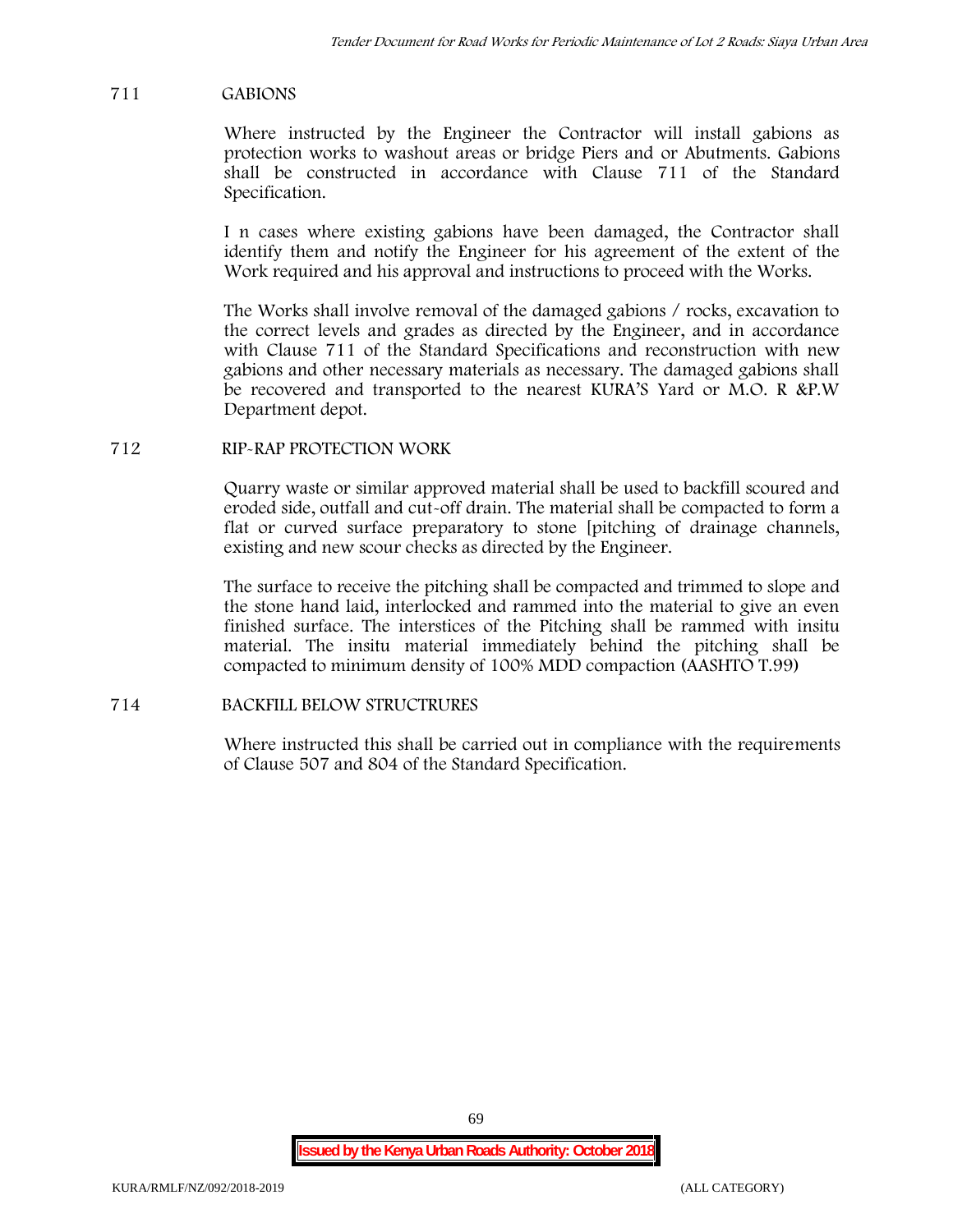**SECTION 8 - CULVERTS AND DRAINAGE WORKS**

#### **801 SCOPE OF SECTION**

The operations specified in this section apply to the installation of drainage works and reinstatement and improvement of the same.

In addition, this Section covers: -

- Extending of existing 450mm, 600mm and 900mm diameter pipes to be compatible with the increased road width or access.
- Desilting and cleaning of existing pipes and outfall drains to make them free flowing.

**804 EXCAVATION FOR CULVERTS AND DRAINAGE WORKS**

In the Standard Specifications, make the following amendments: -

- (a) In paragraph 6, line 3, and in paragraph 7, line 5 and in paragraph 11, line 6, delete "95%" and insert "100%".
- (b) Removal of Existing Pipe Culverts

Where instructed by the Engineer, the Contractor shall excavate and remove all existing blocked or collapsed culvert pipes of 450mm, 600mm and 900mm diameter including concrete surround, bedding, inlet and outlet structure.

The void left after removal of culvert pipes shall be widened as necessary to accommodate new concrete bedding, pipe and haunching. The payment of this work shall be per linear metre of pipes removed, and the volume in m<sup>3</sup> of inlet/outlet structure removed. The void left by

removal of these pipes shall be carefully preserved in order to accommodate replacement of 450mm, 600mm or 900mm diameter pipe culverts as shall be directed by the Engineer.

- (c) Removal of Other Existing Drainage Structures When instructed by the Engineer, the Contractor shall demolish or remove any other structure and payment for this shall be made on day work basis.
- (d) Excavation for Culverts and Drainage Works The Contractor shall carry out all excavations for new culverts and drainage works to the lines, levels, inclinations, and dimensions shown on the drawings or as instructed by the Engineer.

#### **805 EXCAVATION IN HARD MATERIAL**

In the Standard Specifications, Sub-clauses 805(a) and 805 (b) delete "95%" and insert "100%".

In sub-clause 809(a), paragraph 1, line 1, substitute "95%" with "100%".

70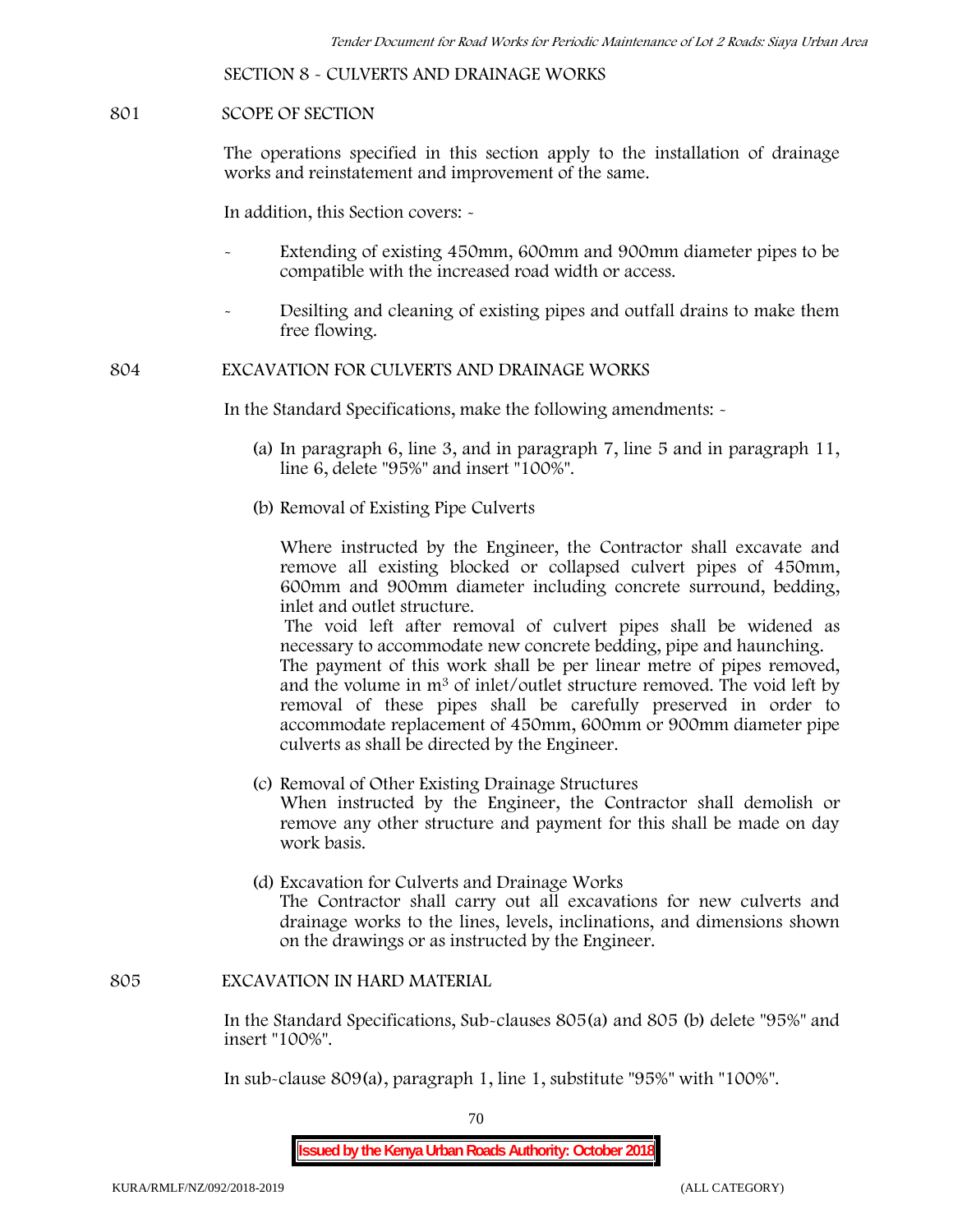In sub-clause 809(c), paragraph 2, line 4, between the words "compacted" and "and shaped" insert the words "to 100% MDD (AASHTO T.99)".

Hard material is material that can be excavated only after blasting with explosives or barring and wedging or the use of a mechanical breaker fitted with a rock point in good condition and operated correctly. Boulders of more than 0.2m<sup>3</sup> occurring in soft material shall be classified as hard material.

#### **809 BEDDING AND LAYING OF PIPE CULVERTS**

Concrete pipes shall be laid on a 150mm thick concrete bed of class 15/20 and the pipes shall be bedded on a 1:3 cement: sand mortar at least 50mm thick, 150mm wide and extending the full length of the barrel.

The rates inserted shall allow for compaction of the bottom of excavation to 100% MDD (AASHTO T.99).

#### **810 JOINTING CONCRETE PIPES**

The concrete pipes for the culverts shall have ogee joints and will be jointed by 1:2 cement: sand mortar and provided with fillets on the outside as described in clause 810 of the Standard Specification.

#### **812 BACKFILLING OVER PIPE CULVERTS**

In the Standard Specifications, clause 812

a) Wherever the expression "dry density of 95% MDD (AASHTO T. 99)" occurs delete and replace with "dry density of 100% MDD (AASHTO T.99)".

The rates entered for laying of pipe culverts shall allow for backfilling to pipe culverts and compacting to 100% MDD (AASHTO T.99) and these works shall not be measured and paid for separately.

## **814 SUBSOIL DRAINS**

In the event of excavation for repairs exposing local seepage, springs or unacceptably high water table, the Engineer may instruct the provision of counter fort or French drains.

These drains shall consist of a trench excavated to the alignment, width, depth and gradient instructed by the Engineer, and backfilled with approved compacted clean hard crushed rock material as specified in clause 815 of the standard specification. Where these drains lie within the carriageway the carriageway shall be reinstated with compacted stabilised gravel and surfaced with hot asphalt or a surface dressing as instructed by the Engineer.

#### **815 INVERT BLOCK DRAINS AND HALF ROUND CHANNELS**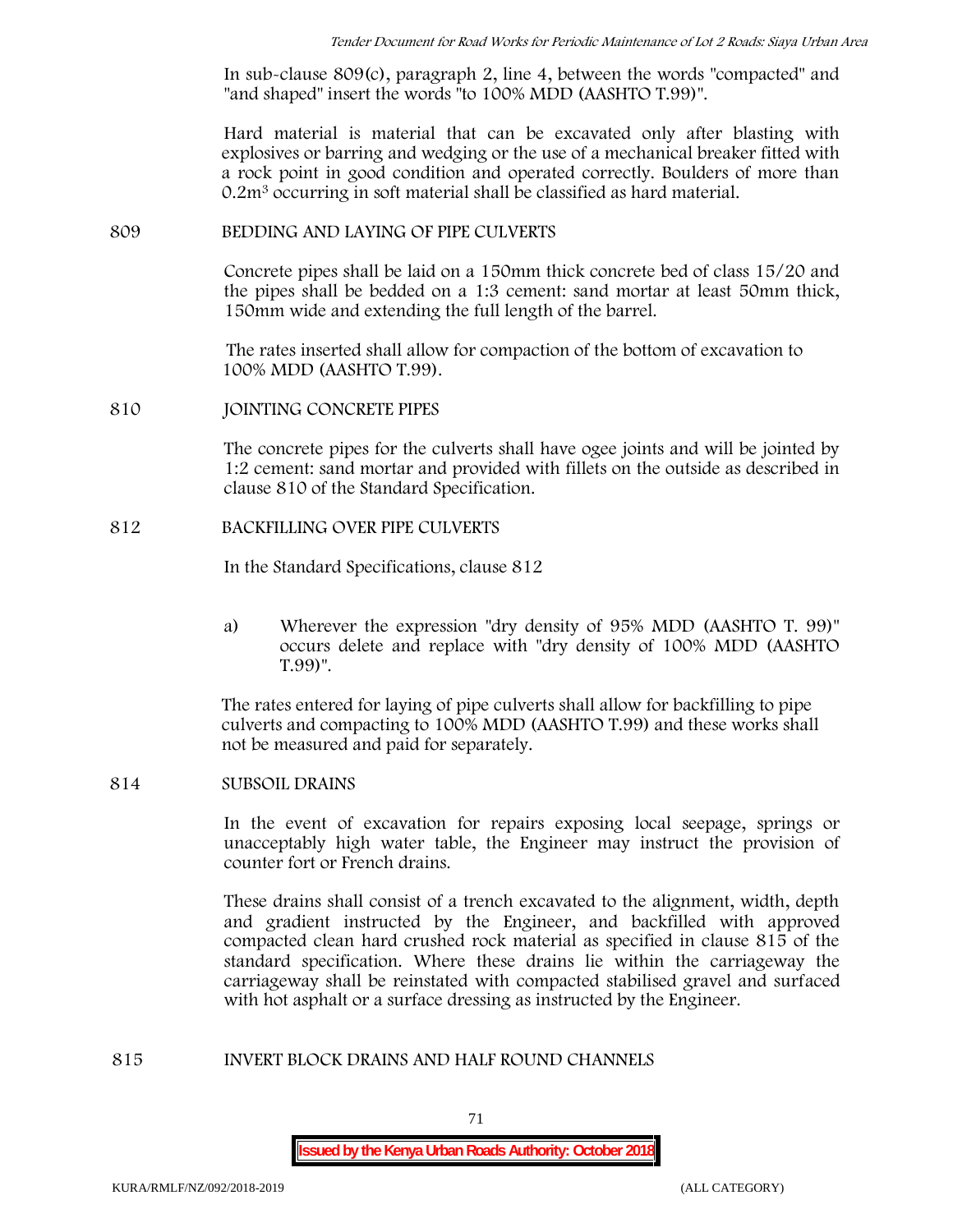Invert Block Drains and Half Round Channels shall be constructed as shown in the drawings provided in accordance with the Standard Specifications where directed by the Engineer.

- **817 REPAIRS TO DRAINS**
- **817.1 Cleaning and Repair of Existing Drains**

In areas of existing side drains, mitre or outfall drains where such are blocked, the Engineer shall instruct the Contractor to clean and clear the drains to free flowing condition.

The work shall consist of:

- (a) Stripping and removal of any extraneous material to spoil including vegetation and roots in the drains to the satisfaction of the engineer.
- (b) Spreading of any spoil to the satisfaction of the Engineer.

Shaping the drains to free flowing condition as directed by the Engineer. Removing any broken side slabs for inverted block drains and replacing with a new removing any broken inverted block drains and replacing with a new one well jointed.

Measurement and Payment for cleaning drains shall be by linear metre of drain cleaned measured as the product of plan area and vertical depth of extraneous material instructed to be removed. No extra payment will be made for removal of vegetation and roots.

**817.2 Channels**

The Engineer may instruct that the Contractor provides open channels in place of existing subdrains where the latter may be damaged or in any other place. The rates entered by the Contractor in the bills of quantities must include for removal and disposal of any subdrain material, excavation to line and level, backfilling and compaction as directed by the engineer. The channels shall be constructed of precast class 20/20 concrete of minimum 80mm thickness and lengths or widths not exceeding 1000mm. Joints shall be at least 15mm wide filled with 1:2 cement sand mortar.

**817.3 Rubble fills for protection work**

Quarry waste or similar approved material shall be used to back fill scoured and eroded side, outfall and cut-off drains. The material shall be compacted to form a flat or curved surface preparatory to stone pitching of drainage channels, existing and new scour checks as directed by the Engineer.

**817.4 Stone Pitching**

Stone pitching shall be constructed in accordance with clause 710 of the standard Specification.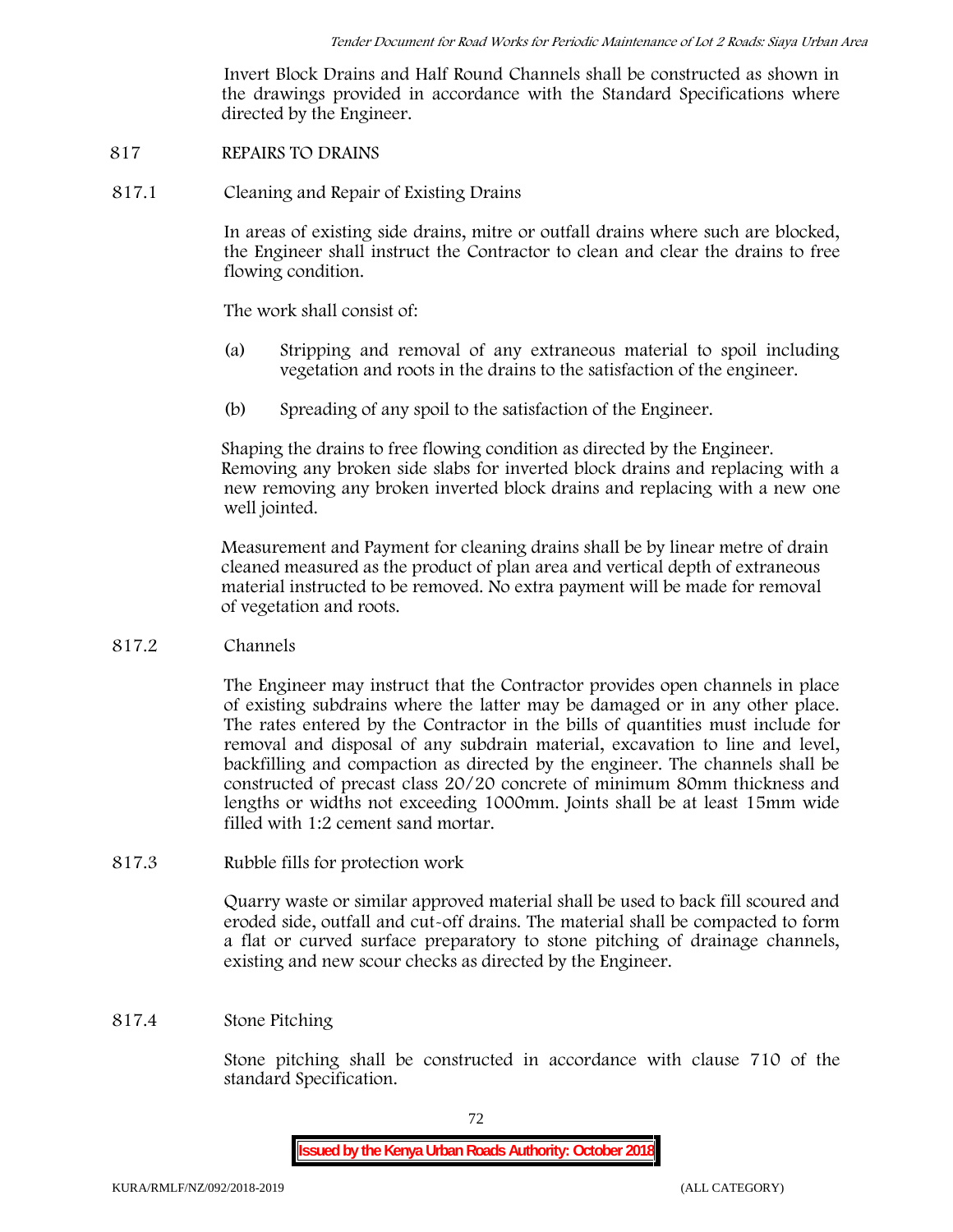**817.5 Gabions**

Gabions shall be constructed in accordance with clause 711 of the standard Specification.

#### **817.6 Spoil Material**

The Contractor shall be responsible for removal from site of all materials excavated in the course of undertaking works in this section of the specifications, unless suitable for re-use, and deposit of the material in a spoil dump to be approved by the Engineer.

#### **818 SCOUR CHECKS**

Scour checks are to be constructed in mass concrete in accordance with clause 818 of the standard Specifications and the drawings as shall be provided.

**819 CLEANING AND MAINTENANCE**

### **819.1 Desilting of Pipe Culverts**

Where instructed, Contractor shall desilt the existing pipe culverts by removing all the material from the pipe to make them clean and free flowing.

Measurement and payment shall be by the linear metres of pipes de-silted, regardless of diameter size.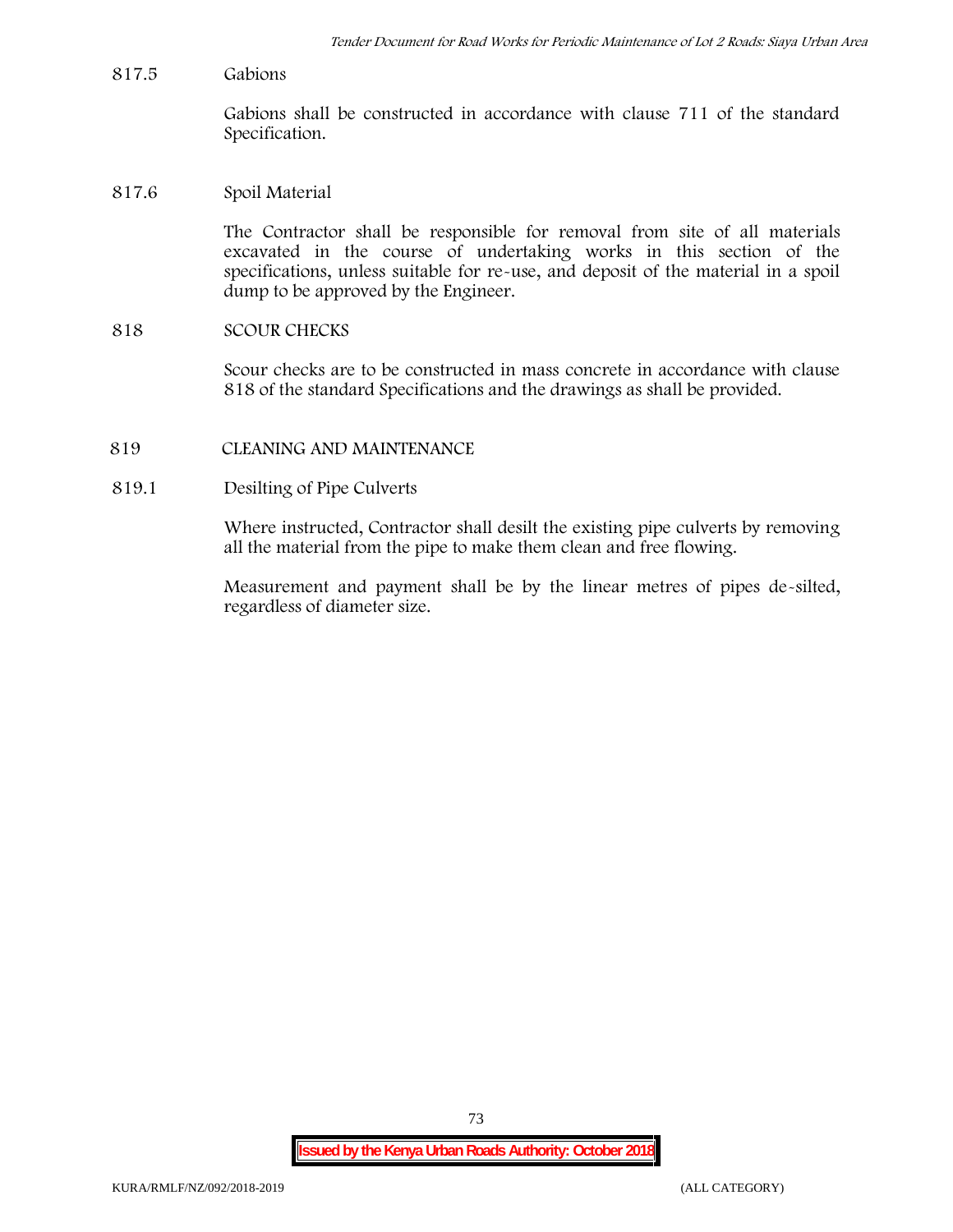**SECTION 9 - PASSAGE OF TRAFFIC**

#### **901 SCOPE OF THE SECTION**

The Contractor shall so arrange his work to ensure the safe passage of the Traffic at all times and if necessary construct and maintain an adequate diversion for traffic complete with all the necessary road traffic signs.

The contractor shall provide to the satisfaction of the Engineer adequate warning signs, temporary restriction signs, advance warning signs, barriers, temporary bumps and any other device and personnel equipped with two way radios to ensure the safe passage of traffic through the works.

When carrying out the Works the Contractor shall have full regard for the safety of all road users.

The Contractor shall also provide sign posts and maintain to the satisfaction of the Engineer all deviations necessary to complete the works. The contractor should allow for the costs of complying with the requirements of this clause in his rates.

The contractor will be deemed to have inspected the site and satisfied himself as to the adequacy of his bid for these works and no additional payments will be made to the contractor for any expenditure on traffic control or the provision of deviations. The employer shall not be liable for inadequate prior investigations of this nature by the contractor.

#### **903 MAINTENANCE OF EXISTING ROADS**

The Contractor shall when instructed, maintain the existing project road ahead of works using compacted asphalt concrete type I in accordance with the provisions in clause 1601B – 1607B of the Special Specifications or gravel material depending on the nature of the wearing course surface.

## **904 CONSTRUCTION OF DEVIATIONS**

(a) **General**

In addition to requirement of this clause, the Contractor shall when instructed construct and complete deviations to the satisfaction of the Engineer before commencing any permanent work on the existing road. Also during these works the contractor is supposed to provide a detour of adequate pipe culverts for pedestrian and traffic crossing where there is bridge works.

Subject to the approval by the Employer, the Contractor may maintain and use existing roads for deviation. Payment for this, made in accordance with clause 912 (a) (i), shall be by the Kilometre used depending on the type of road used, whether bituminous or earth/gravel. The rates shall include for the provision of materials and the works involved.

b) **Geometry**

74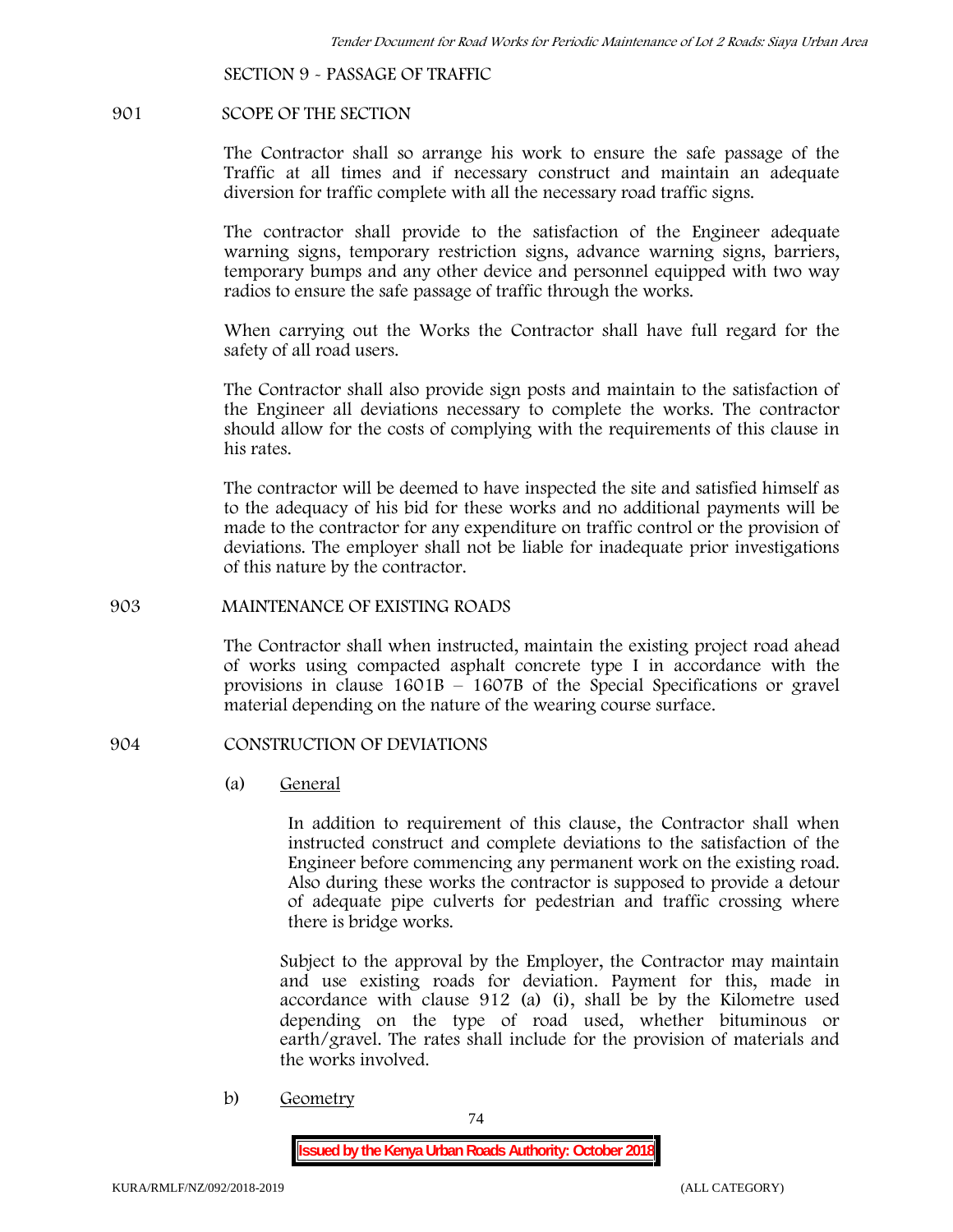The carriageway width of the deviations shall not be less than 6m wide and suitable for 2-way lorry traffic unless otherwise specified.

c) **Construction**

Unless otherwise instructed gravel wearing course for the deviation shall be 150mm compacted thickness complying with section 10 of the Standard Specification. The Contractor shall allow in his rate for removal of any unsuitable material before placing of gravel wearing course, as this will not be paid for separately.

In addition to provision of this clause, Contractor is required to sprinkle water at least 4 times a day at the rate of 1 to  $1.4$  litres/ $M<sup>2</sup>$  in regular interval to minimise the effects of dust. Latest sprinkling time shall be one hour before the sunset.

Where existing neighbouring roads are used as deviation, Contractor shall carry out repairs and maintenance in parent materials used for the existing base and surfacing of the road being used.

## **906 PASSAGE OF TRAFFIC THROUGH THE WORKS**

The Contractor shall arrange for passage of traffic through the works during construction whenever it is not practicable to make deviations.

Any damage caused by passing traffic through the works shall be made good at the contractor's own cost.

## **907 SIGNS, BARRIERS AND LIGHTS**

Contractor shall provide signs, barriers and lights as shown in the drawing in Book of Drawings at the locations where the traffic is being carried off the existing road to the deviation and back again to existing road. The Contractor shall provide ramps and carry out any other measures as instructed by the Engineer to safely carry traffic from the road to deviation.

Contrary to what has been specified in this clause the road signs provided shall be fully reflectorised and in conformity with clause 9.1 of the "Manual for Traffic Signs in Kenya Part II".

## **909 ASSISTANCE TO PUBLIC**

In addition to provision of clause 909, Contractor shall maintain close liaison with the relevant authorities to clear any broken down or accident vehicles from the deviations and the main road, in order to maintain smooth and safe flow of the traffic. Further, the Contractor shall provide a traffic management plan to be approved by the Engineer before the commencement of any construction works and execute the same, to the satisfaction of the Engineer, during the entire period of project implementation. A draft traffic management plan shall be submitted with Bid.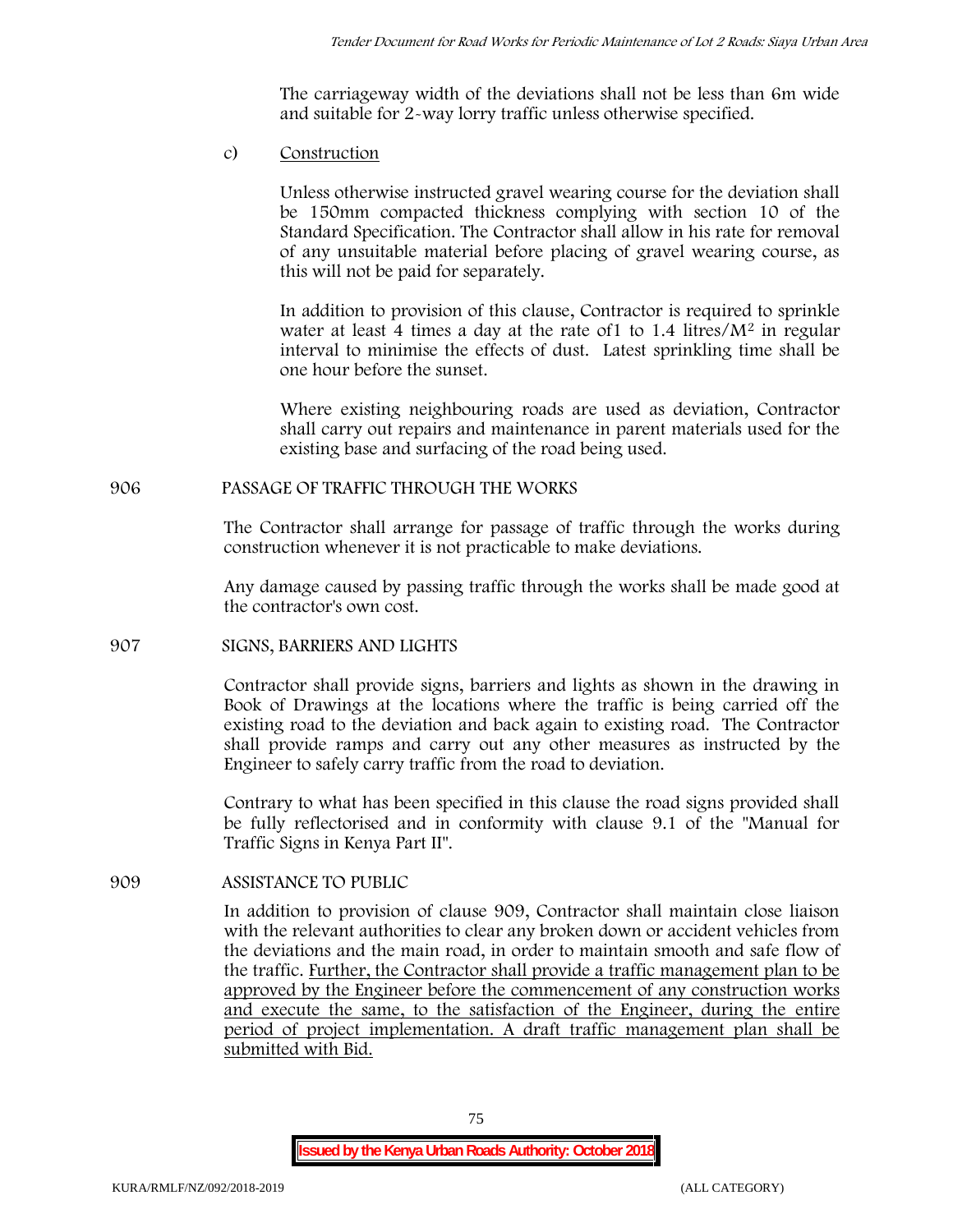# **912 MEASUREMENT AND PAYMENT**

## **Construct Deviation**

## **Road Deviation**

The Contractor shall be paid only 50% of the rate for this when he completes deviation road to the satisfaction of the Engineer. The balance shall be paid in equal monthly instalments over the contract period, as he satisfactorily maintains the deviation (as per clause 904 and 905 above) when it is in operation.

Where existing neighbouring road has been used as deviation, payment shall be by the kilometre rate and shall include the cost of repairs and maintenance of the road carried out in parent base and subbase materials.

## **Deviation using Pipe Culverts**

The Contractor shall be paid only 50% of the rate for this when he completes deviation to the satisfaction of the Engineer. The balance shall be paid in equal monthly instalments over the contract period, as he satisfactorily maintains the deviation when it is in operation. The Contractor shall be paid full amount when the bridge under construction will be in use.

## **Maintain existing road**

Asphalt Concrete or gravel for maintaining the existing road shall be measured by the cubic metre placed and compacted upon the road

**Passage of traffic through the works**

Payment shall be made on Lump Sum basis.

## **Assistance to Public**

The Contractor will be deemed to have included cost of this item in other items and no separate payment shall be made.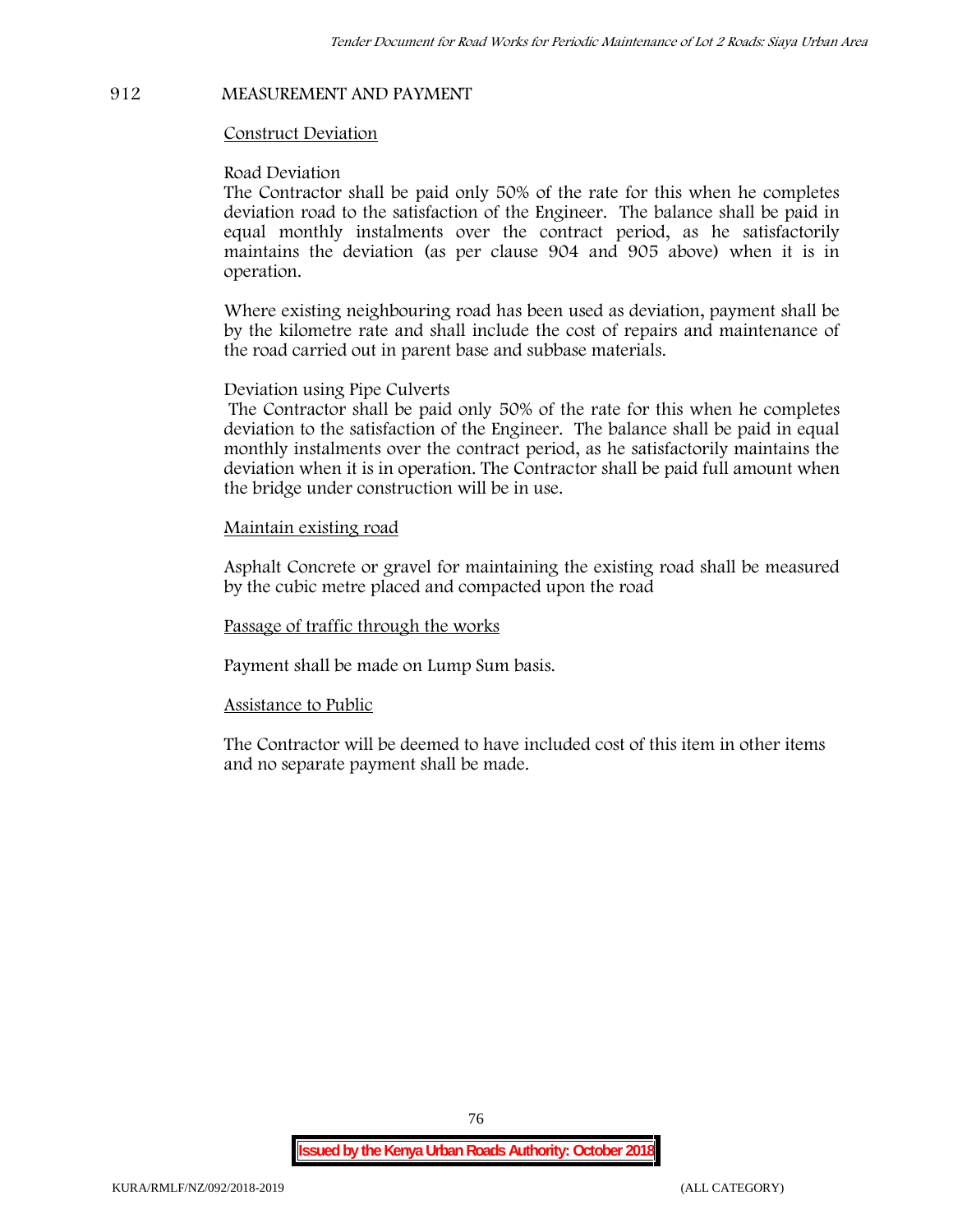### **SECTION 10 – GRADING AND GRAVELLING**

## **1001 GENERAL**

Grading covers the works involved in the reinstatement of the road carriageway to the camber by removing the high points and filling up gullies, corrugations and wheel ruts to restore smooth running surface. Gravelling consists of excavation, loading, hauling, spreading, watering and compaction of gravel or softstone wearing course material on the formation of the road carriageway.

#### Ditch and Shoulder grading

The activity consists of cutting of a  $V$  – ditch and reinstating or reforming of the shoulders of road using either Towed or Motor grader.

#### Carriageway grading

#### **(i) Light grading**

This consists of trimming of the carriageway to control roughness and corrugations using either a towed grader or a motorized grader.

#### **(ii) Heavy grading**

This consists of scarifying the existing carriageway surface, cutting high spots and moving materials to fill potholes, corrugations and wheel ruts and reshaping of the surface to the specified camber, using either a towed grader or a motorized grader. All loose rocks, roots, grasses shall be removed and disposed well clear off the drains.

Heavy grading will be considered if 70% of the road has potholes, corrugations and wheel ruts of over 200mm deep.

The material shall be bladed toward the center of the road starting from both edges until the specified camber is achieved.

## **1002 MATERIALS**

Gravel shall include lateritic gravel, quartzitic gravel, calcareous gravel, decomposed rock, softstone/quarry waste material, clayey sand and crushed rock.

#### **1003 MATERIAL REQUIREMENTS**

Gravel material shall conform to the requirements given below:

GRADING REQUIREMENTS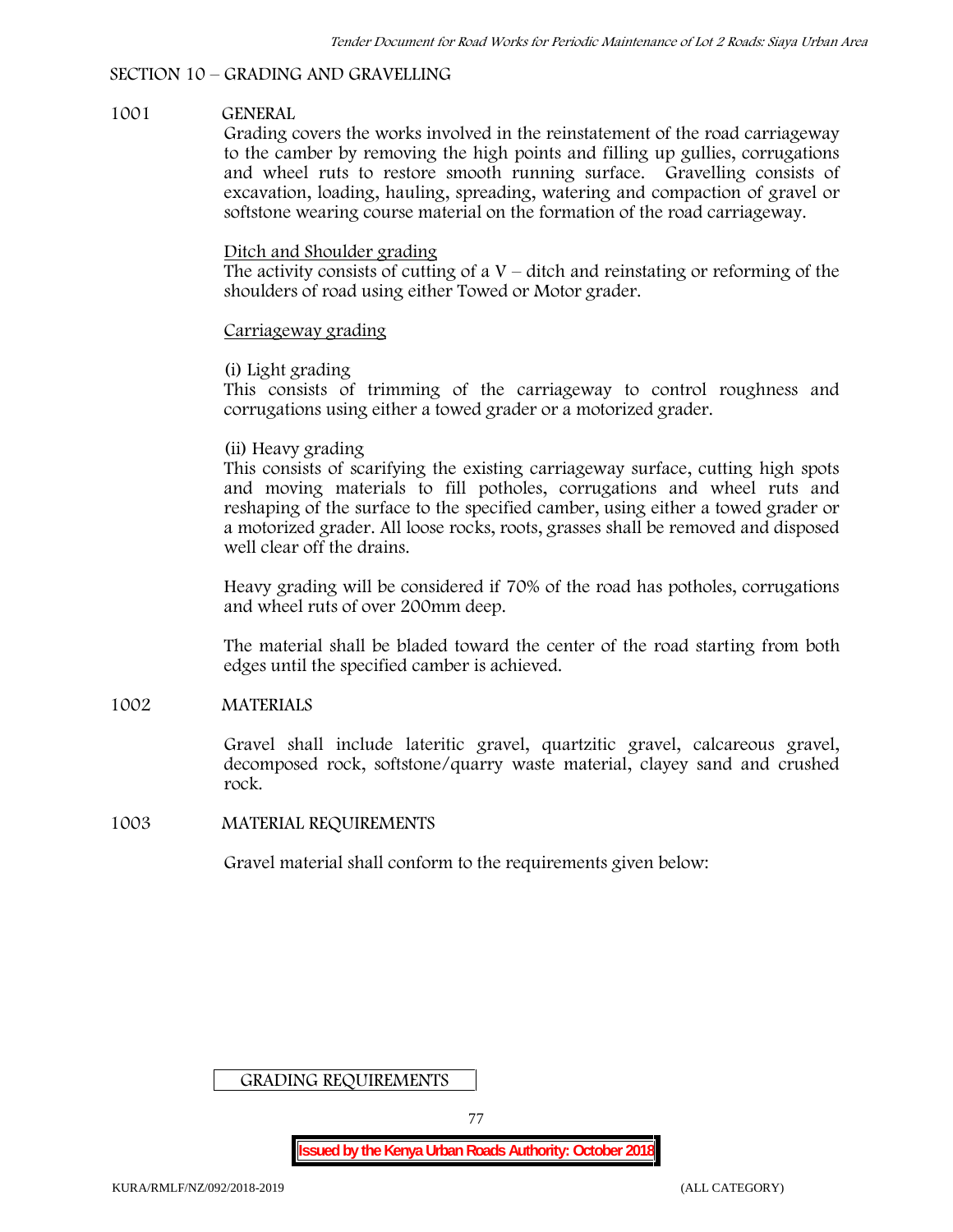|                | <b>AFTER COMPACTION</b>          |     |
|----------------|----------------------------------|-----|
| Sieve          | % by weight                      |     |
| (mm)           | passing                          |     |
| 40             | 100                              |     |
| 28             | $95 - 100$                       |     |
| 20             | $85 - 100$                       |     |
| 14             | $65 - 100$                       |     |
| 10             | $55 - 100$                       |     |
| 5              | $35 - 92$                        |     |
| $\overline{2}$ | $23 - 77$                        |     |
| 1              | $18 - 62$                        |     |
| 0.425          | $14 - 50$                        |     |
| 0.075          | $10 - 40$                        |     |
|                | PLASTICITY INDEX REQUIREMENTS PI |     |
| Zone           | Min                              | Max |
| <b>WET</b>     | 5.                               | 15  |
| DRY            | 10                               | 25  |

| BEARING STRENGTH REQUIREMENTS                   |            |                |  |  |
|-------------------------------------------------|------------|----------------|--|--|
| Traffic                                         | <b>CBR</b> | DCP Equivalent |  |  |
| Commercial                                      |            | mm/Blow        |  |  |
| VPD                                             |            |                |  |  |
| Greater than                                    | $2\Omega$  | 11             |  |  |
| 15                                              |            |                |  |  |
| Less than 15                                    | 15         | 14             |  |  |
| CBR at 95% at MDD, Modified AASHTO and 4        |            |                |  |  |
| days soak                                       |            |                |  |  |
| Lower quality material (CBR 15) may be accepted |            |                |  |  |
| if no better material can be found              |            |                |  |  |

NB: Wet Zone – mean annual rainfall greater than 500mm Dry Zone – mean annual rainfall less than 500mm

**SECTION 11 – SHOULDERS TO PAVEMENT**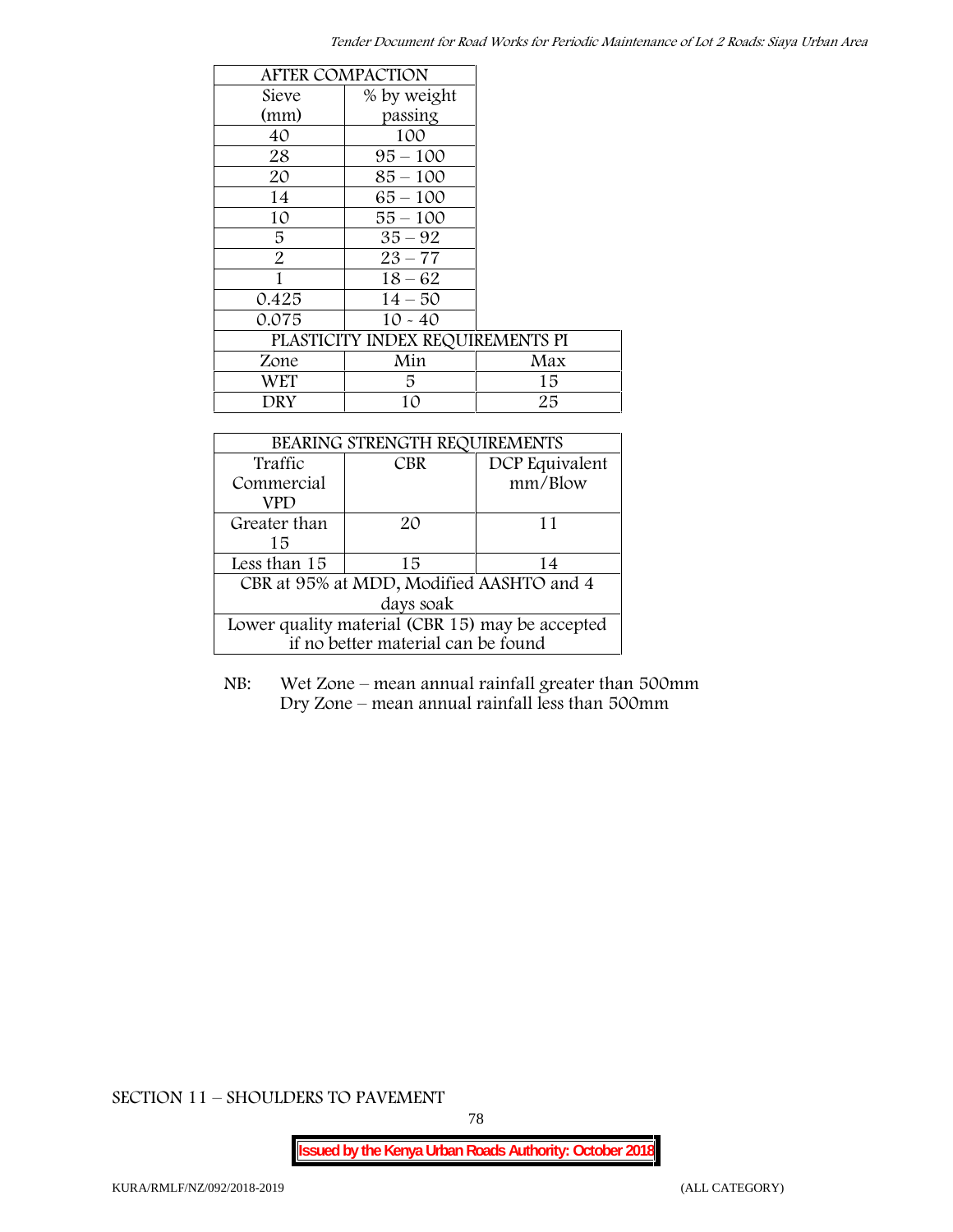### **1101 GENERAL**

Shoulders shall be constructed in accordance with guidelines given in 1102 and as directed by the Engineer.

For sections where shoulders are extremely low and requires fill material before the shoulder is reconstructed, the construction of fill embankment shall be in accordance with Section 5 of this specification.

### **1102 MATERIAL FOR CONSTRUCTION OF SHOULDERS**

The shoulders shall be 1.0m wide both sides and shall be formed of 150mm thick well compacted soft stone material and topsoiled with red coffee soil and planted with grass.

Low shoulder shall be reconstructed by cutting benches, filling and compacting approved fill material to form the formation to the shoulders.

Shoulder reconstruction shall be same in all sections including the slip roads.

## **1105 SURFACE TREATMENT OF SHOULDERS**

The shoulders shall be planted with creeping type kikuyu grass.

### **1106 MEASUREMENT AND PAYMENT**

Payment for shoulder construction shall be in accordance with the relevant clauses in sections 11, 12, 14, 15 and 23 of the relevant Specifications. Payment for fill material on shoulder shall be in accordance with Section 5 of this specification.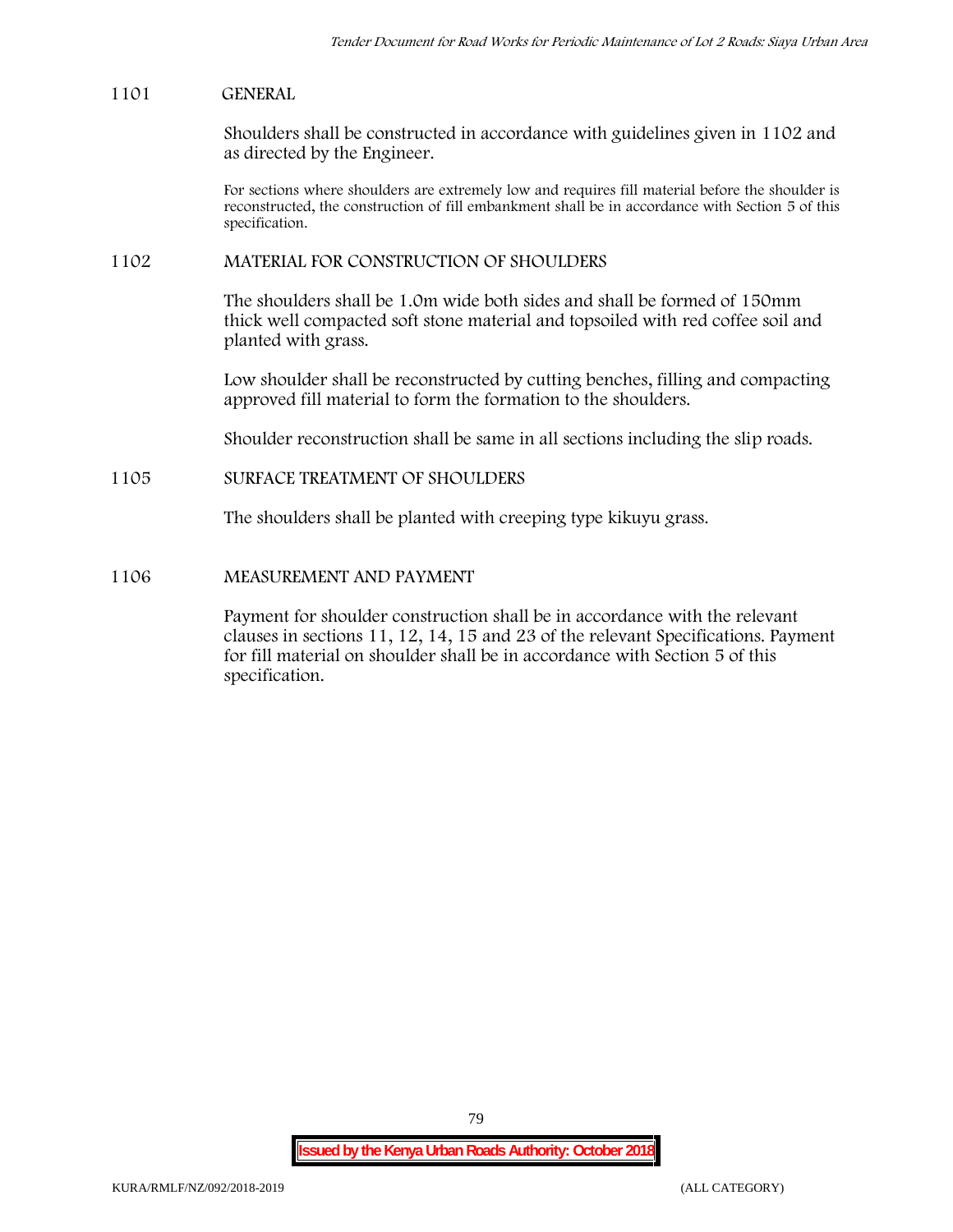#### **SECTION 12 - NATURAL MATERIAL SUBBASE AND BASE**

#### **1201 GENERAL**

Where instructed by the Engineer, the Contractor shall undertake repairs, widening and reprocessing to the existing carriageway and shoulders in accordance with sections 12 and 14 of the Special Specifications.

**a) Areas to be scarified and reprocessed**

The contractor will scarify, add new material and reprocess sections as determined by the Engineer.

**b) Pavement repairs**

The Contractor will carry out repairs to base and subbase as directed by the Engineer and according to Specifications given in Sections 12 and 14 of the Standard Specifications.

**c) Pavement widening**

The Contractor shall, as directed by the Engineer, bench and compact the subgrade to 100% MDD (AASHTO T99), provide lay and compact material for subbase and base as directed by the Engineer and in accordance with Sections 5 and 12 of the Standard Specifications.

#### **1203 MATERIAL REQUIREMENTS**

Natural materials for base and subbase shall conform to the specifications given in Section 12 of the Standard Specifications for Road and Bridge Construction for cement and lime improved base and subbase.

**1209 MEASUREMENT AND PAYMENT**

Natural material for subbase and base shall be measured by the cubic metre placed and compacted upon the road calculated as the product of the compacted sectional area laid and the length.

**1210 HAND PACKED STONE**

Hand packed stone base is a layer of hand laid stone of defined size and durable in nature, laid in a manner such that when proof rolled and compacted it forms a stable and dense matrix as a road base.

**a) Material for Hand Packed Stone Base**

This shall consist of durable stone with nominal base dimensions of 75 mm square and minimum height of 150 mm or when compacted to give a layer of 150 mm. The stone shall be class C with the following requirements: **LAA 45 max ACV 32 max SSS 12 max**

80

**Issued by the Kenya Urban Roads Authority: October 2018**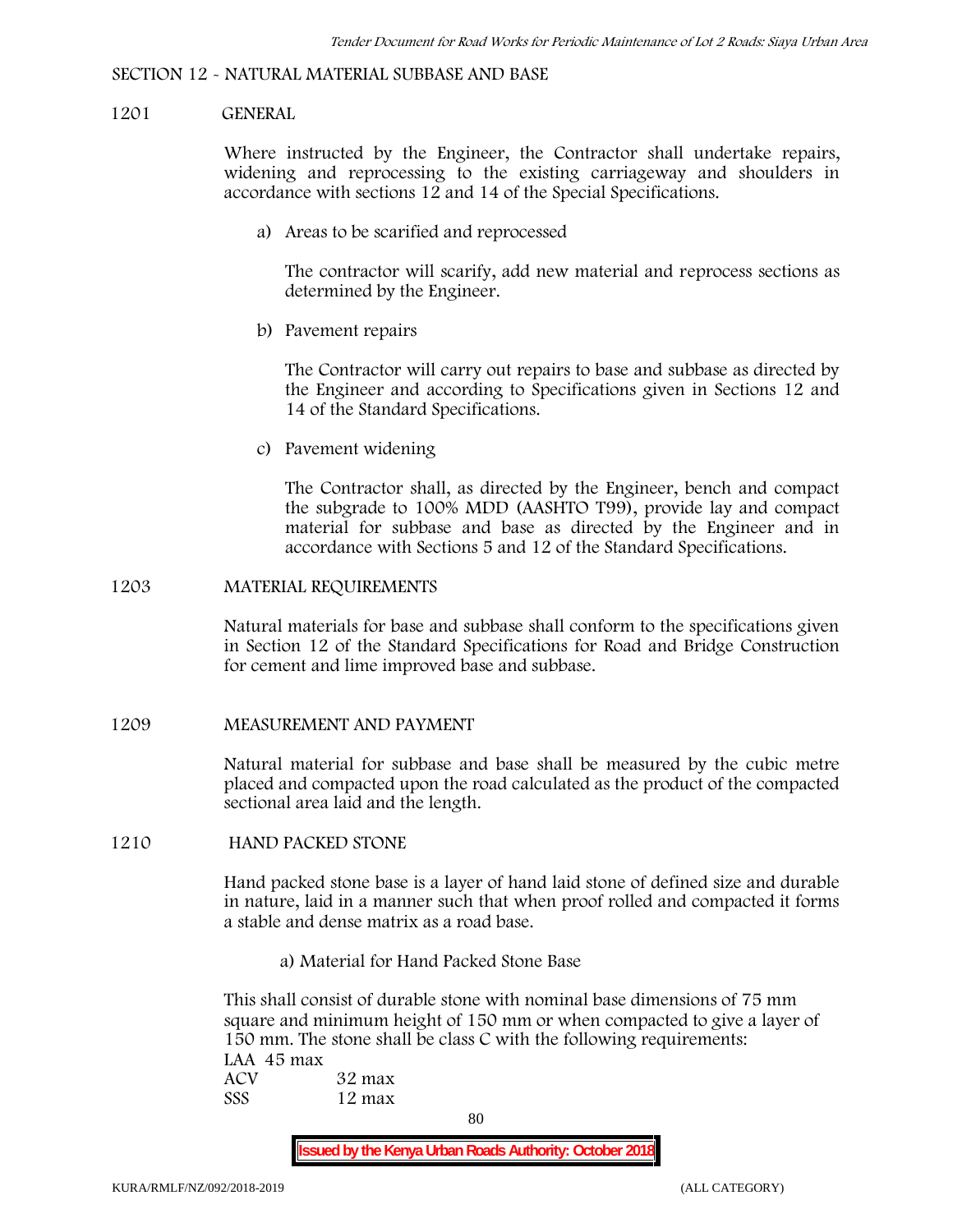| FI | 30 max  |
|----|---------|
| CR | 60 min. |

It shall be free from foreign matter. The fines passing 0.425 mm sieve shall be **NONPLASTIC**

#### **b) Laying**

The stone shall be laid by hand closely together. The stone shall be carefully bedded and tightly wedged with suitable spalls. The base of the stone shall alternate with the apex in all directions or as directed by the Engineer. The layer shall be proof rolled with a loaded scrapper or truck with a minimum axle load of 8 tonnes in the presence of the Engineer who shall approve of its stability before compaction.

#### **c) Compaction**

This shall be by a steel wheeled roller of at least five tonnes per metre width of roll. It shall consist of four static runs or until there is no movement under the roller. There shall follow vibratory compaction until an average dry density of 85% minimum of specific gravity of stone has been achieved. No result shall be below 82% of specific gravity. The surface of the compacted layer shall then be levelled by quarry dust (0/6 mm). The dust shall have the following specifications:

| Grading    |            |  |  |  |  |
|------------|------------|--|--|--|--|
| Sieve Size | % Passing  |  |  |  |  |
| 10         | 100        |  |  |  |  |
| 6.3        | $90 - 100$ |  |  |  |  |
|            | 75-95      |  |  |  |  |
| 2          | $50 - 70$  |  |  |  |  |
|            | $33 - 50$  |  |  |  |  |
| 0.425      | 20-33      |  |  |  |  |
| 0.300      | 16-28      |  |  |  |  |
| 0.150      | $10 - 20$  |  |  |  |  |
| 0.075      | $6 - 12$   |  |  |  |  |

The stone shall be class C

The dust shall be free from foreign matter and fines passing 0.425 mm sieve shall be **NON-PLASTIC**. The maximum layer shall be 40 mm or as directed by the Engineer

## **d) Measurement and Payment**

Payment shall be by the cubic metre laid  $(m<sup>3</sup>)$ . Measurement of volume shall be determined as the product of length and compacted thickness laid. The rate quoted for this item should include the cost for laying the levelling quarry dust layer, as no extra payment shall be made for this layer.

## **1211 REPROCESSING EXISTING PAVEMENT LAYERS**

**(b) General**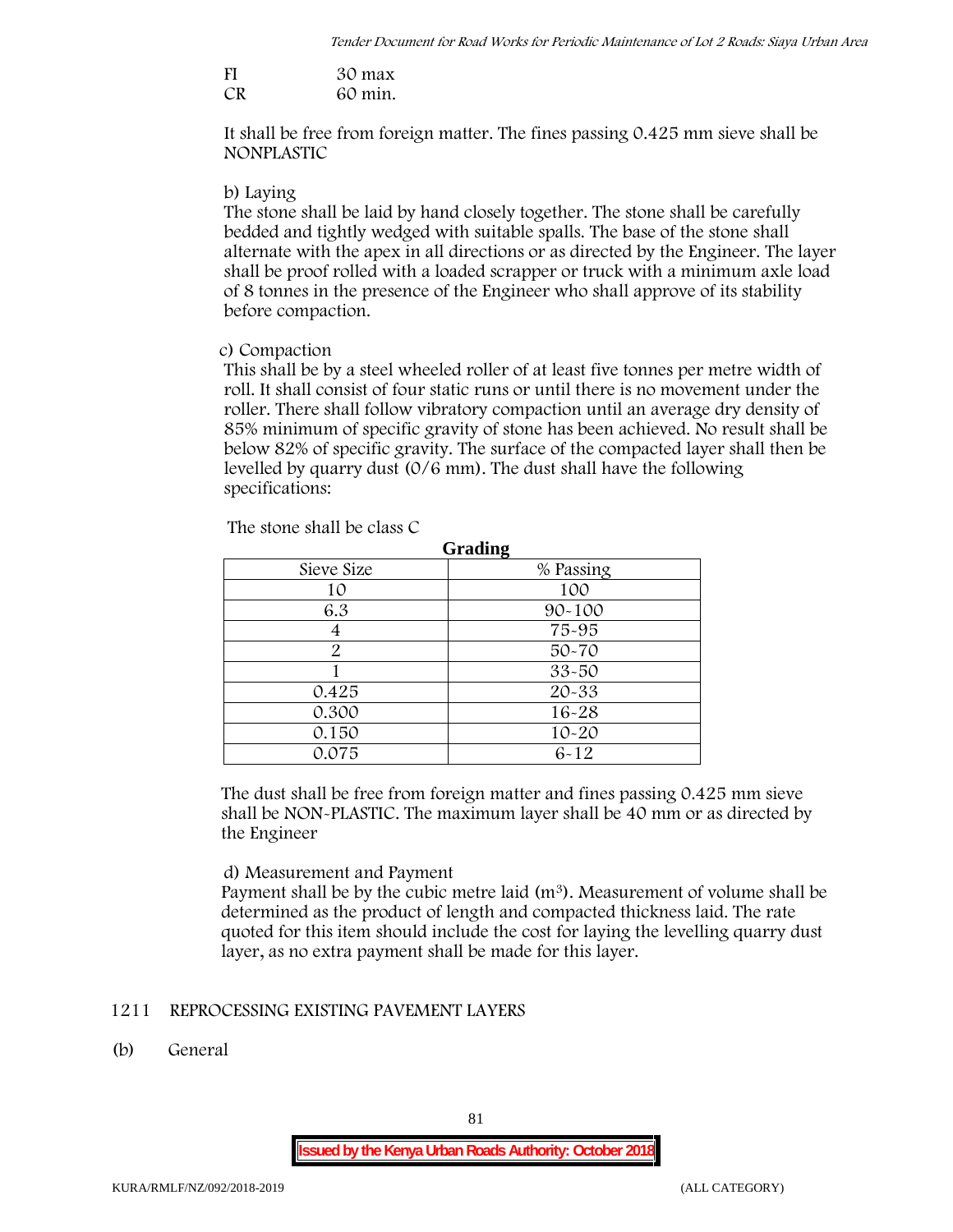The existing surfacing and the base shall be reprocessed with additional material and the composite mixture shall be compacted to form the subbase layer.

Before commencement of the work the Contractor shall propose plants and equipment he proposes to use for this activity.

The Contractor after approval of his proposal shall carry out test section in accordance with Section 3 of the Standard Specifications.

- (c) The existing surfacing and base course shall be broken up to specified depth and reprocessed in place, where required. The underlying layers shall not be damaged, and material from one layer may normally not be mixed with that of another layer. Where unauthorized mixing occurs or where the material is contaminated in any way by the actions of the Contractor, and the contaminated material does not meet the specified requirements of for the particular layer, he shall remove such material and replace it with other approved material, all at his own expense.
- (d) Any mixture composition of the new layer must not contain more than 30% of the bituminous material by volume. The mixture must not contain pieces of bound bituminous material larger than 37.5mm, and any such material shall be removed at the Contractor's cost.
- (e) The requirements for imported material used in the respective pavement layers shall comply with the limitations, norms, sizes and strengths specified in the Standard Specifications clause 1203(b) and (d) and shall be worked as per Section 14 of the Standard Specification.
- (f) Material reworked in-situ or that obtained from existing pavement is not expected to comply with the material requirements but the reworking should achieve the specified requirements.
- (g) Where the thickness of any existing pavement layer requires to be supplemented within reprocessing and the thickness of the additional material after compaction will be less than 100mm, the existing layer shall be scarified to a depth that will give a layer thickness of at least 100mm after compacting the loosened existing and the additional material.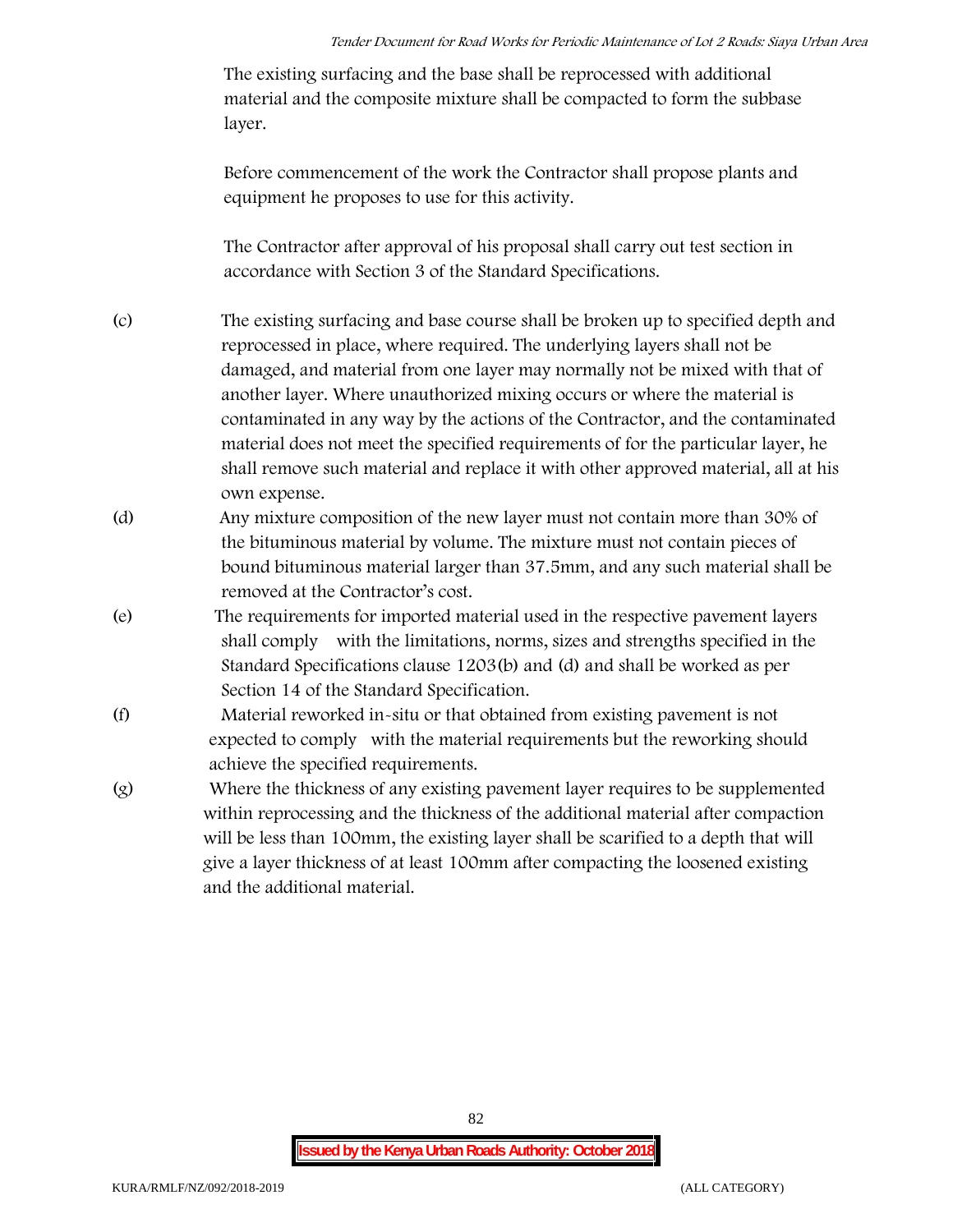# **Controlling the Reworked Depth**

The Contractor shall submit a proven method to method to control the depth of excavation, or layer to be reworked, to the Engineer for approval. The Engineer may order a trial section to be reprocessed before any major length of the road is rehabilitated.

# **Excavations**

Excavations in the pavement shall be kept dry. In the event of water penetrating the underlying layers, construction of the consecutive layers shall be postponed until the underlying layers are dry enough to accommodate the construction plant without deforming or otherwise showing distress.

Step construction shall be carried out per layer at the joint when excavating, both longitudinally (if appropriate) and perpendicular to the direction of travel. The step width shall be 500mm perpendicular to the direction of travel, and 150mm long longitudinally, unless otherwise instructed by the Engineer.

Special care shall be taken when compacting the new material at the joint, ensuring that the specified density is achieved.

## **Measurement and Payment**

(a) Item: In-situ reprocessing of existing pavement layers as subbase compacted to specified density (95% MDD AASHTO T180) and thickness.

## Unit: M<sup>3</sup>

The tendered rate shall include full compensation for breaking up the existing pavement layer to specified depth, breaking down and preparing the material and the spreading and mixing in of any additional material

(b)Item: The addition of extra gravel to subbase.

Unit: M<sup>3</sup>

The tendered rate shall include full compensation for procuring and addition of the material to the in-situ scarified layers and the transportation of the material over unlimited free-haul distance. The tendered rates will also include full compensation for prospecting for materials and any payments necessary to acquire the specified quality material.

(c) Excavation of existing bituminous pavement materials including unlimited free-haul.

Unit: M<sup>3</sup>

The tendered rates shall include full compensation for excavating the existing bituminous material from the pavement layers and for loading, transporting the material for unlimited free-haul, off-loading and disposing of the materials as specified.

(d) Excavation of the existing pavement

Unit:  $M^3$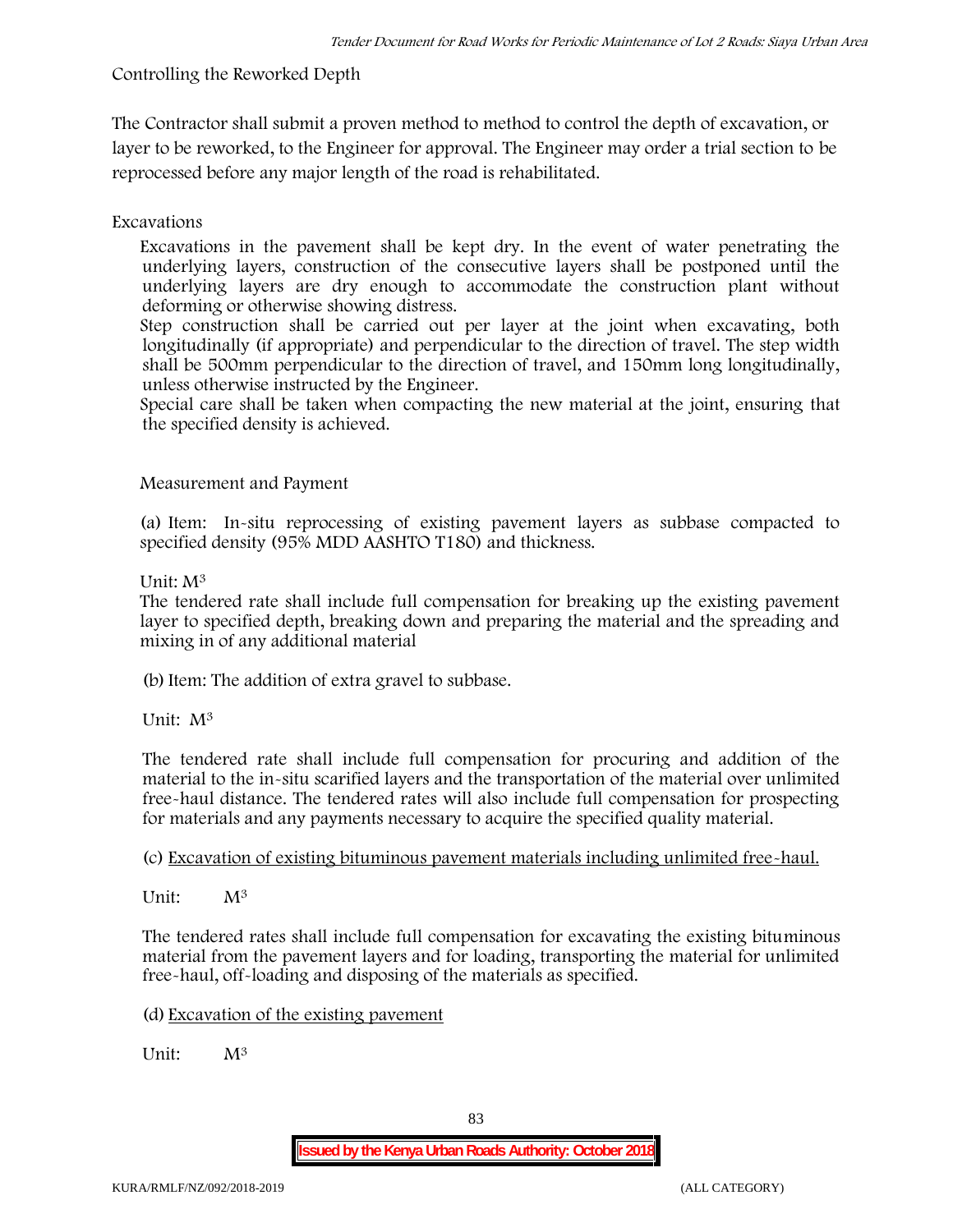The tendered rate shall include full compensation for excavating the existing material from the pavement layers and for loading, transporting the material for unlimited free-haul distance, off-loading and disposing of the material as specified.

Payment will only be made for breaking up and excavating existing pavement layers to the specified depth if the material is to be removed to spoil.

## **SECTION 15 - BITUMINOUS SURFACE TREATMENTS**

### **1501B PREPARATION OF SURFACE**

In addition to requirements of Clause 1503B of the Standard Specifications, the contractor shall prepare and Repair Cracks, Edges, Potholes and Other Failures as follows: **-**

a) **Cracks 3.0mm or less in width**

The entire crack area shall be cleaned by brushing with a wire brush and then blowing with a compressed air jet and the crack sealed with 80/100 cutback bitumen using a pouring pot or pressure lance and hand squeegee. The surface shall then de dusted with sand or crushed dust.

b) **Cracks greater than 3.0mm in width**

Before these cracks are filled a steel wire brush or router shall be used to clean them and then a compressed air jet shall be used to clean and remove any foreign or lose material in the crack until the entire crack area is clean.

When the crack and surrounding area have been thoroughly cleaned, dry sand shall be forced into the crack until it is sealed in the manner specified for cracks less than 3.0mm width.

c) **Potholes, edges and other repair areas**

Where instructed, the Contractor shall prepare areas for the repair of potholes, road edges and other repair areas by excavating off unsuitable or failed material and debris, trimming off excavated edges, cleaning and compacting the resulting surfaces and applying MC 30 or MC 70 cut-back bitumen prime coat at a rate of  $0.8-1.2$  litres/m<sup>2</sup>, all as directed by the Engineer. Measurement and payment shall be made under the relevant item of Bill No 15. Where the surface repair on potholes and edges are to be carried out, Asphalt Concrete Type I (0/14gradation) shall be used. Bituminous material for repair of failures and other repair areas shall be paid for under the relevant item of Bill No 16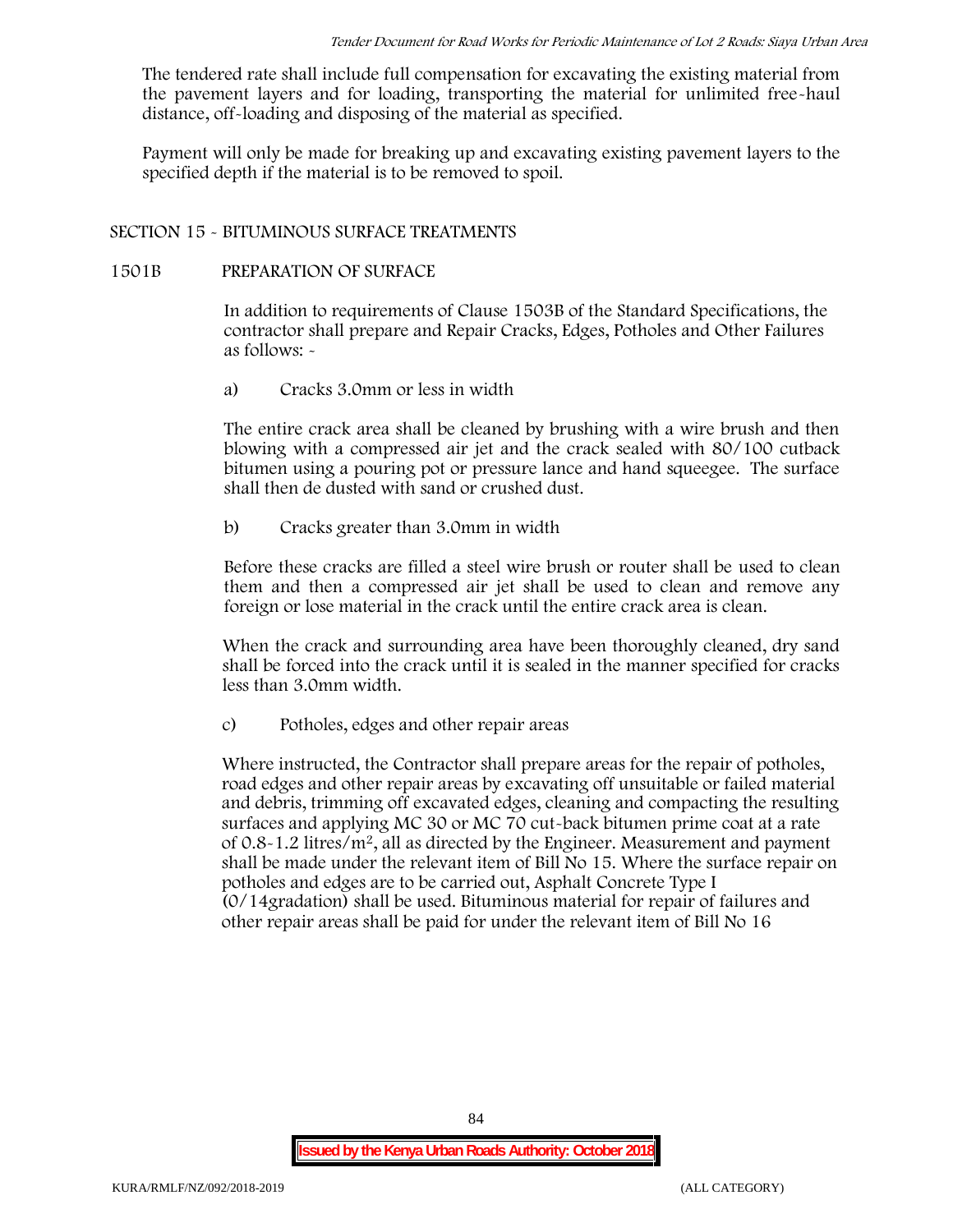#### **PART B - PRIME COAT**

### **1502B MATERIALS FOR PRIME COAT AND TACK COAT.**

For prime coat, the binder shall be a medium-curing cutback MC 70 unless otherwise directed by the Engineer.

The rate of spray of bituminous prime coat refers to the gross volume of the cutback bitumen, that is to say the volume of the bitumen plus dilatants.

Prime coat shall be applied to gravel areas that are to receive bituminous mixes as directed by the Engineer.

The tack coat shall consist of bitumen emulsion KI-60 unless otherwise directed by the Engineer.

The rates of spray of the binder shall be as instructed by the Engineer and shall generally be within the range 0.8-1.2 litres/square metre.

### **1511C MEASUREMENT AND PAYMENT**

(a) Seal coat

Seal coats shall be measured by the litre, for each type of bituminous binder for each seal coat, calculated as the product of the area in square metres sprayed and the rate of application in litres/square metres, corrected to 15.6  $\circ$  C

85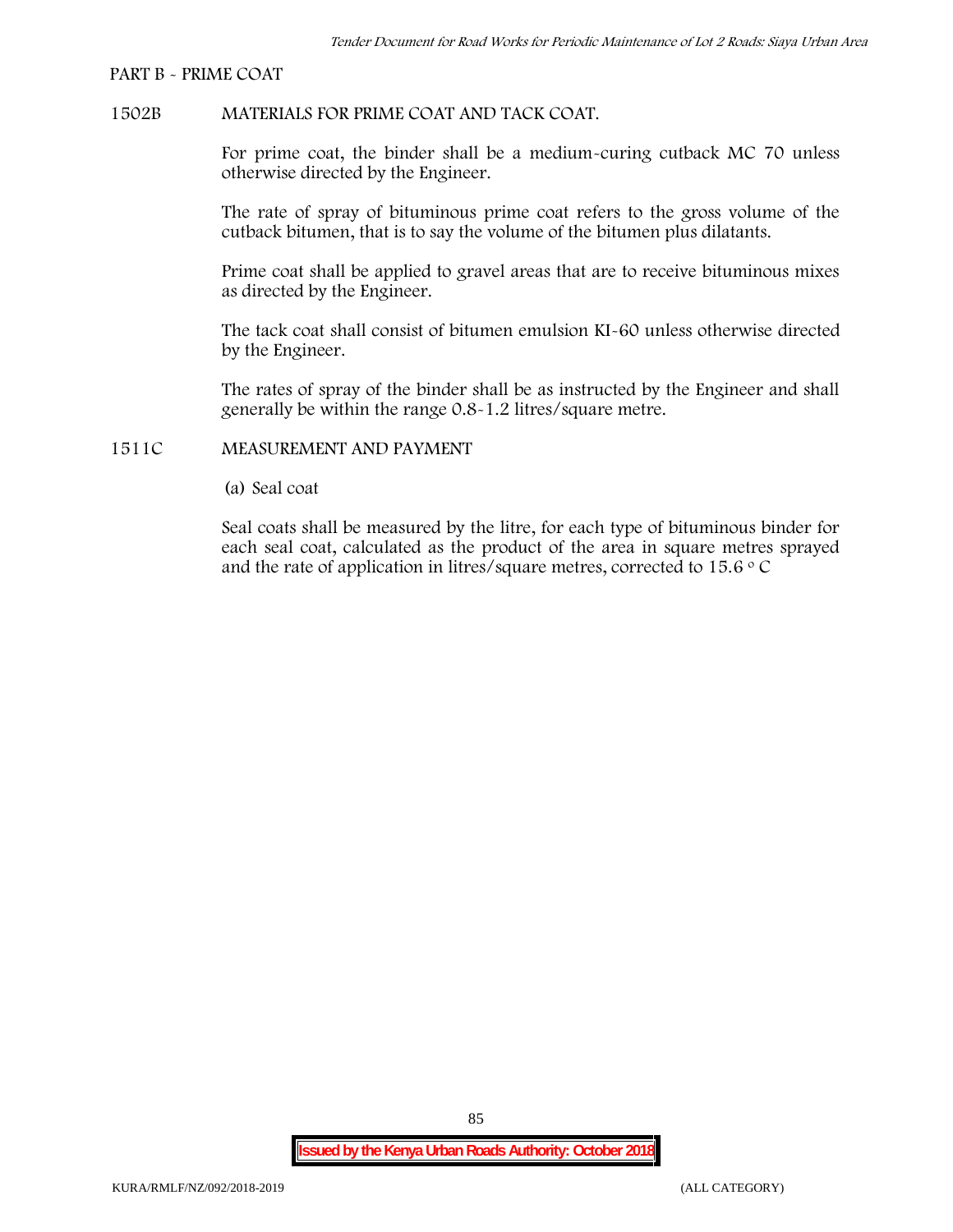**SECTION 16 - BITUMINOUS MIX BASES, BINDER COURSES AND WEARING COURSES**

This section covers different types of bituminous mixes for base and surface (wearing and binder courses) and is divided into the following parts: -

Part A General

Part B Asphalt Concrete for carriageway

## **PART A –GENERAL**

## **1601A SCOPE OF PART A**

Part A comprises all the general requirements for bituminous mixes, which apply to Part B as well.

## **1602A REQUIREMENTS FROM OTHER SECTIONS**

The following sections of this Specification apply to Part B of this section and shall be read in conjunction therewith:-

| Section 2  | Materials and Testing of Materials                 |
|------------|----------------------------------------------------|
| Section 3  | Setting Out and Tolerances                         |
| Section 6  | Quarries, Borrow Pits, Stockpile and Spoil Areas   |
| Section 15 | Bituminous Surface Treatments and Surface Dressing |

## **1603A CONSTRUCTION PLANT**

(a) **General**

The Contractor shall submit to the Engineer in accordance with Section 1 of its Specification, full details of the construction plant he proposes to use and the procedures he proposes to adopt for carrying out the permanent Works.

The Engineer shall have access at all times to construction plant for the purposes of inspection. The Contractor shall carry out regular calibration checks in the presence of the Engineer and shall correct forthwith any faults that are found.

All construction plant used in the mixing, laying and compacting of bituminous mixes shall be of adequate rated capacity, in good working condition, and shall be acceptable to the Engineer. Obsolete or worn-out plant will not be allowed on the work.

#### (b) **Mixing Plant**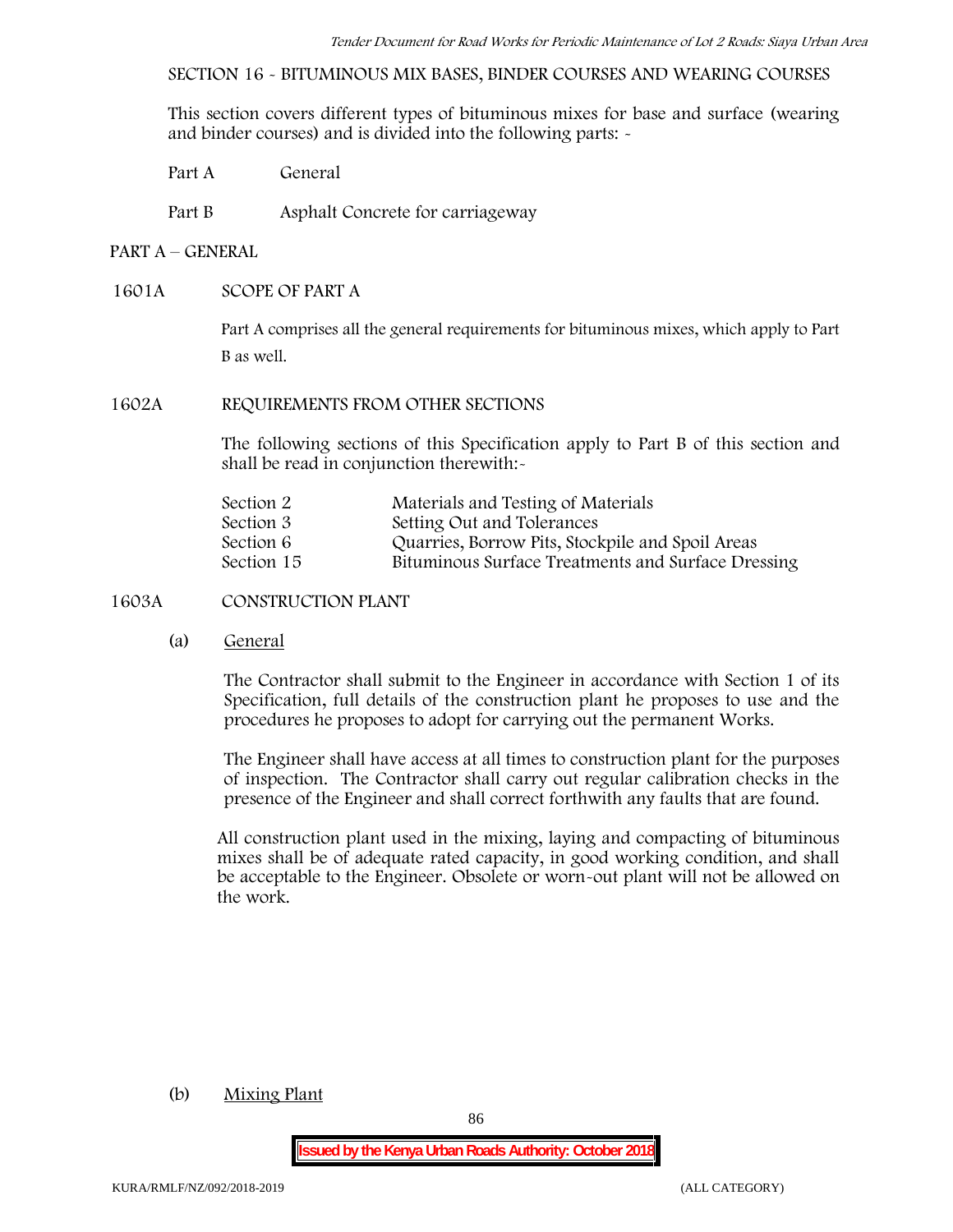Bituminous materials shall be mixed in a plant complying with ASTM Designation D995 and shall be located on the Site unless otherwise agreed by the Engineer. It shall be equipped with at least three bins for the storage of heated aggregates and a separate bin for filler. All bins shall be covered to prevent the ingress of moisture.

The plant may be either the batch-mix type or the continuous-mix type and shall be capable of regulating the composition of the mixture to within the tolerances specified in Clause 1614A of this Specification.

The bitumen tank shall be capable of maintaining its contents at the specified temperature within a tolerance of  $5^{\circ}$ C and a fixed thermometer easily read from outside the tank. Any bitumen that has been heated above  $180^{\circ}$ C or has suffered carbonisation from prolonged heating shall be removed from the plant and disposed of.

## (c) **Laying Plant**

Bituminous materials shall be laid by a self-propelled spreader finisher equipped with a hopper, delivery augers and a heated adjustable vibrating screed. It shall be capable of laying bituminous materials with no segregation, dragging, burning or other defects and within the specified level and surface regularity tolerance. Delivery augers shall terminate not more than 200mm from the edge plates.

## (d) **Compaction Plant**

The Contractor shall provide sufficient rollers of adequate size and weight to achieve the specified compaction. Prior to commencing the laying of bituminous mixes in the permanent Works the Contractor shall carry out site trials in accordance with Section 2 of this Specification to demonstrate the adequacy of his plant and to determine the optimum method of use and sequence of operation of the rollers.

It is important to achieve as high a density as possible at the time of construction and it is expected that vibrating rollers will be required to produce the best results. However, it is essential that thorough pre-construction trials are carried out to ensure that:-

- (a) The roller is set up to have the optimum amplitude and frequency of vibration for the particular material being laid
- (b) That the roller does not cause breakdown of the aggregate particles.
- (c) That the optimum compaction temperatures are established which allow compaction without causing ripple effects or other distortions of the surfacing.

**1604A PREPARATION OF SURFACE**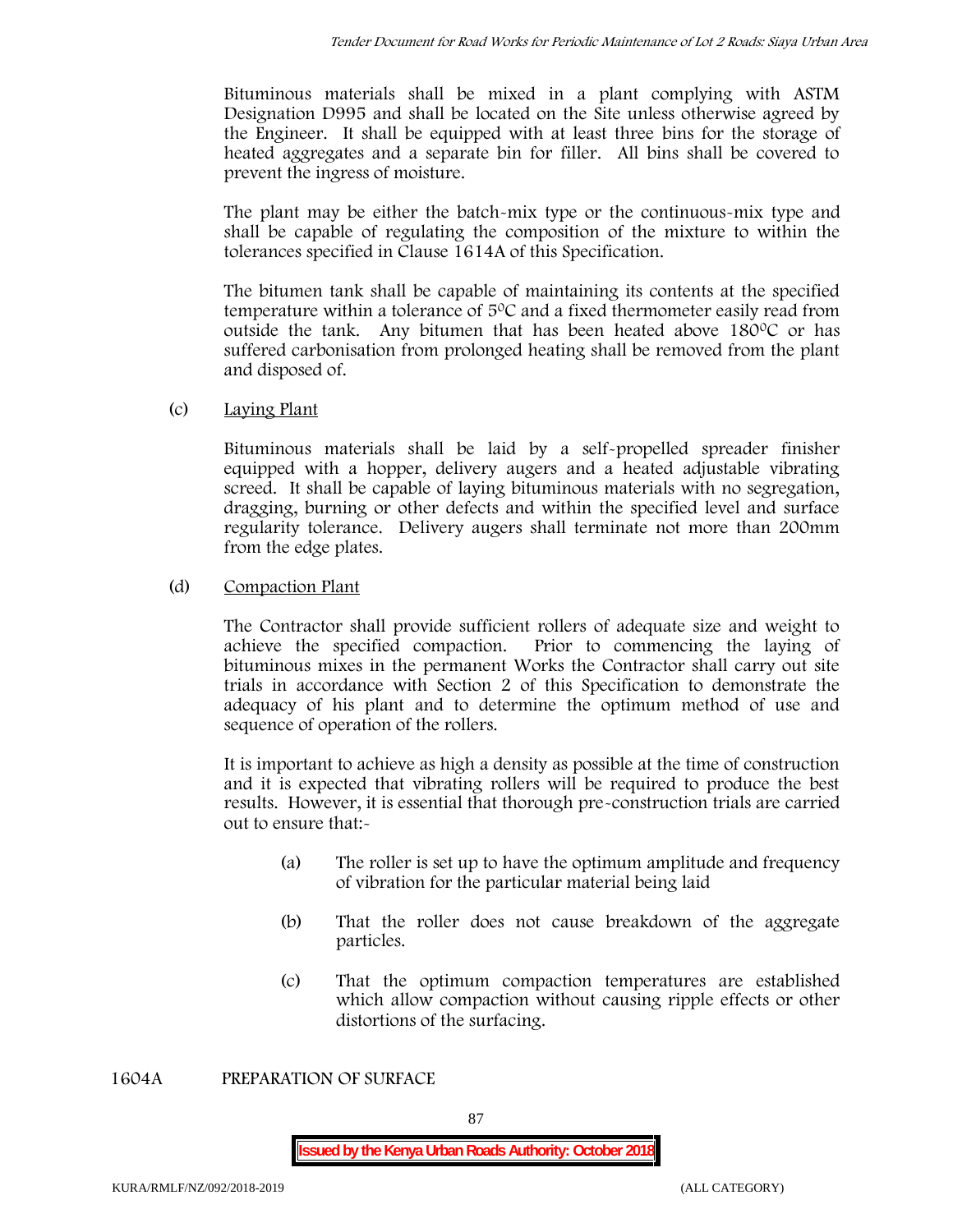Immediately before placing the bituminous mix in the pavement, the existing surface shall be cleaned of all material and foreign matter with mechanical brooms or by other approved methods. The debris shall be deposited well clear of the surface to be covered.

Any defect of the surface shall be made good and no bituminous mix shall be laid until the Engineer has approved the surface.

A tack coat shall be applied in accordance with Section 15 of this Specification. If the Engineer considers a tack coat is required prior to laying the bituminous mix or between layers of the bituminous mix, due solely to the

Contractor's method of working, then such tack coat shall be at the Contractor's expense.

## **1605A DESIGN AND WORKING MIXES**

At least two months prior to commencing work using a bituminous mix, the Contractor shall, having demonstrated that he can produce aggregates meeting the grading requirements of the Specification, submit samples of each constituent of the mix to the Engineer. The Engineer will then carry out laboratory tests in order to decide upon the proportion of each constituent of the initial design mix or mixes to be used for site trials to be carried out in accordance with Clause 1606A of this Specification.

Should the Engineer conclude from the site trials that the mix proportion or aggregate grading are to be changed, the Contractor shall submit further samples of the constituents and carry out further site trials all as directed by the Engineer.

The Engineer may instruct the alteration of the composition of the -75 micron fraction of the aggregates by the addition or substitution of mineral filler. The Engineer may also instruct the alteration of all or part of the -6.3mm fraction of the aggregates by the addition or substitution of natural sand.

The Contractor shall make the necessary adjustments to his plant to enable the revised mix to be produced.

Following laboratory and site trials the Engineer will determine the proportions of the working mix and the Contractor shall maintain this composition within the tolerances given in Clause 1614A.

Should any changes occur in the nature or source of the constituent materials, the Contractor shall advise the Engineer accordingly. The procedure set out above shall be followed in establishing the new mix design.

## **1606A SITE TRIALS**

Full scale laying and compaction site trials shall be carried out by the Contractor on all asphalt pavement materials proposed for the Works using the construction plant and methods proposed by the Contractor for constructing the Works. The trials shall be carried out with the agreement, and in the presence of the Engineer, at a location approved by the Engineer.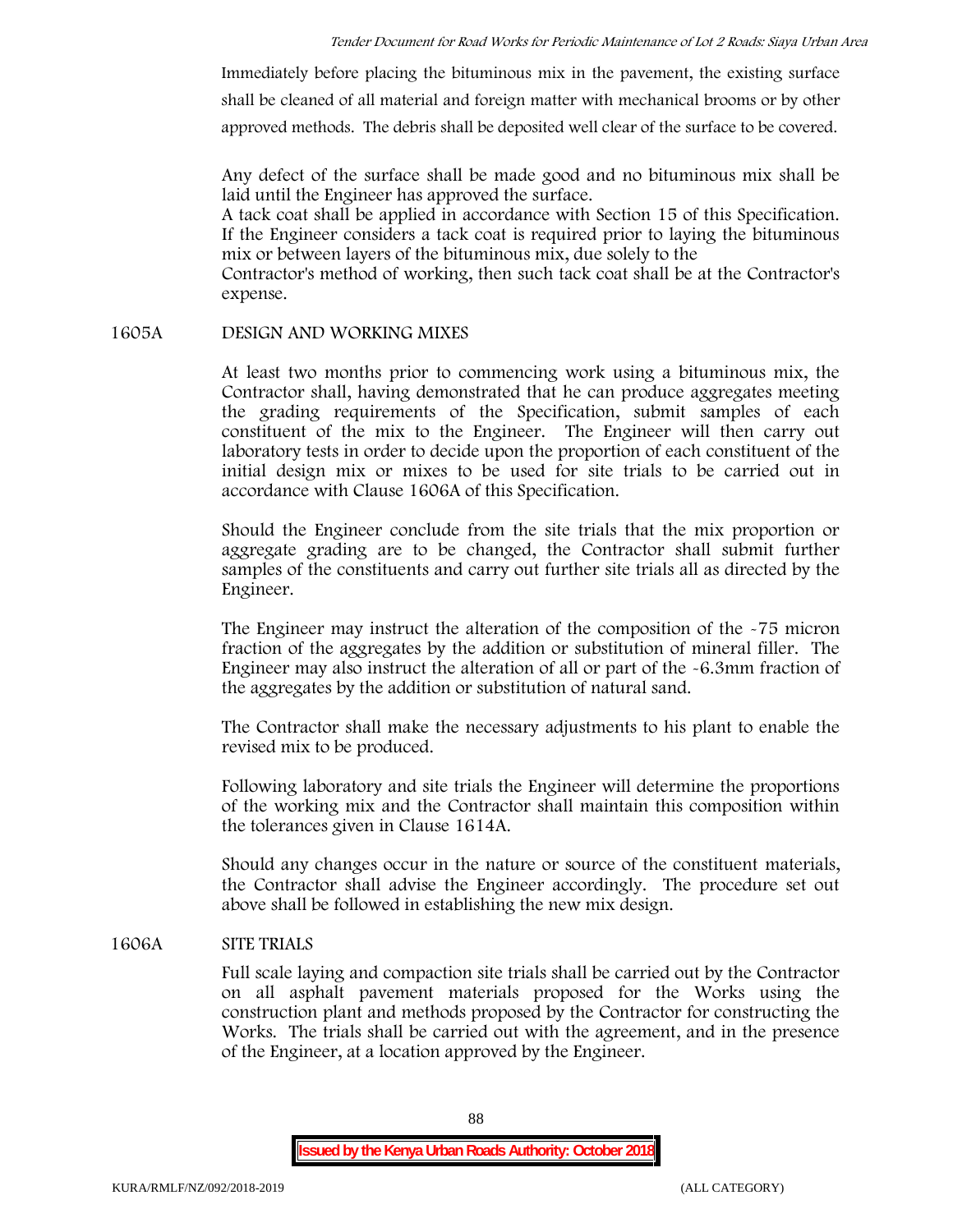The trials shall be carried out to:  $\sim$ 

- a) Test materials, designed in the laboratory, so that a workable mix that satisfies the specification requirements can be selected.
- b) To enable the Contractor to demonstrate the suitability of his mixing and compaction equipment to provide and compact the material to the specified density and to confirm that the other specified requirements of the completed asphalt pavement layer can be achieved.

Each trial area shall be at least 100 metres long and to the full construction width and depth for the material. It may form part of the Works provided it complies with this Specification. Any areas that do not comply with this Specification shall be removed.

The Contractor shall allow in his programme for conducting site trials and for carrying out the appropriate tests on them. The trial on any pavement layer shall be undertaken at least 21 days ahead of the Contractor proposing to commence full-scale work on that layer.

The Contractor shall compact each section of trial over the range of compactive effort the Contractor is proposing and the following data shall be recorded for each level of compactive effort at each site trial:  $\sim$ 

- i. The composition and grading of the material including the bitumen content and type and grade of bitumen used.
- ii. The moisture content of aggregate in the asphalt plant hot bins.
- iii. The temperature of the bitumen and aggregate immediately prior to entering the mixer, the temperature of the mix on discharge from the mixer and the temperature of the mix on commencement of laying, on commencement of compaction and on completion of compaction. The temperature of the mixture is to be measured in accordance with BS 598, Part 3, Appendix A.
- iv. The type, size, mass, width of roll, number of wheels, wheel load, tyre pressures, frequency of vibration and the number of passes of the compaction equipment, as appropriate for the type of roller.
- v. The target voids and other target properties of the mix together with the results of the laboratory tests on the mix.
- vi. The density and voids achieved.
- vii. The compacted thickness of the layer.
- viii. Any other relevant information as directed by the Engineer.

At least eight sets of tests shall be made by the Contractor and the Engineer on each 100 metres of trial for each level of compactive effort and provided all eight sets of results over the range of compactive effort proposed by the Contractor meet the specified requirements for the material then the site trial shall be deemed successful. The above data recorded in the trial shall become the agreed basis on which the particular material shall be provided and processed to achieve the specified requirements.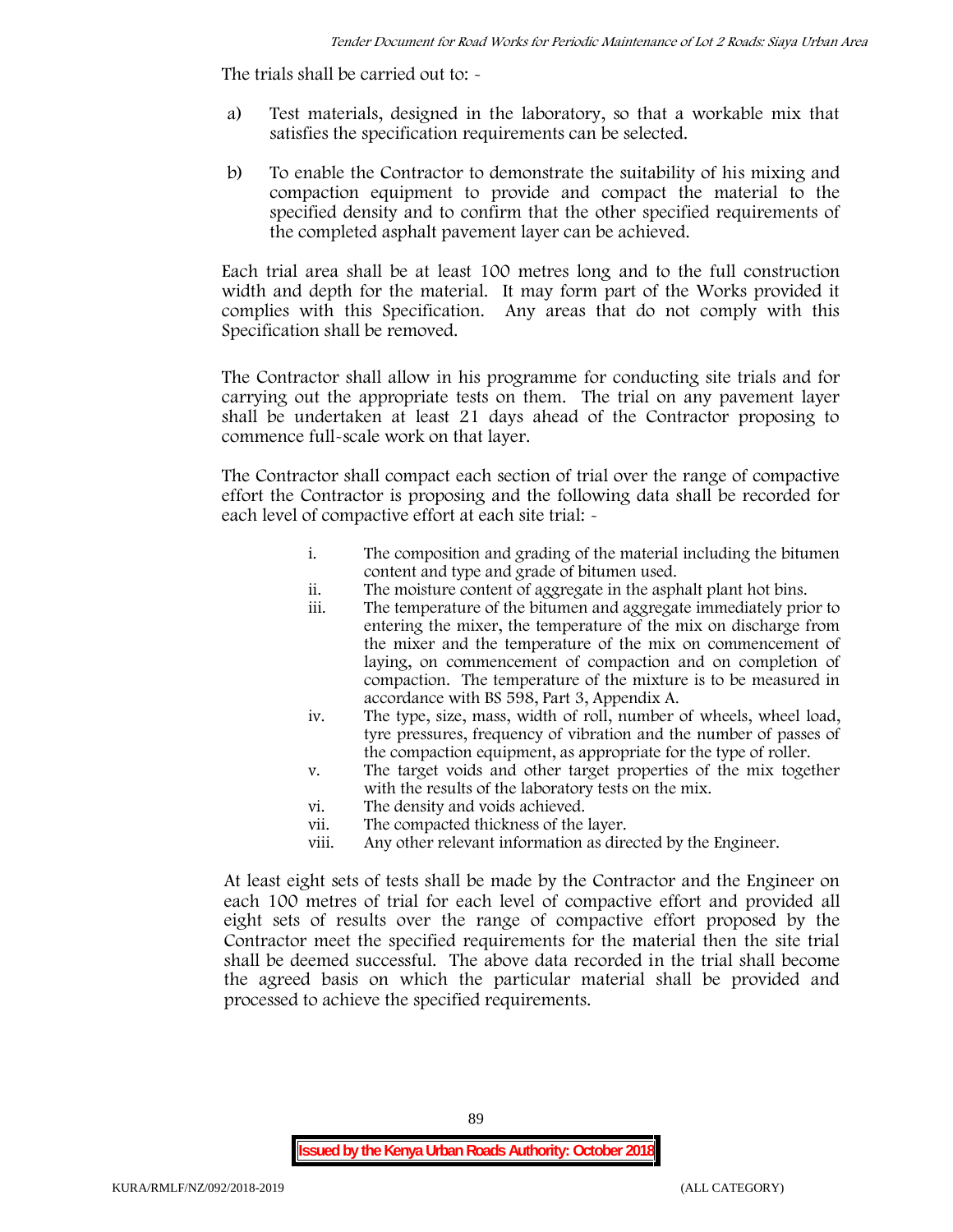## **1607A MIXING OF AGGREGATES AND BITUMEN**

The bitumen shall be heated so that it can be distributed uniformly and care shall be taken not to overheat it. The temperature shall never exceed  $170^{\circ}$ C for 80/100-penetration grade bitumen.

The aggregates shall be dried and heated so that they are mixed at the following temperatures: -

125-1650C when 80/100 bitumen is used

The dried aggregates shall be combined in the mixer in the amount of each fraction instructed by the Engineer and the bitumen shall then be introduced into the mixer in the amount specified. The materials shall then be mixed until a complete and uniform coating of the aggregate is obtained.

The mixing time shall be the shortest required to obtain a uniform mix and thorough coating. The wet mixing time shall be determined by the Contractor and agreed by the Engineer for each plant and for each type of aggregate used. It shall normally not exceed 60 seconds.

**1608A TRANSPORTING THE MIXTURE**

The bituminous mix shall be kept free of contamination and segregation during transportation. Each load shall be covered with canvas or similar covering to protect it from the weather and dust.

#### **1609A LAYING THE MIXTURE**

Immediately after the surface has been prepared and approved, the mixture shall be spread to line and level by the laying plant without segregation and dragging.

The mixture shall be placed in widths of one traffic lane at a time, unless otherwise agreed by the Engineer. The compacted thickness of any layer shall be at least 2.5 times the maximum size of the aggregate for wearing course and at least 2 times for binder course. The minimum thickness shall be 25mm.

Only on areas where irregularities or unavoidable obstacles make the use of mechanical laying impracticable, may the mixture be spread and compacted by hand.

## **1610A COMPACTION**

Immediately after the bituminous mixture has been spread, it shall be thoroughly and uniformly compacted by rolling.

The layer shall be rolled when the mixture is in such a condition that rolling does not cause undue displacement or shoving.

The number, weight and type of rollers furnished shall be sufficient to obtain the required compaction while the mixture is in a workable condition. The sequence of rolling operations shall be as agreed with the Engineer and proved

90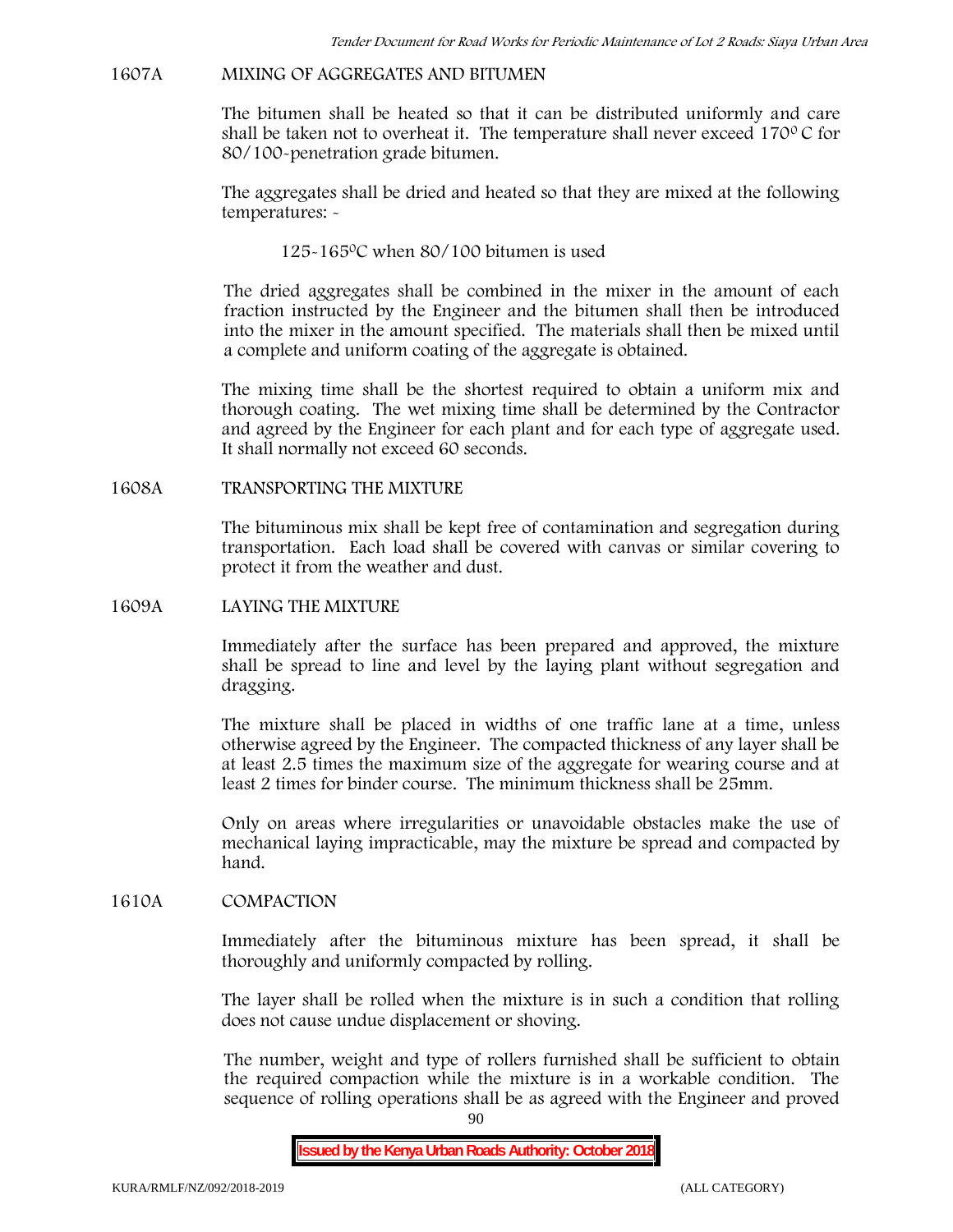during site trials. Initial rolling with steel tandem or three-wheeled roller shall follow the laying plant as closely as possible. The rollers shall be operated with the drive roll nearest the laying plant, at a slow and uniform speed (not exceeding 5 Km/Hr).

Rolling shall normally commence from the outer edge and proceed longitudinally parallel to the centreline, each trip overlapping one half of the roller width. On super elevated curves, rolling shall begin at the low side and progress to the high side. Where laying is carried out in lanes care must be taken to prevent water entrapment.

Intermediate rolling with a pneumatic-tyred or vibratory roller shall follow immediately. Final rolling with a steel-wheeled roller shall be used to eliminate marks from previous rolling.

To prevent adhesion of the mixture to the rollers, the wheels shall be kept lightly moistened with water.

In areas too small for the roller, a vibrating plate compactor or a hand tamper shall be used to achieve the specified compaction.

## **1611A FINISHING, JOINTS AND EDGES**

Any mixture that becomes loose and broken, mixed with dirt or foreign matter or is in any way defective, shall be removed and replaced with fresh hot mixture, which shall be compacted to conform to the surrounding area.

Spreading of the mixture shall be as continuous as possible. Transverse joints shall be formed by cutting neatly in a straight line across the previous run to expose the full depth of the course. The vertical face so formed shall be painted lightly with hot 80/100 penetration grade bitumen just before the additional mixture is placed against it.

Longitudinal joints shall be rolled directly behind the paving operation. The first lane shall be placed true to line and level and have an approximately vertical face. The mixture placed in the abutting lane shall then be tightly crowded against the face of the previously placed lane. The paver shall be positioned to spread material overlapping the joint face by 20-30mm. Before rolling, the excess mixture shall be raked off and discarded.

When the abutting lane is not placed in the same day, or the joint is destroyed by traffic, the edge of the lane shall be cut back as necessary, trimmed to line and painted lightly with hot 80/100 penetration grade bitumen just before the abutting lane is placed.

Any fresh mixture spread accidentally on the existing work at a joint shall be carefully removed by brooming it back on to uncompacted work, so as to avoid formation of irregularities at the joint. The finish at joints shall comply with the surface requirements and shall present the same uniformity of finish, texture and density as other sections of the work.

The edges of the course shall be rolled concurrently with or immediately after the longitudinal joint. In rolling the edges, roller wheels shall extend 50 to 100mm beyond the edge.

91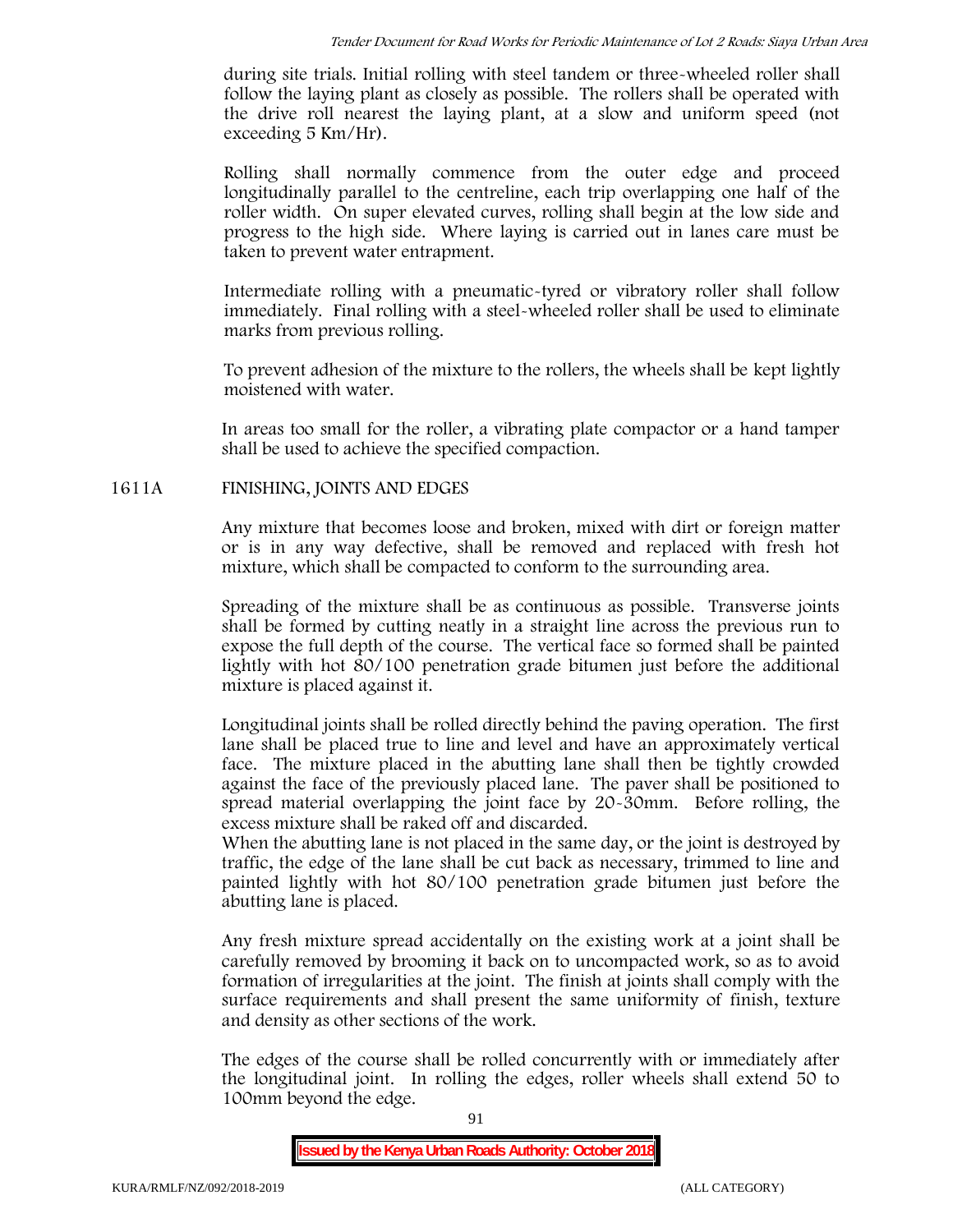#### **1612A SAMPLING AND TESTING OF BITUMINOUS MIXTURES**

The sampling of bituminous mixtures shall be carried out in accordance with AASHTO T168 (ASTM Designation D979).

#### **1613A QUALITY CONTROL TESTING**

During mixing and laying of bituminous mixtures, control tests on the constituents and on the mixed material shall be carried out in accordance with Clause 1612A and Section 2 of this Specification.

If the results of any tests show that any of the constituent materials fail to comply with this Specification, the Contractor shall carry out whatever changes may be necessary to the materials or the source of supply to ensure compliance.

If the results of more than one test in ten on the mixed material show that the material fails to comply with this Specification, laying shall forthwith cease until the reason for the failure has been found and corrected. The Contractor shall remove any faulty material laid and replace it with material complying with this Specification all at his own expense.

#### **1614A TOLERANCES**

Surfacing courses and base shall be constructed within the geometric tolerances specified in Section 3 of this Specification.

The Contractor shall maintain the composition of the mixture as determined from the laboratory and site trials within the following tolerances, per single test: -

| Bitumen Content         | 0.3% (by total weight of total mix)                               |
|-------------------------|-------------------------------------------------------------------|
| Passing 10mm sieve      | 6% (by total weight of dry aggregate                              |
| and larger sieves       | including mineral filler)                                         |
| Passing sieves between  | 4% (by total weight of dry aggregate                              |
| 10mm and 1.0mm sieves   | including mineral filler)                                         |
| Passing sieves between  | 3% (by total weight of dry aggregate                              |
| 1.0mm and 0.075mm sieve | including mineral filler)                                         |
| Passing 0.075mm sieve   | 2% (by total weight of dry aggregate<br>including mineral filler) |

The average amount of bitumen in any length of any layer, calculated as the product of the bitumen contents obtained from single tests and the weight of mixture represented by each test, shall not be less than the amount ordered.

The average amount of bitumen for each day's production calculated from the checked weights of mixes shall not be less than the amount ordered.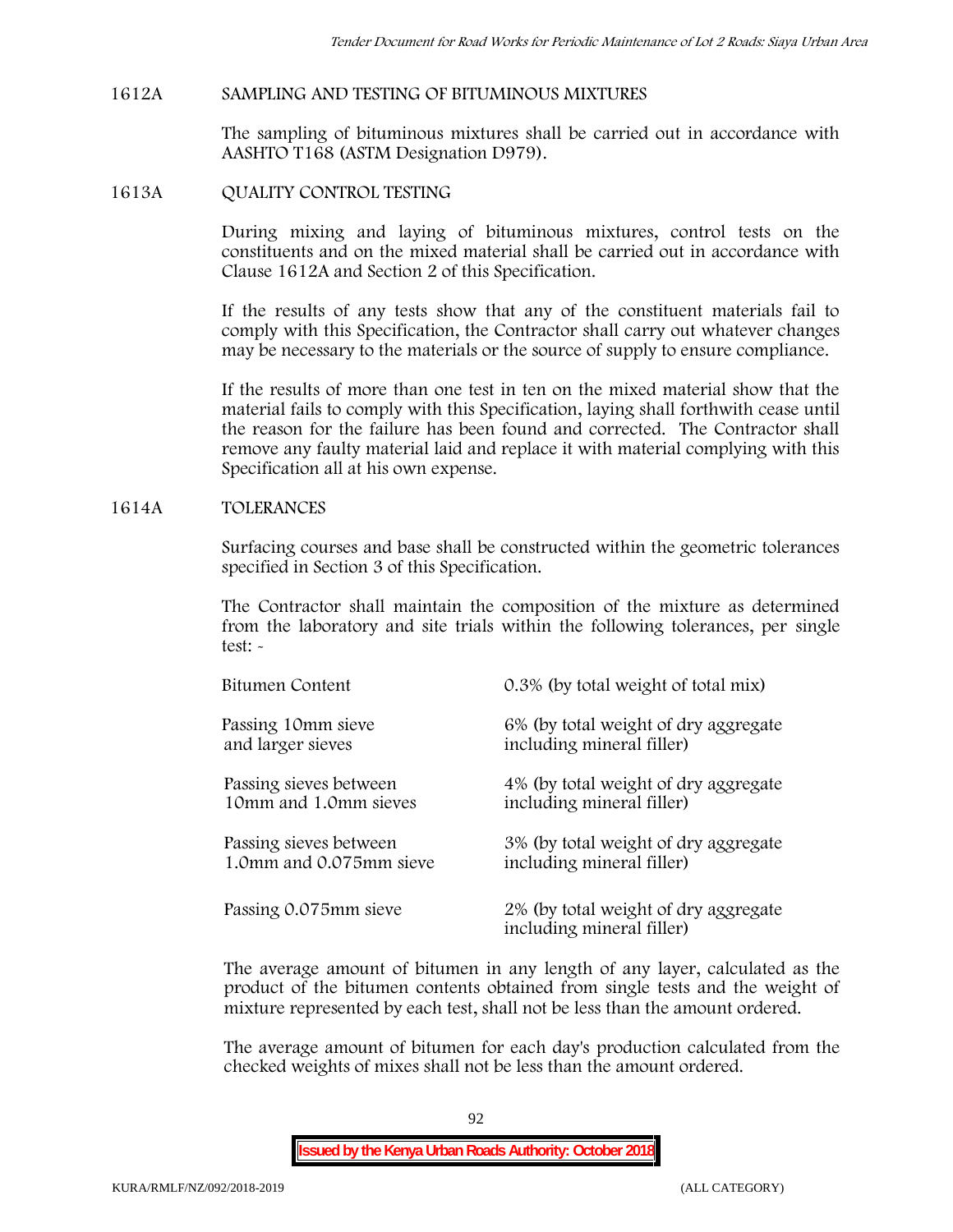The average amount of bitumen in any length of any layer, calculated as the product of the bitumen contents obtained from single tests and the weight of mixture represented by each test, shall not be less than the amount ordered.

The average amount of bitumen for each day's production calculated from the checked weights of mixes shall not be less than the amount ordered.

The final average overall width of the upper surface of a bituminous mix layer measured at six equidistant points over a length of 100m shall be at least equal to the width specified. At no point shall the distance between the centreline of the road and the edge of the upper surface of a bituminous mix layer be narrower than that specified by more than 13mm.

#### **1615A MEASUREMENT AND PAYMENT**

No separate measurement and payment shall be made for complying with the requirements of Clauses 1601A to 1614A inclusive and the Contractor shall be deemed to have allowed in his rates in Parts B and C of Section 16 of this Specification for the costs of complying with the requirements of Part A of Section 16 of this Specification

93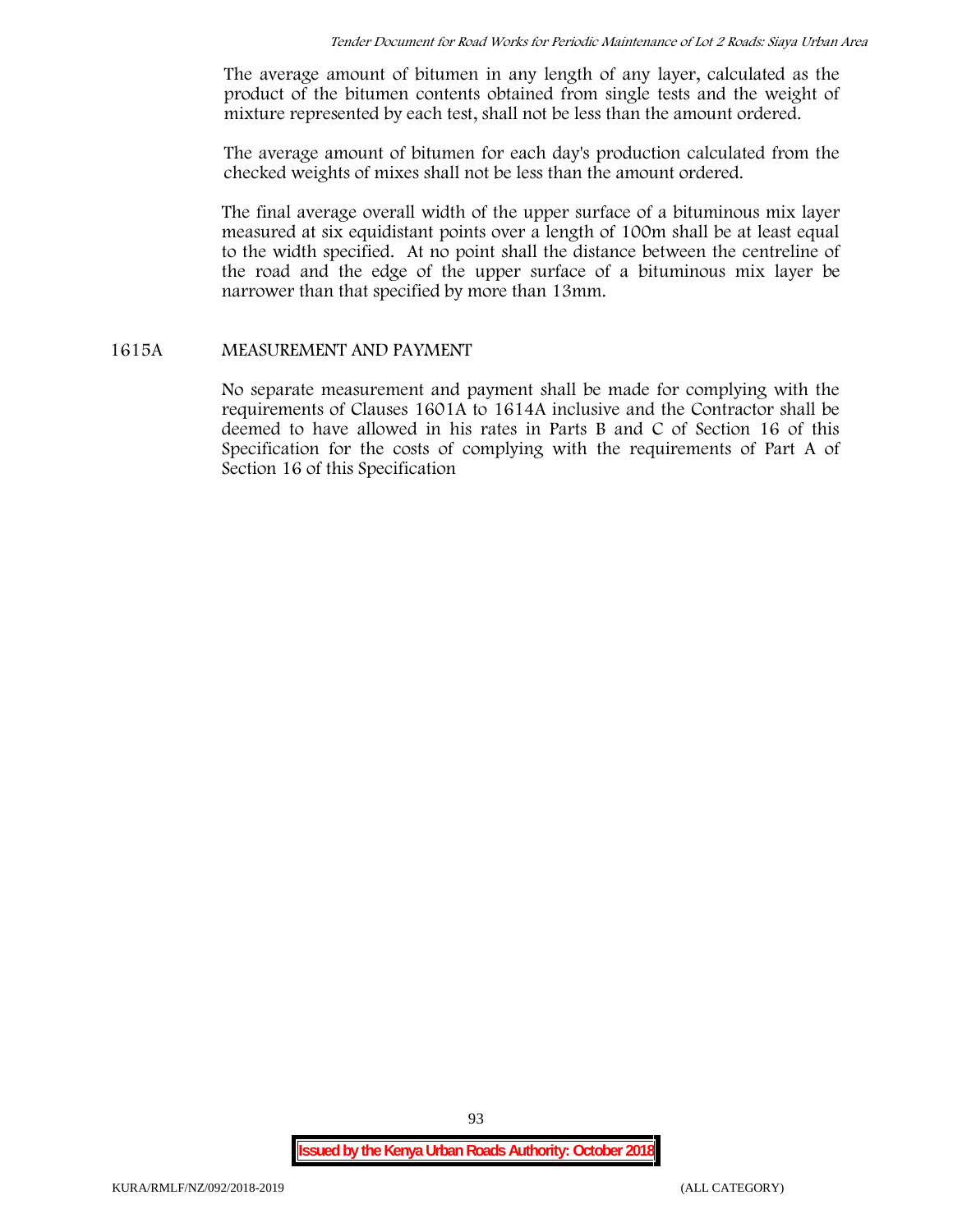## **PART B - ASPHALT CONCRETE FOR SURFACING**

#### **1601B DEFINITION**

Asphalt concrete means a thoroughly controlled, hot-mixed, hot-laid, plant mixture of well-graded dried aggregate and penetration grade bitumen, which, when compacted forms a dense material.

A distinction is drawn between asphalt concrete Type I (High Stability) and asphalt concrete Type II (Flexible). The asphalt concrete type to be used will be Type I.

### **1602B MATERIALS FOR ASPHALT CONCRETE TYPE 1**

a) **Type of bituminous material**

The type of material to be used on severe sites will be of the continuously graded type similar to Asphaltic Concrete or Close Graded Macadam. It is essential that these materials are sealed with a single or double surface dressing or a Cape seal.

b) **Penetration Grade Bitumen**

Bitumen shall be 80/100 penetration grade since material is being laid at an altitude of more than 2,500m.

c) **Aggregate**

Coarse aggregate (retained on a 6.3mm sieve) shall consist of crushed stone free from clay, silt, organic matter and other deleterious substances. The aggregate class will be specified in the Special Specification and it shall comply with the requirements given in Table 16B-1(b). The grading for 0/20 mm for carriageway and 0/14mm for shoulders for binder course is as specified below:

| <b>Sieve size</b> | 0/20       | 0/14       |
|-------------------|------------|------------|
| 28                | 100        |            |
| 20                | $90 - 100$ | 100        |
| 14                | 75-95      | $90 - 100$ |
| 10                | 60-82      | 70-90      |
| 6.3               | $47 - 68$  | $52 - 75$  |
| 4                 | $37 - 57$  | $40 - 60$  |
| $\overline{2}$    | 25-43      | $30 - 45$  |
|                   | 18-32      | $20 - 35$  |
| 0.425             | $11 - 22$  | $12 - 24$  |
| 0.300             | $9 - 17$   | $10 - 20$  |
| 0.150             | $5 - 12$   | $6 - 14$   |
| 0.075             | $3 - 7$    | $4 - 8$    |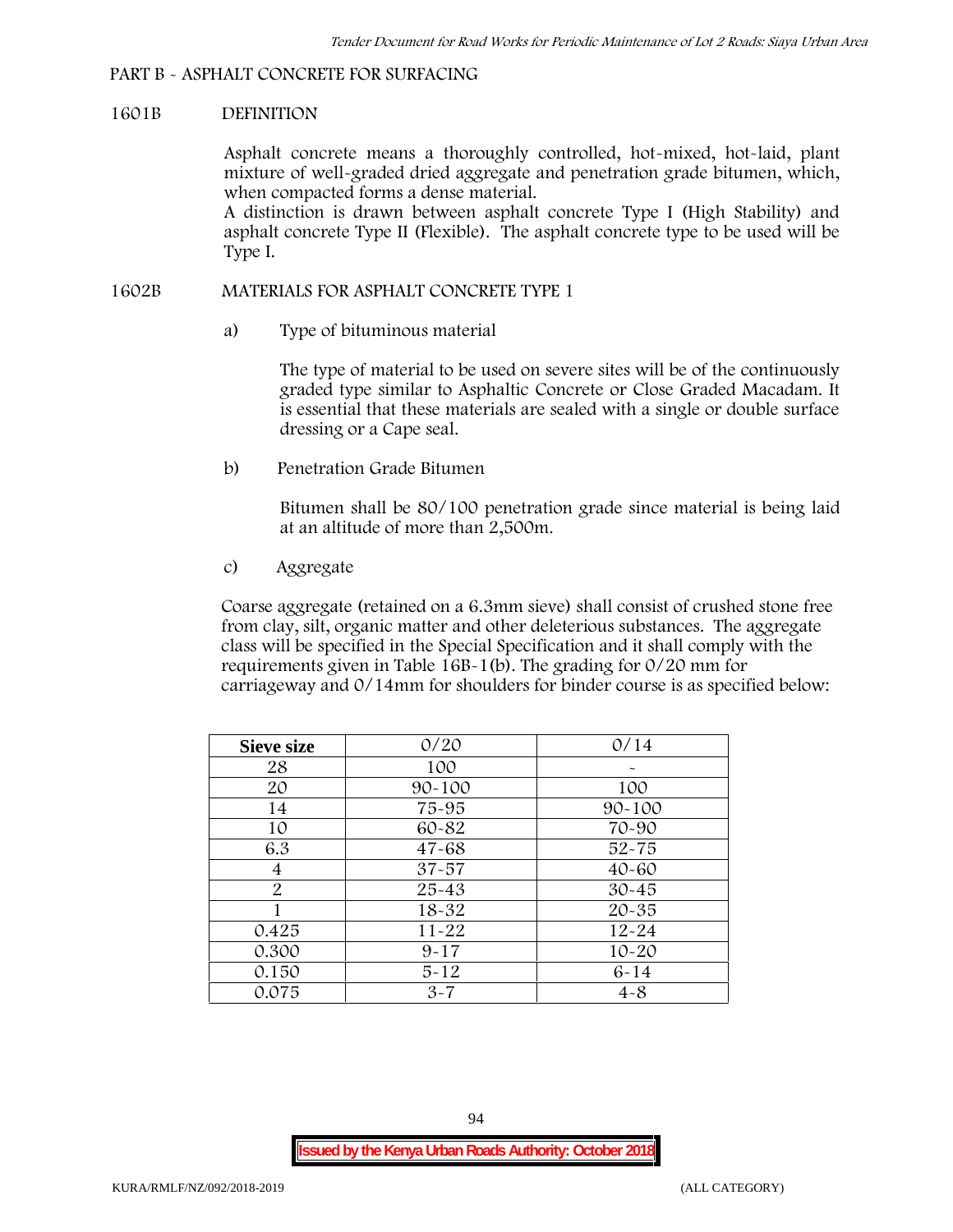| Coarse Aggregate<br>(Retained on a 6.3mm Sieve) |                      |  |  |  |  |
|-------------------------------------------------|----------------------|--|--|--|--|
| Test                                            | Maximum Value        |  |  |  |  |
| LAA<br><b>ACV</b><br>SSS<br>FI                  | 30<br>25<br>12<br>25 |  |  |  |  |

## **TABLE 16B-1(b) - REQUIREMENTS FOR COARSE AGGREGATE**

Fine aggregate (passing a 6.3mm sieve) shall be free from clay, silt, organic and other deleterious matter and shall be non-plastic. Unless otherwise specified in the Special Specification it shall consist of entirely crushed rock produced from stone having a Los Angeles Abrasion of not more than 40. The Sand Equivalent of the fine aggregate shall not be less than 40 and the SSS not more than 12.

#### **b) Mineral Filler**

Mineral Filler shall consist of ordinary Portland Cement

### **1603B GRADING REQUIREMENTS**

The grading of the mixture of coarse and fine aggregate shall be within and approximately parallel to the grading envelopes given in Table 16B-1(b), for 0/14mm as specified for binder course, as described below.

## **GRADING REQUIREMENTS**

To arrive at a suitable design it is necessary to investigate a number of gradings so that a workable mix, which also retains a minimum of 3 % voids at refusal density, is identified.

The largest particle size used should not be more than 25mm so that the requirements of the Marshall test method can be complied with.

Although the complete range of nominal maximum particle sizes is shown in the Tables, the total thickness of material laid should not be more than 75mm.

#### **1604B REQUIREMENTS FOR ASPHALT CONCRETE TYPE 1**

The mixture shall comply with the requirements given in Table 16B-2 as specified in the Specification. In addition, minimum Marshall Stability for 2 x 75 blows shall be 9 kN and maximum 18 kN and at compaction to refusal shall have 3% VIM.

The proportion, by weight of total mixture, of bitumen shall be  $5.0 - 6.5 %$  for  $0/14$  mm and  $4.5 - 6.5$  % for  $0/20$ mm. This shall be termed the nominal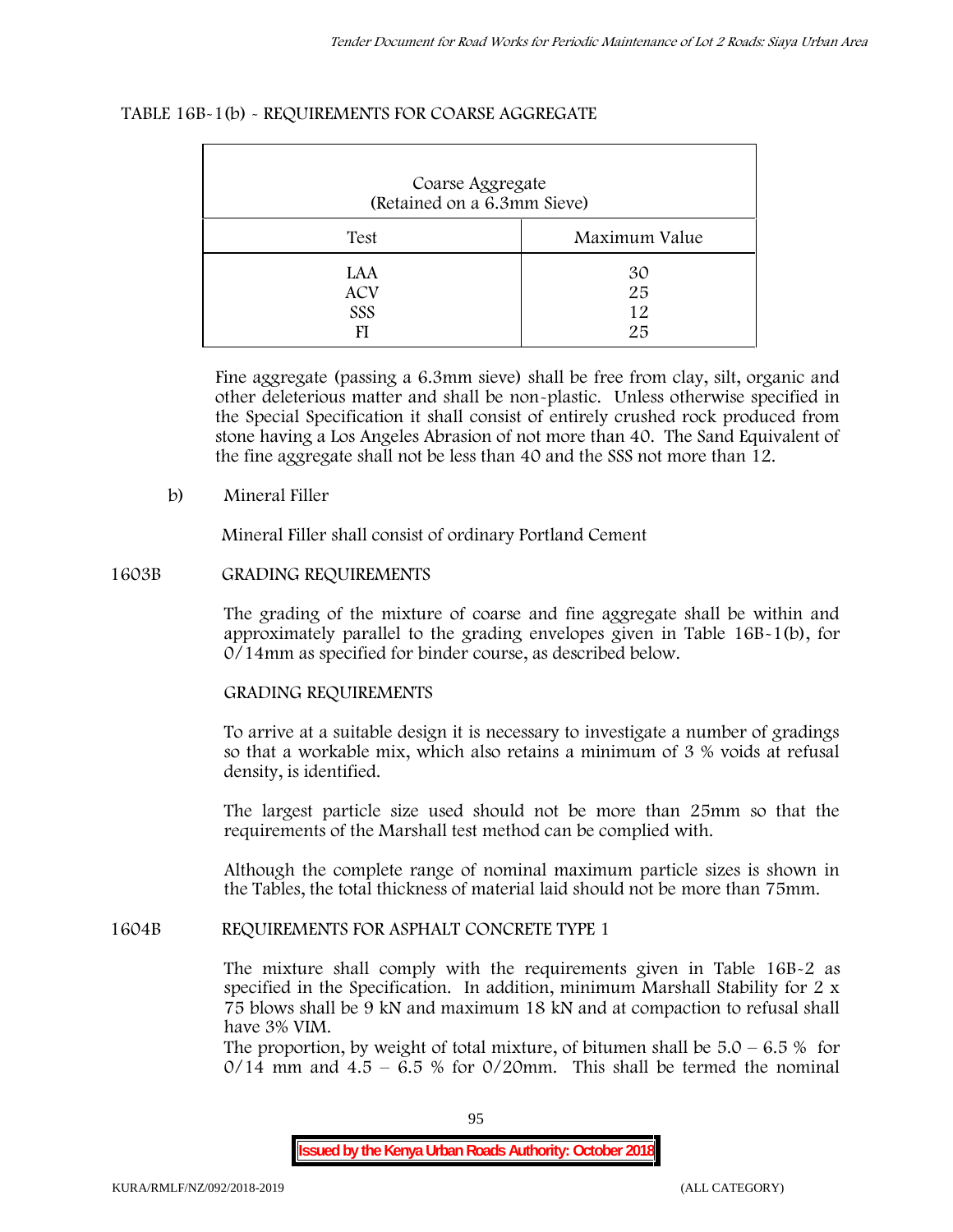binder content. The binder content of the working mix will be instructed by the Engineer following laboratory and site trials.

In order to determine the suitability of a coarse aggregate source a Marshall test programme shall be carried out. It will be advantageous to use a crushed rock which is known from past experience to give good results in this test procedure. A grading conforming to the Type I Binder Course detailed in Table 16B-1(a) 0/20 of this Specification should be tested (but with 100% passing the 25mm sieve) and it shall meet the requirements of Table 16B-2 of this Specification.

Having established the suitability of the aggregate source several grading shall be tested in the laboratory, including that used for the Marshall test, to establish relationships between bitumen content and VIM at refusal density. For each mix, samples will be made up to a range of bitumen contents and compacted to refusal using a gyratory compactor and a vibratory hammer in accordance with the procedure described in BS 598 (Part 104 : 1989), with one revision.

It should first be confirmed that compaction on one face of the sample gives the same refusal density as when the same compaction cycle is applied to both faces of the same sample. The procedure, which gives the highest density, must be used.

From the bitumen content-VIM relationship it will be possible to identify a bitumen content which corresponds to a VIM of 3 - 7%. If it is considered that the workability of the mix may be difficult then compaction trials should be undertaken. It is advisable to establish two or more gradings for compaction trials.

The mixes identified for compaction trials should be manufactured to the laboratory design bitumen content and to two other bitumen contents of +0.5% and +1% additional bitumen. Cores will be cut to determine the density of the compacted material, having completed this the core will then be reheated to  $145+/5$  C in the appropriate mould and compacted torefusal in the vibrating hammer test. To be acceptable the cores cut from the compaction trial must have a density equivalent to at least 95% of refusal density.

The compaction trials will identify a workable mix which can be made to a bitumen content which gives 3% VIM at refusal density.

## **1605B MIXING AND LAYING HEAVY DUTY ASPHALT**

The temperature of the bitumen and aggregates when mixed shall be 110+/- 3C above the softening point (R&B) of the bitumen.

Compaction should commence as soon as the mix can support the roller without undue displacement of material and completed before the temperature of the mix falls below 900C.

The minimum thickness of individual layers should be as follows:-

| a) | For the 37.5mm mix | 65mm |  |
|----|--------------------|------|--|
| b) | For the 25.0mm mix | 60mm |  |
| C) | For the 19.0mm mix | 50mm |  |
| d) | For the 12.5mm mix | 40mm |  |
|    |                    |      |  |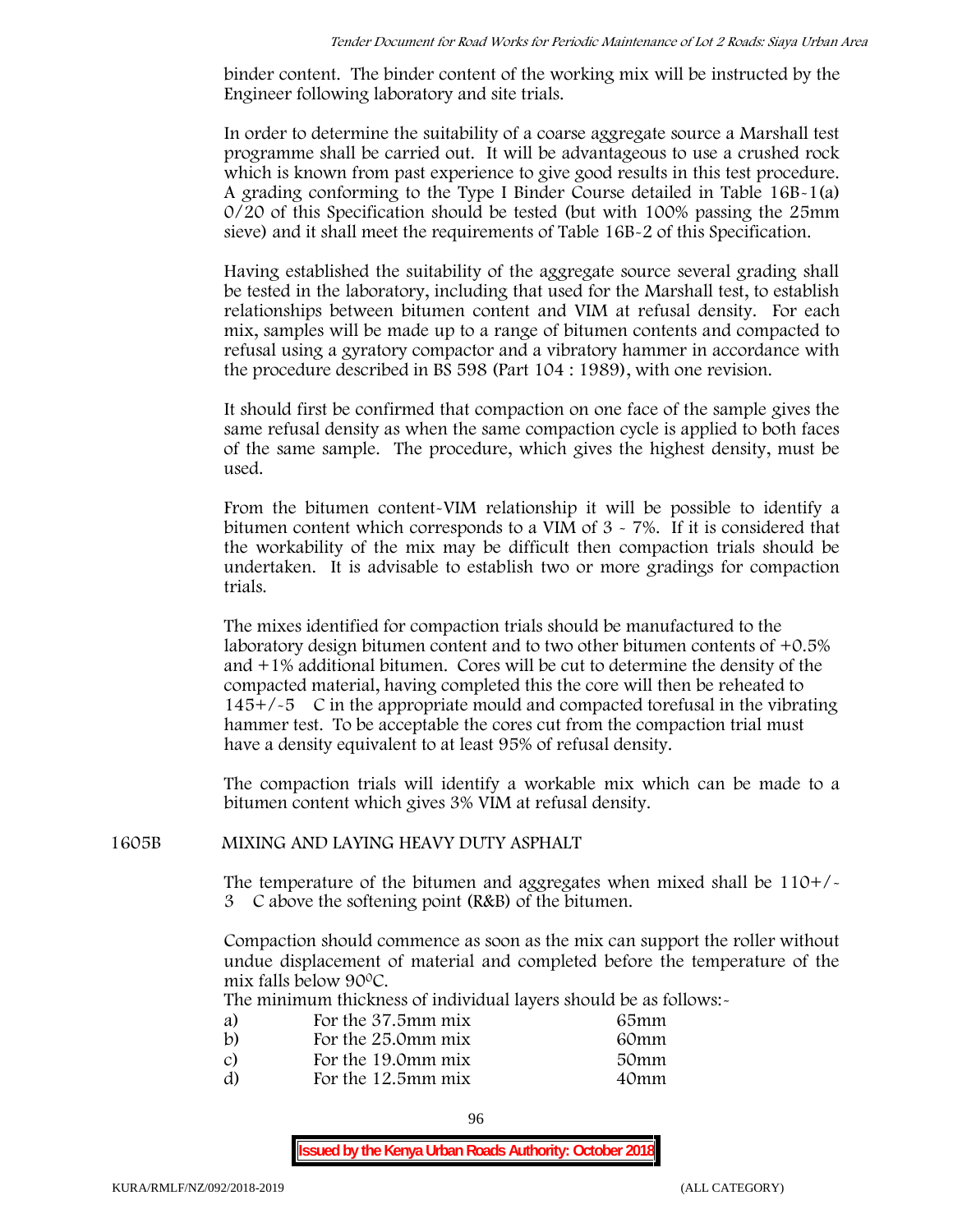#### **1606B COMPACTION**

Rolling shall be continued until the voids measured in the completed layer are in accordance with the requirement for a minimum density of 98% of Marshall optimum, or, a minimum mean value of 95% of refusal density (no value less than 93%) as appropriate.

## **1607B MEASUREMENT AND PAYMENT**

a) Item : Asphalt Concrete

Unit : m<sup>3</sup> of Asphalt Concrete Used

Asphalt concrete shall be measured by the cubic metre compacted on the road calculated as the product of the length instructed to be laid and the compacted cross-sectional area shown on the Drawings or instructed by the Engineer.

The rate for asphalt concrete shall include for the cost of providing, transporting, laying and compacting the mix with the nominal binder content and complying with the requirements of Parts A and B of Section 16 of this Specification.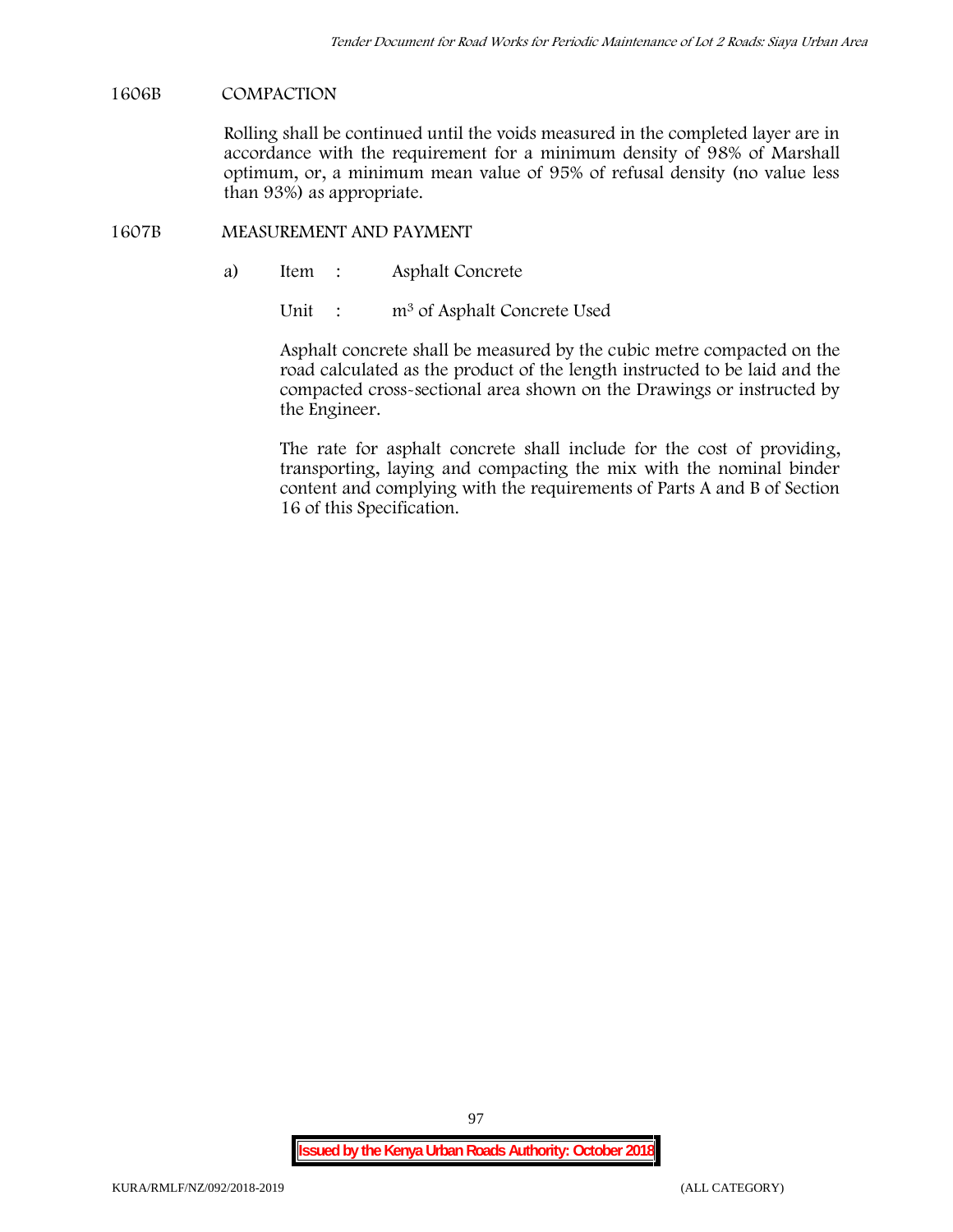#### **SECTION 17 - CONCRETE WORKS**

## **1703 MATERIALS FOR CONCRETE**

This work shall consist of placing selected approved material of 250mm minimum diameter on the foundation put after excavation to receive levelling concrete in accordance with these specifications and in conformity with the lines, grades and cross sections shown on the Drawings as directed by the Engineer.

(a) **Materials**

Selected rock: The selected rock builders to be placed for this work shall be hard, sound, durable quarry stones as approved by the Engineer. Samples of the stone to be used shall be submitted to and approved by the Engineer before any stone is placed.

The maximum size of the stone boulders shall be 300mm.

(b) **Construction Method**

After completion of the structural excavation the surface of the loose soil shall be levelled and compacted. Then the stone of the above sizes shall be placed in one layer of 250mm over the compacted bed where the bottom slab will rest. Coarse sand shall be spread to fill up the voids in the stone boulders, and compaction with vibratory compactors should be performed to make this layer dense whereon a concrete of levelling course shall be placed.

(c) **Measurement and payment**

Measurement for the bedding materials shall be made in cubic metres for the completed and accepted work, measured from the dimension shown on the Drawings, unless otherwise directed by the Engineer.

Payment for the bedding Materials for Levelling Concrete Works shall be full compensation for furnishing and placing all materials, all labour equipment, tools and all other items necessary for proper completion of the work in accordance with the Drawings and specifications and as directed by the Engineer.

## **1703(A) LEVELLING CONCRETE (CLASS 15/20) FOR BOTTOM SLAB INCLUSIVE OF COST OF FORM WORKS**

This work shall consist of placing and levelling lean concrete class 15/20 over the prepared bed of stone boulders in the foundation for bottom slab and wingwalls in accordance with these specifications and which conformity with the lines, grades, thickness and typical cross-sections shown on the drawings unless otherwise directed by the Engineer.

(a) **Materials for Levelling Concrete**

Requirement for the concrete class  $15/20$  is specified as follows:-Design compressive strength (28) days : 15N/mm2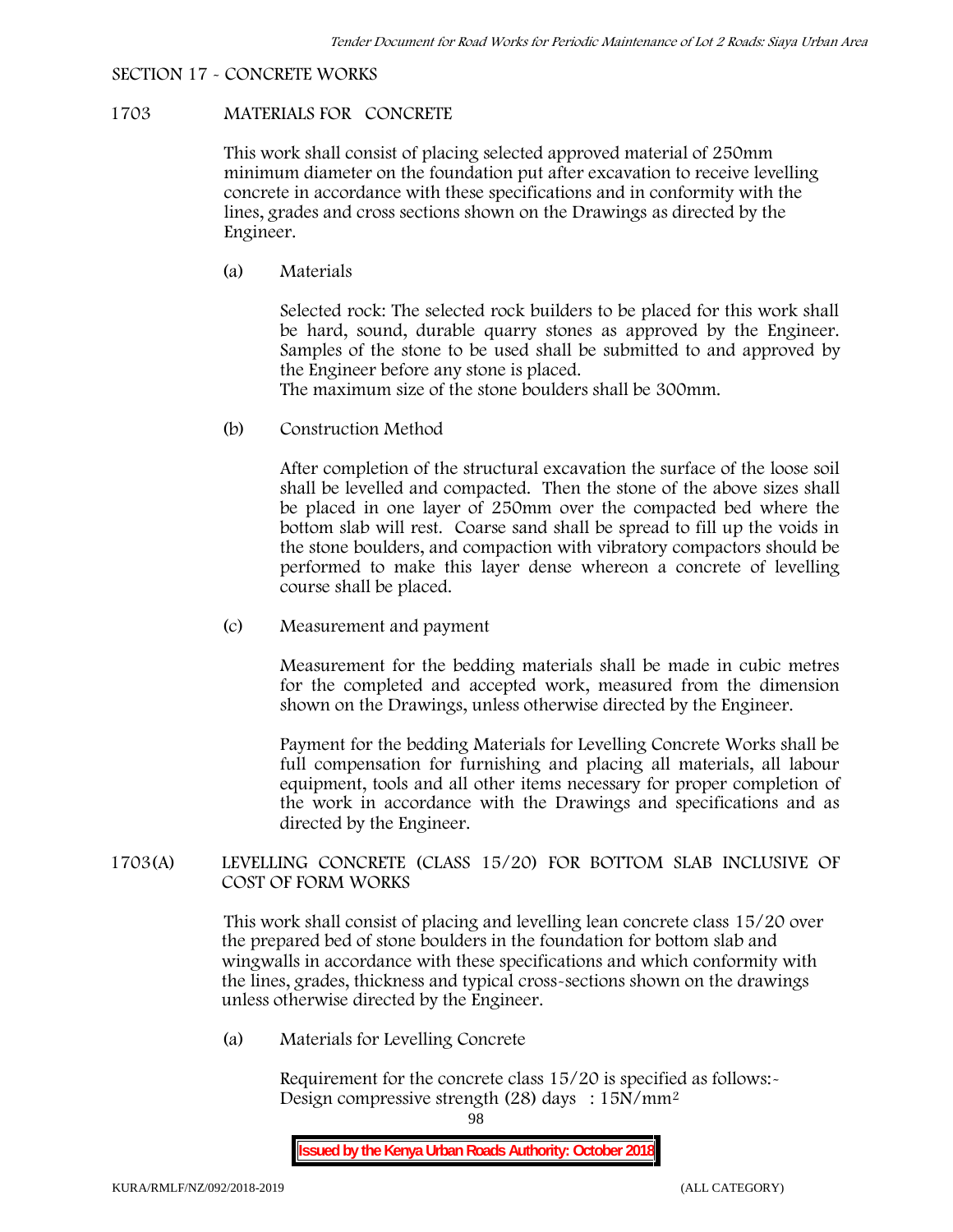Maximum size of coarse aggregate : 20mm Maximum cement content  $: 300 \text{ kg/m}^3$ . Maximum water/cement ration of 50% with slump of 80mm.

## (b) **Construction Method**

The bed of stone boulders upon which the levelling concrete will be placed shall be smooth, compacted and true to the grades and crosssection shall be set to the required lines and grades.

## **37.2** (c) **Measurement and payment**

Measurement for levelling concrete (class 15/20) shall be made in cubic metres completed and accepted levelling concrete work measured in place which is done in accordance with the Drawings and the Specifications.

Payment for this work shall be the full compensation for furnishing and placing all materials, labour, equipment and tools, and other incidentals to Specifications and as directed by the Engineer.

Pay item No. 17/02 Levelling Concrete Works (Class 15/20) for Box Culvert and wingwalls inclusive of Cost of Form works.

## **1703 (C) FORMWORK FOR CULVERT WALLS**

This work shall consist of all temporary moulds for forming the concrete for culvert walls and slabs together with all temporary construction required for their support. Unless otherwise directed by the Engineer all formworks shall be removed on completion of the walls and slabs.

(a) **Materials**

Forms shall be made of wood or metal and shall conform to the shape, lines and dimensions shown on the Drawings.

All timber shall be free from holes, loose material, knots, cracks, splits and warps or other defects affecting the strength or appearance of the finished structure.

Release Agents – Release agents shall be either neat oils containing a surface activating agent, cream emulsions, or chemical agents to be approved by the Engineer.

# (b) **Construction Method**

(i) **Formworks**

Formworks shall be designed to carry the maximum loads that may be imposed, and so be rigidly constructed as to prevent deformation due to load, drying and wetting, vibration and other causes. After forms have been set in correct location, they shall be inspected and approved by the Engineer before the concrete is placed.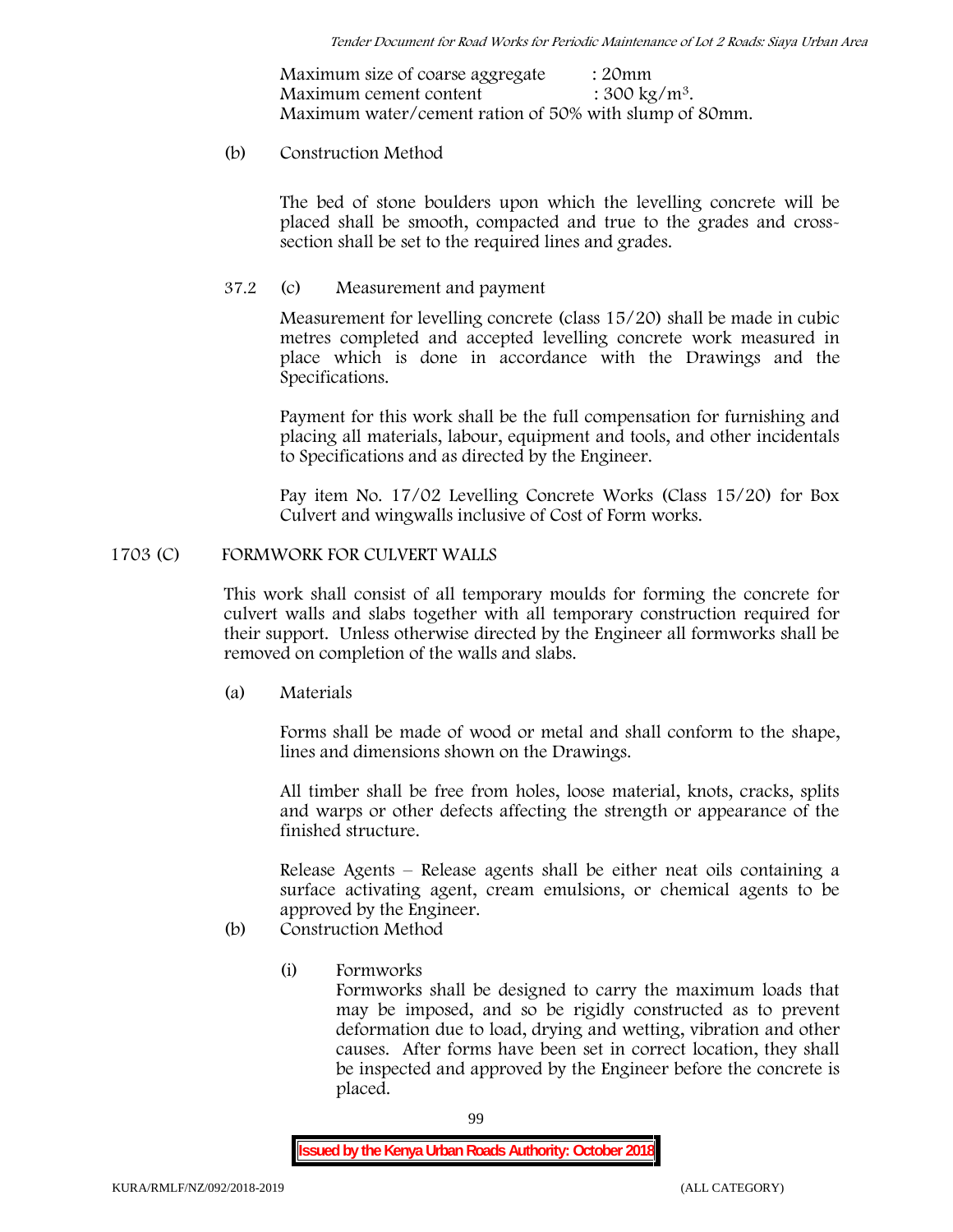If requested, the contractor shall submit to the Engineer working drawings of the forms and also, if requested, calculations to certify the rigidity of the forms.

## **1703(D) CONCRETE WORKS (CLASS 20/20) OF CULVERT WALLS AND SLABS**

This work shall consist of furnishing, mixing, delivering and placing of the concrete for the construction of culvert walls and slabs, in accordance with these Specifications and in conformity with the requirements shown on the Drawings.

Concrete class 20/20 shall be used for Culvert walls and slabs.

**(a) Concrete Materials**

(i) Cement: Cement shall be of Portland type and shall conform to the requirements of BS 12 or equivalent.

The contractor shall select only one type or brand of cement or others. Changing of type or brand of cement will not be permitted without a new mix design approved by the Engineer. All cement is subject to the Engineer's approval; however, approval of cement by the Engineer shall not relieve the Contractor of the responsibility to furnish concrete of the specified compressive strength.

Conveyance of cement by jute bags shall not be permitted. Storage in the Contractor's silo or storehouse shall not exceed more than two (2) months, and age of cement after manufacture at mill shall not exceed more than four (4) months. The Contractor shall submit to the Engineer for his approval the result of quality certificate prepared by the manufacturer.

Whenever it is found out that cement have been stored too long, moist, or caked, the cement shall be rejected and removed from the project.

## **(b) Aggregates**

Fine and coarse aggregates must be clean, hard, strong and durable, and free from absorbed chemicals, clay coating, or materials in amounts that could affect hydration, bonding, strength and durability of concrete. Grading of aggregates shall conform to the following requirements: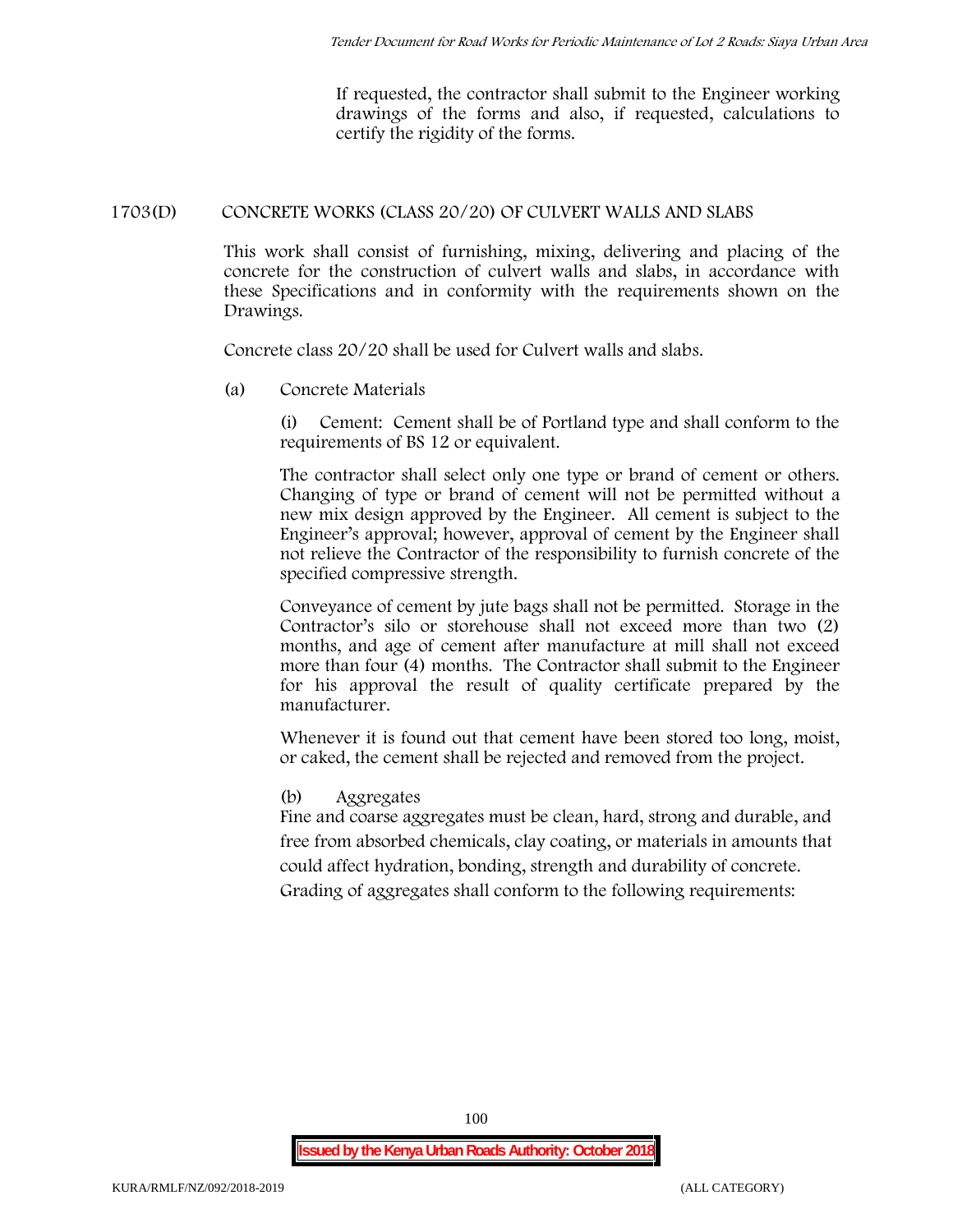**(i) Grading of Fine Aggregates**

| <b>Sieve Size</b> | <b>Percentage by Weight Passing</b> |
|-------------------|-------------------------------------|
| 10<br>mm          | 100                                 |
| 5<br>mm           | 89-100                              |
| $2.5$ mm          | $60 - 100$                          |
| $1.2$ mm          | $30 - 100$                          |
| 0.6 mm            | $15 - 54$                           |
| $0.3$ mm          | $5 - 40$                            |
| $0.15 \text{ mm}$ | $0 - 15$                            |

## **(ii) Grading of Coarse Aggregates**

| Size     |                       |                       |                       | of Amounts finer than each standard sieve percentage by |    |       |          |
|----------|-----------------------|-----------------------|-----------------------|---------------------------------------------------------|----|-------|----------|
| Coarse   | weight                |                       |                       |                                                         |    |       |          |
| Aggregat | 40                    | 30                    | 25                    | 20                                                      | 15 |       | 局        |
|          | 2.5                   |                       |                       |                                                         |    |       |          |
|          | 100                   | $\tilde{\phantom{a}}$ | $\tilde{\phantom{a}}$ | $90 - 100$ -                                            |    | 30-69 | $0 - 10$ |
|          | $\tilde{\phantom{a}}$ |                       |                       |                                                         |    |       |          |

Other requirements for aggregates are as follows:

**(iii) Fine Aggregates**

| Fitness Modulus, AASHTO M-6                           | $: 2.3 - 3.1$      |
|-------------------------------------------------------|--------------------|
| Sodium Sulphate Soundness, AASHTO T104: Max. 10% loss |                    |
| Content of Friable Particles AASHTO 112               | : Max 1% by weight |
| Sand Equivalent, AASHTO T176                          | : Min. 75          |

**(iv) Coarse Aggregate**

| Abrasion, AASGTO T96                             | : Max. $405$ loss      |
|--------------------------------------------------|------------------------|
| Soft Fragment and shale, AASHTO M80              | : Max. $5\%$ by weight |
| Thin and elongated Pieces, AASHTO M80 : Max. 15% |                        |

**(v) Water**

All sources of water to be used with cement shall be approved by the Engineer. Water shall be free from injurious quantities of oil, alkali, vegetable matter and salt as determined by the Engineer.

**(vi) Admixture**

Only admixture, which have been tested and approved in the site laboratory through trial mixing for design proportion shall be used. Before selection of admixture, the Contractor shall submit to the Engineer the specific information or guarantees prepared by the admixture supplier.

The contractor shall not exclude the admixture from concrete proportions.

**Concrete class 20/20**

101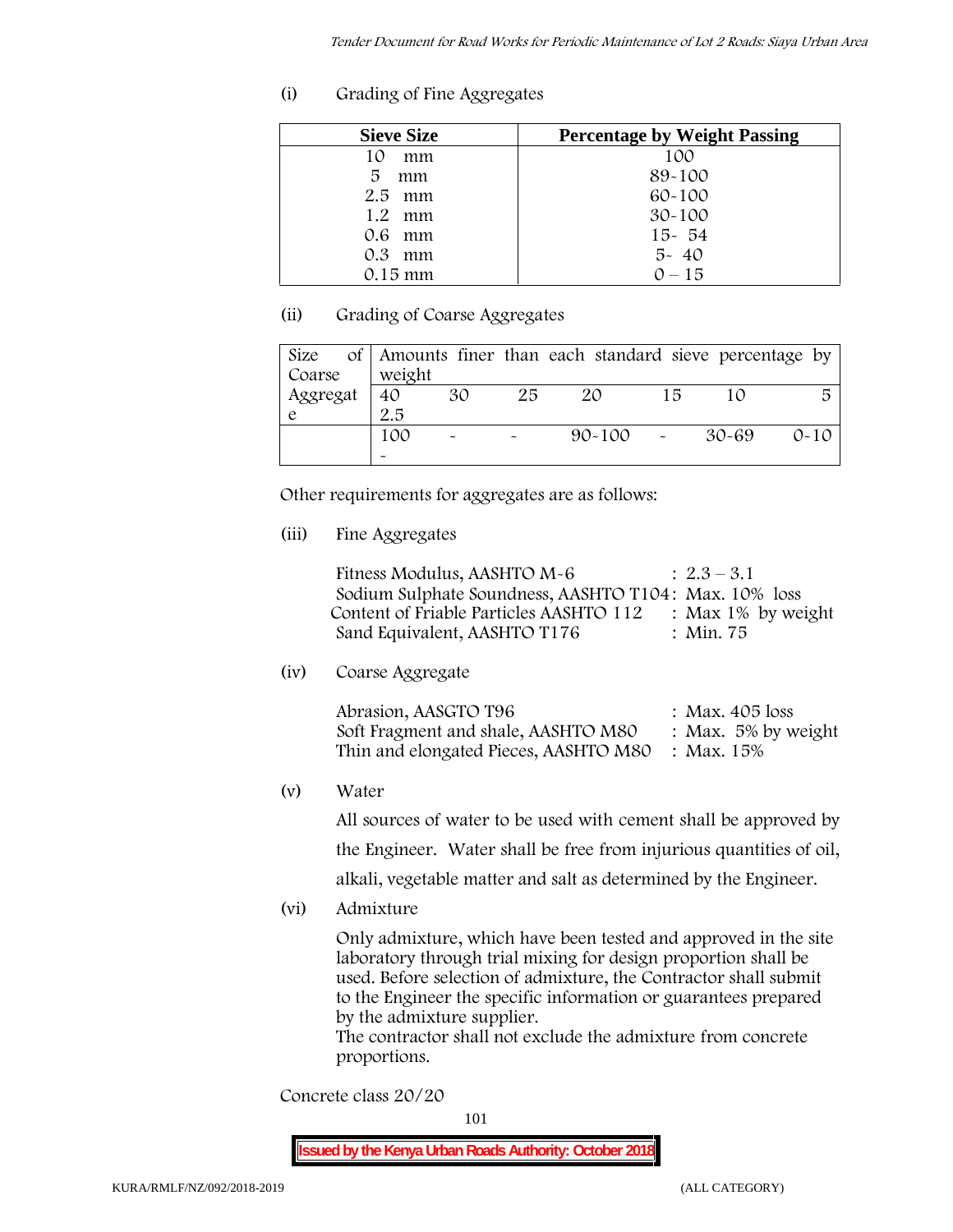Concrete class 20/20 shall be used for culvert walls and slabs. The requirements of Concrete class 20/20 are provided as follows unless otherwise the Engineer will designate any alteration.

Design compressive strength (28 days) : 20N/mm<sup>2</sup> Maximum size of coarse aggregates : 20mm Maximum water/cement ratio of 45% with slump of 80mm

(d) **Proportioning Concrete**

The Contractor shall consult with the Engineer as to mix proportions at least thirty (30) days prior to beginning the concrete work. The actual mix proportions of cement, aggregates, water and admixture shall be determined by the Contractor under supervision of the Engineer in the site laboratory.

The Contractor shall prepare the design proportions which has 120% of the strength requirement specified for the designated class of concrete.

No class of concrete shall be prepared or placed until its job-mix proportions have been approved by the Engineer.

- (e) **Concrete Work**
	- **(ii) Batching**

Batching shall be done by weight with accuracy of:

| Cement              | $\frac{1}{2}$ percent |
|---------------------|-----------------------|
| Aggregate           | $\frac{1}{2}$ percent |
| Water and Admixture | : 1 percent.          |

Equipment should be capable of measuring quantities within these tolerances for the smartest batch regularly used, as well as for larger batches.

The accuracy of batching equipment should be checked every month in the presence of the Engineer and adjusted when necessary.

**(iii) Mixing and delivery**

Slump of mixed concrete shall be checked and approved at an accuracy of +25mm against designated slump in these specifications.

**(iv) Concrete in hot weather**

No concrete shall be placed when the ambient air temperature is expected to exceed thirty three degrees celsius (330c) during placement operations).

102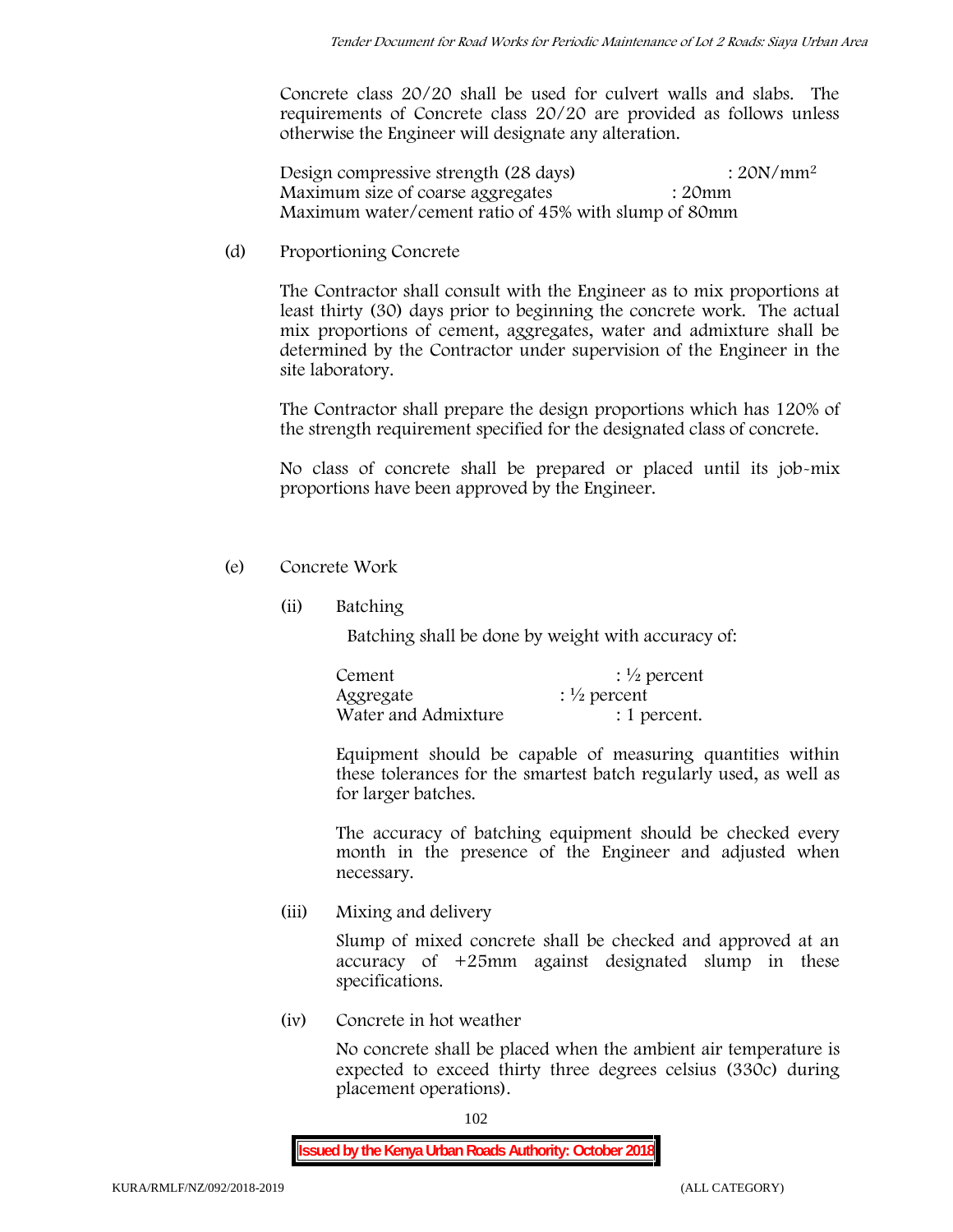*Tender Document for Road Works for Periodic Maintenance of Lot 2 Roads: Siaya Urban Area*

**(v) Concreting at night**

No concrete shall be mixed, placed or finished when natural light is insufficient, unless an adequate approved artificial lighting system is operated; such night work is subject to approval by the engineer.

**(vi) Placing**

In preparation of the placing of concrete, the interior space of forms shall be cleaned and approved by the engineer prior to placing concrete. All temporary members except tie bars to support forms shall be removed entirely from the forms and not buried in the concrete. The use of open and vertical chute shall not be permitted unless otherwise directed by the engineer.

The Contractor shall provide a sufficient number of vibrators to properly compact each batch immediately after it is placed in the forms.

(f) **Measurement and Payment**

Measurements for the Concrete Works Class 20/20 of culvert walls and slabs shall be made in cubic metres for the walls and slabs actually constructed, measured from their dimensions shown on the Drawings. Payment for the Concrete Works (Class 20/20) of culvert walls and slabs shall be the full compensation for furnishing all materials of the concrete mixing, delivering, placing and curing the concrete, equipment and tools, labour and other incidental necessary for the completion of the work in accordance with the Drawings and these Specifications and as directed by the Engineer.

## **SECTION 20 - ROAD FURNITURE**

## **2001 ROAD RESERVE BOUNDARY POSTS**

Road reserve boundary posts shall be provided as directed by the Engineer and in compliance with Standard Specification clause 2001. They shall be placed at 50m intervals along the boundary of the road reserve.

#### **2003 EDGE MARKER POST**

Edge marker post shall be provided as directed by the Engineer and in compliance with Standard Specification clause clause 2003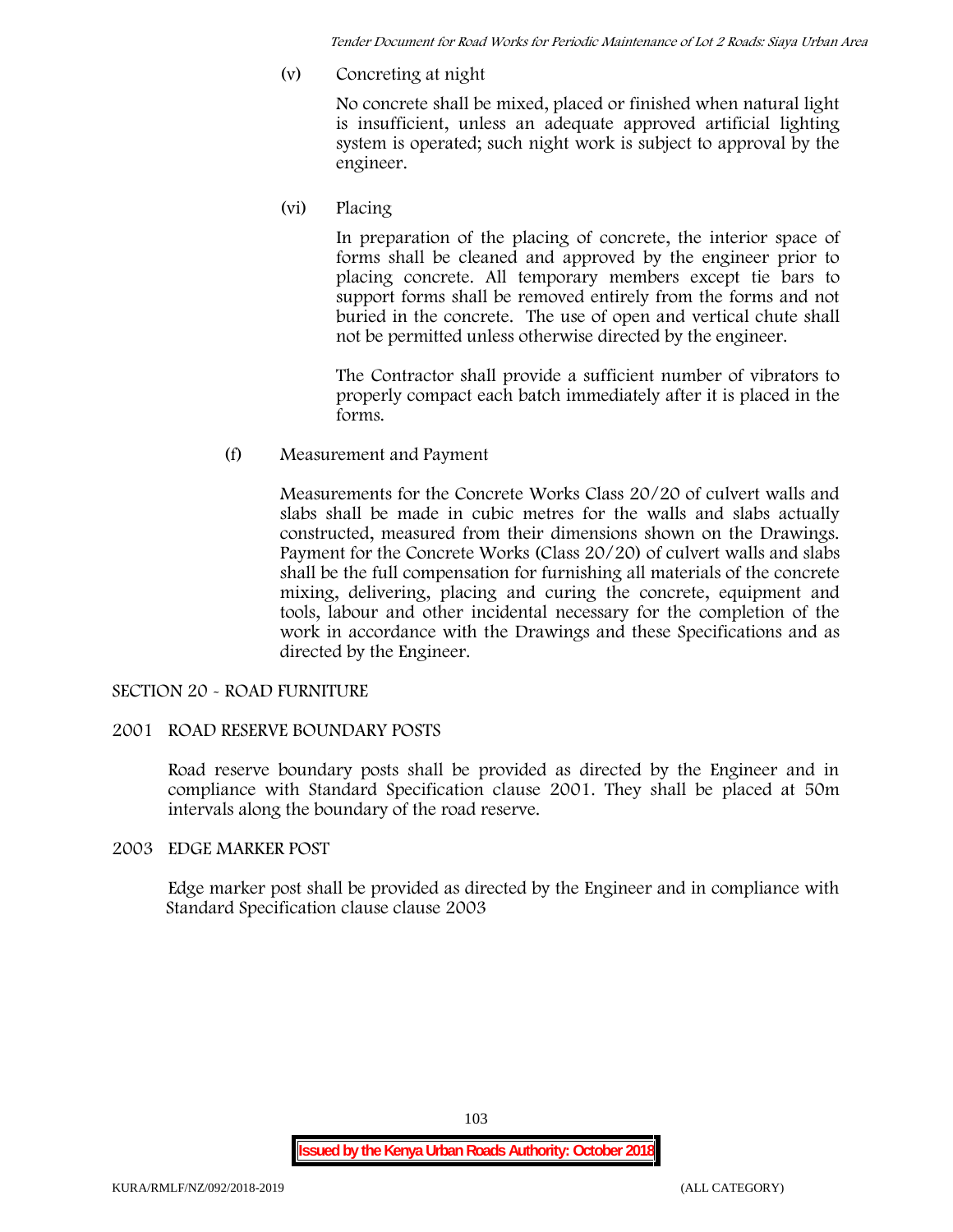#### **2004 PERMANENT ROAD SIGNS**

Permanent Road Signs shall be provided as directed by the Engineer and in compliance with the requirements of the "Manual for Traffic Signs in Kenya" Part II and standard Specification clause 2004.

#### **2004B EXISTING ROAD SIGNS**

Where directed by the Engineer, the Contractor shall take down road signs including all posts, nuts, bolts and fittings, and remove and dispose of the concrete foundation and backfill the post holes. The signs shall be stored as directed by the Engineer.

Measurement and payment for taking down road signs shall be made by the number of signs of any type and size taken down, cleaned and stored as directed.

#### **2005 ROAD MARKING**

Paint for road marking shall be internally reflectorised hot applied thermoplastic material in accordance with Clause 219 of the Standard Specification.

The rates inserted in the Bills of Quantities for road marking shall include for prior application of approved tack coat.

#### **2005A RAISED PAVEMENT MARKERS – ROAD STUDS**

#### **MATERIAL**

Road studs are moulded of acrylonitrile butadiene styrene (ABS) conforming to ASTM Specification D1788 – 68, class  $5 - 2 - 2$  shell filled with inert, thermosetting compound and filler. The lens portion of the marker of the marker is of optical menthly methacrylic.

#### **CONSTRUCTION**

The road studs shall be constructed of high impact ABS containing a multi-biconvex glass lens reflector system. It shall be of monolithic construction, and not less than 98.5. m2. The height of the marker shall not exceed 17mm and the underside shall contain a non-honeycomb base (flat).

#### **REQUIREMENTS**

The markers shall conform to the following requirements

**Colour**

Shall be white, yellow or red as specified and the Retro – reflectance values should conform to the testing procedures of ASTME 809.

### **Impact Resistance**

The market shall not crack or break when tested using a 1000**-**gram weight from a height of 1 metre. (ASTM D 2444) or BS 3900 Part E3.

### **Resistance to Water Penetration**

104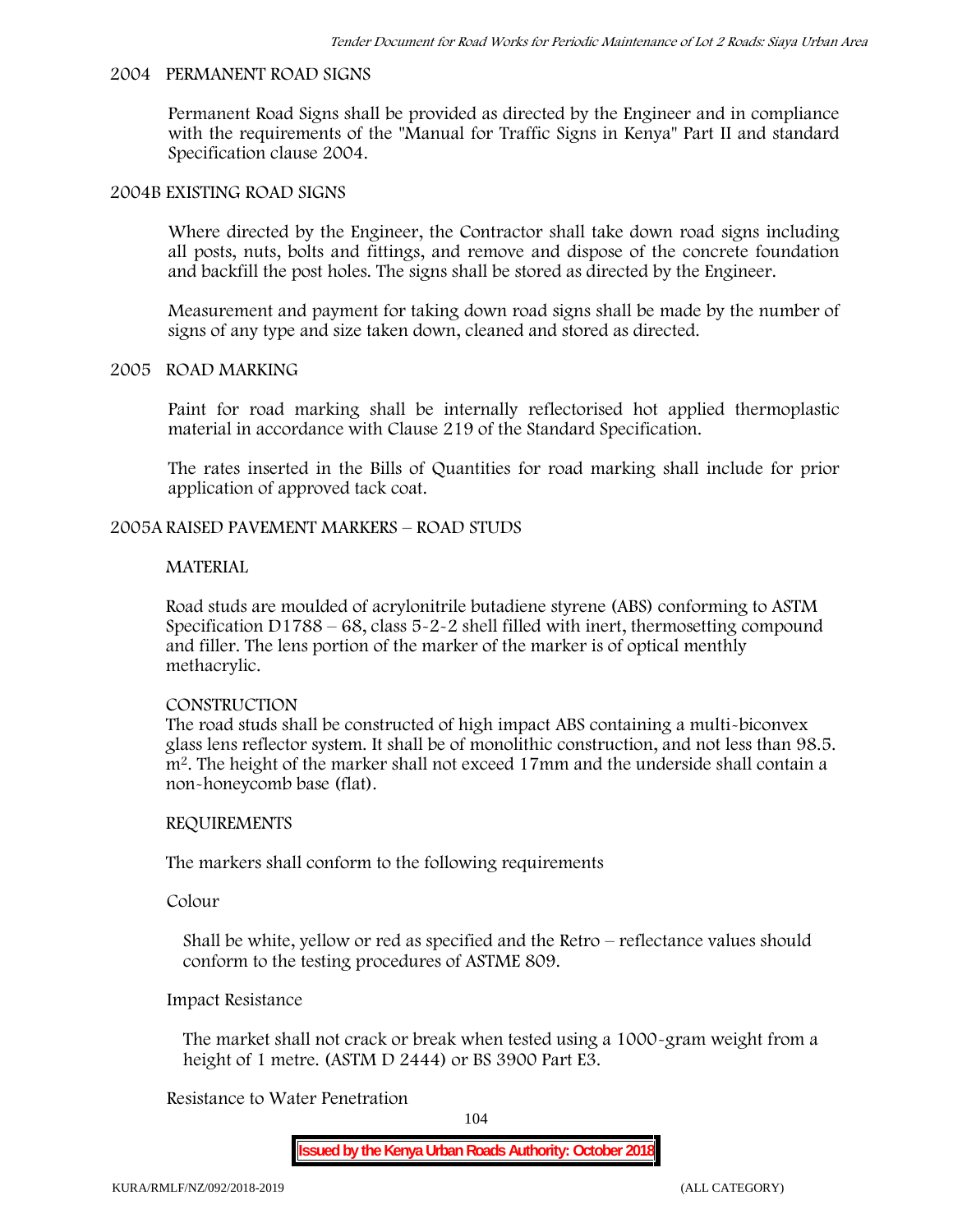Shall not have water penetration behind the lens after submerged in a water bath at 70 + 50 oF for 10 minutes. And it should still meet the reflectance Requirement. BS 998.

**Heat Resistance**

Shall comply with the initial brightness as per BS 873 Part IV of 1978

**Night Visibility**

The marker shall be bright as per BS 873 Part IV of 1978

**Compression Resistance**

There shall be no cracking sound at a pressure lower than 25 tones as per BS 873 Part IV of 1978.

**Corrosion Resistance**

After immersing a sample of Road stud in a solution containing 30g/1 of sodium chloride for 30 days, there shall not be any signs of corrosion **-**(BS998).

**NOTE**: These markers are intended for application directly to pavement surfaces and are compatible with raised pavement makers. These adhesives should be of high quality and tested for conformance to customer requirements.

## **ADHESIVES**

They shall be of Resin Type–Epoxy of 2 different components part 1 and 2 i.e Adhesive and Reactor without any volatile solvents in both.

| Pot life:             | not less than 20 minutes at 20 $\degree$ C  |
|-----------------------|---------------------------------------------|
| Rotational cure time: | between 20 and 30 minutes at 20 $\degree$ C |
| Hard cure:            | Between 40 and 60 minutes at 20 $\degree$ C |

# **APPLICATION INSTRUCTION**

**Preparation of Pavements**

Make sure that the road surface is absolutely dry and free of oil and grease**.**

**Mixing of Adhesive**

Pour component B into the container of component A. Stir mixture by hand with a wooden or metal stick until uniform Grey Tint without a striae is obtained.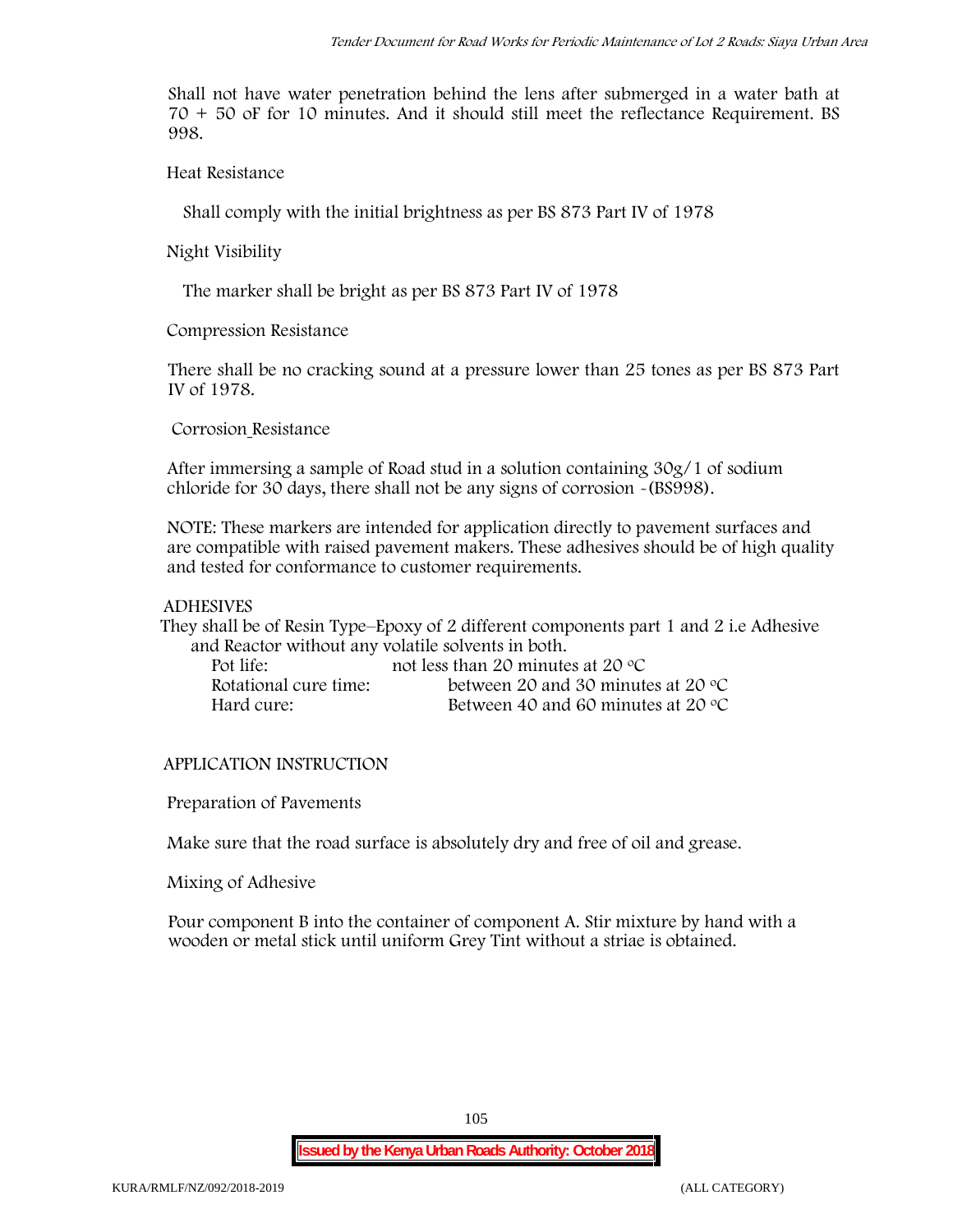## **Installation**

Pour the mixture on to the underside of the road stud. Then place the road stud firmly on the road surface. Adhesive should stand out for about 5mm to 10 mm over the edges of the stud.

**Protection from the Traffic**

Protect studs from traffic for 2 hours until the adhesive has properly hardened. Try by touching the adhesive.

**NUMBER OF STUDS NEEDED FOR LABORATORY TESTS.**

In order to approve a particular type of road stud, 4 sample road studs of each colour shall be submitted.

## **2006 GUARDRAILS**

Contrary to the Standard Specification, guardrail posts shall be concrete 200 mm diameter set vertically at least 1.2m into the shoulder as directed by the Engineer. Spacer blocks shall also be made of concrete.

Beams for guardrails shall be "Armco Flexbeam" or similar obtained from a manufacturer approved by the Engineer.

#### **2007 KERBS**

a) **Vertical Joints**

Vertical joints between adjacent Kerbs shall not be greater than 5 mm in width and shall be filled with a mortar consisting of 1:3 cement: sand by volume.

## b) **Transition between flush and raised kerbs**

The transition between flush and raised kerbs (e.g. at bus bays) shall be termed as ramped kerbs. The transition between flush and raised kerbs shall occur within a length of 2.0 m.

## **2008 KILOMETRE MARKER POSTS**

Kilometre marker posts shall be provided as directed by the Engineer and in compliance with Standard Specification clause 2008.

## **2009 RUMBLE STRIPS**

Where directed by the Engineer, the Contractor shall provide, place, trim, shape and compact to line and level asphalt concrete rumble strips on the finished shoulders. This shall be done to the satisfaction of the Engineer

# **2011 MEASUREMENT AND PAYMENT**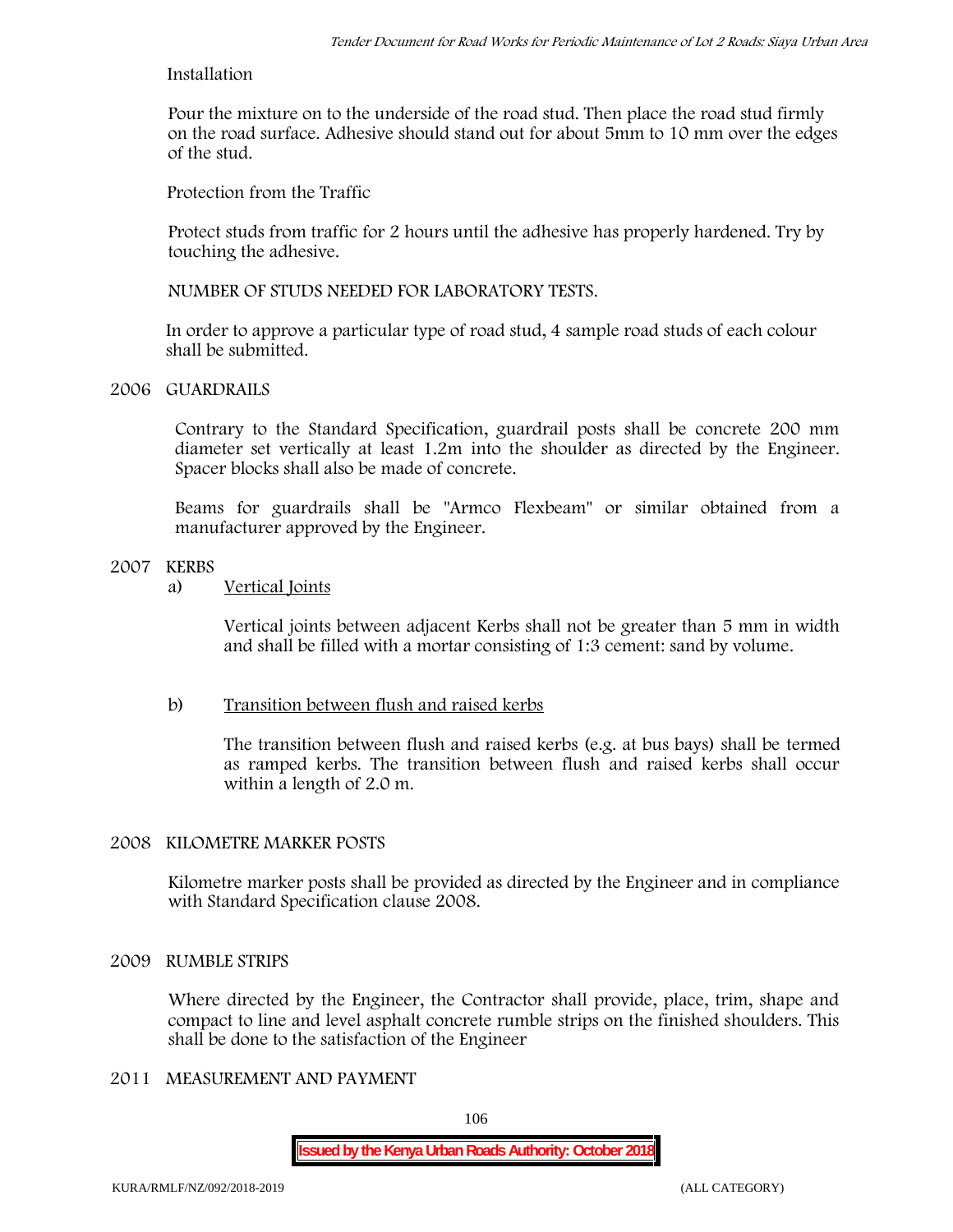### **Road reserve boundary posts**

Road reserve boundary posts shall be measured by the number erected

## **Permanent road signs**

Permanent road signs shall be measured by the number of each particular size erected.

### **Road marking**

Road markings in yellow or white material shall be measured in square metres calculated as the plan area painted.

## **Road Studs**

Road studs shall be measured by the number of each particular size erected.

#### **Guardrail**

Guardrail shall be measured by the metre as the length of the guardrail constructed.

**Kerbs**

Kerbs shall be measured by the metre as the length of kerb constructed

## **SECTION 22-DAYWORKS**

## **2202 MEASUREMENTS AND PAYMENT**

(a) Plant

Where items of major plant listed in the schedule of Day works are specified by type (e.g. Concrete mixer etc.) the power rating if such items of plant are provided by the Contractor shall not be lower than the power ratings of such plant manufactured within the last two years prior to the date of BID. Any item of major plant employed upon Dayworks that has a power rating lower than specified above shall be paid for at rates lower than those in the schedule of Dayworks. The reduction in the rate payable shall be in proportion to the reduction in power rating below that specified above.

#### **SECTION 23: CONCRETE PAVING BLOCKS**

This works shall consist of providing, laying and fixing of concrete paving blocks and concrete paving slabs on a sand base on the driveway and walkways and other areas as directed by the Engineer.

## **a. Concrete Paving Blocks**

The paving blocks shall be of type S of any shape fitting within a 295 mm square coordinating space and a work size thickness of at least 30 mm. The blocks shall confirm to the requirements of BS 6717:Pt. 1:1986 or Kenya standard equivalent.

The laying shall be broken at intervals of 50 m by concrete ribs of class 25 concrete.

107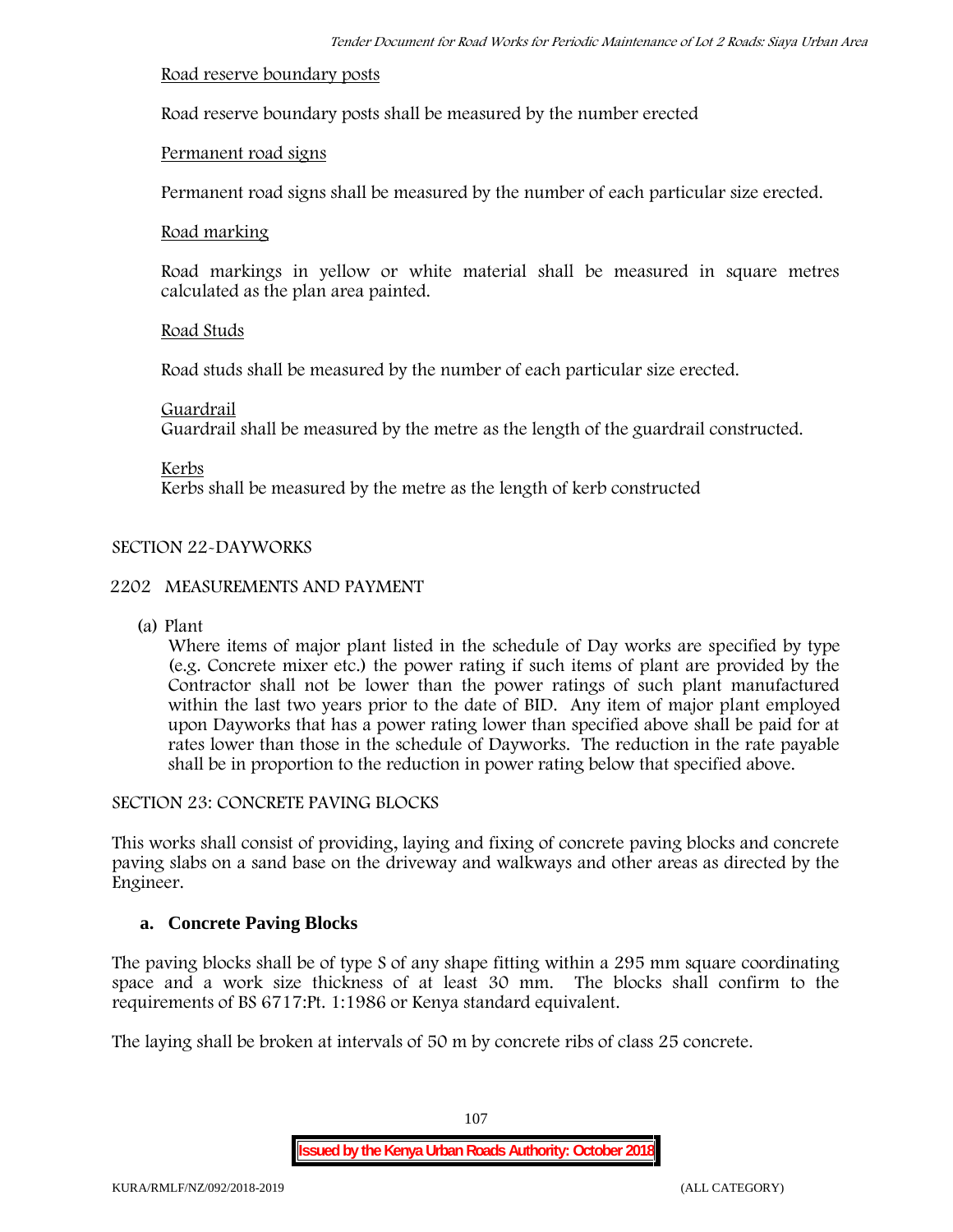The blocks shall be laid on a 40 mm minimum sand base whose specifications are as in section (b) of this specification.

#### **b. Sand For Sand Base**

Sand used as bedding for paving blocks and slabs shall be natural sand either pit or river sand. The grading shall conform and be parallel as much as possible to  $KSO2 - 95$  Parts 1 &2: 1984 for zones 1,2 or 3. The other requirements shall be as specified in section 1703 (c ) of Standard Specifications.

#### **c. Measurement and Payment**

Payment for paving blocks and paving slabs shall be by square metre laid. The rate quoted would include the cost of haulage to site of the blocks, slabs and sand, as no extra payment shall be made for haulage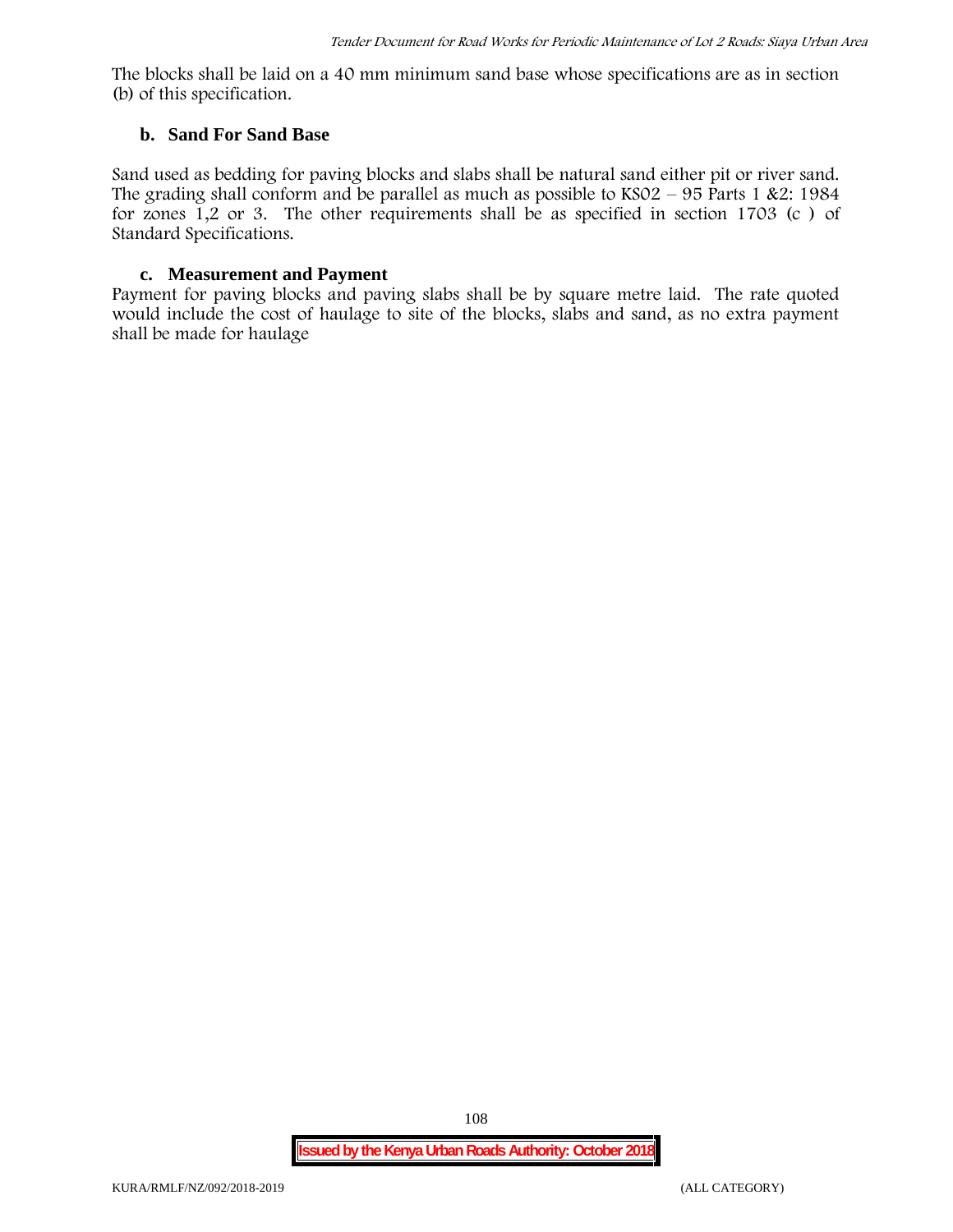**SECTION VI: SUPERVISION AND CONTRACT EVALUATION MANUAL 2012**

The Manual refers to the Ministry of Roads 'Supervision and Contract evaluation Manual for Road Maintenance Works 2012.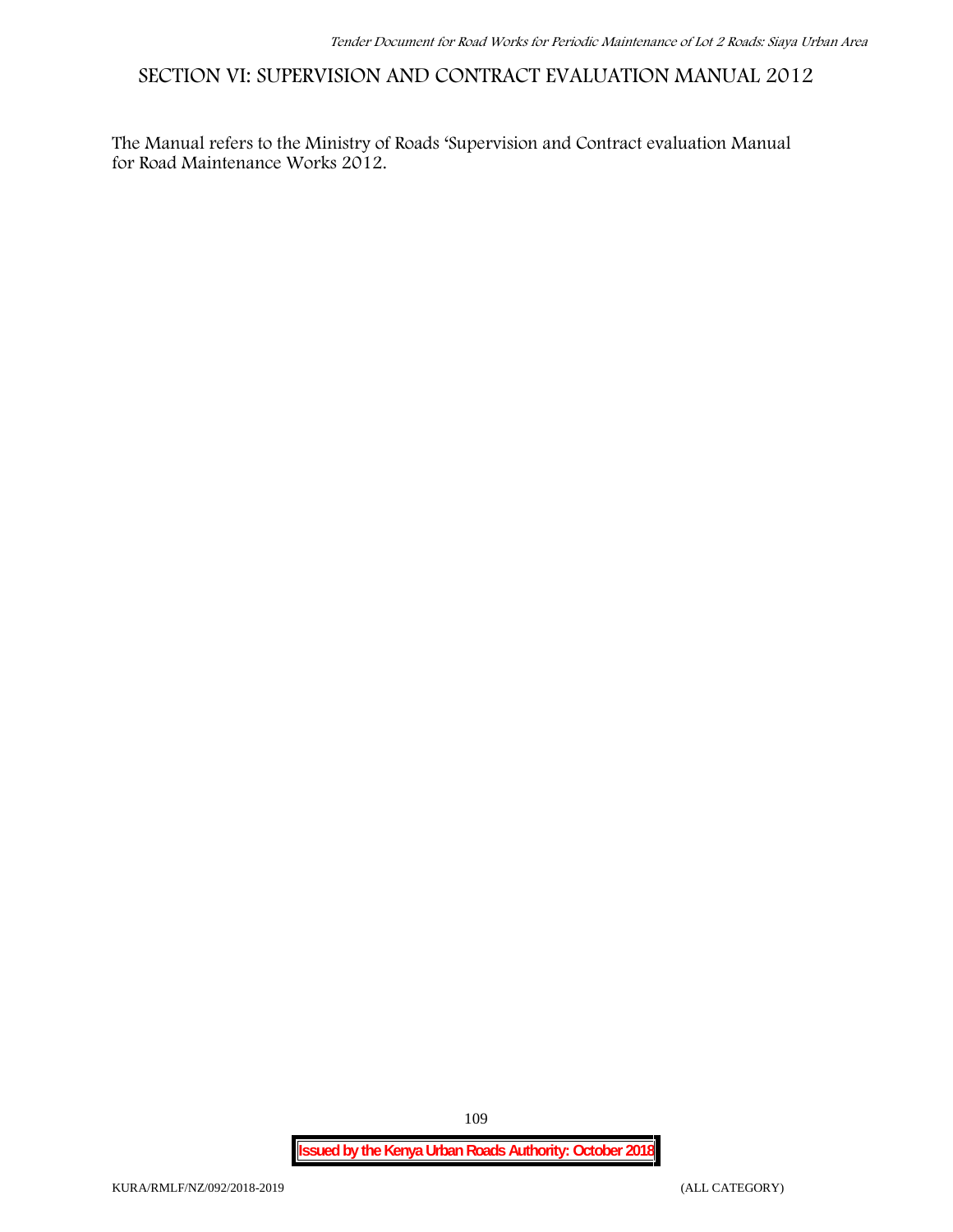## **SECTION VII: DRAWINGS**

The bidder shall provide design drawings on A3 sheets including plan and profile, typical cross-sections, layouts and standard drawings, setting out data and design reports which should include design standards used and key project features as described in section 14.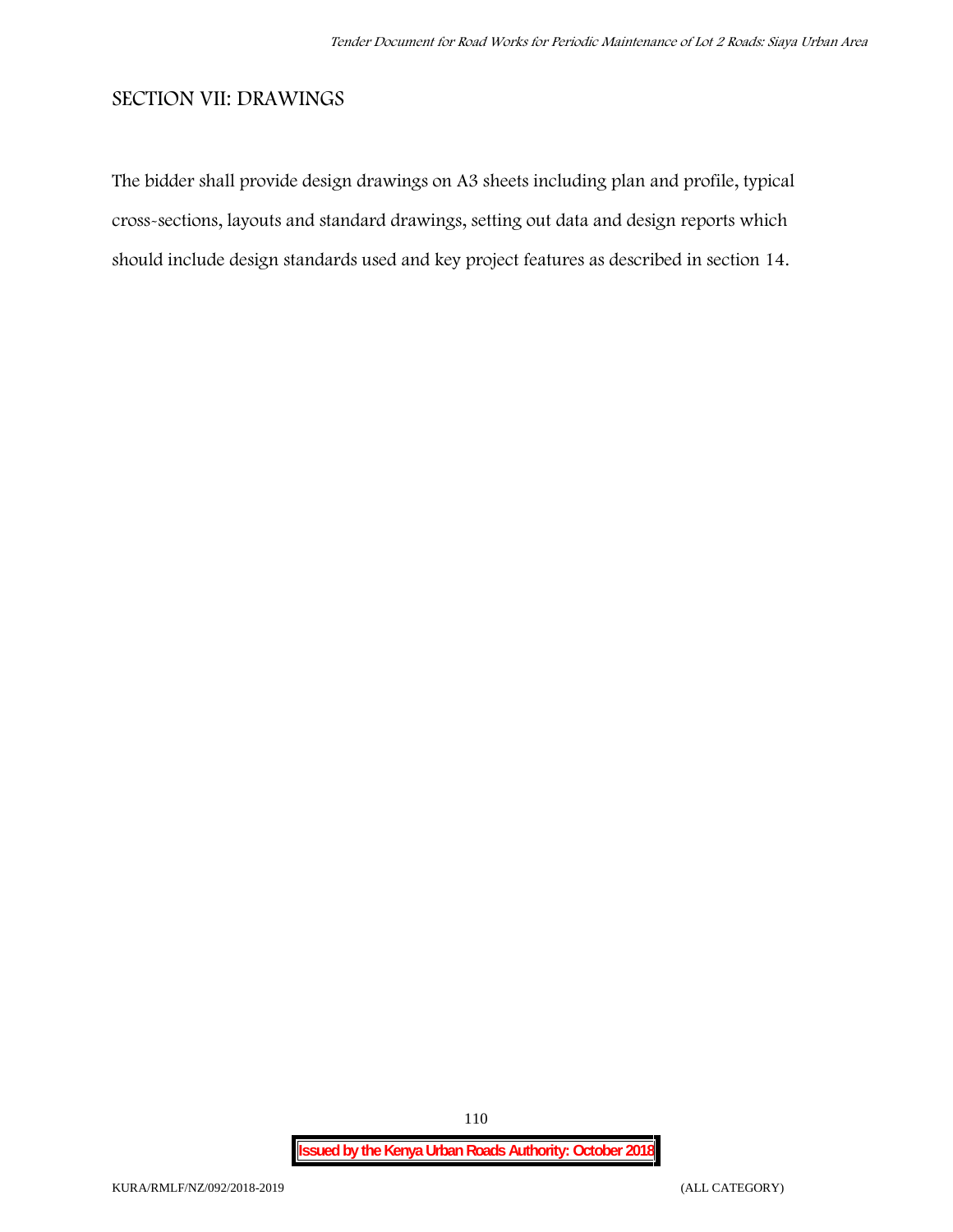## **SECTION VIII: ROAD MAINTENANCE MANUAL**

The Manual refers to the Ministry of Roads 'Road Maintenance Manual, May 2010 Edition'.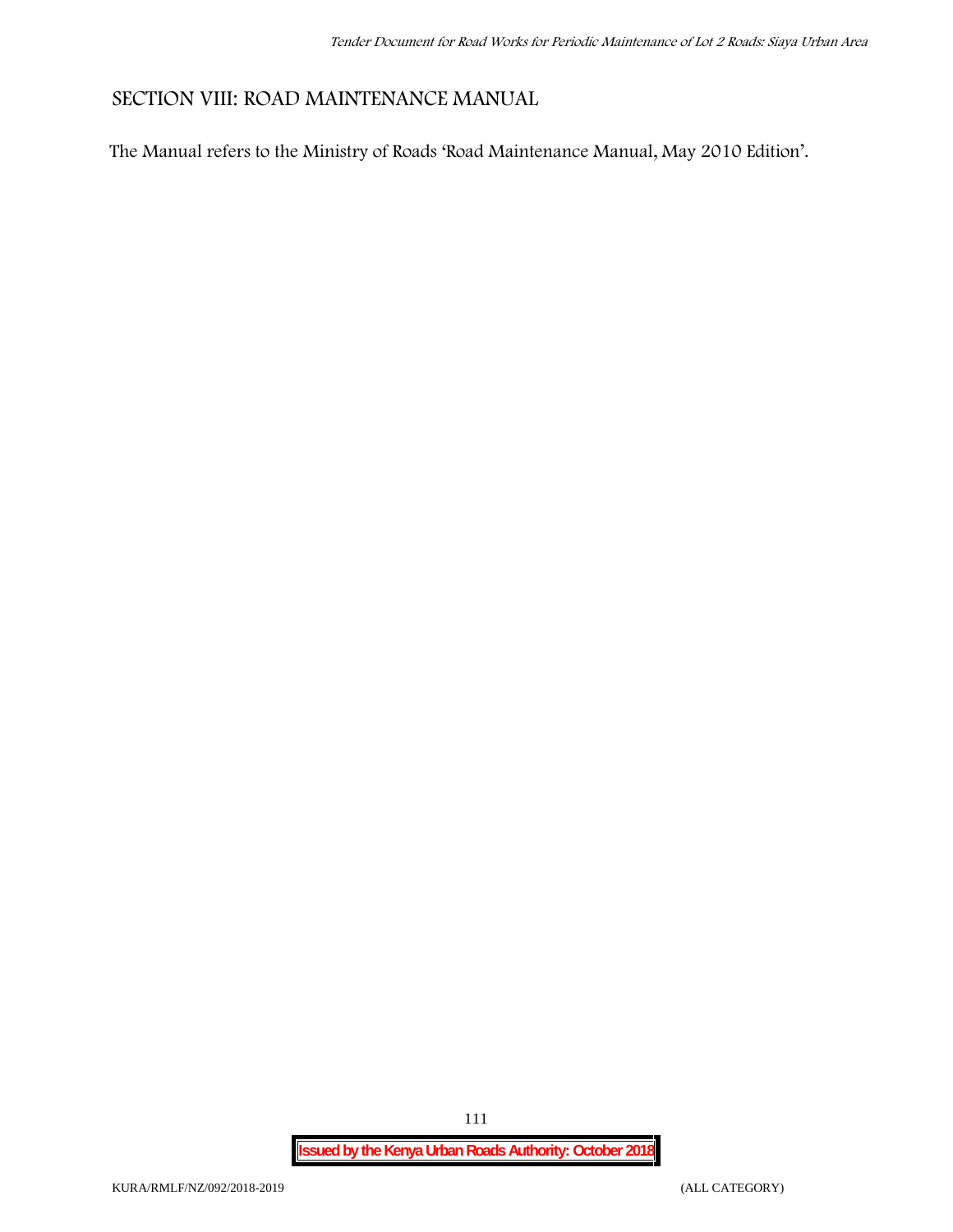## **SECTION IX: BILLS OF QUANTITIES**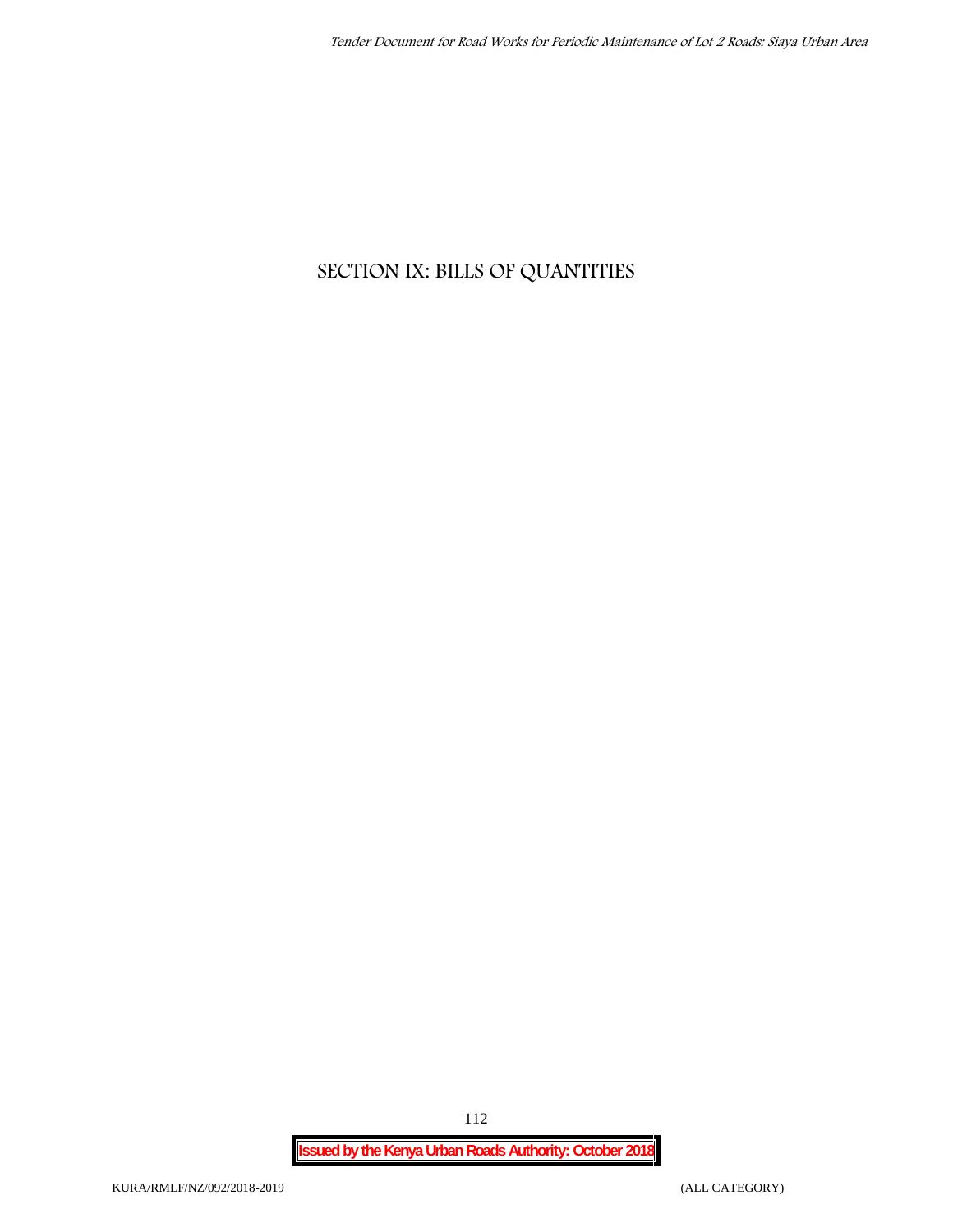#### **PREAMBLE TO BILL OF QUANTITIES**

- 1. The Bills of Quantities forms part of the Contract Documents and are to be read in conjunction with the Instructions to Bidders, Conditions of Contract Parts I and II, Specifications and Drawings.
- 2. The brief description of the items in the Bills of Quantities is purely for the purpose of identification, and in no way modifies or supersedes the detailed descriptions given in the conditions of Contract and Specifications for the full direction and description of work and materials.
- 3. The Quantities set forth in the Bills of Quantities are estimated, representing substantially the work to be carried out, and are given to provide a common basis for bidding and comparing of Bids. There is no guarantee to the Contractor that he will be required to carry out all the quantities of work indicated under any one particular item or group of items in the Bill of Quantities. The basis of payment shall be the Contractor's rates and the quantities of work actually done in fulfilment of his obligation under the Contract.
- 4. The prices and rates inserted in the Bills of Quantities will be used for valuing the work executed, and the Engineer will only measure the whole of the works executed in accordance with this Contract.
- 5. The rates inserted in any road in the tender shall apply to other roads within the same lot upon written instructions to be issued by the Engineer or his representative during execution of works and shall be used only to pay for activities of similar description and nature which may not have been included in the Bills of Quantities for that road.
- 6. A price or rate shall be entered in ink against every item in the Bills of Quantities with the exception of items that already have Provisional sums affixed thereto. The bidders are reminded that no "nil" or "included" rates or "lump-sum" discounts will be accepted. The rates for various items should include discounts if any. Bidders who fail to comply will be disqualified.
- 7. Provisional sums (including Dayworks) in the Bills of Quantities shall be expended in whole or in part at the discretion of the Engineer or his representative.
- 8. Where there are no quantities against the line item especially on dayworks, the bidder shall only fill his rates
- 9. Quantified instructions shall be extracted from the main BOQ for purposes of part implementation of the works and interim measurements/payments shall be based on the quantified instructions read together with the bills of quantities.

The price and rates entered in the Bills of Quantities shall, except insofar as it is otherwise provided under the Contract, include all Constructional plant to be used, labour, insurance, supervision, compliance testing, materials, erection, maintenance of works, overheads and profits, taxes and duties together with all general risks, liabilities and obligations set out or implied in the Contract, transport, electricity and telephones, water, use and replenishment of all consumables, including those required under the contract by the Engineer and his staff.

Errors in the pricing of the Bills of Quantities will be corrected in accordance with Clause (29) of instructions to bidders.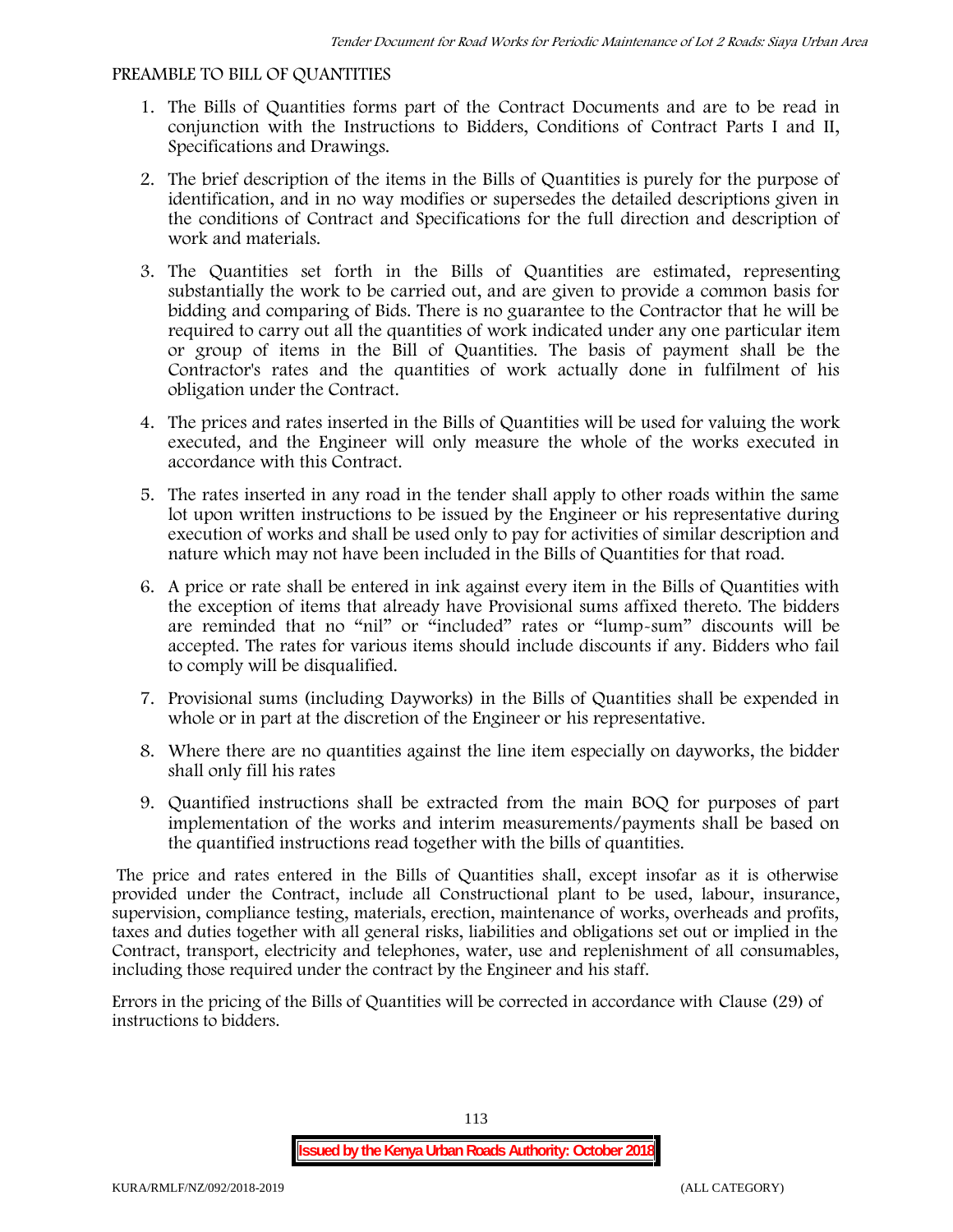**Contract Name: PERIODIC MAINTENANCE OF LOT 2 ROADS (SIAYA MUNICIPALITY) Nyanza 2018-2019 BILL OF QUANTITIES Activity Group Title Road Code UCB7-Siaya**

**Section Name: Works - Awelo Phase 2 (0.5KM)**

| <b>Bill</b><br>No. | <b>ITEM CODE</b> | <b>DESCRIPTION</b>                                                                                                                                                                                                                                                                                                                                                     | Quantity     | <b>UNIT</b> | Unit Bid<br><b>RATE</b><br>(KShs) | <b>Bill Item Cost</b><br>without VAT<br>(KSHs) |
|--------------------|------------------|------------------------------------------------------------------------------------------------------------------------------------------------------------------------------------------------------------------------------------------------------------------------------------------------------------------------------------------------------------------------|--------------|-------------|-----------------------------------|------------------------------------------------|
| $\mathbf{1}$       | 01-80-010        | Allow a prime cost of sum for material<br>testing as directed by the Engineer                                                                                                                                                                                                                                                                                          | $\mathbf{1}$ | PC SUM      | 30,000.00                         |                                                |
| $\mathbf{1}$       | 01-80-011        | Extra over item 01-80-010 for<br>contractors overheads and profits                                                                                                                                                                                                                                                                                                     | $\mathbf{1}$ | %           |                                   |                                                |
| $\mathbf{1}$       | 01-80-026        | Allow a prime cost sum for the REs<br>miscellaneuos account                                                                                                                                                                                                                                                                                                            | $\mathbf{1}$ | PC SUM      | 50,000.00                         |                                                |
| $\mathbf{1}$       | 01-80-027        | Extra over 01-80-026 for profits and<br>overheads                                                                                                                                                                                                                                                                                                                      | $\mathbf{1}$ | %           |                                   |                                                |
| $\mathbf{1}$       | 01-80-030a       | Prime cost sum for payment of allowances<br>for Engineer's site staff (Permanent staff)                                                                                                                                                                                                                                                                                | $\mathbf{1}$ | PC SUM      | 150,000.00                        |                                                |
| $\mathbf{1}$       | 01-80-030b       | Extra Over on Item 01-80-030a for the<br>Contractor's Overheads and Profit.                                                                                                                                                                                                                                                                                            | $\mathbf{1}$ | %           |                                   |                                                |
| $\mathbf{1}$       | 01-80-030        | Allow a prime cost for attendance to the<br>RE,s supervisory staff including overtime                                                                                                                                                                                                                                                                                  | $\mathbf{1}$ | PC SUM      | 150,000.00                        |                                                |
| $\mathbf{1}$       | 01-80-031        | Include percentage of PC sum in item 01-<br>80-030 for contractors overhead and<br>profit                                                                                                                                                                                                                                                                              | $\mathbf{1}$ | %           |                                   |                                                |
| $\mathbf{1}$       | 01-80-038        | Provide, fuel and maintain with<br>comprehensive insurance cover and<br>driver 1 No. 2WD vehicle, (odometer<br>reading 0-100,000) of engine capacity<br>not less than 1500cc and not more than<br>2000cc, for the exclusive use of the<br>Engineer inclusive of the first 4,000 km<br>per vehicle month in accordance with<br>clause 138 of the special specifications | 9.00         | Veh.Month   |                                   |                                                |
| 4                  | 04-60-002        | Remove top soil to maximum depth of<br>200mm as directed by the Engineer<br>stockpile good material for later top<br>soiling of slide slopes and landscaping of<br>quarries and borrow pits                                                                                                                                                                            | 10.00        | Cub.Metres  |                                   |                                                |
| 5                  | 05-50-006        | Fill in soft Material and compact                                                                                                                                                                                                                                                                                                                                      | 500.00       | Cub.Metres  |                                   |                                                |
| 5                  | 05-50-008        | Cut to spoil in soft                                                                                                                                                                                                                                                                                                                                                   | 1,400.00     | Cub.Metres  |                                   |                                                |
| 5                  | 05-60-005        | Compaction of top 150mm below<br>formation in cuts and fills                                                                                                                                                                                                                                                                                                           | 600.00       | Cub.Metres  |                                   |                                                |
| $\sqrt{5}$         | 05-50-016        | Scarify compact existing ground to at<br>least 95% MDD to a depth of 150mm                                                                                                                                                                                                                                                                                             | 600.00       | Cub.Metres  |                                   |                                                |
| $\,8\,$            | 08-60-030        | Excavate for drains and pipe culverts in<br>soft material                                                                                                                                                                                                                                                                                                              | 560.00       | Cub.Metres  |                                   |                                                |
| $\,8\,$            | 08-60-033        | Provide, lay and join 600mm inner dia<br>concrete pipes                                                                                                                                                                                                                                                                                                                | 30.00        | Metres      |                                   |                                                |
| $\,8\,$            | 08-60-035        | Concrete class 15/20 for bed and<br>sorrounds and haunches                                                                                                                                                                                                                                                                                                             | 15.00        | Cub.Metres  |                                   |                                                |
| $\,8\,$            | 08-60-036        | Concrete class 25/20 for apron,<br>wingwalls, headwalls and drain bed                                                                                                                                                                                                                                                                                                  | 10.00        | Cub.Metres  |                                   |                                                |
| $\,8\,$            | 08-60-037        | Provide and place A 142fabric mesh<br>reinforcement fabric                                                                                                                                                                                                                                                                                                             | 714.00       | Sq.Metres   |                                   |                                                |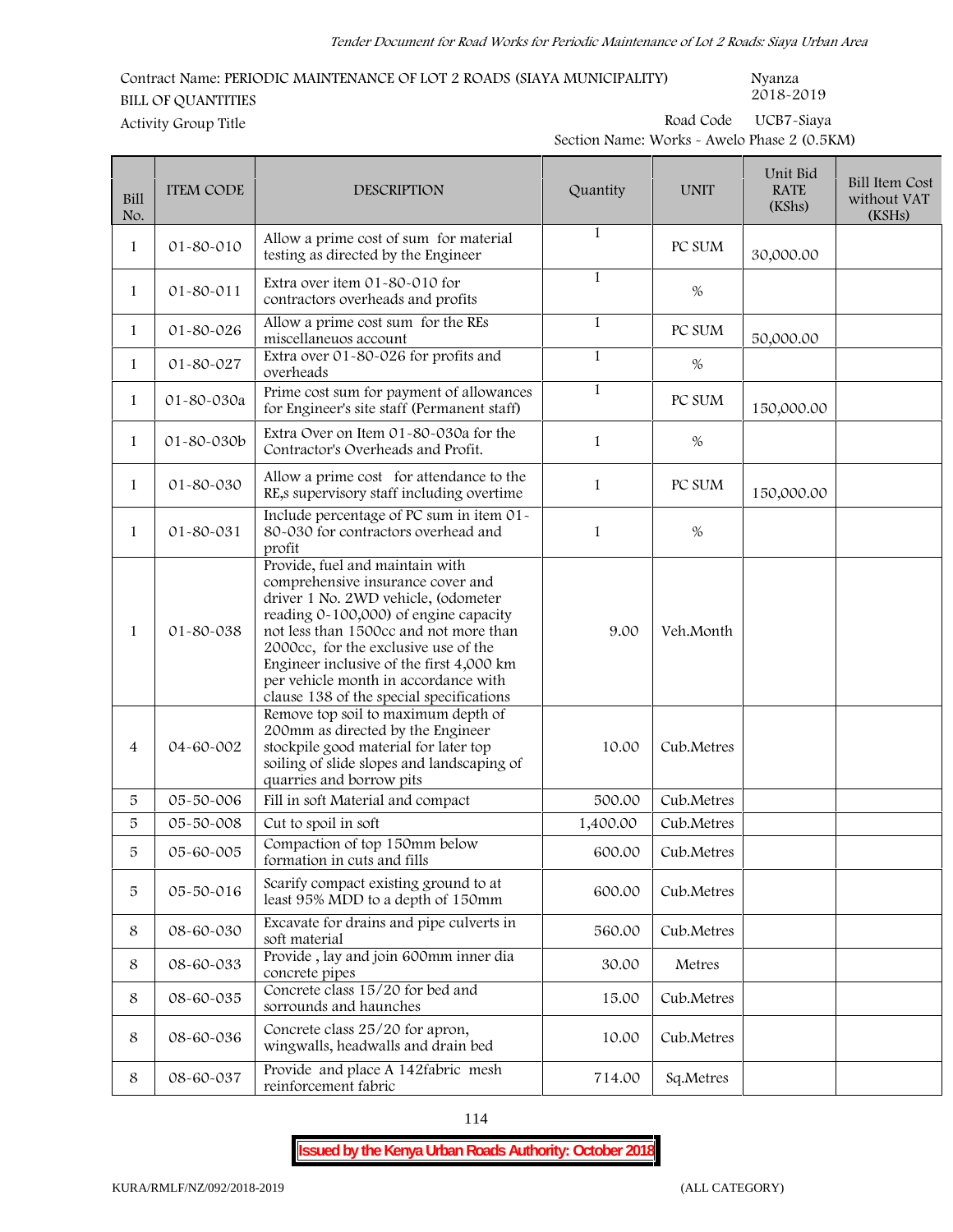| 8  | 08-60-047  | Provide and place class 25/20 concrete<br>for drain lining                                                                                                                                                                                                             | 64.40     | Cub.Metres     |      |  |
|----|------------|------------------------------------------------------------------------------------------------------------------------------------------------------------------------------------------------------------------------------------------------------------------------|-----------|----------------|------|--|
| 8  | 08-90-015  | Provide and place 200mm thick dressed<br>stone pitching including grouting to<br>outfall drains as detailed in the drawings<br>or as directed by the Engineer including<br>grouting to outfall drains as detailed in<br>the drawings or as directed by the<br>Engineer | 1,380.00  | Sq.Metres      |      |  |
| 12 | 12-50-002  | Provide, place and compact natural gravel<br>with CBR greater than 30% for sub-base                                                                                                                                                                                    | 600.00    | Cub.Metres     |      |  |
| 12 | 12-60-002  | Provide, place ,spread and compact<br>natural gravel base                                                                                                                                                                                                              | 600.00    | Cub.Metres     |      |  |
| 14 | 14-50-001  | Provide, transport, spread cement<br>stabilizer on natural material                                                                                                                                                                                                    | 35.10     | Ton            |      |  |
| 14 | 14-50-002  | Provide, transport, spread lime stabilizer<br>on natural material                                                                                                                                                                                                      | 11.70     | Ton            |      |  |
| 14 | 14-50-003  | Mixing in cement/lime stabilizer into<br>natural gravel                                                                                                                                                                                                                | 1,200.00  | Cub.Metres     |      |  |
| 14 | 14-50-004  | Curing and protection of treated layers                                                                                                                                                                                                                                | 8,000.00  | Sq.Metres      |      |  |
| 15 | 15-92-001  | Provide and Spray MC 30 cut-back<br>bitumen as prime coat to carriageway,<br>shoulders, busbays and junctions at rate<br>0.8-1.2 lts/m2 as prime coat                                                                                                                  | 4,416.00  | Litres         |      |  |
| 16 | 16-80-001  | Provide, lay and roll asphalt concrete type<br>1 (bitumn content 5-6% by weight) for<br>carriageway and shoulders as directed by<br>the Engineer.                                                                                                                      | 180.00    | Cub.Metres     |      |  |
| 16 | 16-80-003  | Provide and spray K-160 as tack coat at a<br>rate of 0.8-1.0 L/sq metre as directed by<br>the Engineer                                                                                                                                                                 | 3,600.00  | Litres         |      |  |
| 20 | 20-50-041  | Speed bump construction with asphalt<br>concrete                                                                                                                                                                                                                       | 2.00      | Cub.Metres     |      |  |
| 20 | 20-50-041  | Provide, lay and joint kerbs- flush kerbs                                                                                                                                                                                                                              | 450.00    | Metres         |      |  |
| 20 | 20-70-016  | Excavate for, provide and place<br>250x125mm class 25/20 precast<br>concrete raised kerbs in support of<br>carriageway, busbays and junctuons as<br>directed by the Engineer                                                                                           | 450.00    | Metres         |      |  |
| 22 | 22-50-002  | Unskilled Labour                                                                                                                                                                                                                                                       | 50.00     | Person<br>days |      |  |
| 25 | 25-50-001a | Implement HIV/AIDS awareness<br>campaign amongst the workers for the<br>duration of the Contract                                                                                                                                                                       | 50,000.00 | PC SUM         | 1.00 |  |
| 25 | 25-50-001b | Extra Over on Item 25-50-030 for the<br>Contractor's Overheads and Profit.                                                                                                                                                                                             | 50,000.00 | $\%$           |      |  |
| 25 | 25-50-029a | Collect, erect, brand, maintain publicity<br>sign and return to the employer upon<br>expiry of the contract period as intructed<br>by the Engineer.                                                                                                                    | 1.00      | No.            |      |  |
|    |            |                                                                                                                                                                                                                                                                        |           |                |      |  |
|    |            | Sub Total                                                                                                                                                                                                                                                              |           |                |      |  |
|    |            | VAT @ 16%                                                                                                                                                                                                                                                              |           |                |      |  |
|    |            | Grand Total taken to Form of Bid                                                                                                                                                                                                                                       |           |                |      |  |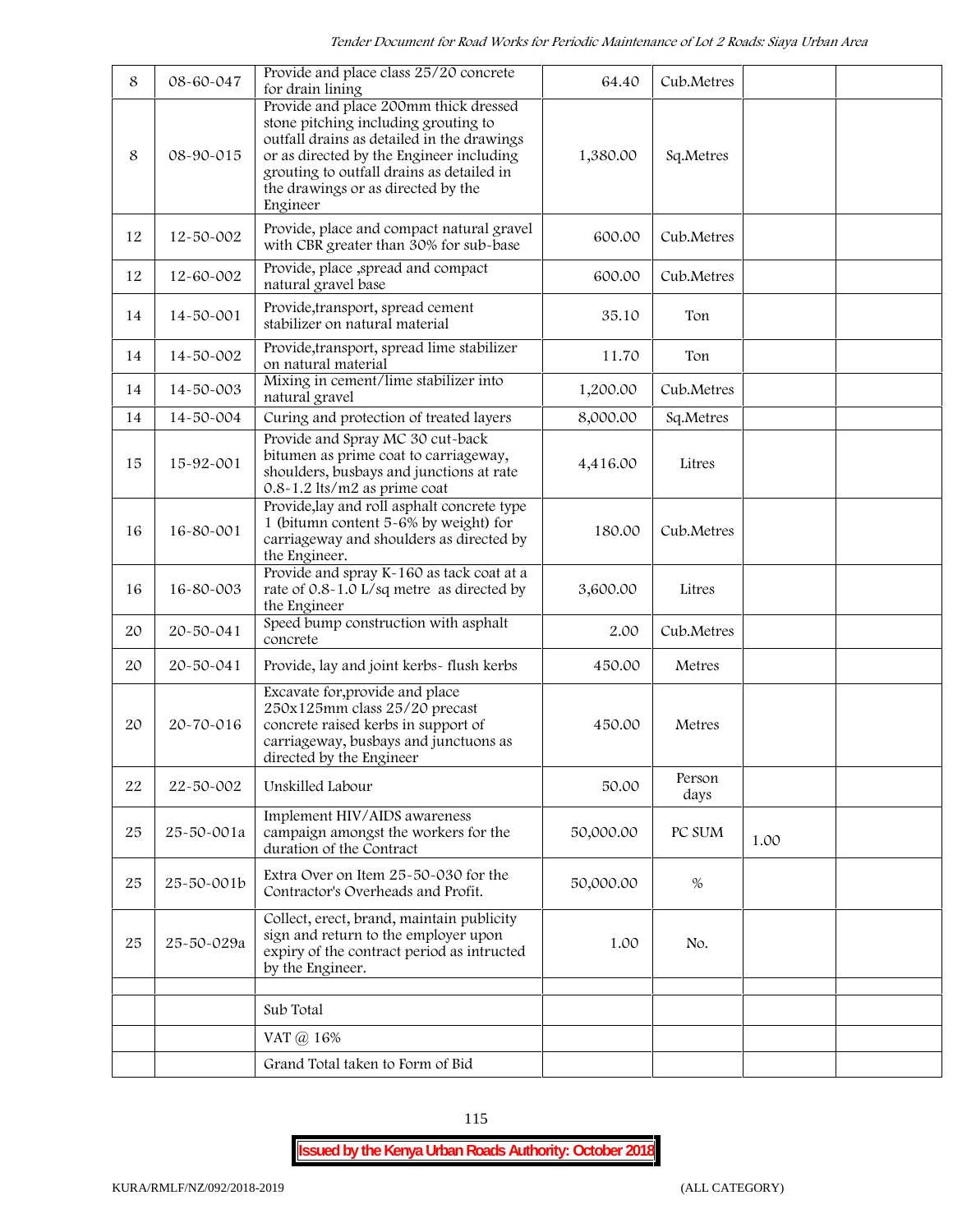| SUMMARY OF LOT 2 ROADS |                                            |                |  |  |  |  |
|------------------------|--------------------------------------------|----------------|--|--|--|--|
| $S/NO$ .               | Road Name                                  | Amount (Kshs.) |  |  |  |  |
| 1.                     | Works - Awelo Phase 2                      |                |  |  |  |  |
|                        | Grand Total Carried Forward to Form of Bid |                |  |  |  |  |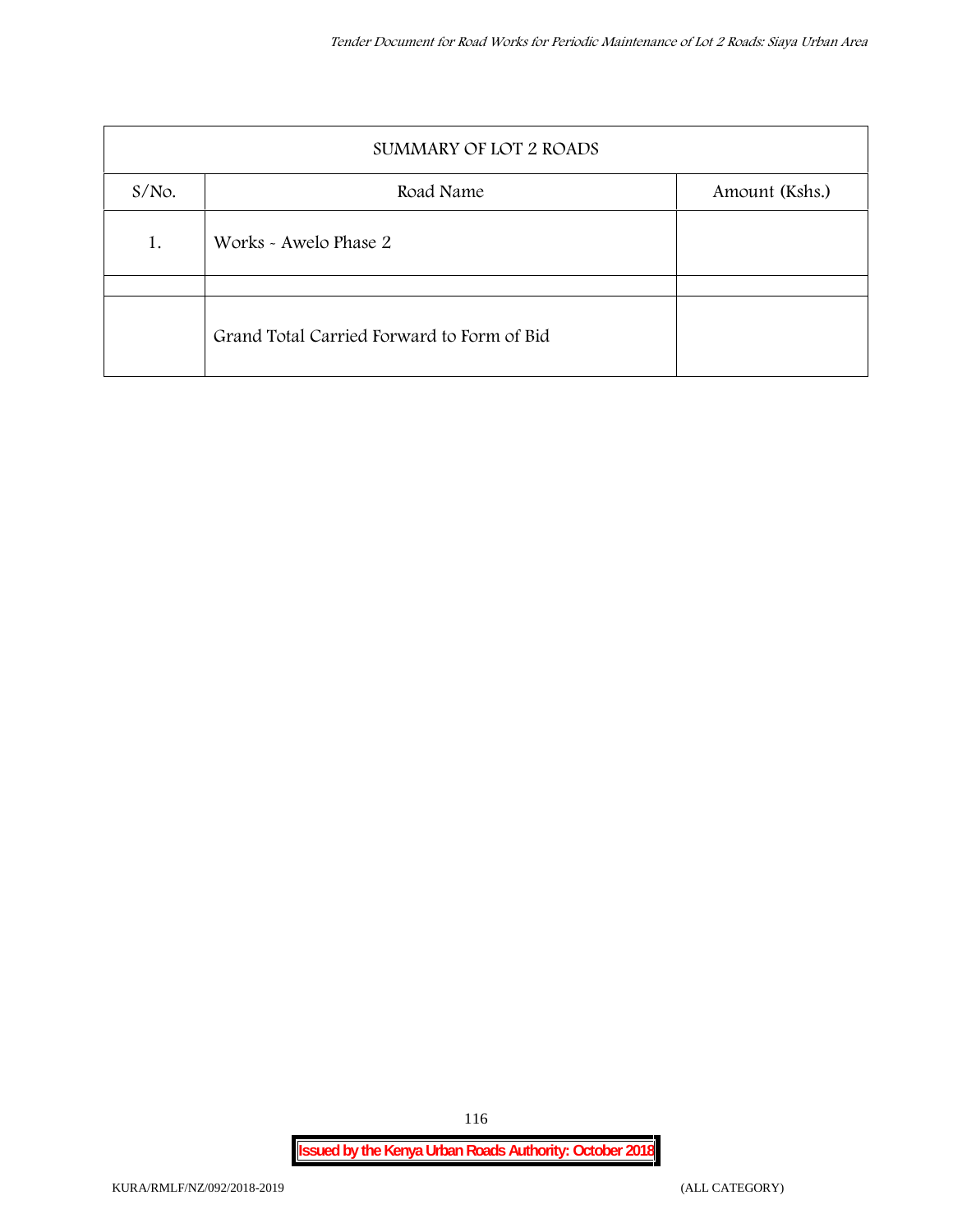## **SECTION X: STANDARD FORMS**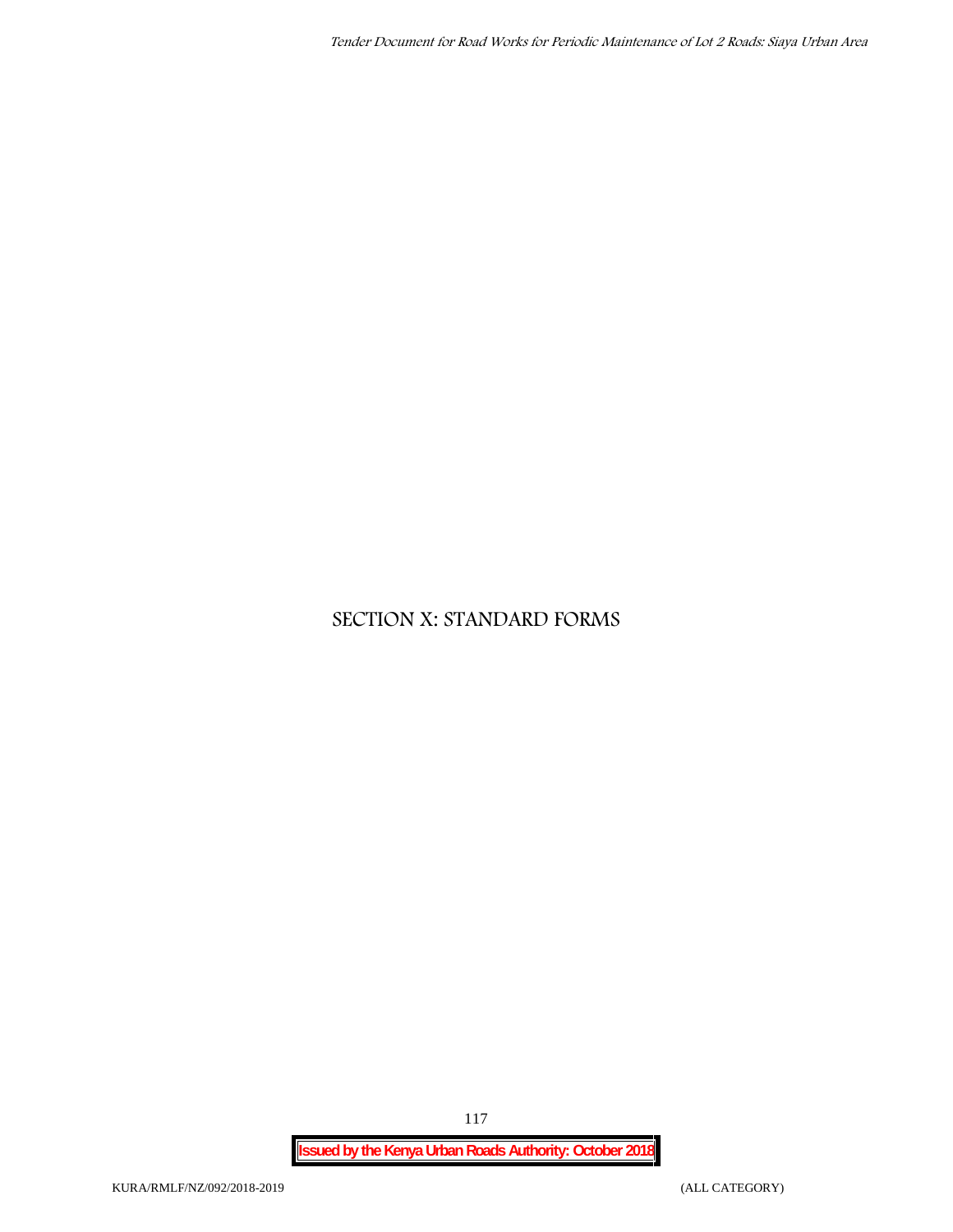## **Form of Bid**

(NOTE: The Appendix forms part of the Bid. Bidders are required to fill all the blank spaces in this form of Bid and Appendix)

**NAME OF CONTRACT:**

### **PERIODIC MAINTENANCE OF LOT 2 ROADS: SIAYA URBAN AREA**

TO: Director General, Kenya Urban Roads Authority, P. O. Box 41727-00100, **NAIROBI, KENYA**

Sir,

1. Having examined the Conditions of Contract, Specifications, Bill of Quantities, and Drawings for the execution of the above-named works we, the undersigned, offer to construct and install such works and remedy any defects therein in conformity with the said Bill of Quantities, Conditions of Contract, Specifications and Drawings for the sum of

(Insert amount in words)

………………………………………………………………………………………………..

…………………………………………………………………………………………………

(Insert amount in figures)…………………………………………………………………

as specified in the Appendix to Bid or such other sums as may be ascertained in accordance with the said Conditions.

- 2. We undertake, if our bid is accepted, to commence the works within fourteen (14) days of receipt of the Engineer's order to commence, and to complete and deliver the whole of the works comprised in the contract within the time stated in the Appendix to Bid.
- 3. If our bid is accepted we will, when required, obtain the guarantee of a Bank or other sureties (to be approved by you) to be jointly and severally bound with us in a sum not exceeding 5% of the above named sum for the due performance of the contract under the terms of a Bond to be approved by you.
- 4. We agree to abide by this bid for the period of 90 days from the date fixed for receiving the same and it shall remain binding upon us and may be extended at any time before the expiration of that period.
- 5. We understand that you are not bound to accept the lowest or any bid you may receive.
- 6. On the basis of our previous experience we are fully experienced and competent in the type of work included in this tender and we have adequate financial resources to carry

118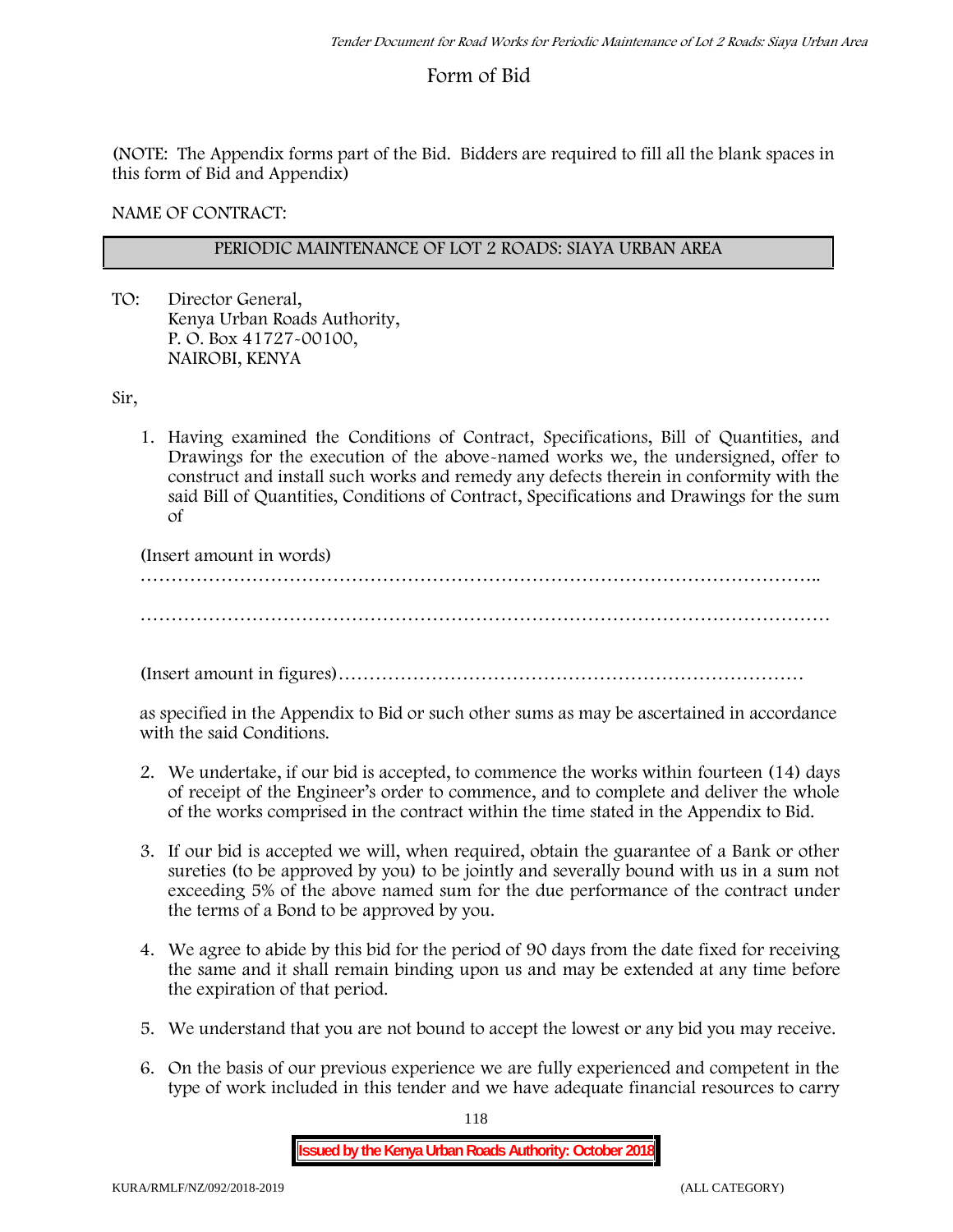out the works described within the period for completion. We are in a position to fulfil the contract for which we have tendered.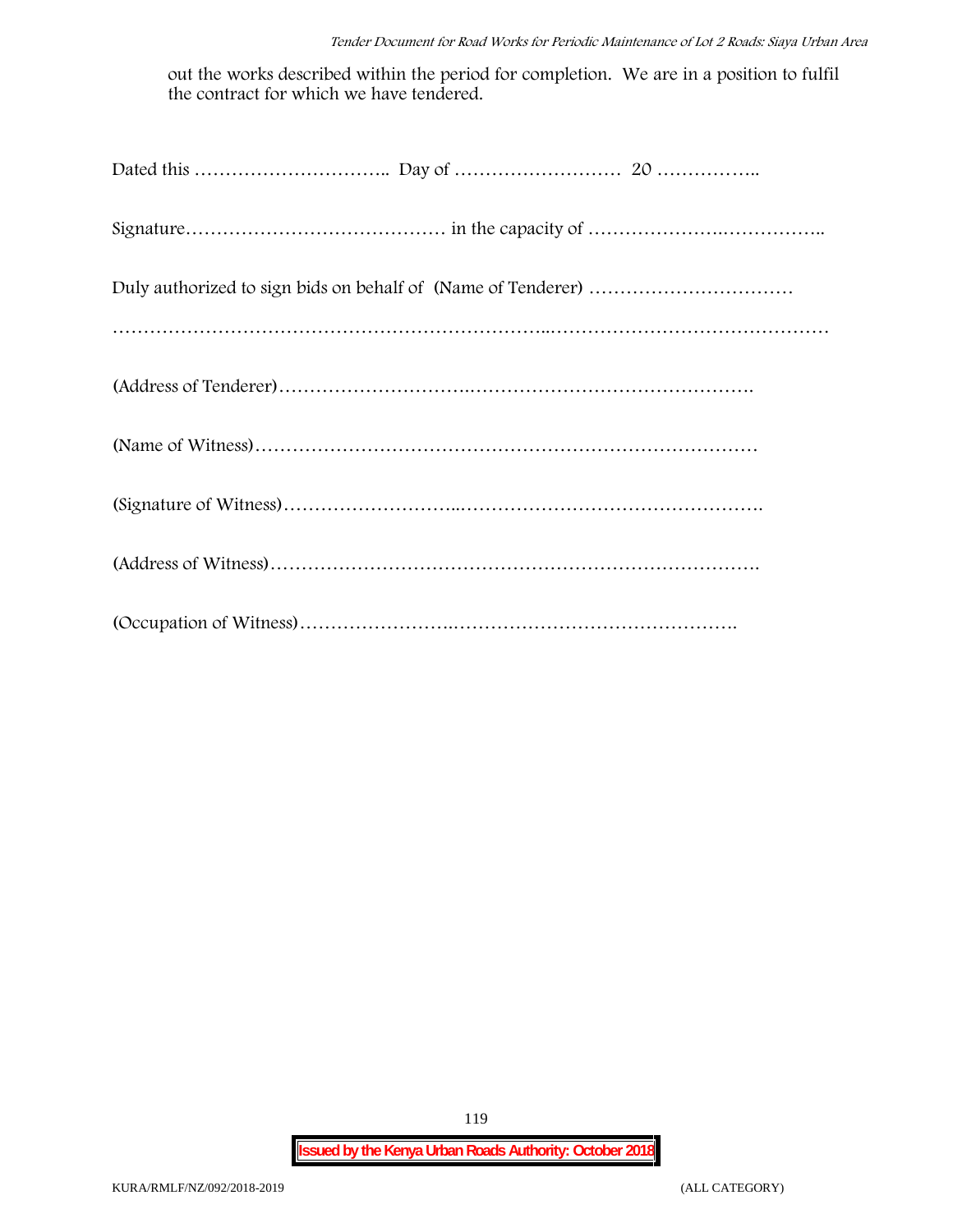**Appendix to Form of Bid**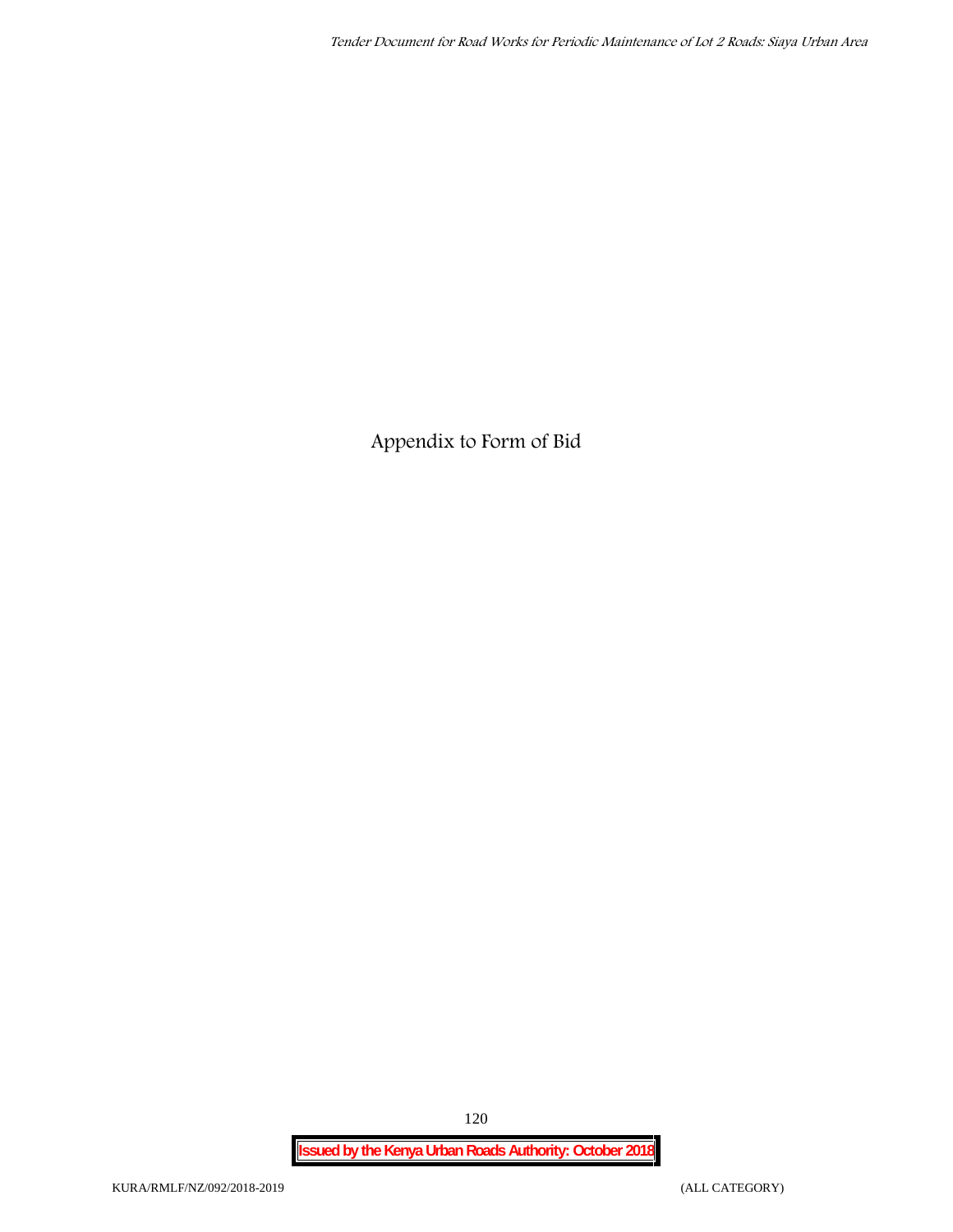| (This appendix forms part of the bid)          |               |                                            |  |  |
|------------------------------------------------|---------------|--------------------------------------------|--|--|
| CONDITIONS OF CONTRACT                         | <b>CLAUSE</b> | <b>AMOUNT</b>                              |  |  |
| <b>Bid Security</b>                            |               | Kshs. 400,000.00 (Unconditional bank       |  |  |
|                                                |               | guarantee only)                            |  |  |
| Instructions in Writing                        | 2.5           | Execution of works under site instructions |  |  |
|                                                |               | from Resident Engineer to commence         |  |  |
|                                                |               | within three (3) days                      |  |  |
| Amount of Performance Security                 | 10.1          | 5 per cent of Tender Sum in the form of    |  |  |
| (Unconditional Bank Guarantee)                 |               | Unconditional Bank Guarantee               |  |  |
| Program to be submitted                        | 14.1          | Immediately after issuance of Order to     |  |  |
|                                                |               | Commence                                   |  |  |
| Cash flow estimate to be submitted             | 14.3          | Immediately after issuance of Order to     |  |  |
|                                                |               | Commence                                   |  |  |
| Minimum amount of Third Party Insurance        | 23.2          | 1% of the Contract Sum                     |  |  |
| Period for commencement, from Engineer's       | 41.1          | 14 days                                    |  |  |
| order to commence                              |               |                                            |  |  |
| Time for completion                            | 43.1          | (8) months                                 |  |  |
| Amount of liquidated damages                   | 47.1          | 0.05% of Contract Sum per day              |  |  |
| Limit of liquidated damages                    | 47.1          | 5% of Contract Sum                         |  |  |
|                                                |               |                                            |  |  |
| Defects Liability period                       | 49.1          | 6 months                                   |  |  |
| Percentage of Retention                        | 60.3          | 5% of Interim Payment Certificate          |  |  |
| Limit of Retention Money                       | 60.3          | 5% of Contract Sum                         |  |  |
| Minimum amount of interim certificates         | 60.2          | Kshs 3,000,000.00                          |  |  |
| Time within which payment to be made after     | 60.10         | 28 days                                    |  |  |
| Interim Payment Certificate signed by Engineer |               |                                            |  |  |
| Time within which payment to be made after     | 60.10         | 28 days                                    |  |  |
| Final Payment Certificate signed by Engineer   |               |                                            |  |  |
| Appointer of Adjudicator                       | 67.3          | The Chartered Institute of Arbitrators     |  |  |
|                                                |               | (Kenya)                                    |  |  |
| Notice to Employer and Engineer                | 68.2          | The Employers address is:                  |  |  |
|                                                |               | The Director General,                      |  |  |
|                                                |               | Kenya Urban Roads Authority (KURA),        |  |  |
|                                                |               | P.O. Box 41727 - 00100                     |  |  |
|                                                |               | <b>NAIROBI</b>                             |  |  |
|                                                |               |                                            |  |  |
|                                                |               | The Engineer's address is:                 |  |  |
|                                                |               | Director (Road Asset and Corridor          |  |  |
|                                                |               | Management),                               |  |  |
|                                                |               | Kenya Urban Roads Authority (KURA),        |  |  |
|                                                |               | P.O. Box 41727 - 00100                     |  |  |
|                                                |               | <b>NAIROBI</b>                             |  |  |

# **Appendix to Form of Bid**

Signature of Tenderer…………………………………….……. Date ………………………

121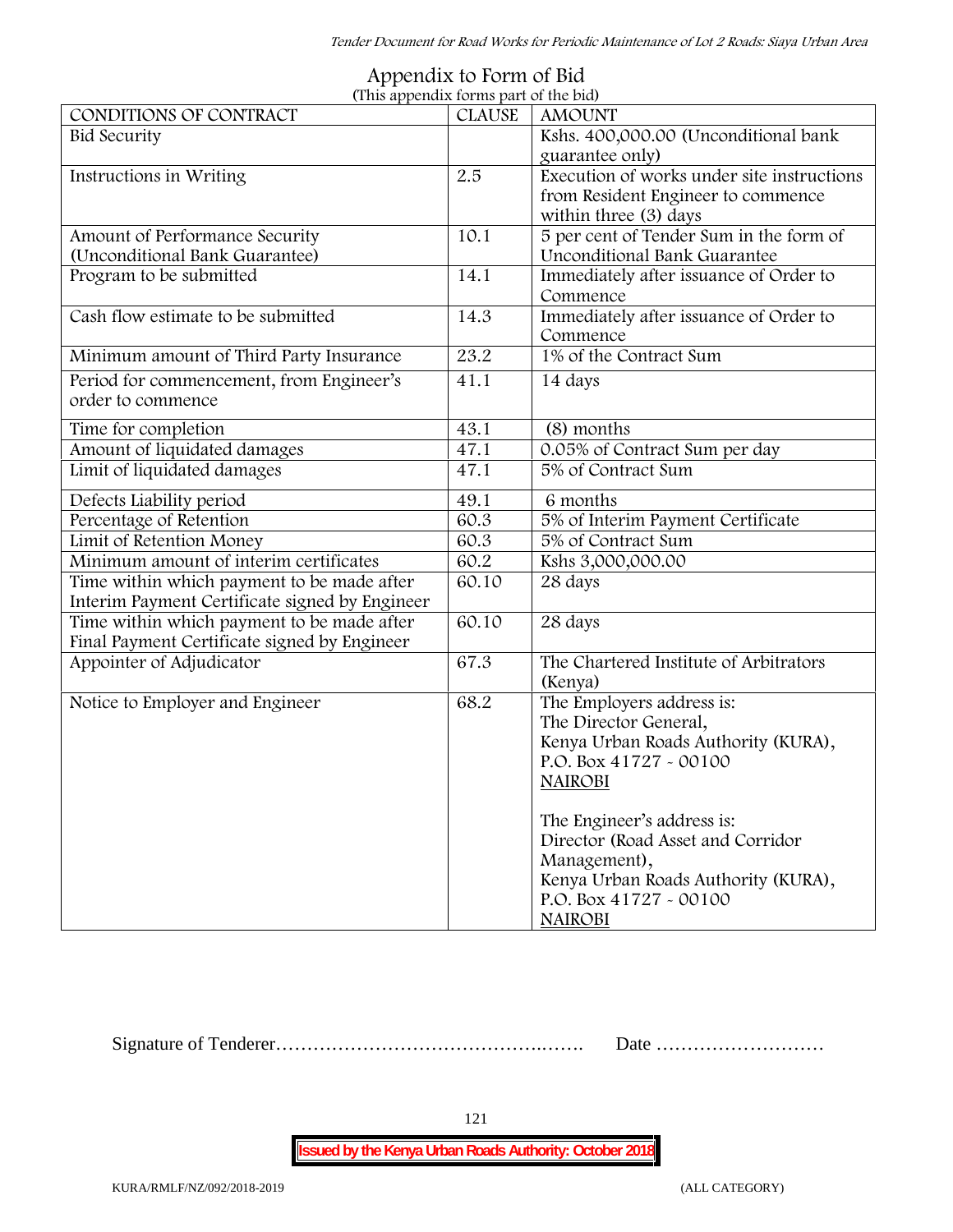**Form of Bid Security**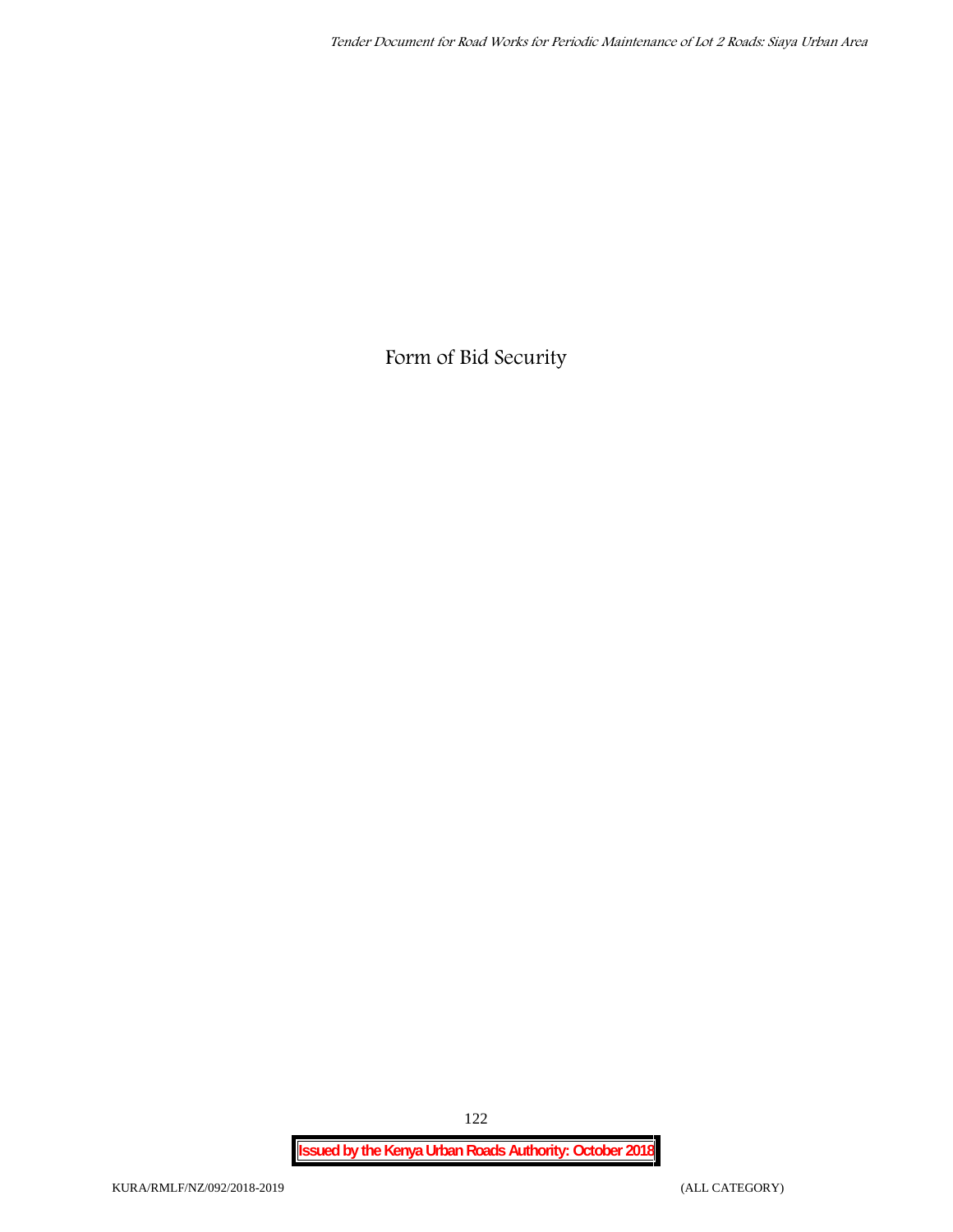#### **TENDER BANK GUARANTEE**

Note: The bidder shall complete only this form of Bank guarantee. No other Form of Bid Bond or any other forms of security will be accepted. Bidders who fail to comply with this requirement will be disqualified.

WHEREAS [*Name of bidder*]. ………………………………………………………………………………………………

(herein after called "the Bidder") has submitted his bid dated ………….…………

**for the**

#### **PERIODIC MAINTENANCE OF LOT 2 ROADS: SIAYA URBAN AREA**

, hereinafter called "the bid"

KNOW ALL MEN by these presents that we [*Name of Bank*]

………………………………………………………………………………………………………

of [Name of Country]

………………………………………………………………………………………………

having our registered offices at

………………………………………………………………………………………………

(hereinafter called the Bank) are bound unto the Director General, Kenya Urban Roads Authority, (hereinafter called "the Employer") in the sum of

(in words Kshs)………………………………………………………………………….

……………………………………………………………………………………………

(In figures Kshs)……………………………………………………

for which payment will be well and truly made to the said Employer the Bank binds itself, its successors and assigns by these presents.

SEALED with the common Seal of the said Bank this ……………………… day of 20……..

123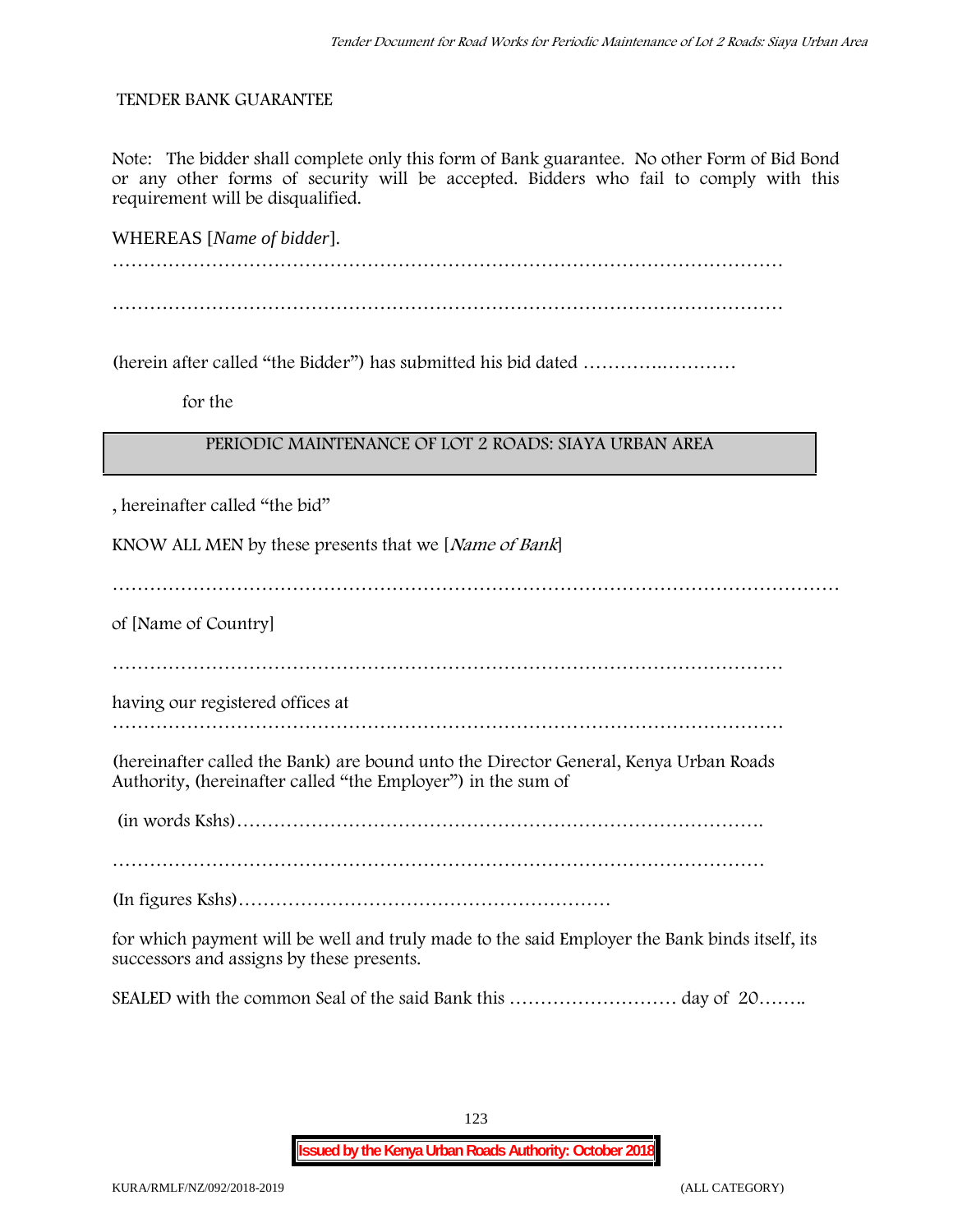#### THE CONDITIONS of this obligation are:

- 1. If the bidder withdraws his Bid during the period of bid validity specified by the Bidder on the Bid Form; or
- 2. If the Bidder refuses to accept the correction of errors in his bid; or
- 3. If the Bidder having been notified of the acceptance of his bid by the Employer during the period of bid validity

(i) Fails or refuses to execute the Form of Agreement in accordance with the Instructions to Tenderers when required or

(ii) Fails or refuses to furnish the Performance Security, in accordance with the Instructions to Bidders.

We undertake to pay to the Employer up to the above amount upon receipt of his first written demand, without the Employer having to substantiate his demand, provided that in his demand the Employer will note that the amount claimed by him is due to him owing to the occurrence of any of the above conditions, specifying the occurred condition or conditions.

This guarantee will remain in force up to and including thirty days after the date of expiration of the bid validity, as stated in the Instructions to Bidders.

At the request of the Employer the Bid validity period may be extended by mutual agreement between the Employer and the Bidder and we undertake to extend the validity of this surety accordingly without you having to inform us of such an extension of the Bid validity period if within this period the Bidder has been notified of the acceptance of his Bid. This Surety shall remain valid up to the time the Contract Agreement has been executed.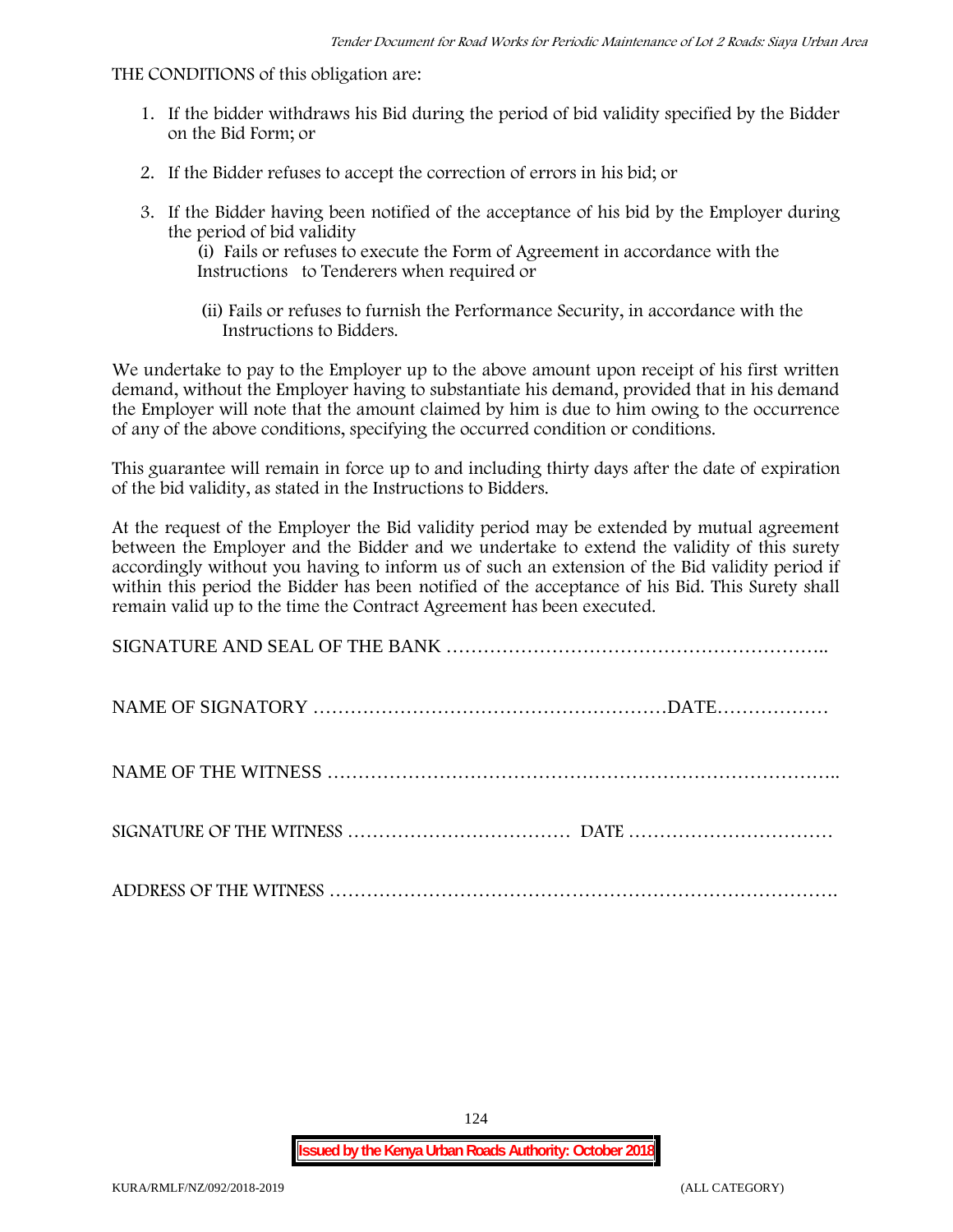## **SECTION XI: SCHEDULES OF SUPPLEMENTARY INFORMATION**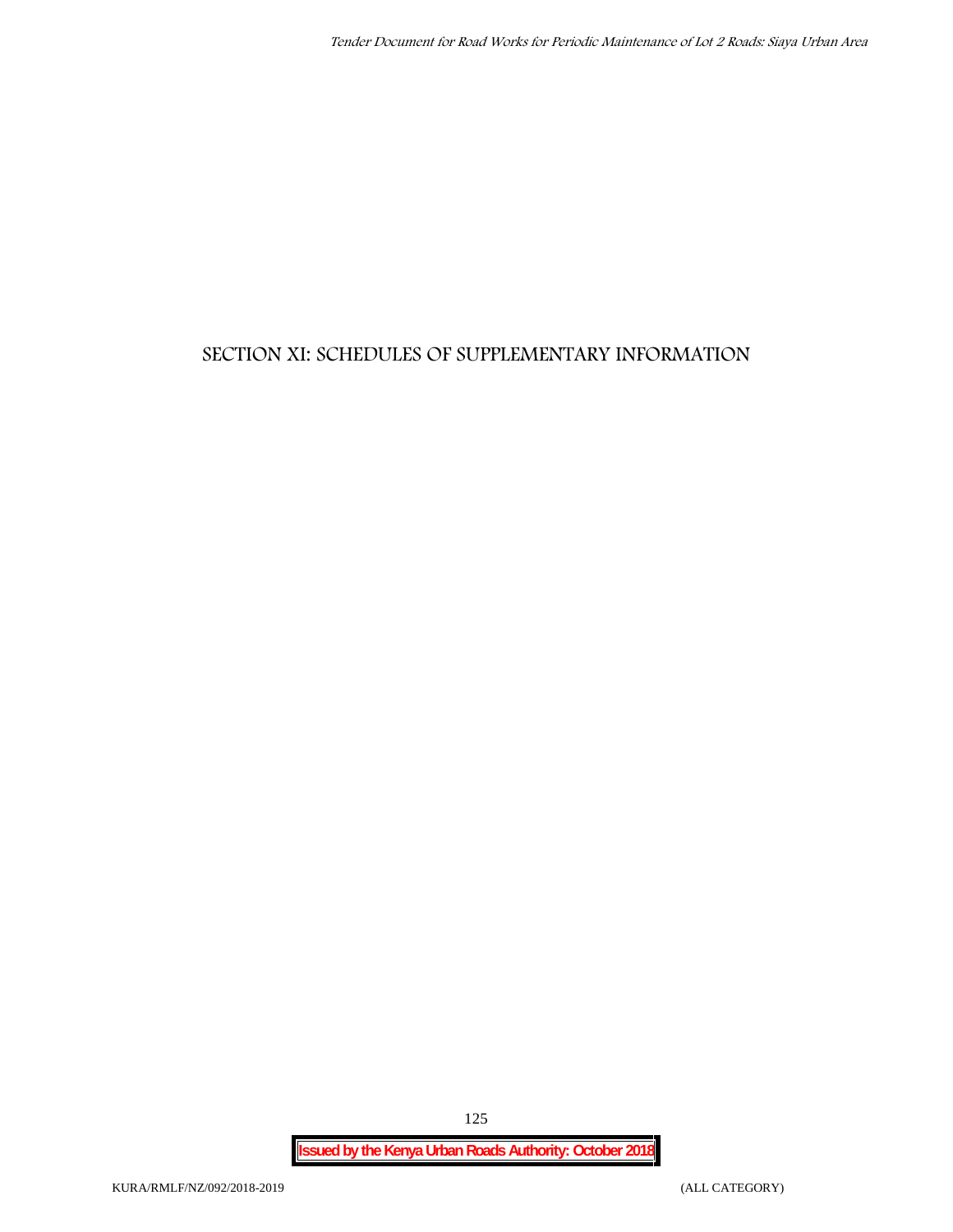| SCHEDULE 4: MAJOR ITEMS OF CONSTRUCTION PLANT AND EQUIPMENT Error! Bookmark not |  |
|---------------------------------------------------------------------------------|--|
| defined.                                                                        |  |
|                                                                                 |  |
| SCHEDULE 6: SCHEDULE OF ROADWORKS CARRIED OUT BY THE BIDER IN THE LAST          |  |
|                                                                                 |  |
|                                                                                 |  |
|                                                                                 |  |
|                                                                                 |  |
|                                                                                 |  |
| SCHEDULE 11: DECLARATION FORM (DEBARMENT)  Error! Bookmark not defined.         |  |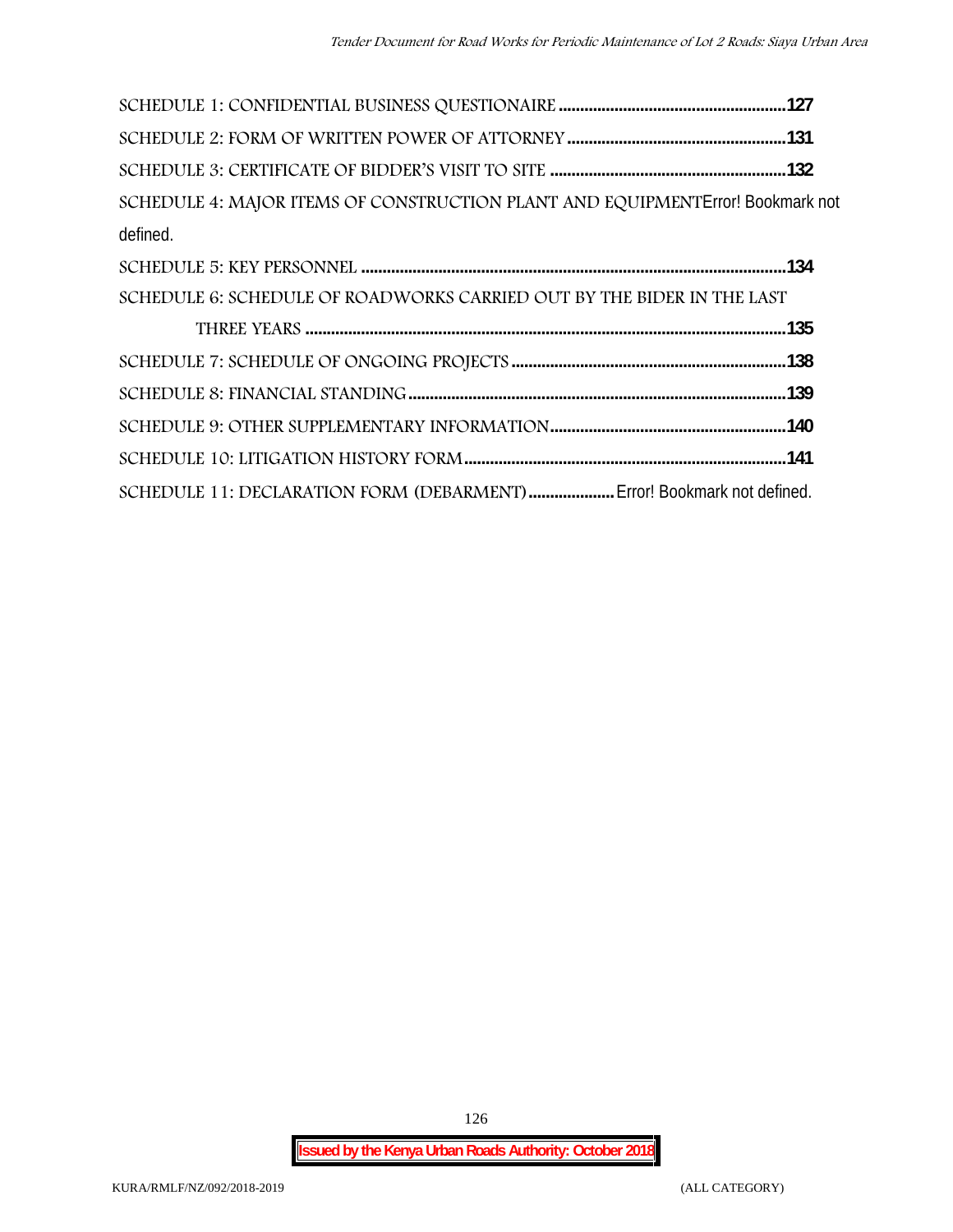### **SCHEDULE 1: CONFIDENTIAL BUSINESS QUESTIONAIRE**

This Confidential Business Questionnaire of the Government of Kenya shall be completed by the Bidder.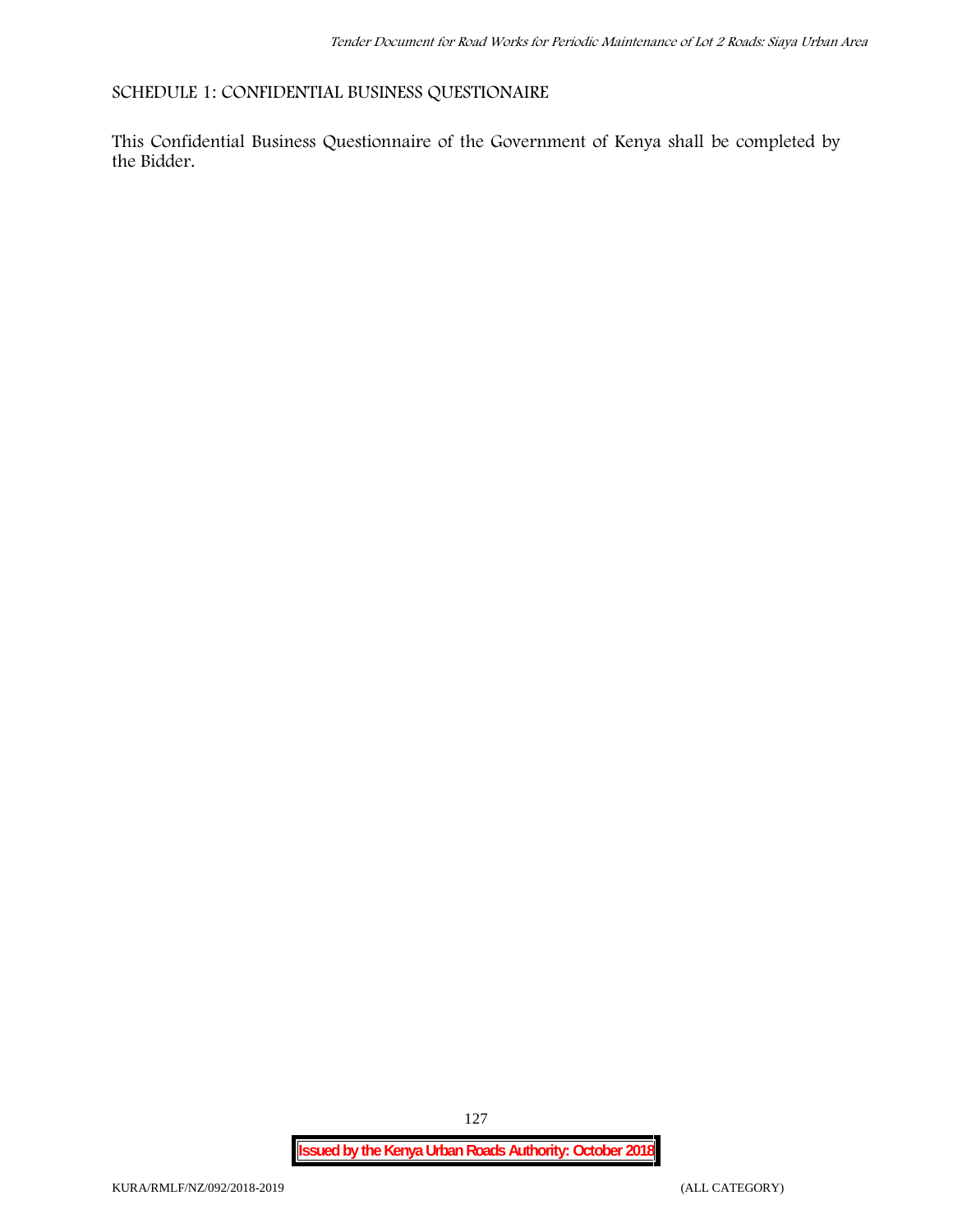#### **REPUBLIC OF KENYA**

### **CONFIDENTIAL BUSINESS QUESTIONNAIRE**

| You are requested to give the particulars indicated in Part 1 and either Part 2 (a). $2(b)$ or $2(c)$<br>whichever applies to your type of business.<br>You are advised that it is a serious offence to give false information on this Form.<br>Part 1 - General: |  |  |  |  |  |  |  |
|-------------------------------------------------------------------------------------------------------------------------------------------------------------------------------------------------------------------------------------------------------------------|--|--|--|--|--|--|--|
| Business name                                                                                                                                                                                                                                                     |  |  |  |  |  |  |  |
| Location of business premises                                                                                                                                                                                                                                     |  |  |  |  |  |  |  |
|                                                                                                                                                                                                                                                                   |  |  |  |  |  |  |  |
|                                                                                                                                                                                                                                                                   |  |  |  |  |  |  |  |
|                                                                                                                                                                                                                                                                   |  |  |  |  |  |  |  |
|                                                                                                                                                                                                                                                                   |  |  |  |  |  |  |  |
| Maximum value of business which you can handle at any one time:                                                                                                                                                                                                   |  |  |  |  |  |  |  |
|                                                                                                                                                                                                                                                                   |  |  |  |  |  |  |  |
|                                                                                                                                                                                                                                                                   |  |  |  |  |  |  |  |
|                                                                                                                                                                                                                                                                   |  |  |  |  |  |  |  |
| Part 2(a) - Sole Proprietor:                                                                                                                                                                                                                                      |  |  |  |  |  |  |  |
| Your name in full                                                                                                                                                                                                                                                 |  |  |  |  |  |  |  |
|                                                                                                                                                                                                                                                                   |  |  |  |  |  |  |  |
|                                                                                                                                                                                                                                                                   |  |  |  |  |  |  |  |
|                                                                                                                                                                                                                                                                   |  |  |  |  |  |  |  |
|                                                                                                                                                                                                                                                                   |  |  |  |  |  |  |  |

128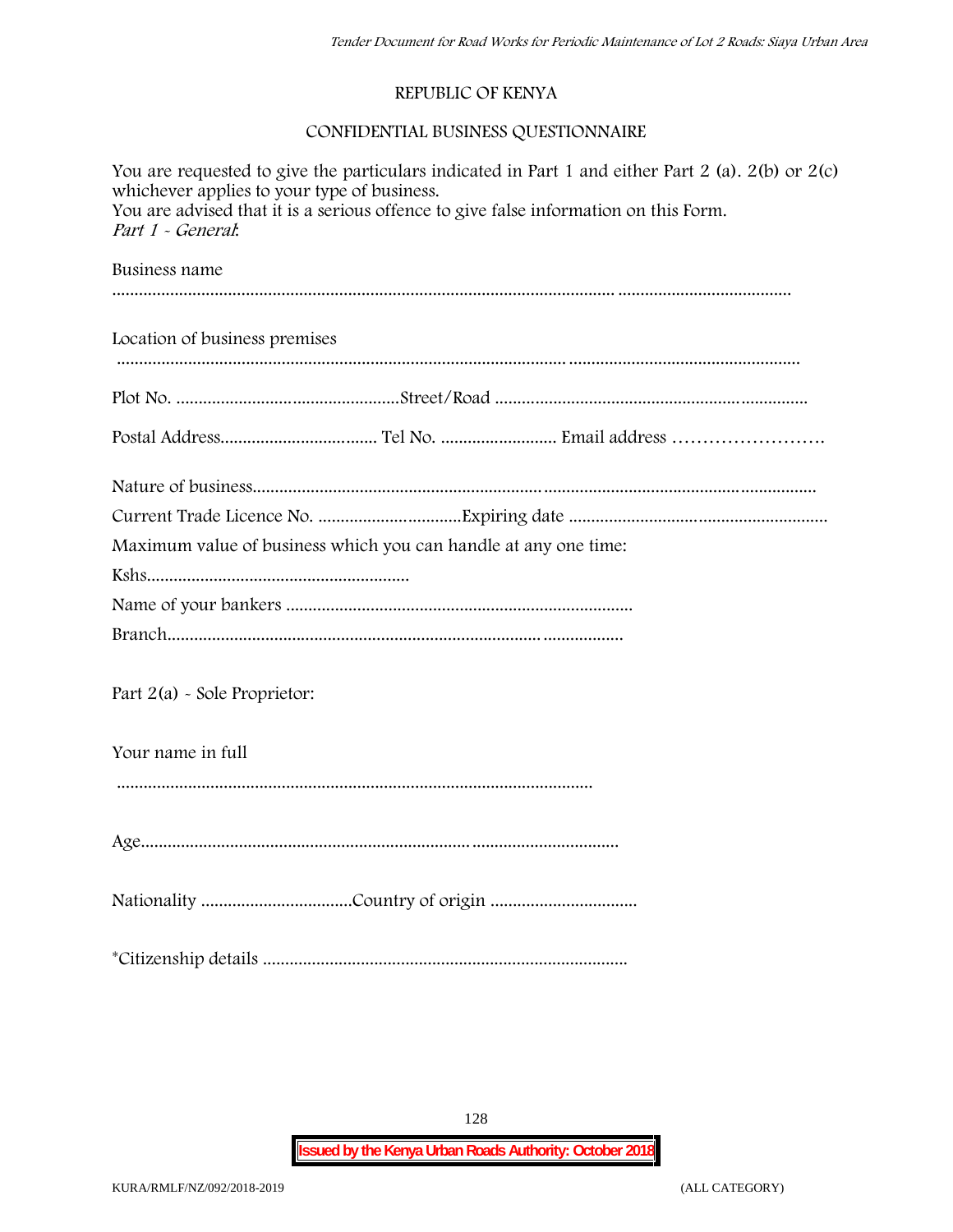| Part $2(b)$ - Partnership:           |                                                      |                                  |        |  |  |  |  |
|--------------------------------------|------------------------------------------------------|----------------------------------|--------|--|--|--|--|
| Give details of partners as follows: |                                                      |                                  |        |  |  |  |  |
| Name                                 | Nationality                                          | Citizenship Details <sup>•</sup> | Shares |  |  |  |  |
|                                      |                                                      |                                  |        |  |  |  |  |
|                                      |                                                      |                                  |        |  |  |  |  |
|                                      |                                                      |                                  |        |  |  |  |  |
|                                      |                                                      |                                  |        |  |  |  |  |
|                                      |                                                      |                                  |        |  |  |  |  |
|                                      | Part 2(c) - Registered Company:                      |                                  |        |  |  |  |  |
|                                      |                                                      |                                  |        |  |  |  |  |
|                                      | State the nominal and issued capital of the company- |                                  |        |  |  |  |  |
|                                      |                                                      |                                  |        |  |  |  |  |
|                                      |                                                      |                                  |        |  |  |  |  |
|                                      | Give details of all directors as follows:            |                                  |        |  |  |  |  |
| Name                                 | Nationality                                          | Citizenship Details <sup>•</sup> | Shares |  |  |  |  |
|                                      |                                                      |                                  |        |  |  |  |  |
|                                      |                                                      |                                  |        |  |  |  |  |
|                                      |                                                      |                                  |        |  |  |  |  |
|                                      |                                                      |                                  |        |  |  |  |  |
|                                      |                                                      |                                  |        |  |  |  |  |

Attach proof of citizenship (Compulsory)  $\bullet$ 

Attach certified copy of Form CR12 (Compulsory)  $\bullet$ 

129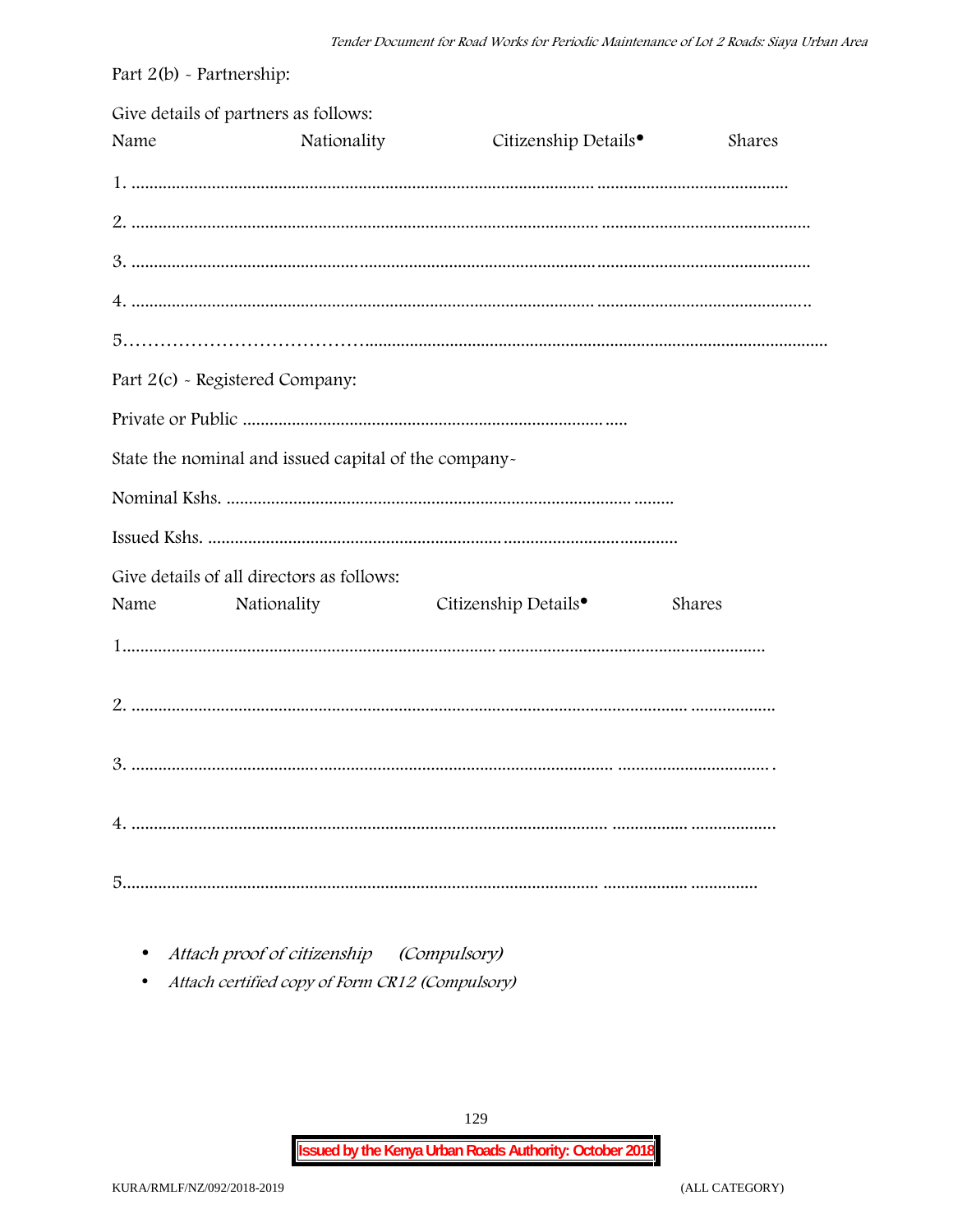Part 3: Interest in the Firm:

Is there any person / persons in the Kenya Urban Roads Authority (KURA) who has interest in this firm? Yes /No\*\*………………………….

I certify that the information given above is correct.

............................... .............................................................. Date Signature of Bidder

**\*\* Delete as necessary**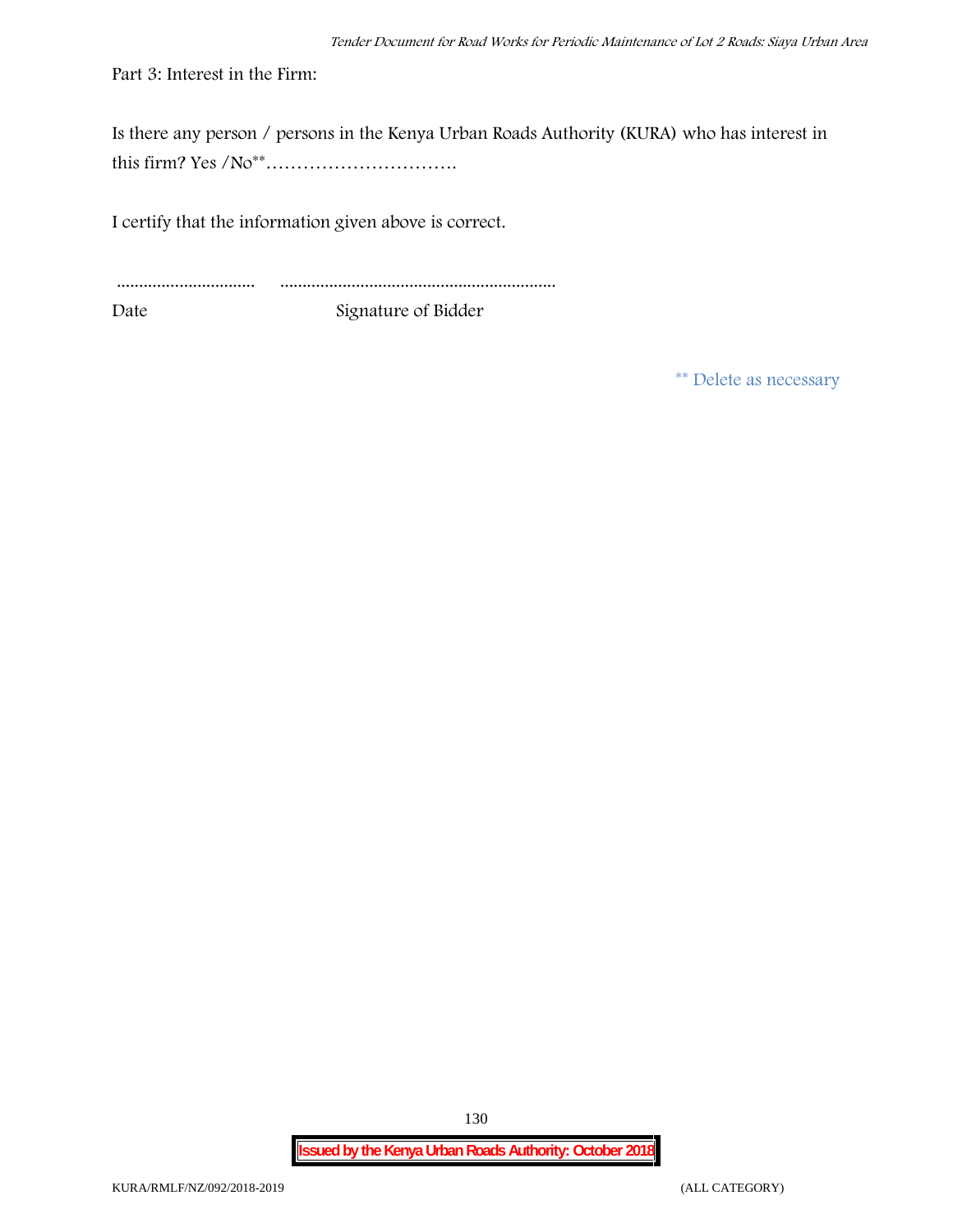#### **SCHEDULE 2: FORM OF WRITTEN POWER OF ATTORNEY**

The Bidder shall state here below the name(s) and address of his representative(s) who is/are authorized to receive on his behalf correspondence in connection with the Bid.

………………………………………………………….. (Name of Bidder's Representative in block letters)

………………………………………………………….. (Address of Bidder's Representative)

………………………………………………………….. (Signature of Bidder's Representative)

Alternate:

………………………………………………………….. (Name of Bidder's Representative in block letters)

………………………………………………………………………… (Address of Bidder's Representative)

………………………………………………………….. (Signature of Bidder's Representative)

\*To be filled by all Bidders.

\*Both representative and alternate **must** attach copy of National Identification card or Passport.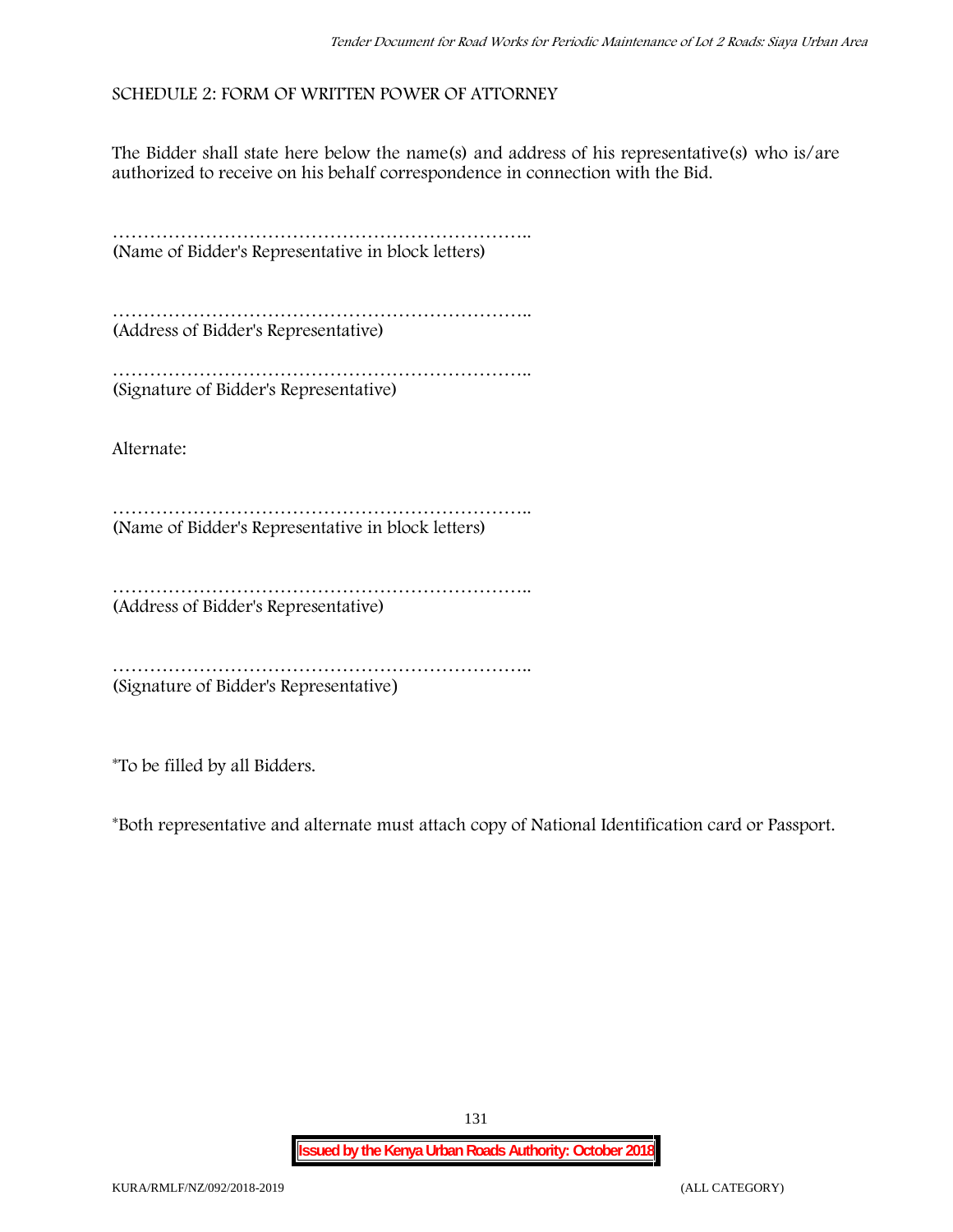| SCHEDULE 3: CERTIFICATE OF BIDDER'S VISIT TO SITE                               |  |  |  |  |  |  |  |
|---------------------------------------------------------------------------------|--|--|--|--|--|--|--|
| This is to certify that                                                         |  |  |  |  |  |  |  |
|                                                                                 |  |  |  |  |  |  |  |
|                                                                                 |  |  |  |  |  |  |  |
| Being the authorized representative/Agent of [Name of bidder]                   |  |  |  |  |  |  |  |
|                                                                                 |  |  |  |  |  |  |  |
|                                                                                 |  |  |  |  |  |  |  |
| participated in the organised inspection visit of the site of the works for the |  |  |  |  |  |  |  |
| PERIODIC MAINTENANCE OF LOT 2 ROADS: SIAYA URBAN AREA                           |  |  |  |  |  |  |  |
|                                                                                 |  |  |  |  |  |  |  |
|                                                                                 |  |  |  |  |  |  |  |
| (Employer's Representative)                                                     |  |  |  |  |  |  |  |
|                                                                                 |  |  |  |  |  |  |  |

NOTE: This form is to be completed at the time of the organized site visit.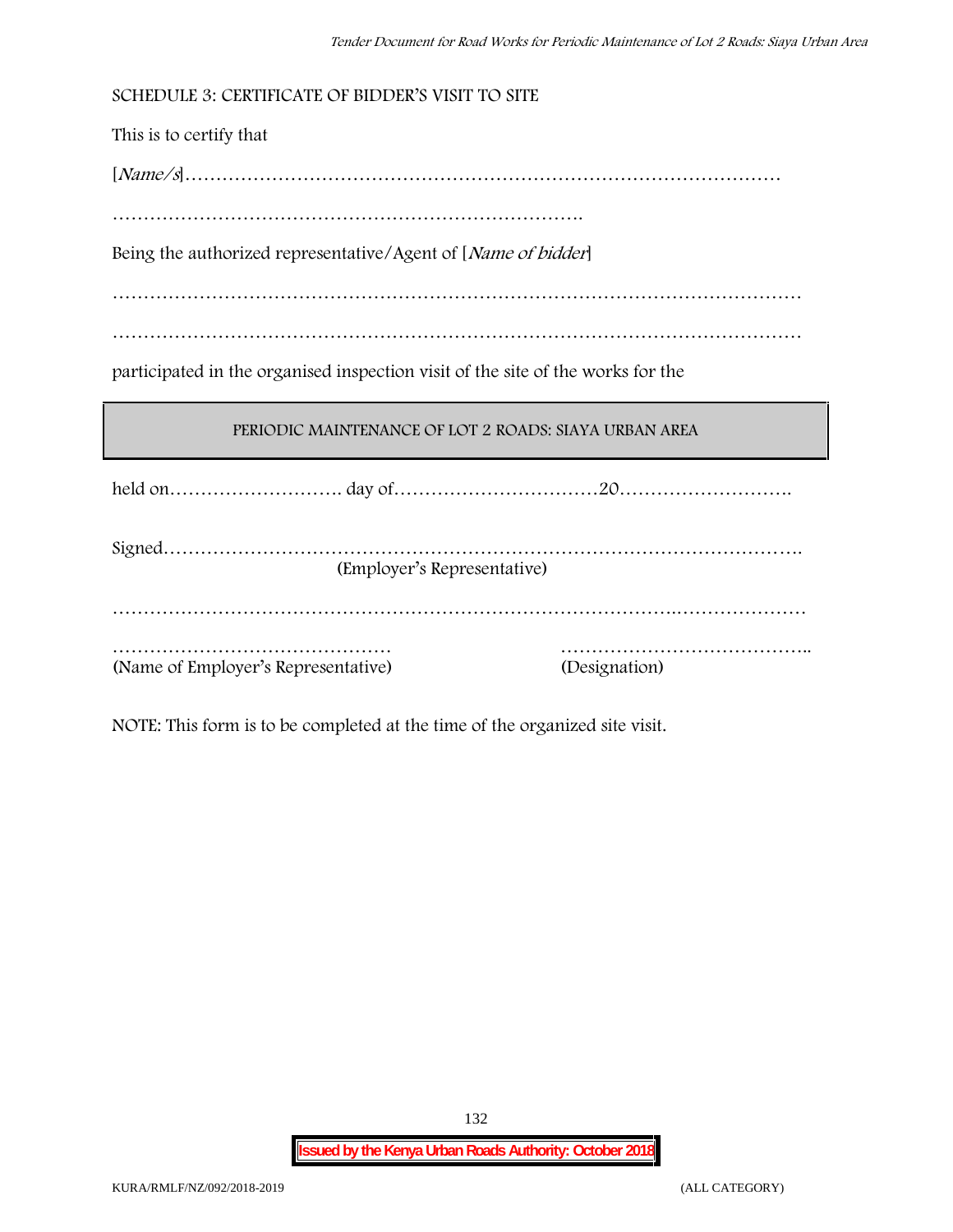#### **SCHEDULE 4: MAJOR ITEMS OF CONSTRUCTION PLANT AND EQUIPMENT**

The Bidder shall enter in this schedule all major items of plant and equipment which he proposes to bring to site. Only reliable plant in good working order and suitable for the work required of it shall be shown on this Schedule. Summary of the same shall be entered in Section 5: Qualification Criteria, Part 7.

| commence)<br>(Days after<br>Arrival on<br>Date of<br>Project   |        |
|----------------------------------------------------------------|--------|
| Power<br>Rating                                                |        |
| Leased/<br>Imported<br>Owned/                                  |        |
| Source                                                         |        |
| Imported)<br>Estimated<br>CIF<br>Mombasa<br>Value<br>(If to be |        |
| Capacity t or $\mathbf{m}^3$                                   |        |
| Used<br>New $_{\rm Of}$                                        |        |
| Year of Manufactur $_{\rm e}$                                  |        |
| each<br>$\frac{1}{2}$                                          |        |
| Description<br>Type,<br>Model,<br>Make                         |        |
| I certify that the above information is correct.               |        |
| (Signature of Bidder)                                          | (Date) |

133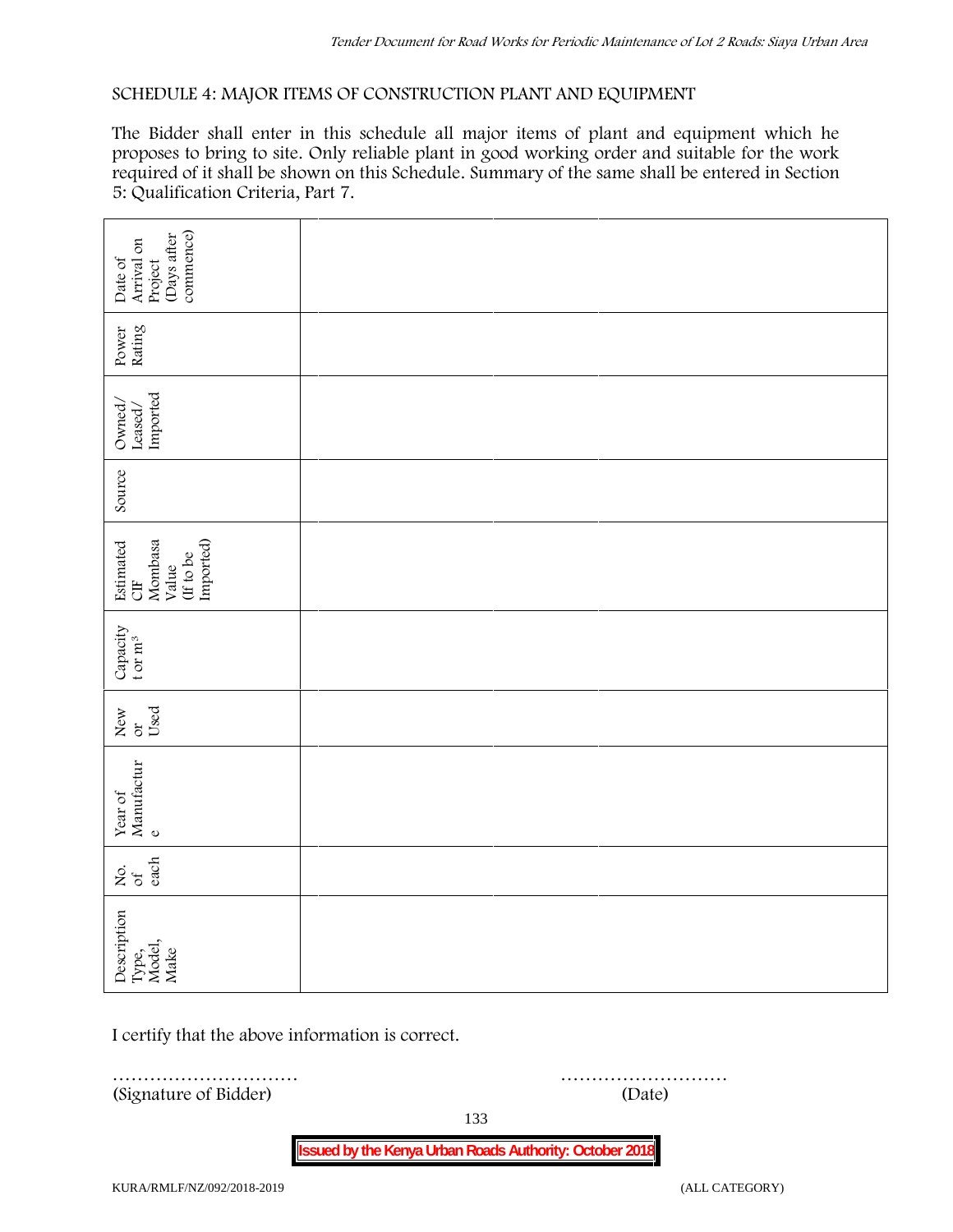#### **SCHEDULE 5: KEY PERSONNEL**

| <b>DESIGNATION</b>                                           | <b>NAME</b> | <b>NATIONALITY</b> | SUMMARY OF QUALIFICATIONS AND<br><b>EXPERIENCE</b> |                                |                                 |  |
|--------------------------------------------------------------|-------------|--------------------|----------------------------------------------------|--------------------------------|---------------------------------|--|
|                                                              |             |                    | Qualifications                                     | General<br>Experience<br>(Yrs) | Specific<br>Experience<br>(Yrs) |  |
| Headquarters                                                 |             |                    |                                                    |                                |                                 |  |
| Partner/Director<br>or other key staff<br>(give designation) |             |                    |                                                    |                                |                                 |  |
| Site Office                                                  |             |                    |                                                    |                                |                                 |  |
| 1. Site Agent                                                |             |                    |                                                    |                                |                                 |  |
| 2. Site Surveyor                                             |             |                    |                                                    |                                |                                 |  |
| 3. Foreman                                                   |             |                    |                                                    |                                |                                 |  |
|                                                              |             |                    |                                                    |                                |                                 |  |

**Note:** The Bidder shall list in this schedule the key personnel he will employ from the Contractor's headquarters and from the Contractor's site office to direct and execute the work together with their qualifications, experience, position held and nationality in accordance with Clause 15.2 and 16.3 of the Conditions of Contract Part II (where required, use separate sheets to add extra data for column 4). Bidders shall attach certified copies of academic certificates, and CVs of all key staff.

I certify that the above information is correct.

(Signature of Bidder) (Date)

………………………… ………………………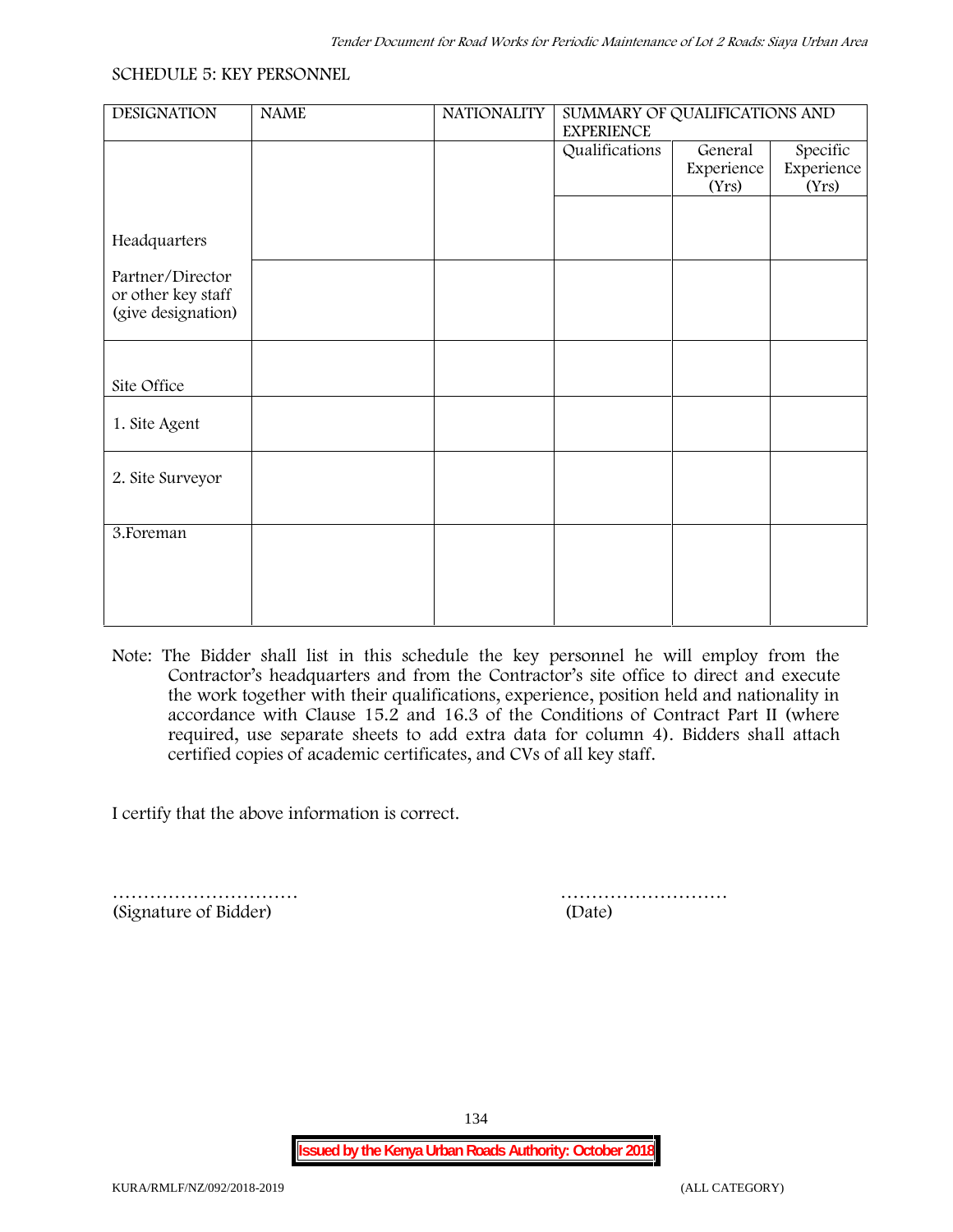#### **SCHEDULE 6: SCHEDULE OF ROADWORKS CARRIED OUT BY THE BIDER IN THE LAST THREE YEARS**

#### **SCHEDULE 6A: COMPLETED WORKS**

| DESCRIPTION OF WORKS | NAME OF CLIENT | VALUE OF<br>WORKS (KSHS) $^\ast$ | YEAR COMPLETED/<br><b>REMARKS</b> |
|----------------------|----------------|----------------------------------|-----------------------------------|
|                      |                |                                  |                                   |
|                      |                |                                  |                                   |
|                      |                |                                  |                                   |
|                      |                |                                  |                                   |
|                      |                |                                  |                                   |
|                      |                |                                  |                                   |
|                      |                |                                  |                                   |
|                      |                |                                  |                                   |
|                      |                |                                  |                                   |
|                      |                |                                  |                                   |
|                      |                |                                  |                                   |
|                      |                |                                  |                                   |
|                      |                |                                  |                                   |
|                      |                |                                  |                                   |

**Note:** Bidders shall attach certified copies of letters of award (for each listed project), certified copies of completion certificates.

I certify that the above works were successfully carried out by this Bidder.

(Signature of Bidder) (Date)

………………………… ………………………

\* **Value in KShs using Central Bank of Kenya mean exchange rate at a reference date 7 days before date of BID opening**

135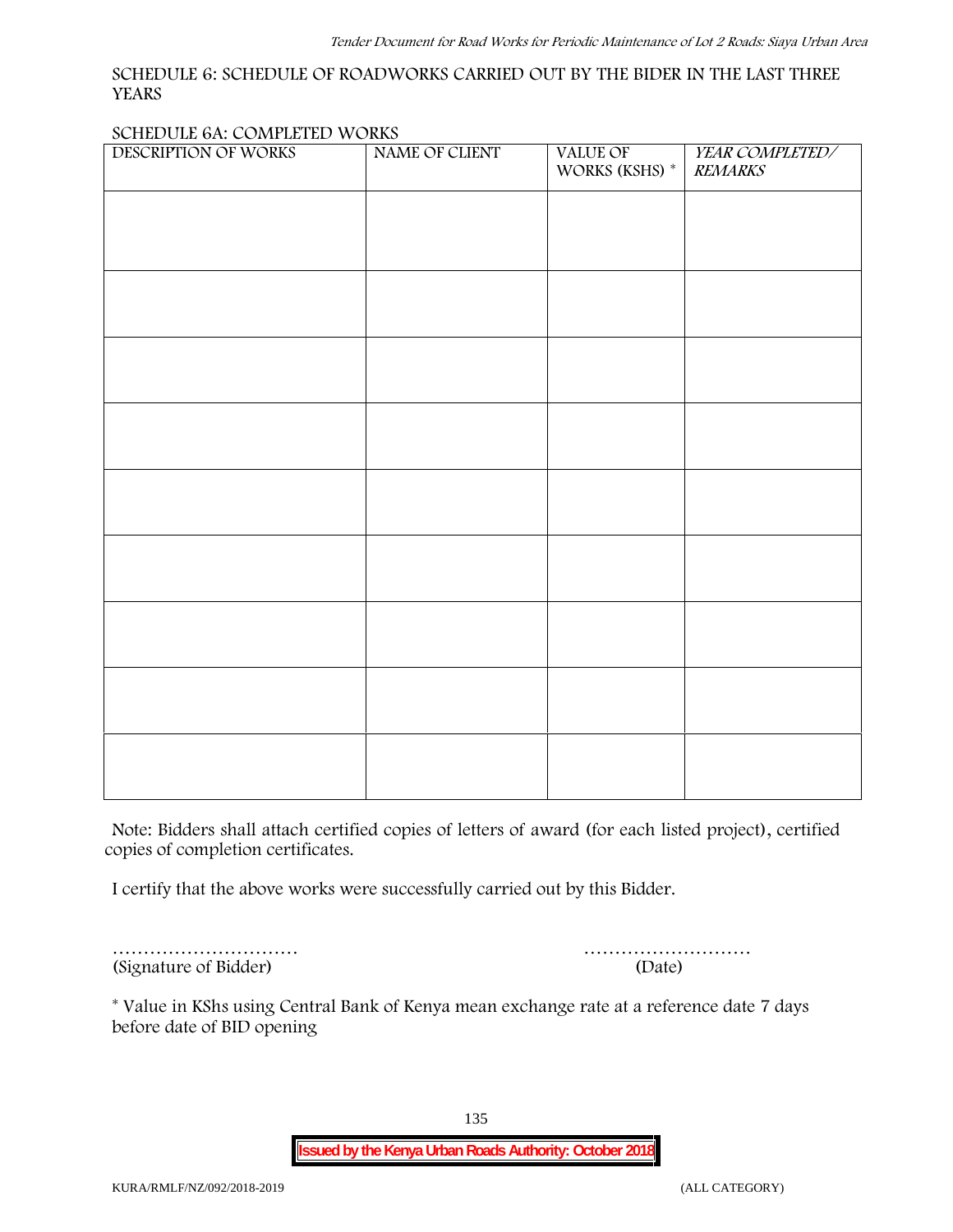#### **SCHEDULE 6B: NON-COMPLETED WORKS BEYOND COMPLETION DATE**

| DESCRIPTION OF WORKS | NAME OF CLIENT | VALUE OF<br>WORKS (KSHS) * | YEAR COMPLETED/<br><b>REMARKS</b> |
|----------------------|----------------|----------------------------|-----------------------------------|
|                      |                |                            |                                   |
|                      |                |                            |                                   |
|                      |                |                            |                                   |
|                      |                |                            |                                   |
|                      |                |                            |                                   |
|                      |                |                            |                                   |
|                      |                |                            |                                   |
|                      |                |                            |                                   |
|                      |                |                            |                                   |
|                      |                |                            |                                   |
|                      |                |                            |                                   |
|                      |                |                            |                                   |
|                      |                |                            |                                   |
|                      |                |                            |                                   |
|                      |                |                            |                                   |
|                      |                |                            |                                   |
|                      |                |                            |                                   |

**Note:** Bidders shall attach certified copies of letters of award (for each listed project), certified evidence for executed works for non-copleted projects e.g copy of recent payment certificate.

I certify that the above works were successfully carried out by this Bidder.

(Signature of Bidder) (Date)

………………………… ………………………

\* **Value in KShs using Central Bank of Kenya mean exchange rate at a reference date 7 days before date of BID opening**

136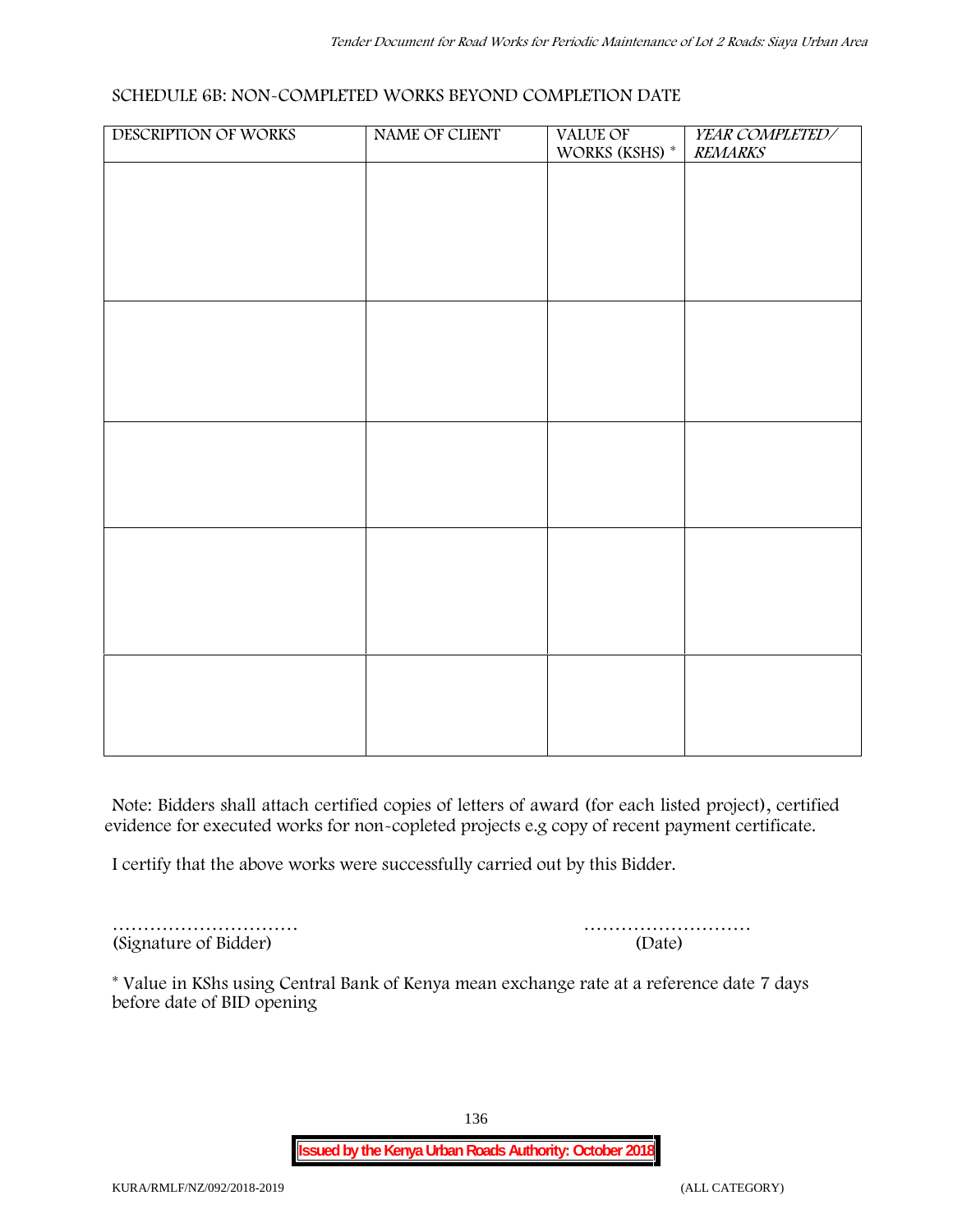KURA/RMLF/NZ/092/2018-2019 (ALL CATEGORY)

## **SCHEDULE 6C: SPECIFIC EXPERIENCE**

| DESCRIPTION OF WORKS | NAME OF CLIENT | VALUE OF<br>WORKS (KSHS) $^\ast$ | YEAR COMPLETED/<br><b>REMARKS</b> |
|----------------------|----------------|----------------------------------|-----------------------------------|
|                      |                |                                  |                                   |
|                      |                |                                  |                                   |
|                      |                |                                  |                                   |
|                      |                |                                  |                                   |
|                      |                |                                  |                                   |
|                      |                |                                  |                                   |
|                      |                |                                  |                                   |
|                      |                |                                  |                                   |
|                      |                |                                  |                                   |
|                      |                |                                  |                                   |
|                      |                |                                  |                                   |
|                      |                |                                  |                                   |
|                      |                |                                  |                                   |
|                      |                |                                  |                                   |
|                      |                |                                  |                                   |
|                      |                |                                  |                                   |
|                      |                |                                  |                                   |
|                      |                |                                  |                                   |

**Note:** Bidders shall attach certified copies of letters of award (for each listed project), certified evidence for executed works for non-completed projects e.g copy of recent payment certificate.

I certify that the above works were successfully carried out by this Bidder.

(Signature of Bidder) (Date)

………………………… ………………………

\* **Value in KShs using Central Bank of Kenya mean exchange rate at a reference date 7 days before date of BID opening**

137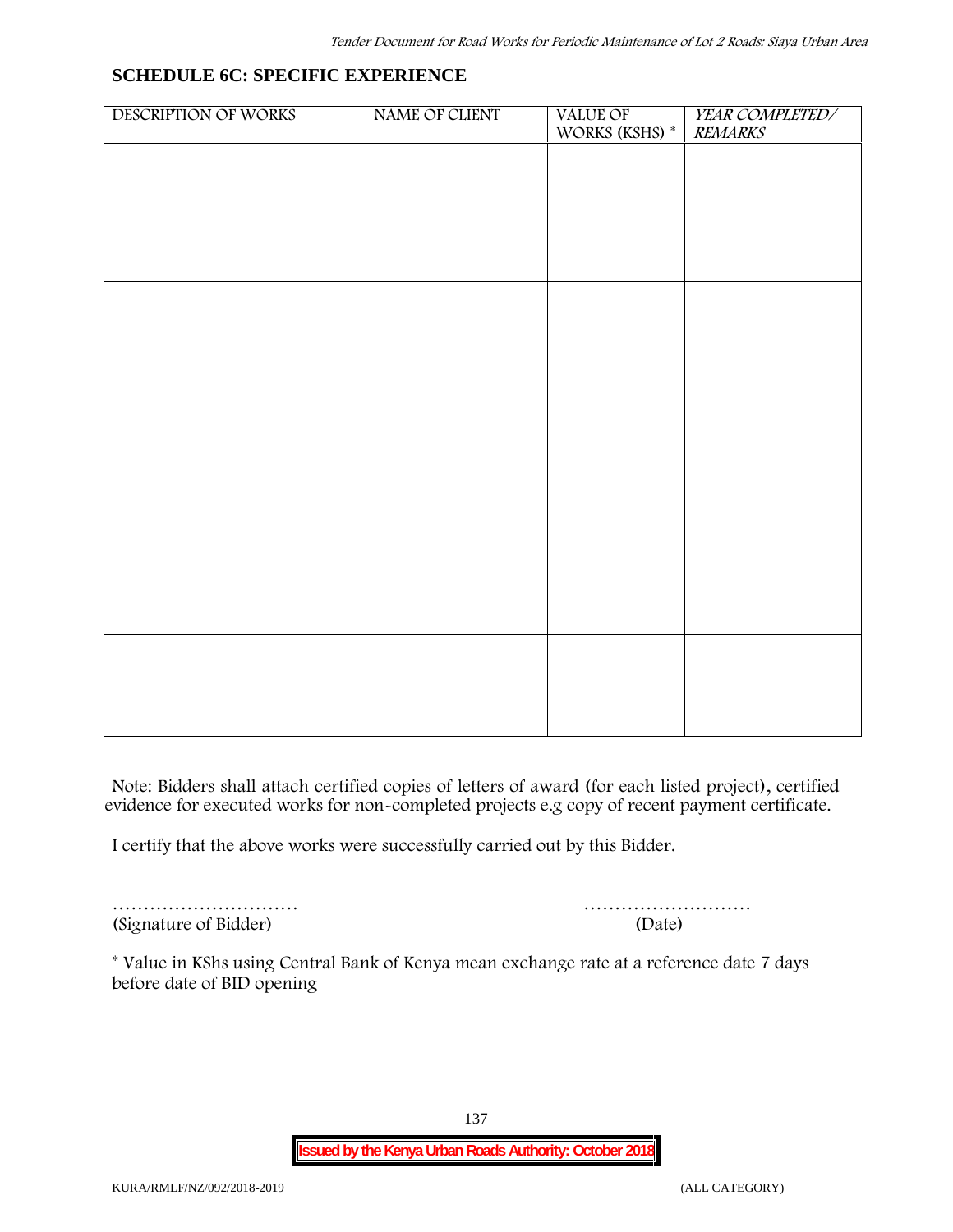# DESCRIPTION OF WORKS NAME OF CLIENT DATE OF COMMENC EMENT DATE OF COMPLETION VALUE OF WORKS (KSHS) VALUE COMPLETED UP TO DATE % **PHYSICALLY** COMPLETED UP TO DATE %

#### **SCHEDULE 7: SCHEDULE OF ONGOING PROJECTS**

**Note:** 1. Bidders shall attach certified copies of letters of award (for each listed project) and any certified evidence for executed works e.g copy of recent payment certificate.

2. Bidders must indicate all their on-going works as at the time of bidding. Any non disclosure shall constitute non-responsiveness)

I certify that the above works are being carried out by me and that the above information is correct.

(Signature of Bidder) (Date)

………………………… ………………………

138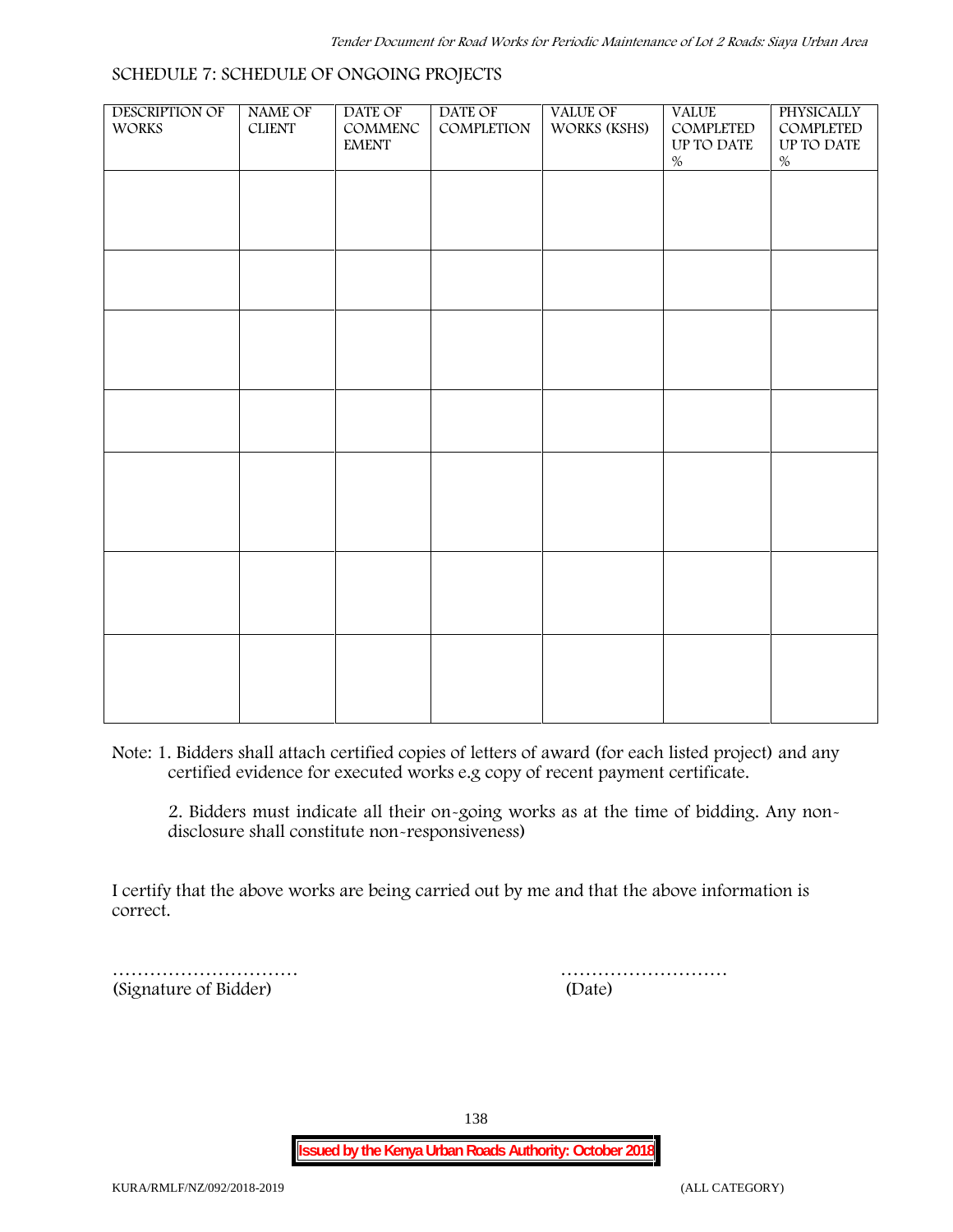#### **SCHEDULE 8: FINANCIAL STANDING**

- 1 Submit copies of audited profit and loss statements and balance sheet for the last five calendar years and estimated projection for the next two years with certified English translation where appropriate.
- 2 Give turnover figures for each of the last two (2) financial years. Quote in millions and decimal thereof.

|                               | Year 1(2016) | Year 2(2017) |
|-------------------------------|--------------|--------------|
|                               | Ksh.         | Ksh.         |
| Road works                    |              |              |
| Other civil Engineering works |              |              |
| Other (specify)               |              |              |
| Total                         |              |              |

#### SUMMARY OF ASSETS AND LIABILTIES OF THE AUDITED FINANCIAL STATEMENTS OF THE LAST TWO (2) FINANCIAL YEARS.

|                              | Year 1(2016) | Year 2(2017) |
|------------------------------|--------------|--------------|
|                              | KShs.        | KShs.        |
| 1. Total Assets              |              |              |
| 2. Current Assets            |              |              |
| 3. Bank Credit Line Value    |              |              |
| 4. Total Liabilities         |              |              |
| 5. Current Liabilities       |              |              |
| 6. Net Worth (1-4)           |              |              |
| 7. Working capital $(2+3-4)$ |              |              |

#### (a) Name/Address of Commercial Bank providing credit line

………………………………………………………………………………………………

(b) Total amount of credit line KShs………………………………………………

Attach a certified copy of Undertaking of the Bank to provide the credit.

(c) Attach bank statements for the last six (6) months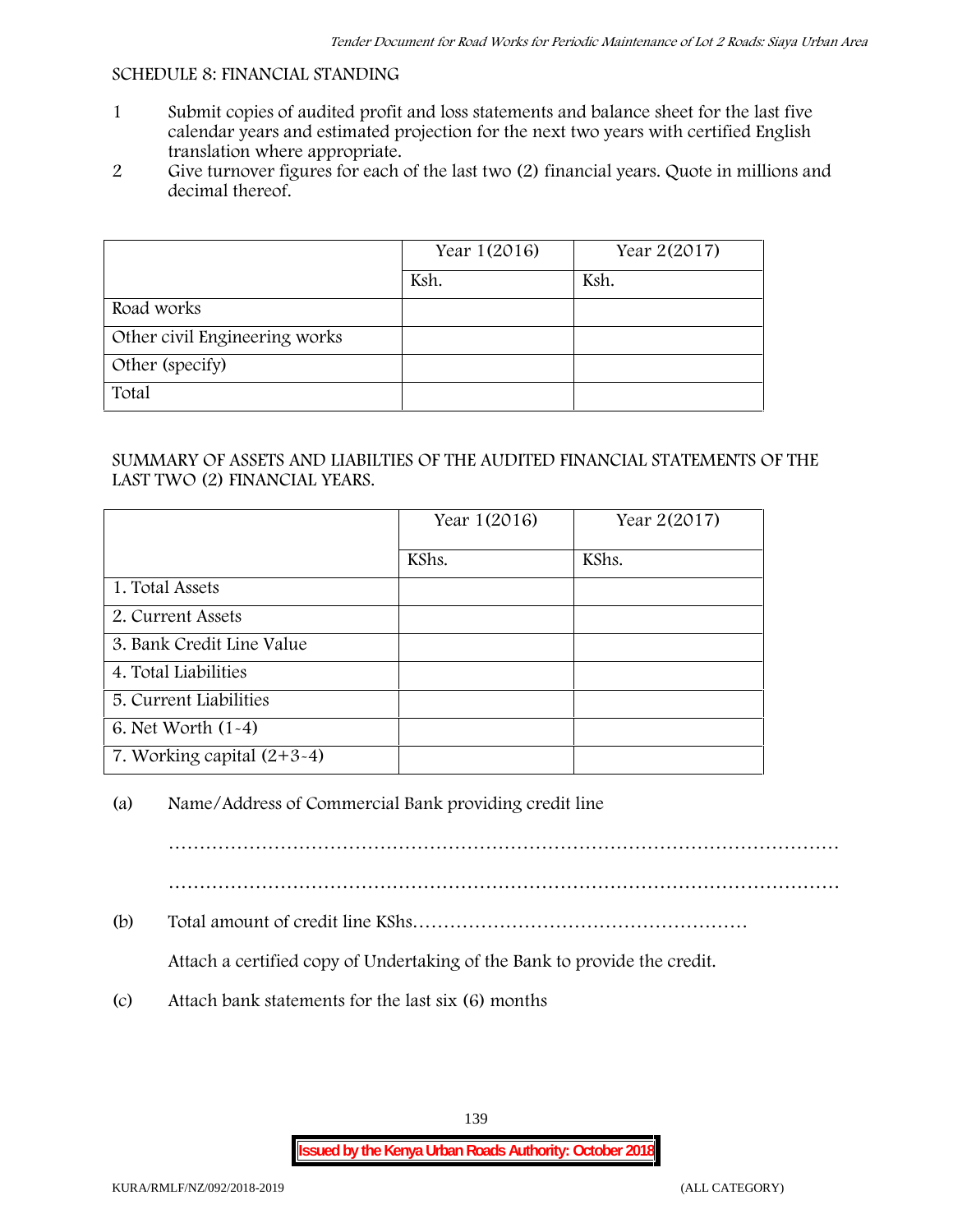#### **SCHEDULE 9: OTHER SUPPLEMENTARY INFORMATION**

Financial reports for the last three years, balance sheets, profit and loss statements, auditors' reports etc. List them below and attach copies. ………………………………………………………………………………………………… ………………………………………………………………………………………………… ………………………………………………………………………………………………… ………………………………………………………………………………………………… Evidence of access to financial resources to meet the qualification requirements. Cash in hand, lines of credit etc. List below and attach copies of supporting documents ………………………………………………………………………………………………… …………………………………………………………………………………………………. ………………………………………………………………………………………………… Name, address, telephone, telex, fax numbers and email of the Bidders Bankers who may provide reference if contacted by the Contracting Authority. ……………………………………………………………………………………………….. ………………………………………………………………………………………………. ………………………………………………………………………………………………. I certify that the above information is correct. ……………………………. …………………………………….. Date Signature of Bidder

(To be signed by authorized representative and officially stamped)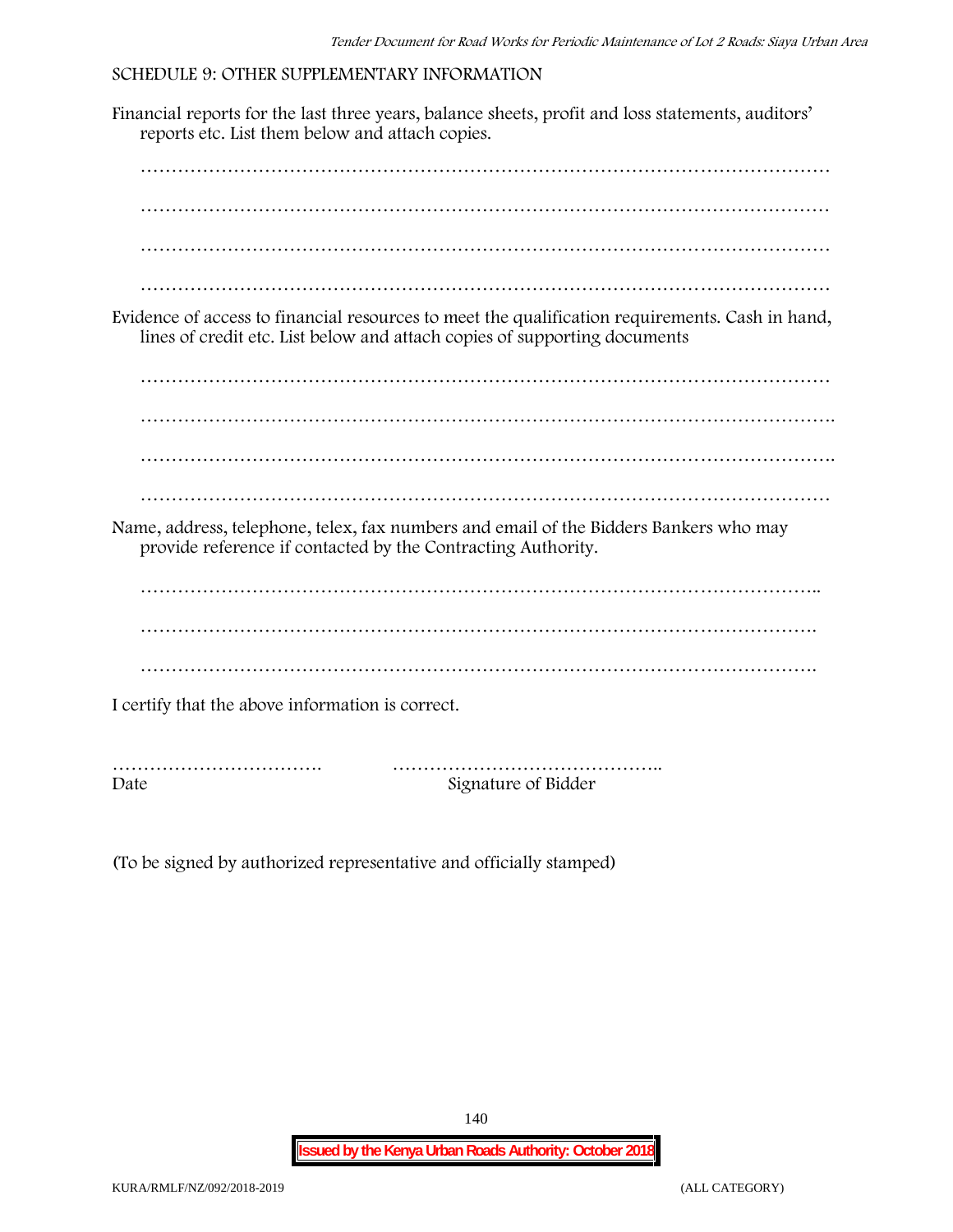#### **SCHEDULE 10: LITIGATION HISTORY FORM**

Information on current litigation in which the Bidder is involved.

| <b>OTHER PARTY (IES)</b> | <b>CAUSE OF DISPUTE</b> | AMOUNT INVOLVED (KSHS) |
|--------------------------|-------------------------|------------------------|
|                          |                         |                        |
|                          |                         |                        |
|                          |                         |                        |
|                          |                         |                        |
|                          |                         |                        |

I certify that the above information is correct.

| Date | Signature of Bidder |
|------|---------------------|

(To be signed by authorized representative and officially stamped)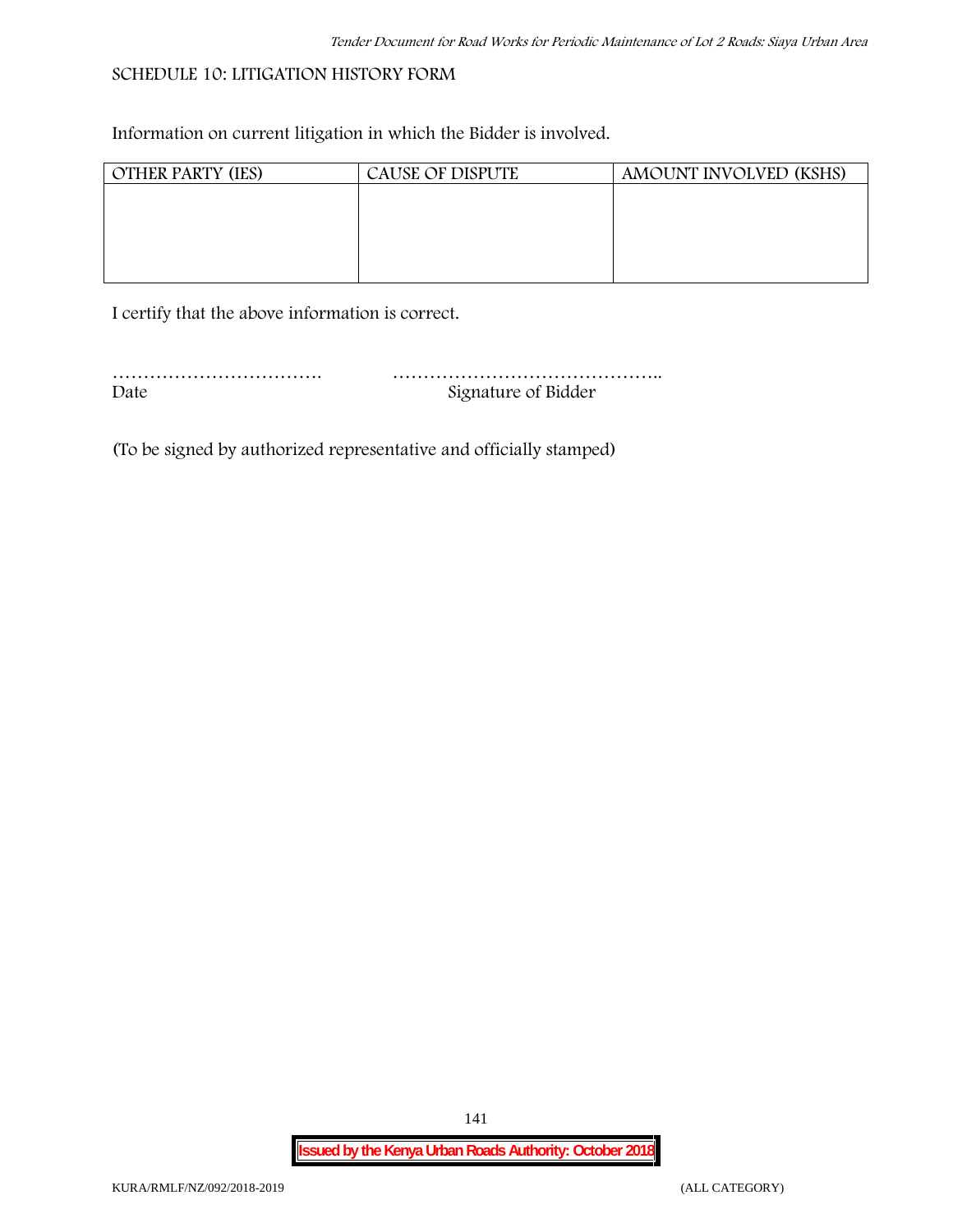#### **SCHEDULE 11: DECLARATION FORM FOR BANKRUPT OR INSOLVENT**

**AND DEBARMENT** Date To The Kenya Urban Roads Authority P.O Box 41727 – 00100, IKM Place, 5th Ngong Ave, Nairobi, KENYA. Ladies and Gentlemen, The Tenderer i.e. (full name and complete physical and postal address) ……………………………………………………………………………………………………… ……………………declare the following: -

a) That I/ We have not been debarred from participating in public procurement by anybody, institution or person.

b) That I/ We have not been involved in and will not be involved in corrupt and fraudulent practices regarding public procurement anywhere.

c) That I/ We are not insolvent, in receivership, bankrupt or in the process of being wound up and is not the subject of legal proceedings relating to the foregoing.

d) That I/We are not under any ongoing investigation by the Ethics and Anti-Corruption Commission (EACC) for any corrupt and/or economic crimes or practices.

e) That I/ We are not associated with any other Tenderer participating in this Tender.

f) That I/We do hereby confirm that all the information given in this tender is accurate, factual and true to the best of our knowledge.

Yours sincerely,

……………………………………………………

Name of Tenderer

………………………………………………………………………………..

Signature of duly authorised person signing the Tender

…………………………………………………………………………..

Name and Capacity of duly authorised person signing the Tender

………………………………………

Stamp or Seal of Tenderer

142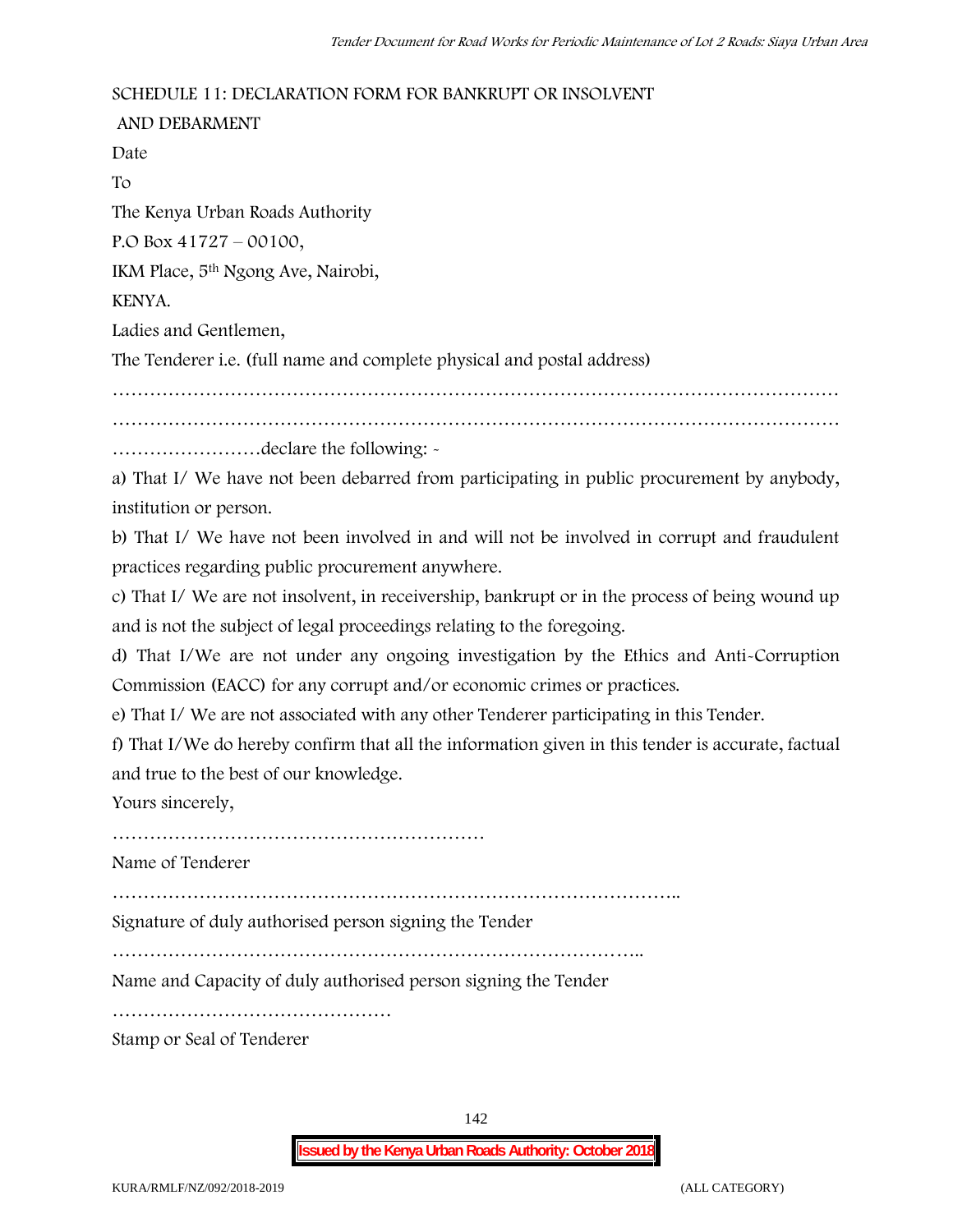### **SCHEDULE 12: ANTI CORRUPTION DECLARATION / COMMITMENT / PLEDGE FORM**

| Public Procurement is based on a free, fair and competitive tendering process which should |  |
|--------------------------------------------------------------------------------------------|--|
| not be open to abuse.                                                                      |  |

I/We ……………………………………………………………………….. Declare that I/We will not offer or facilitate, directly or indirectly, any inducement or reward to any public officer, their relations or business associates, in connection with tender No. ………………………………………………. for or in the subsequent performance of the contract if I/We am/are successful.

Signed by ……………………………… C.E.O. or Authorized Representative.

143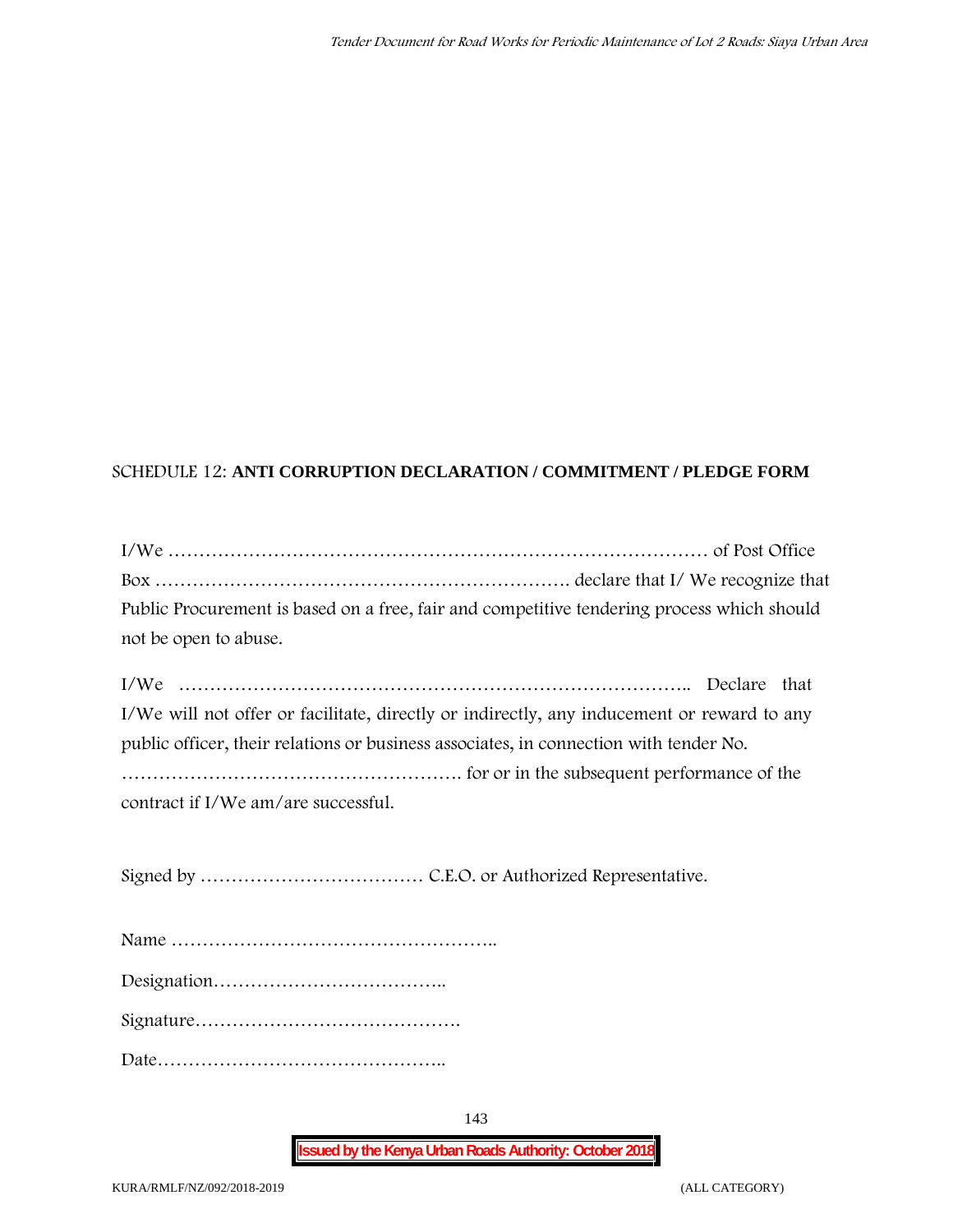**In case of sub-contracting**

Signed by ………………………………….. CEO of the firm to be subcontracted

Name……………………………………………

Designation……………………………………..

Signature………………………………….

Date………………………………………..

## **SECTION XII: FORM OF AGREEMENT**

**Issued by the Kenya Urban Roads Authority: October 2018**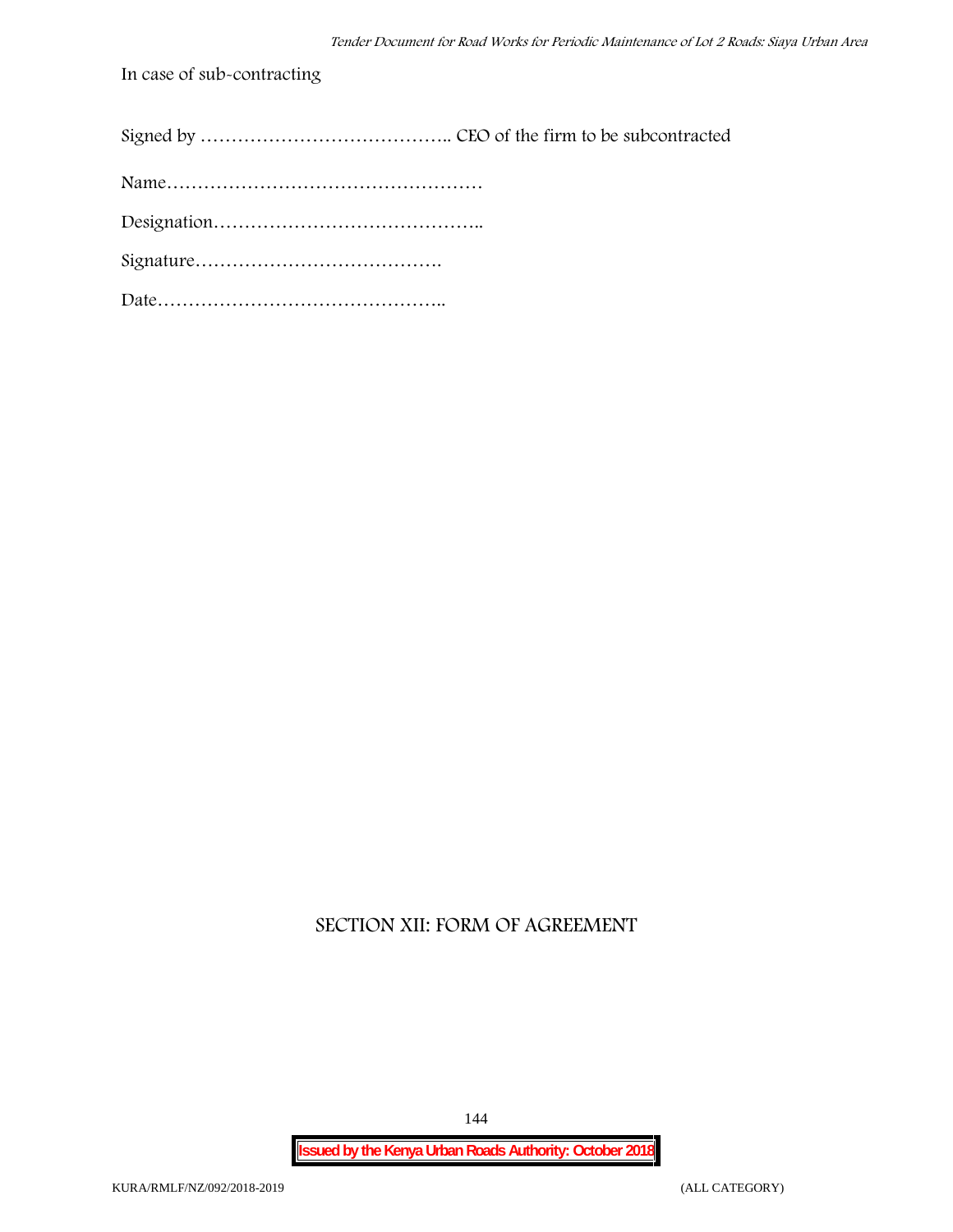*Tender Document for Road Works for Periodic Maintenance of Lot 2 Roads: Siaya Urban Area*

**Issued by the Kenya Urban Roads Authority: October 2018**

145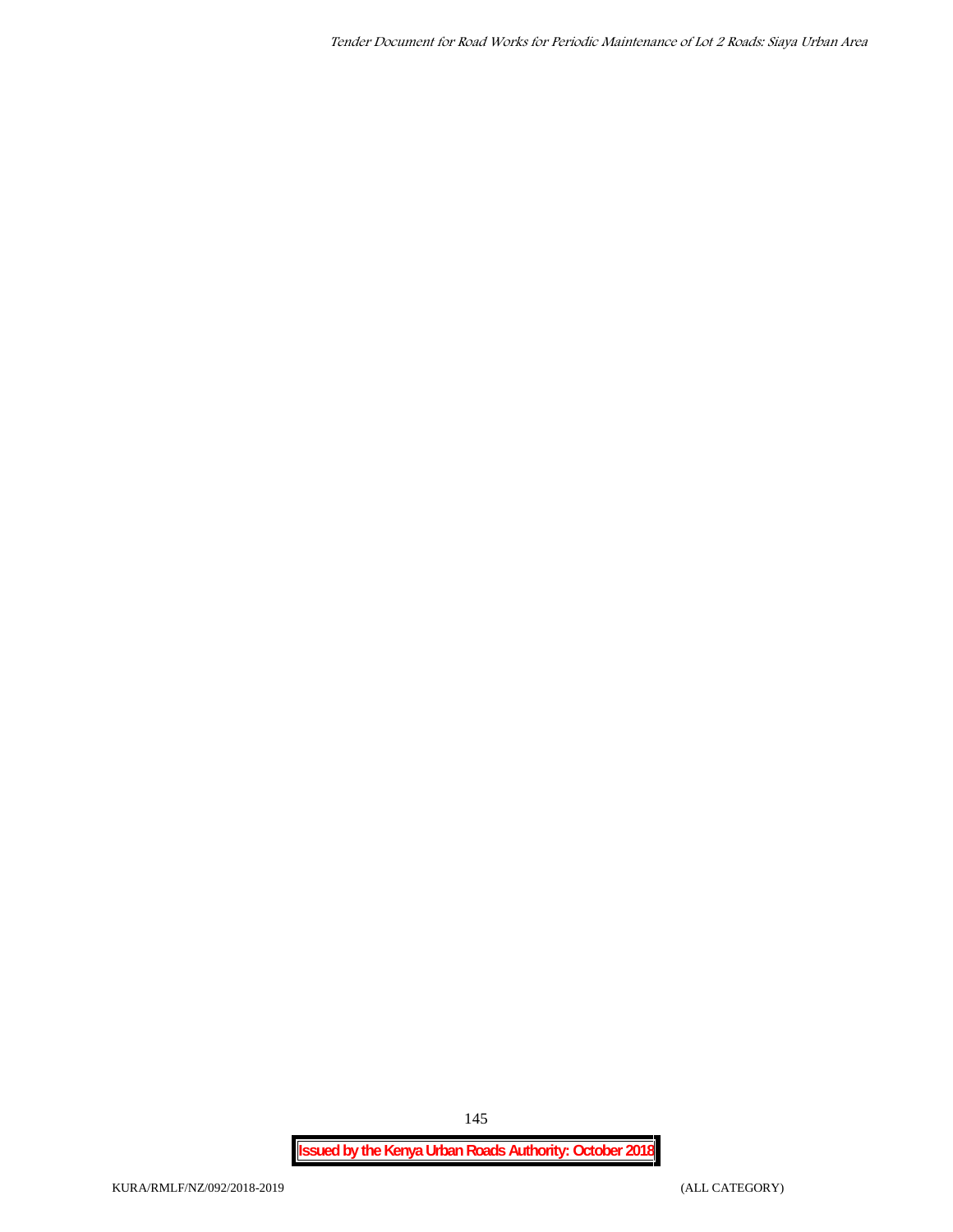# **FORM OF AGREEMENT**

THIS AGREEMENT is made on the …………………… day of …………………. 20 …………… between the **KENYA URBAN ROADS AUTHORITY** of **P.O. BOX 41727-00100, NAIROBI, KENYA** hereinafter called "the Employer" of the one part and **M/s …………………………………………………………………** hereinafter called "the Contractor" of the other part.

WHEREAS the Employer is desirous that certain works should be executed, viz.

**PERIODIC MAINTENANCE OF LOT 2 ROADS (SIAYA URBAN AREA)** and has a Contract with the Contractor for the execution completion and maintenance of such works in the region NOW THIS AGREEMENT WITNESSETH as follows:

In this agreement words and expressions shall have the same meanings as are respectively assigned to them in the Conditions of Contract hereinafter referred to.

The following document shall be deemed to form and be read and construed as part of this Agreement, viz.:

- The form of bid dated **…………………………..**
- The Conditions of Contract (FIDIC IV) Part 2
- The Conditions of Contract (FIDIC IV) Part 1
- The Special Specification
- The Standard Specifications
- The Priced Bill of Quantities
- The Letter of Award and Acceptance
- Schedules of Supplementary Information
- -The Drawings
- -Other documents as may be agreed and listed

All aforesaid documents are hereinafter referred to as "The Contract".

In consideration of the payment to be made by the Employer to the Contractor, the Contractor hereby covenants with the Employer to execute, complete and maintain the works in conformity in all respects with the provisions of the Contract.

The Employer hereby covenants to pay the Contractor in consideration of the execution, completion and maintenance of the works the Contract Price at the times and in the manner prescribed by the Contract.

IN WITNESS WHEREOF the parties have hereunto set their respective hands on the day and year first above written.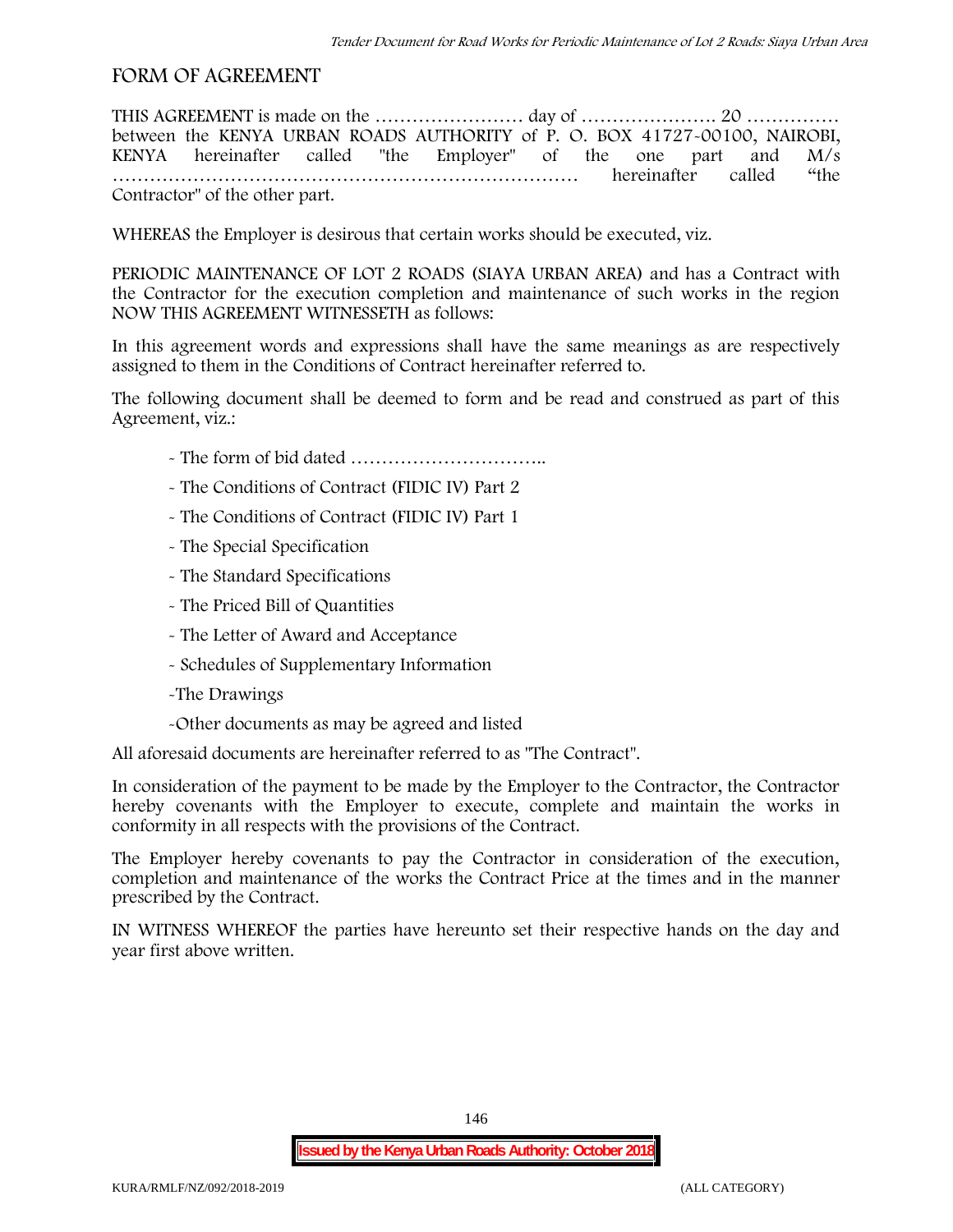### SIGNED SEALED AND DELIVERED

| By the said Employer:   | (Director General, Kenya Urban Roads Authority)<br>For and on behalf of the said Employer |
|-------------------------|-------------------------------------------------------------------------------------------|
| In the presence of:     | (Name and Designation of Witness)                                                         |
|                         | (Signature of Witness)                                                                    |
|                         | (Address Of witness)                                                                      |
|                         |                                                                                           |
| By the said Contractor: |                                                                                           |
|                         | (Signature)                                                                               |
|                         | (Name of the Director)                                                                    |
| In the presence of:     | (Name and Designation of Witness)                                                         |
|                         | (Signature of Witness)                                                                    |
|                         | (Address Of witness)                                                                      |

**Issued by the Kenya Urban Roads Authority: October 2018**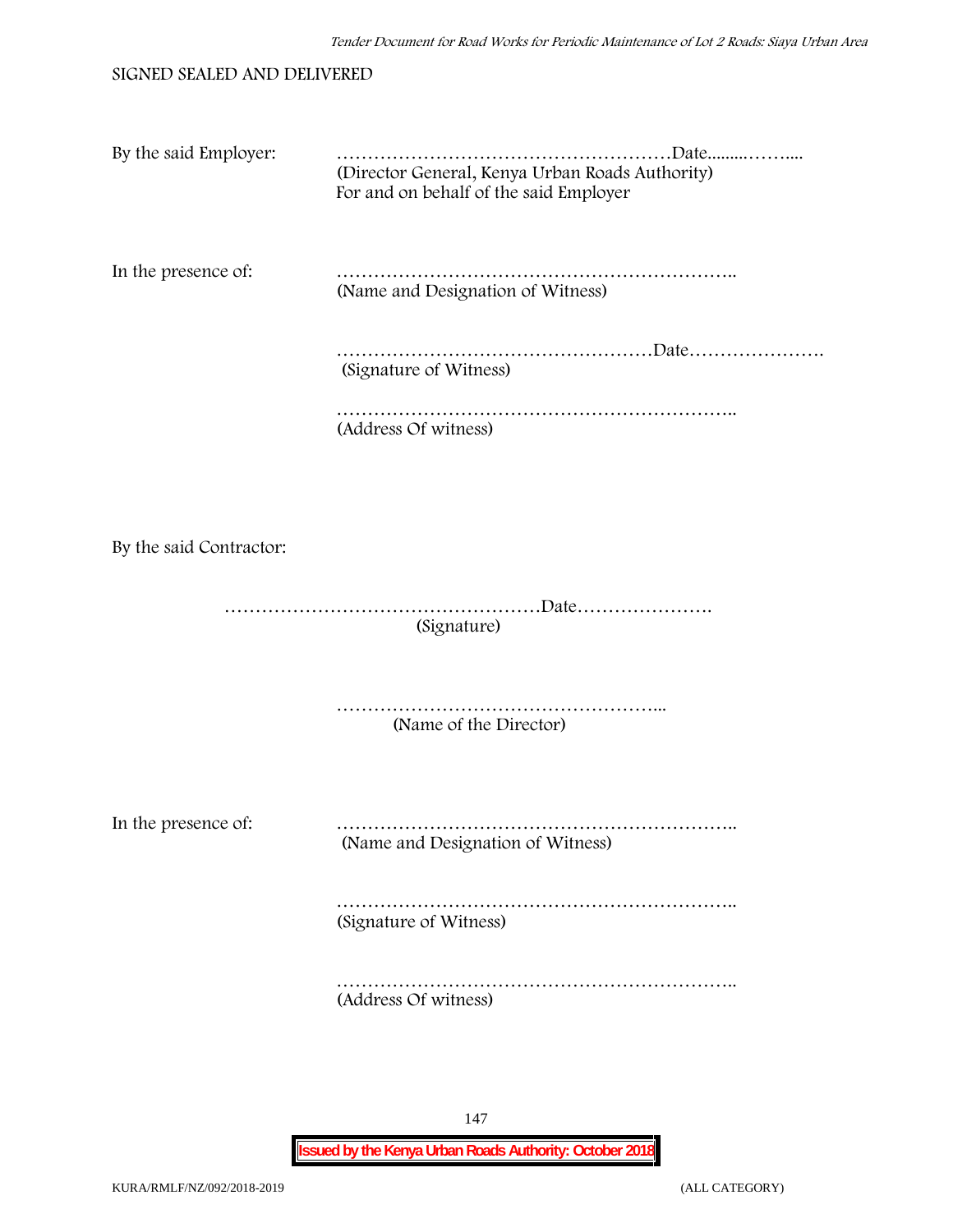# **SECTION XIII: FORM OF PERFORMANCE BANK GUARANTEE (UNCONDITIONAL)**

**Issued by the Kenya Urban Roads Authority: October 2018**

148